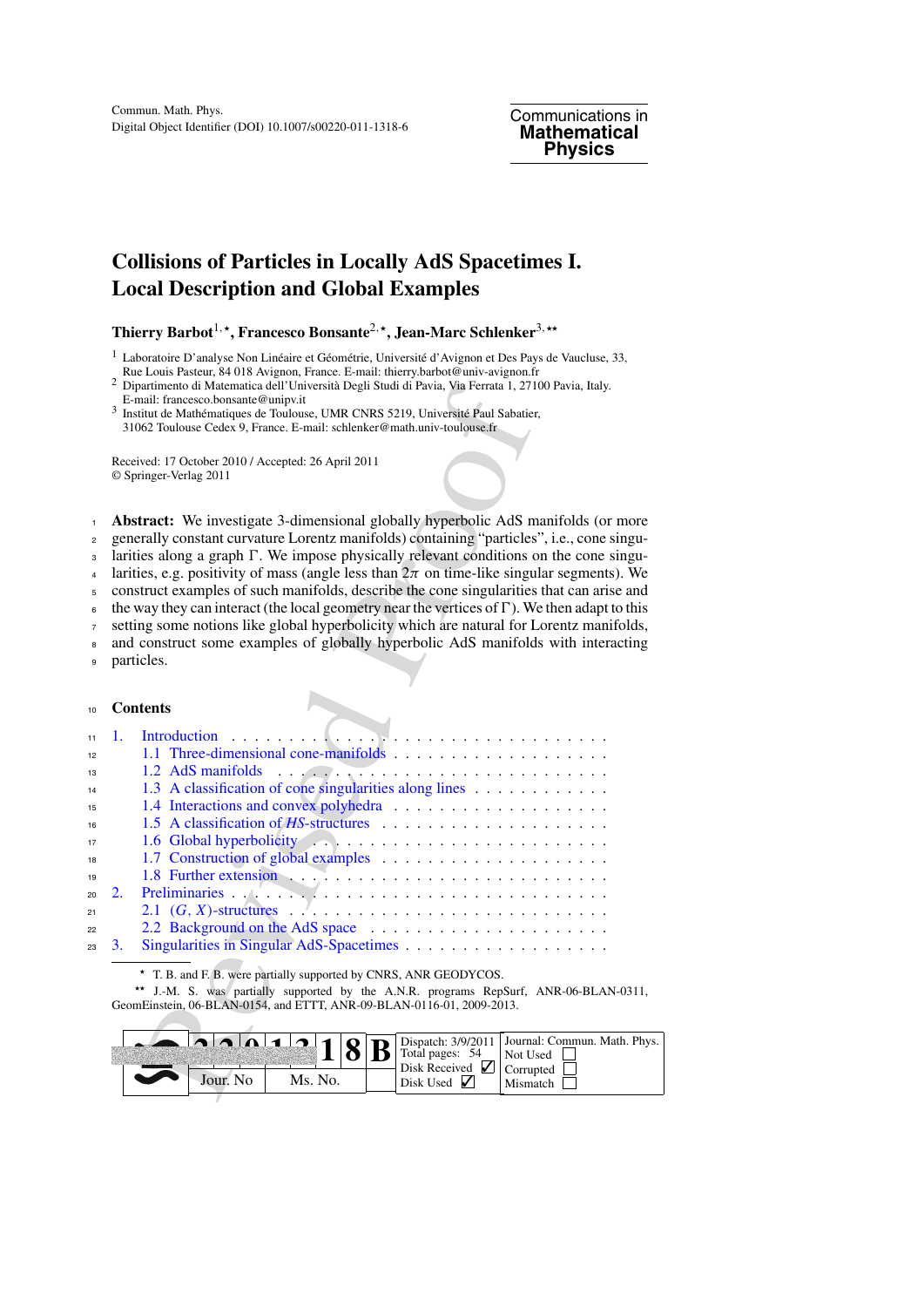| 24 |    |                                                                                             |
|----|----|---------------------------------------------------------------------------------------------|
| 25 |    |                                                                                             |
| 26 |    |                                                                                             |
| 27 |    |                                                                                             |
| 28 |    |                                                                                             |
|    |    | 3.6 Local future and past of singular points                                                |
| 29 |    | 3.7 Geometric description of HS-singularities and AdS singular lines                        |
| 30 |    |                                                                                             |
| 31 |    | 3.8 Positive HS-surfaces                                                                    |
| 32 | 4. |                                                                                             |
| 33 |    |                                                                                             |
| 34 |    |                                                                                             |
| 35 |    | 4.3 Induced HS-structures on the boundary of a polyhedron                                   |
| 36 |    | 4.4 From a convex polyhedron to a particle interaction                                      |
| 37 |    | 4.5 From a particle interaction to a convex polyhedron                                      |
| 38 | 5. | Classification of Positive Causal HS-Surfaces                                               |
| 39 |    | 5.1 Photons                                                                                 |
| 40 |    |                                                                                             |
| 41 |    |                                                                                             |
| 42 | 6. |                                                                                             |
| 43 |    |                                                                                             |
| 44 |    |                                                                                             |
| 45 |    | 6.3 Time functions                                                                          |
| 46 |    |                                                                                             |
| 47 |    | 6.5 Maximal globally hyperbolic extensions                                                  |
| 48 | 7. |                                                                                             |
| 49 |    |                                                                                             |
| 50 |    |                                                                                             |
| 51 |    | 7.3 Spacetimes containing BTZ-type singularities                                            |
| 52 |    | 7.4 Surgery on spacetimes containing BTZ-type singularities                                 |
| 53 |    |                                                                                             |
|    |    |                                                                                             |
|    |    |                                                                                             |
| 54 |    | 1. Introduction                                                                             |
|    |    |                                                                                             |
| 55 |    | 1.1. Three-dimensional cone-manifolds. The 3-dimensional hyperbolic space of                |
| 56 |    | defined as a quadric in the 4-dimensional Minkowski space:                                  |
|    |    |                                                                                             |
|    |    | $\mathbb{H}^3 = \{x \in \mathbb{R}^{3,1} \mid \langle x, x \rangle = -1 \& x_0 > 0\}.$      |
| 57 |    |                                                                                             |
|    |    |                                                                                             |
| 58 |    | Hyperbolic manifolds, which are manifolds with a Riemannian metric locally iso              |
| 59 |    | to the metric on $\mathbb{H}^3$ , have been a major focus of attention for modern geometry. |
| 60 |    | More recently attention has turned to hyperbolic cone-manifolds, which are the              |
| 61 |    | of singular hyperbolic manifolds that one can obtain by gluing isometrically the fa         |
| 62 |    | hyperbolic polyhedra. Three-dimensional hyperbolic cone-manifolds are singular              |
| 63 |    | lines, and at "vertices" where three or more singular segments intersect. The local         |
| 64 |    | etry at a singular vertex is determined by its link, which is a spherical surface with      |
| 65 |    | singularities. Among key recent results on hyperbolic cone-manifolds are rigidity a         |
| 66 |    | [HK98, MM, Wei] as well as many applications to three-dimensional geometry (so              |
| 67 |    | $[Bro04, BBES03]$ ).                                                                        |
|    |    |                                                                                             |
|    |    | Dispatch: 3/9/2011<br>Journal: Commun<br>8<br>$\mathbf{3}$<br>B                             |
|    |    | $\mathbf{1}$<br>Total pages: 54<br>Not Used<br>Disk Received $\sqrt{}$                      |
|    |    | Corrupted<br>Jour. No<br>Ms. No.<br>Disk Used $\sqrt{\phantom{a}}$<br>Mismatch              |
|    |    |                                                                                             |

## <span id="page-1-0"></span>**1. Introduction**

<span id="page-1-1"></span> *1.1. Three-dimensional cone-manifolds.* The 3-dimensional hyperbolic space can be defined as a quadric in the 4-dimensional Minkowski space:

- $\mathbb{H}^{3} = \{x \in \mathbb{R}^{3,1} \mid \langle x, x \rangle = -1 \& x_{0} > 0\}.$
- Hyperbolic manifolds, which are manifolds with a Riemannian metric locally isometric to the metric on  $\mathbb{H}^3$ , have been a major focus of attention for modern geometry.

 More recently attention has turned to hyperbolic cone-manifolds, which are the types 61 of singular hyperbolic manifolds that one can obtain by gluing isometrically the faces of hyperbolic polyhedra. Three-dimensional hyperbolic cone-manifolds are singular along <sup>63</sup> lines, and at "vertices" where three or more singular segments intersect. The local geom- etry at a singular vertex is determined by its *link*, which is a spherical surface with cone singularities. Among key recent results on hyperbolic cone-manifolds are rigidity results [\[HK98,](#page-52-0)MM,Wei] as well as many applications to three-dimensional geometry (see e.g.

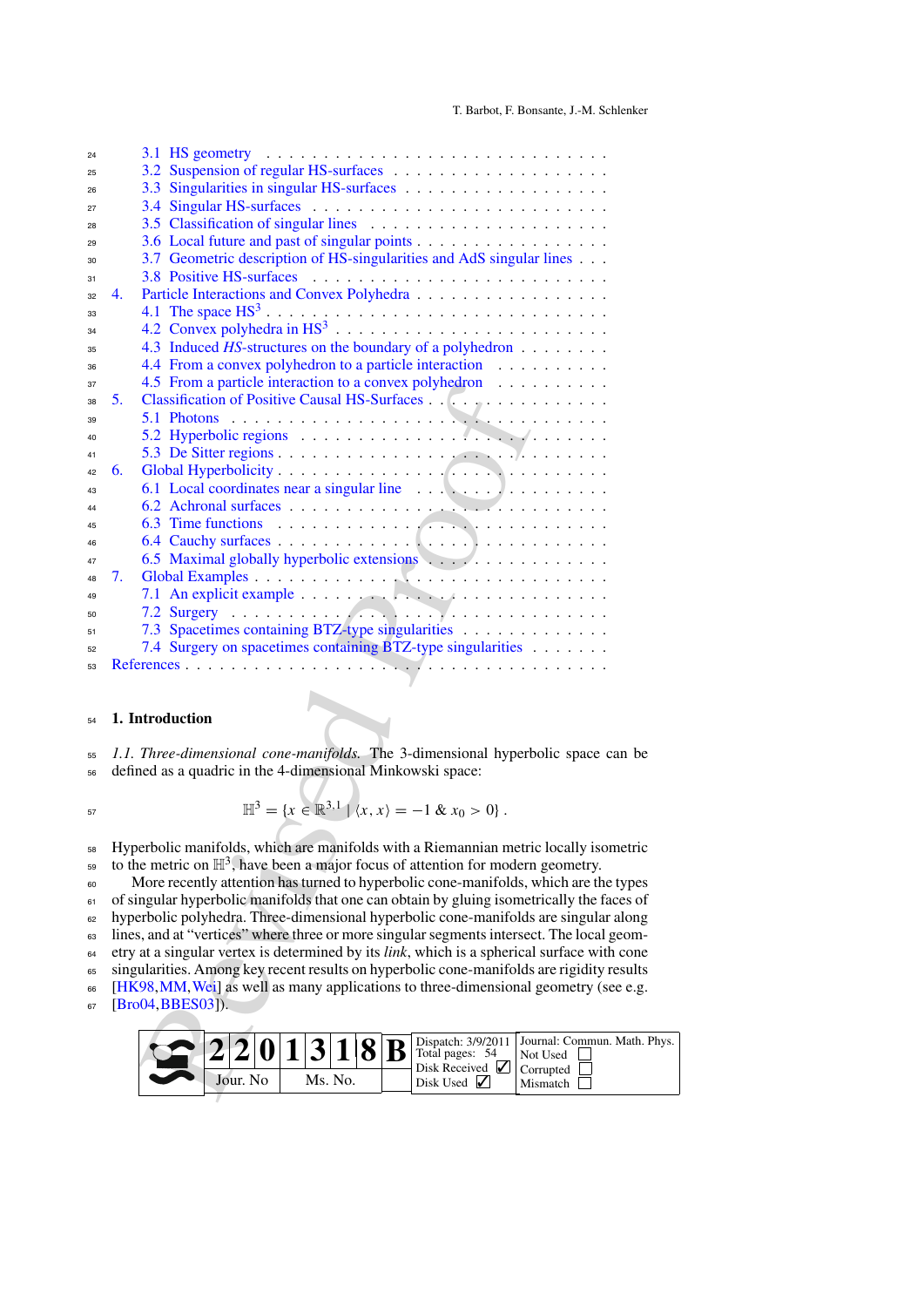<span id="page-2-0"></span> *1.2. AdS manifolds.* The three-dimensional anti-de Sitter (AdS) space can be defined,  $\epsilon$ <sup>9</sup> similarly as *H*<sup>3</sup>, as a quadric in the 4-dimensional flat space of signature (2, 2):

 $AdS_3 = \{x \in \mathbb{R}^{2,2} \mid \langle x, x \rangle = -1\}.$ 

It is a complete Lorentz space of constant curvature  $-1$ , with fundamental group  $\mathbb{Z}$ .

 AdS geometry provides in certain ways a Lorentz analog of hyperbolic geometry, a <sup>73</sup> fact mostly discovered by Mess (see [\[Mes07](#page-52-4), ABB<sup>+</sup>07]). In particular, the so-called *glob*- *ally hyperbolic* AdS 3-manifolds are in key ways analogs of quasifuchsian hyperbolic 3-manifolds. Among the striking similarities one can note an analog of the Bers double uniformization theorem for globally hyperbolic AdS manifolds, or a similar description of the convex core and of its boundary. Three-dimensional AdS geometry, like 3-dimen- sional hyperbolic geometry, has some deep relationships with Teichmüller theory (see e.g. [\[Mes07](#page-52-4),[ABB+](#page-51-2) 07[,BS09a,](#page-52-5)[BKS06](#page-52-6),[KS07](#page-52-7)[,BS09b,](#page-52-8)[BS10](#page-52-9)]).

 Lorentz manifolds have often been studied for reasons related to physics and in partic-81 ular gravitation. In three dimensions, Einstein metrics are the same as constant curvature metrics, so the constant curvature 3-dimensional Lorentz manifolds – and in particular 83 AdS manifolds – are the 3-dimensional models of gravity. From this point of view, cone <sup>84</sup> singularities have been extensively used to model point particles, see e.g. [\[tH96](#page-53-1)[,tH93](#page-53-2)]. 85 The goal pursued here is to start a geometric study of 3-dimensional AdS manifolds

with cone singularities. We will in particular

- describe the possible "particles", or cone singularities along a singular line,
- describe the singular vertices the way those "particles" can "interact",
- show that classical notions like global hyperbolicity can be extended to AdS cone-manifolds,
- give examples of globally hyperbolic AdS particles with "interesting" particles and particle interactions.

 We focus here on the presentation of AdS manifolds for simplicity, but most of the local study near singular points extends to constant curvature-Lorentz 3-dimensional manifolds. More specifically, the first three points above extend from AdS manifolds with particles to Minkowski or de Sitter manifolds. The fourth point is mostly limited to the AdS case, although some parts of what we do here can be extended to the Minkowski or de Sitter case.

<span id="page-2-1"></span>99 We outline in more details those main contributions below.

corentz manifolds ha[v](#page-3-2)e often been stud[i](#page-14-0)ed for reasons related to phy<br>gravitation. In three dimensions, Einstein metrics are the same as<br>its, so the constant curvature 3-dimensional Lorentz manifolds<br>racists, so the consta *1.3. A classification of cone singularities along lines.* We start in Sect. [3](#page-7-0) an analysis of the possible local geometry near a singular point. For the hyperbolic cone-manifold this local geometry is described by the *link* of the point, which is a spherical surface with cone singularities. In the AdS (as well as the Minkowski or de Sitter) setting there is an analog notion of link, which is now what we call a singular *HS-surface*, that is, a surface with a geometric structure locally modelled on the space of rays starting from a point in  $_{106}$   $\mathbb{R}^{2,1}$  (see Sect. 3.4).

 We then describe the possible geometry in the neighborhood of a point on a singular segment (Proposition 3.1). For hyperbolic cone-manifolds, this local description is quite simple: there is only one possible local model, depending on only one parameter, the angle. For AdS cone-manifolds – or more generally cone manifolds with a constant cur- vature Lorentz metric – the situation is more complicated, and cone singularities along segments can be of different types. For instance it is clear that the fact that the singular segment is space-like, time-like or light-like should play a role.

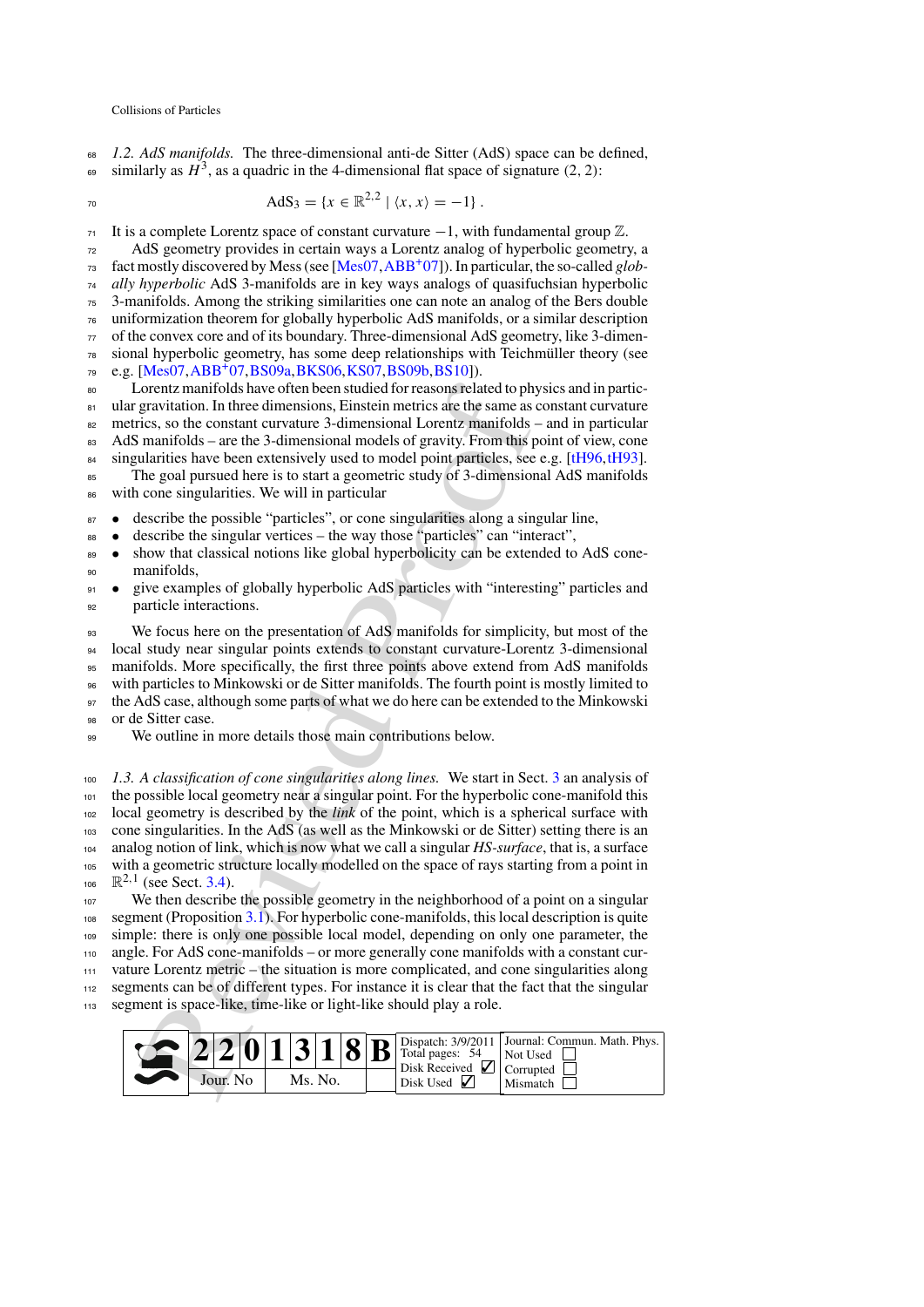There are two physically natural restrictions which appear in this section. The first is the *degree* of a cone singularity along a segment *c*: the number of connected components of time-like vectors in the normal bundle of *c* (Sect. [3.3\)](#page-9-1). In the "usual" situation where each point has a past and a future, this degree is equal to 2. We restrict our study to the case where the degree is at most equal to 2. There are many interesting situations where this degree can be strictly less than 2, see below.

 The second condition (see Sect. [3.6\)](#page-15-1) is that each point should have a neighborhood containing no closed causal curve – also physically relevant since closed causal curves induce causality violations. AdS manifolds with cone singularities satisfying those two conditions are called *causal* here. We classify and describe all cone singularities along segments in causal AdS manifolds with cone singularities, and provide a short descrip- tion of each kind. They are called here: massive particles, tachyons, Misner singularities, BTZ-like singularities, and light-like and extreme BTZ-like singularities.

 We also define a notion of *positivity* for those cone singularities along lines. Heuristically, positivity means that those geodesics tend to "converge" along those cone singularitites; for instance, for a "massive particle" – a cone singularity along a time-like 130 singularity – positivity means that the angle should be less than  $2\pi$ , and it corresponds 131 physically to the positivity of mass.

<span id="page-3-2"></span><span id="page-3-0"></span> *Remark 1.1.* All this analysis is local, even infinitesimal. It applies in a much wider set- ting than the one we restricted ourselves to here, and leads to a general description of all possible singularities in a 3-dimensional Lorentzian spacetime. Our first concern here is the case of singular AdS-spacetimes, hence we will not develop here further the other cases.

e also usine a notub of *positivity* cons[is](#page-28-0)te[d](#page-23-1) to "consigue the salt and the case to the singular<br>tifstically, positivity means that those geodesics tend to "converge<br>ularities; for instance, for a "massive particle" – a *1.4. Interactions and convex polyhedra.* In Sect. 4 we turn our attention to the verti- ces of the singular locus of AdS manifolds with cone singularities, in other terms the "interaction points" where several "particles" – cone singularities along lines – meet and <sup>140</sup> "interact". The construction of the link as an *HS*-surface, in Sect. 3, means that we need to understand the geometry of singular *HS*-surfaces. The singular lines arriving at an 142 interaction point  $p$  correspond to the singular points of the link of  $p$ . An important point 143 is that the positivity of the singular lines arriving at  $p$ , and the absence of closed causal curves near *p*, can be read directly on the link; this leads to a natural notion of *causal* singular *HS*-surface, those causal singular *HS*-surfaces are precisely those occurring as links of interaction points in causal singular AdS manifolds.

 The first point of Sect. 4 is the construction of many examples of positive causal  $\frac{1}{48}$  singular *HS*-surfaces from convex polyhedra in HS<sup>3</sup>, the natural analog of HS<sup>2</sup> in one  $_{149}$  dimension higher. Given a convex polyhedron in  $HS<sup>3</sup>$  one can consider the induced geometric structure on its boundary, and it is often an *HS*-structure and without closed causal curve. Moreover the positivity condition is always satisfied. This makes it easy to visualize many examples of causal *HS*-structures, and should therefore help in following the arguments used in Sect. 5 to classify causal *HS*-surfaces.

 However the relation between causal *HS*-surfaces and convex polyhedra is perhaps deeper than just a convenient way to construct examples. This is indicated in Theorem [4.3,](#page-9-0) which shows that all *HS*-surfaces having some topological properties (those which are "causally regular") are actually obtained as induced on a unique convex polyhedron  $\mu$ <sub>158</sub> in HS<sup>3</sup>.

<span id="page-3-1"></span> *1.5. A classification of HS-structures.* Section 5 contains a classification of causal *HS*-structures, or, in other terms, of interaction points in causal singular AdS manifolds

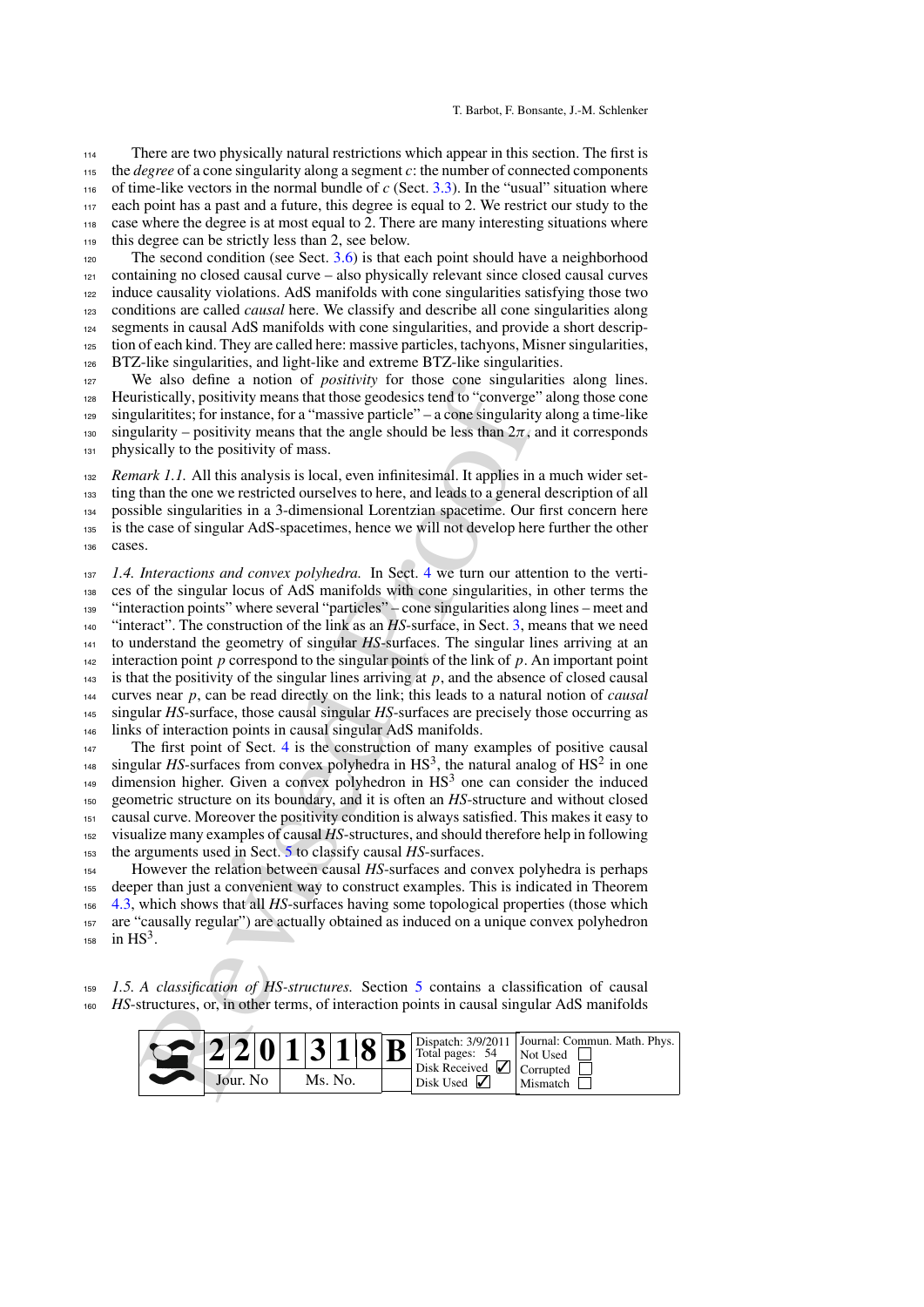(or, more generally, in any singular spacetime). The main result is Theorem [5.6,](#page-12-0) which

describes what types of interactions can, or cannot, occur. The striking point is that there

 are geometric restrictions on what kind of singularities along segments can interact at one point.

<span id="page-4-0"></span> *1.6. Global hyperbolicity.* In Sect. [6](#page-36-0) we consider singular AdS manifolds globally. We first extend to this setting the notion of global hyperbolicity which plays an important role in Lorentz geometry.

 A key result for non-singular AdS manifolds is the existence, for any globally hyper- bolic manifold *M*, of a unique maximal globally hyperbolic extension. We prove a similar result in the singular context (see Proposition [6.22](#page-21-0) and Proposition [6.24\)](#page-22-0). However this

 maximal extension is unique only under the condition that the extension does not contain more interactions than *M*.

 Once more, this analysis could have been performed in a wider context. It applies in particular in the case of singular spacetimes locally modeled on the Minkowski space-175 time, or the de Sitter spacetime.

<span id="page-4-1"></span> *1.7. Construction of global examples.* Finally Sect. 7 is intended to convince the reader that the general considerations on globally hyperbolic AdS manifolds with interacting particles are not empty: it contains several examples, constructed using basically two

 methods. The first relies again on 3-dimensional polyhedra, but not used in the same way as in

181 Sect. 4: here we glue their faces isometrically so as to obtain cone singularities along the

edges, and interactions points at the vertices. The second method is based on surgery:

we show that, in many situations, it is possible to excise a tube in an AdS manifold

with non-interacting particles (like those arising in [BS09a]) and replace it by a more

interesting tube containing an interaction point.

<span id="page-4-2"></span> *1.8. Further extension.* We wish to continue in [BBS10] the investigation of globally hyperbolic AdS metrics with interacting particles, and to prove that the moduli space of those metrics is locally parameterized by 2-dimensional data (a sequence of pairs of hyperbolic metrics with cone singularities on a surface).

## <span id="page-4-3"></span>**2. Preliminaries**

<span id="page-4-4"></span> *2.1.* (*G*, *X*)*-structures.* Let *G* be a Lie group, and *X* an analytic space on which *G* acts analytically and faithfully. In this paper, we are essentially concerned with the 193 case where  $X = AdS_3$  and G its isometry group, but we will also consider other pairs

194  $(G, X)$ .

The mean of this analysis could have been pe[r](#page-52-5)formed in a wider cor-<br>non-more, this analysis could have been performed in a wider could relate the sect [of](#page-43-0) singular spacetimes locally modeled on the section of global exampl A (*G*, *X*)*-structure* on a manifold *M* is a covering of *M* by open sets with homeomor- phisms into *X*, such that the transition maps on the overlap of any two sets are (locally) in  $G \text{A}(G, X)$ -manifold is a manifold equipped with a  $(G, X)$ -structure. Observe that if X denotes the universal covering of *X*, and  $\tilde{G}$  the universal covering of  $G$ , any  $(G, X)$ -structure defines a unique  $(\tilde{G}, \tilde{X})$ -structure, and, conversely, any  $(\tilde{G}, \tilde{X})$ -structure defines a 200 unique  $(G, X)$ -structure. An isomorphism between two  $(G, X)$ -manifolds is a homeo-201 morphism whose local expressions in charts of the  $(G, X)$ -structures are restrictions of elements of *G*.

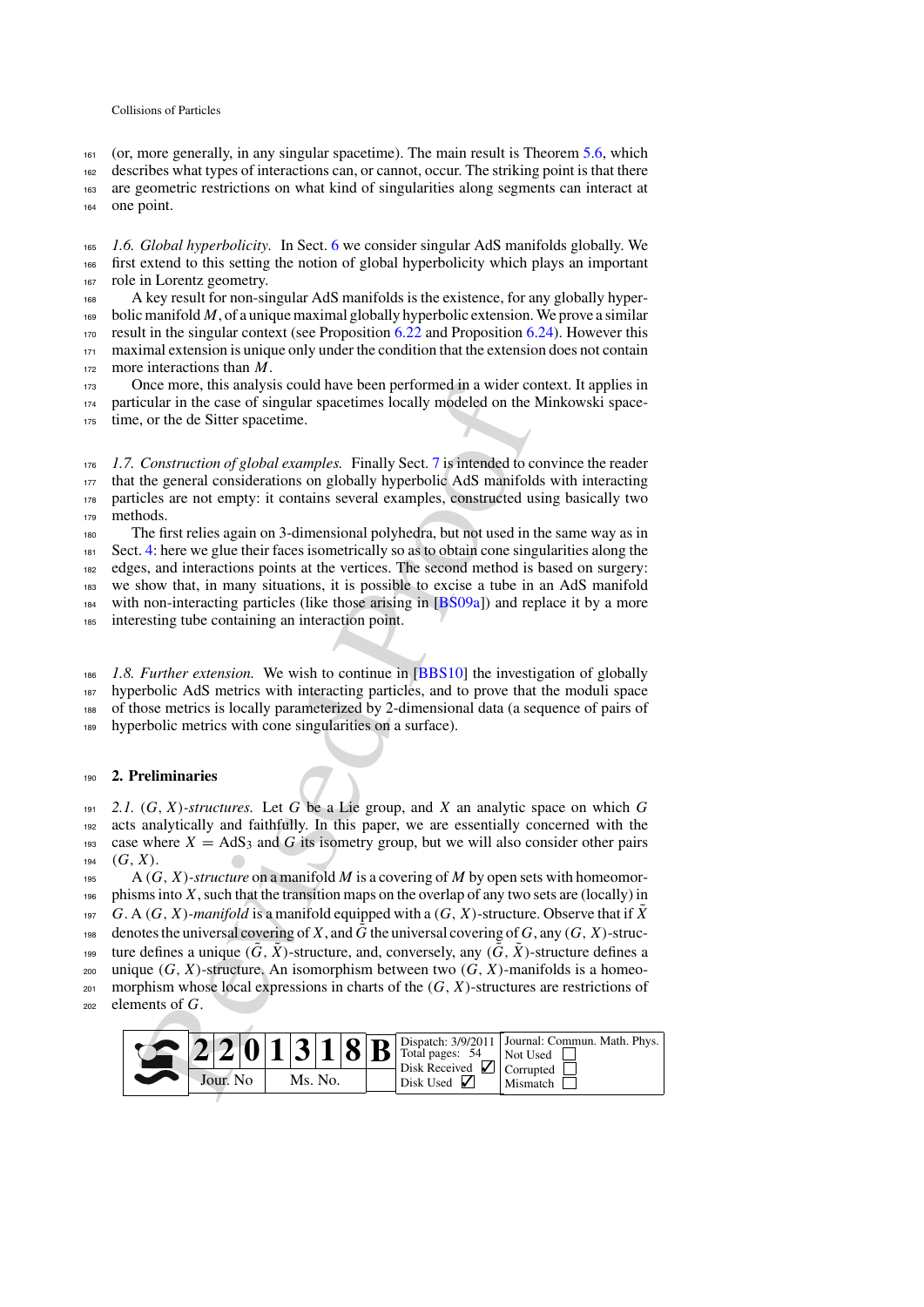T. Barbot, F. Bonsante, J.-M. Schlenker<br>
203 A (*G*, *X*)-manifold is characterized by its *developing map*  $D : \widetilde{M} \to X$  (where  $\widetilde{M}$ 204 denotes the universal covering of *M*) and the holonomy representation  $\rho : \pi_1(M) \to G$ . 205 Moreover, the developing map is a local homeomorphism, and it is  $\pi_1(M)$ -equivariant 203 A (*G*, *X*)-manifold is characte<br>
204 denotes the universal covering of *l*<br>
205 Moreover, the developing map is<br>
(where the action of  $\pi_1(M)$  on  $\widetilde{M}$ 

(where the action of  $\pi_1(M)$  on  $\tilde{M}$  is the action by deck transformations).

<sup>207</sup> For more details, we refer to the recent expository paper [\[Gol10\]](#page-52-11), or to the book <sup>208</sup> [\[Car03\]](#page-52-12) oriented towards a physics audience.

<span id="page-5-0"></span><sup>209</sup> 2.2. *Background on the AdS space*. Let  $\mathbb{R}^{2,2}$  denote the vector space  $\mathbb{R}^4$  equipped with <sup>210</sup> a quadratic form  $q_{2,2}$  of signature (2, 2). The Anti-de Sitter AdS<sub>3</sub> space is defined as the  $_{211}$  –1 level set of  $q_{2,2}$  in  $\mathbb{R}^{2,2}$ , endowed with the Lorentz metric induced by  $q_{2,2}$ .

212 On the Lie algebra  $gl(2, \mathbb{R})$  of  $2 \times 2$  matrices with real coefficients, the determinant 213 defines a quadratic form of signature (2, 2). Hence we can consider the anti-de Sitter defines a quadratic form of signature  $(2, 2)$ . Hence we can consider the anti-de Sitter 214 space  $AdS_3$  as the group  $SL(2, \mathbb{R})$  equipped with its Killing metric, which is bi-invariant. 215 There is therefore an isometric action of  $SL(2, \mathbb{R}) \times SL(2, \mathbb{R})$  on AdS<sub>3</sub>, where the two  $_{216}$  factors act by left and right multiplication, respectively. It is well known (see [\[Mes07](#page-52-4)]) 217 that this yields an isomorphism between the identity component  $Isom<sub>0</sub>(AdS<sub>3</sub>)$  of the <sup>218</sup> isometry group of AdS<sub>3</sub> and SL(2,  $\mathbb{R}$ )  $\times$  SL(2,  $\mathbb{R}$ )/  $\pm$  (*I*, *I*). It follows directly that <sup>219</sup> the identity component of the isometry group of AdS<sub>3</sub>  $+$  (the quotient of AdS<sub>3</sub> by the 220 antipodal map) is  $PSL(2, \mathbb{R}) \times PSL(2, \mathbb{R})$ . In all of this paper, we denote by Isom<sub>0.+</sub> the 221 identity component of the isometry group of  $AdS_{3,+}$ , so that  $Isom_{0,+}$  is isomorphic to 222 PSL $(2,\mathbb{R})\times$  PSL $(2,\mathbb{R})$ .

e is therefore an isometric action of SL(2, R) × SL(2, R) on Ad<br>ns act by left and right multiplication, respectively, It is well know<br>this yields an isomorphism between the identity component Is<br>setty prop of AdS<sub>3</sub> and 223 Another way to identify the identity component of the isometry group of  $AdS_3$  is by  $224$  considering the projective model of AdS<sub>3,+</sub>, as the interior (one connected component of the complement) of a quadric  $Q \subset \mathbb{R}P^3$ . This quadric is ruled by two families of lines, which we call the "left" and "right" families and denote by  $\mathcal{L}_l$ ,  $\mathcal{L}_r$ . Those two families of<br>lines have a natural projective structure (given for instance by the intersection of the lines lines have a natural projective structure (given for instance by the intersection of the lines 228 of  $\mathcal{L}_l$  with a fixed line of  $\mathcal{L}_r$ ). Given an isometry  $u \in \text{Isom}_{0,+}$ , it acts projectively on both 229  $\mathcal{L}_l$  and  $\mathcal{L}_r$ , defining two elements  $\mathcal{L}_l$ ,  $\mathcal{L}_r$  of PSL(2, R). This provides an ident *L*<sub>*l*</sub> and  $\mathcal{L}_r$ , defining two elements  $\rho_l$ ,  $\rho_r$  of PSL(2, R). This provides an identification of Isom<sub>0</sub>, with PSL(2, R)  $\times$  PSL(2, R) of Isom<sub>0,+</sub> with PSL(2,  $\mathbb{R}$ ) × PSL(2,  $\mathbb{R}$ ).

The projective space  $\mathbb{R}P^3$  referred to above is of course the projectivization of  $\mathbb{R}^{2,2}$ , 232 and the elements of the quadric  $Q$  are the projections of  $q_{2,2}$ -isotropic vectors. The geodesics of AdS<sub>3,+</sub> are the intersections between projective lines of  $\mathbb{R}P^3$  and the interior <sup>234</sup> of *Q*. Such a projective line is the projection of a 2-plane *P* in  $\mathbb{R}^{2,2}$ . If the signature of <sup>235</sup> the restriction of  $q_{2,2}$  to *P* is (1, 1), then the geodesic is said to be *space-like*, if it is 236 (0, 2) the geodesic is *time-like*, and if the restriction of  $q_{2,2}$  to *P* is degenerate then the <sup>237</sup> geodesic is *light-like*.

 $\sum_{z=1}^{\infty}$  Similarly, totally geodesic planes are projections of 3-planes in  $\mathbb{R}^{2,2}$ . They can be 239 space-like, light-like or time-like. Observe that space-like planes in  $AdS_{3,+}$ , with the <sup>240</sup> induced metric, are isometric to the hyperbolic disk. Actually, their images in the pro-<sup>241</sup> jective model of  $AdS_{3,+}$  are Klein models of the hyperbolic disk. Time-like planes in  $242$  AdS<sub>3,<sup>+</sup></sub> are isometric to the anti-de Sitter space of dimension two.

<sup>243</sup> Consider an affine chart of  $\mathbb{R}P^3$ , complement of the projection of a space-like hyper- $_{244}$  plane of  $\mathbb{R}^{2,2}$ . The quadric in such an affine chart is a one-sheeted hyperboloid. The <sup>245</sup> interior of this hyperboloid is an *affine chart* of AdS3. The intersection of a geodesic of 246 AdS<sub>3,+</sub> with an affine chart is a component of the intersection of the affine chart with an <sup>247</sup> affine line  $\ell$ . The geodesic is space-like if  $\ell$  intersects<sup>1</sup> twice the hyperboloid, light-like <sup>248</sup> if  $\ell$  is tangent to the hyperboloid, and time-like if  $\ell$  avoids the hyperboloid.

 $1$  Of course, such an intersection may happen at the projective plane at infinity.

<span id="page-5-1"></span>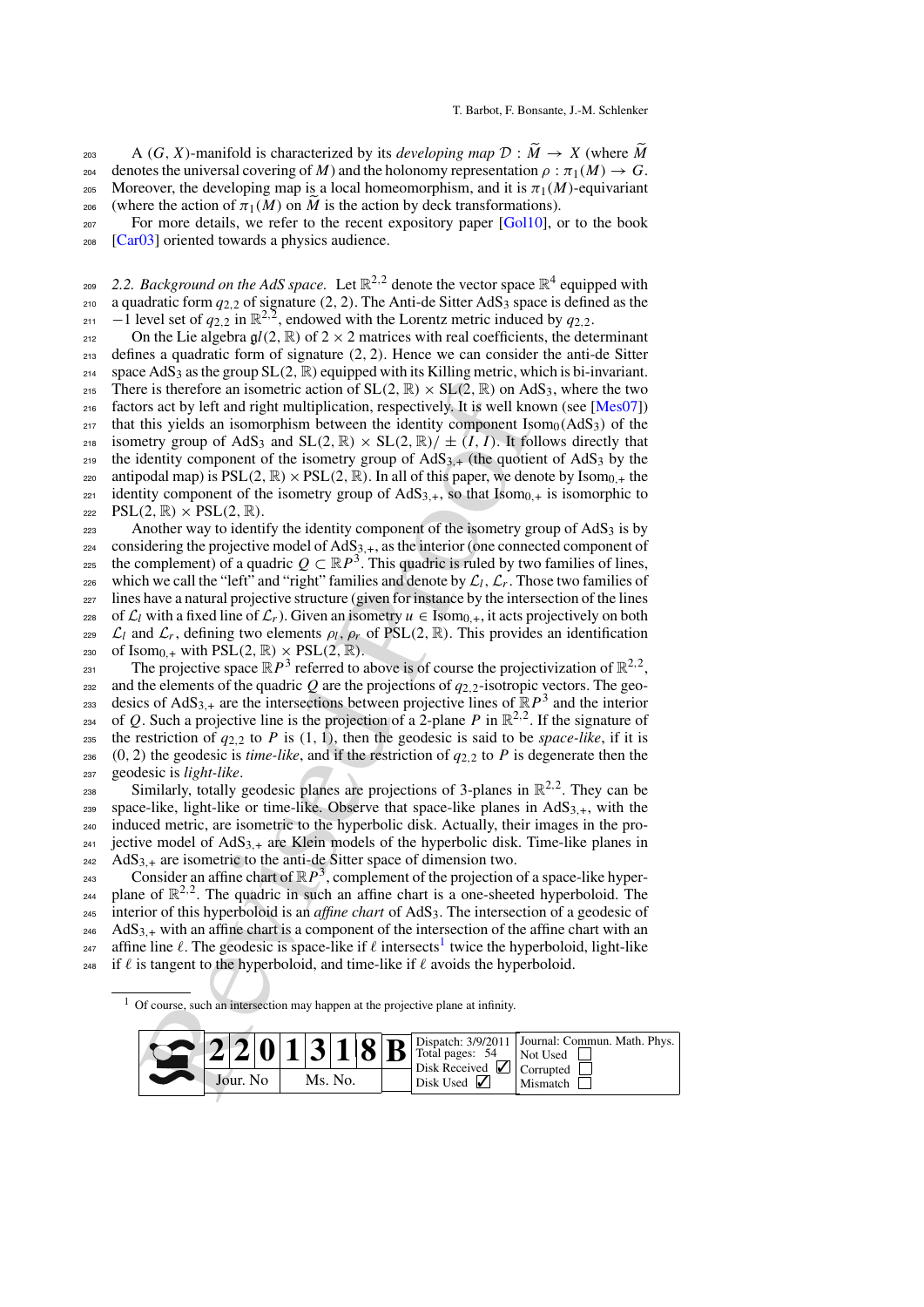For any *p* in AdS<sub>3,+</sub>, the  $q_{2,2}$ -orthogonal  $p^{\perp}$  is a space-like hyperplane. Its comple-250 ment is therefore an affine chart, that we denote by  $A(p)$ . It is the *affine chart centered at* 251 *p*. Observe that  $A(p)$  contains *p*, any non-time-like geodesic containing *p* is contained

 $\lim_{253}$  in  $\mathcal{A}(p)$ . Unfortunately, affine charts always miss some region of  $AdS_{3,+}$ , and we will consider  $254$  regions of AdS<sub>3,+</sub> which do not fit entirely in such an affine chart. In this situation, one <sup>255</sup> can consider the conformal model: there is a conformal map from AdS<sub>3</sub> to  $\mathbb{D}^2 \times \mathbb{S}^1$ , equipped with the metric  $ds_0^2 - dt^2$ , where  $ds_0^2$  is the spherical metric on the disk  $\mathbb{D}^2$ , *i.e.* where  $(\mathbb{D}^2, ds_0^2)$  is a hemisphere (see [\[HE73,](#page-52-13) pp. 131–133]).

258 One needs also to consider the universal covering  $\widetilde{AdS}_3$ . It is conformally isometric to  $\mathbb{D}^2 \times \mathbb{R}$  equipped with the metric  $ds_0^2 - dt^2$ . But it is also advisable to consider it as 260 the union of an infinite sequence  $(\overline{A}_n)_{n \in \mathbb{Z}}$  of closures of affine charts. This sequence  $_{261}$  is totally ordered, the interior  $A_n$  of every term lying in the future of the previous  $262$  one and in the past of the next one. The interiors  $A_n$  are separated one from the other <sup>263</sup> by a space-like plane, *i.e.* a totally geodesic plane isometric to the hyperbolic disk.  $264$  Observe that each space-like or light-like geodesic of  $\widetilde{AdS_3}$  is contained in such an 265 affine chart; whereas each time-like geodesic intersects every copy  $A_n$  of the affine<br>266 chart chart.

 $267$  If two time-like geodesics meet at some point  $p$ , then they meet infinitely many times.

268 More precisely, there is a point *q* in  $\widetilde{AdS}_3$  such that if a time-like geodesic contains *p*,

<sup>269</sup> then it contains *q* also. Such a point is said to be *conjugate to p.* The existence of <sup>270</sup> conjugate points corresponds to the fact that for any *p* in AdS<sub>3</sub>  $\subset \mathbb{R}^{2,2}$ , every 2-plane

 $271$  containing *p* contains also  $-p$ . If we consider  $\widetilde{AdS}_3$  as the union of infinitely many cop-

272 ies  $\overline{A}_n$  ( $n \in \mathbb{Z}$ ) of the closure of the affine chart  $A(p)$  centered at *p*, with  $A_0 = A(p)$ ,<br>273 then the points conjugate to *p* are precisely the centers of the  $A_n$  all representing the 273 then the points conjugate to *p* are precisely the centers of the  $A_n$ , all representing the same element in the interior of the hyperboloid. same element in the interior of the hyperboloid.

The center of  $A_1$  is *the first conjugate point*  $p^+$  *of*  $p$  *in the future.* It has the property that any other point in the future of *p* and conjugate to *p* lies in the future of  $p^+$ . Inverting 277 the time, one defines similarly the *first conjugate point p<sup>−</sup> of p in the past* as the center <sup>278</sup> of  $A_{-1}$ .<br><sup>279</sup> Fina

279 Finally, the future in  $\mathcal{A}_0$  of *p* is the interior of a convex cone based at *p* (more precisely, the interior of the convex bull in  $\mathbb{R}P^3$  of the union of *p* with the space-like precisely, the interior of the convex hull in  $\mathbb{R}P^3$  of the union of *p* with the space-like  $2$ -plane between  $\mathcal{A}_0$  and  $\mathcal{A}_1$ ). The future of *p* in  $\widetilde{AdS}_3$  is the union of this cone with all

282 the  $\overline{\mathcal{A}}_n$  with  $n > 0$ .<br>In particular on In particular, one can give the following description of the domain  $E(p)$ , intersection between the future of *p*<sup>−</sup> and the past of *p*<sup>+</sup>: it is the union of  $\overline{A}_0$ , the past of *p*<sup>+</sup> in  $A_1$ <br>and the future of *p*<sup>−</sup> in  $A_{-1}$ . and the future of  $p^{-}$  in  $\mathcal{A}_{-1}$ .

and in the past of the next one. The interiors  $\vec{A}_n$  are separated a<br>space-like plane, *i.e.* a totally goodesic plane isometric to the<br>space-like pasce. Higher and the past space is plane is space-<br>the centre, whereas <sup>286</sup> We will need a similar description of 2-planes in  $\widetilde{AdS}_3$  (*i.e.* of totally geodesic  $287$  hypersurfaces) containing a given space-like geodesic. Let  $c$  be such a space-like 288 geodesic, consider an affine chart  $A_0$  centered at a point in *c* (therefore, *c* is the segment ioining two points in the hyperboloid). The set composed of the first conjugate points <sup>289</sup> joining two points in the hyperboloid). The set composed of the first conjugate points 290 in the future of points in *c* is a space-like geodesic  $c_+$ , contained in the chart  $A_1$ . Every<br>291 time-like 2-plane containing *c* contains also  $c_+$ , and *vice versa*. The intersection between time-like 2-plane containing *c* contains also  $c_{+}$ , and *vice versa*. The intersection between 292 the future of *c* and the past of  $c_+$  is the union of:

- $\bullet$  a wedge between two light-like half-planes both containing *c* in their boundary,
- <sup>294</sup> a wedge between two light-like half-planes both containing  $c_{+}$  in their boundary,
- 295 the space-like 2-plane between  $A_0$  and  $A_1$ .

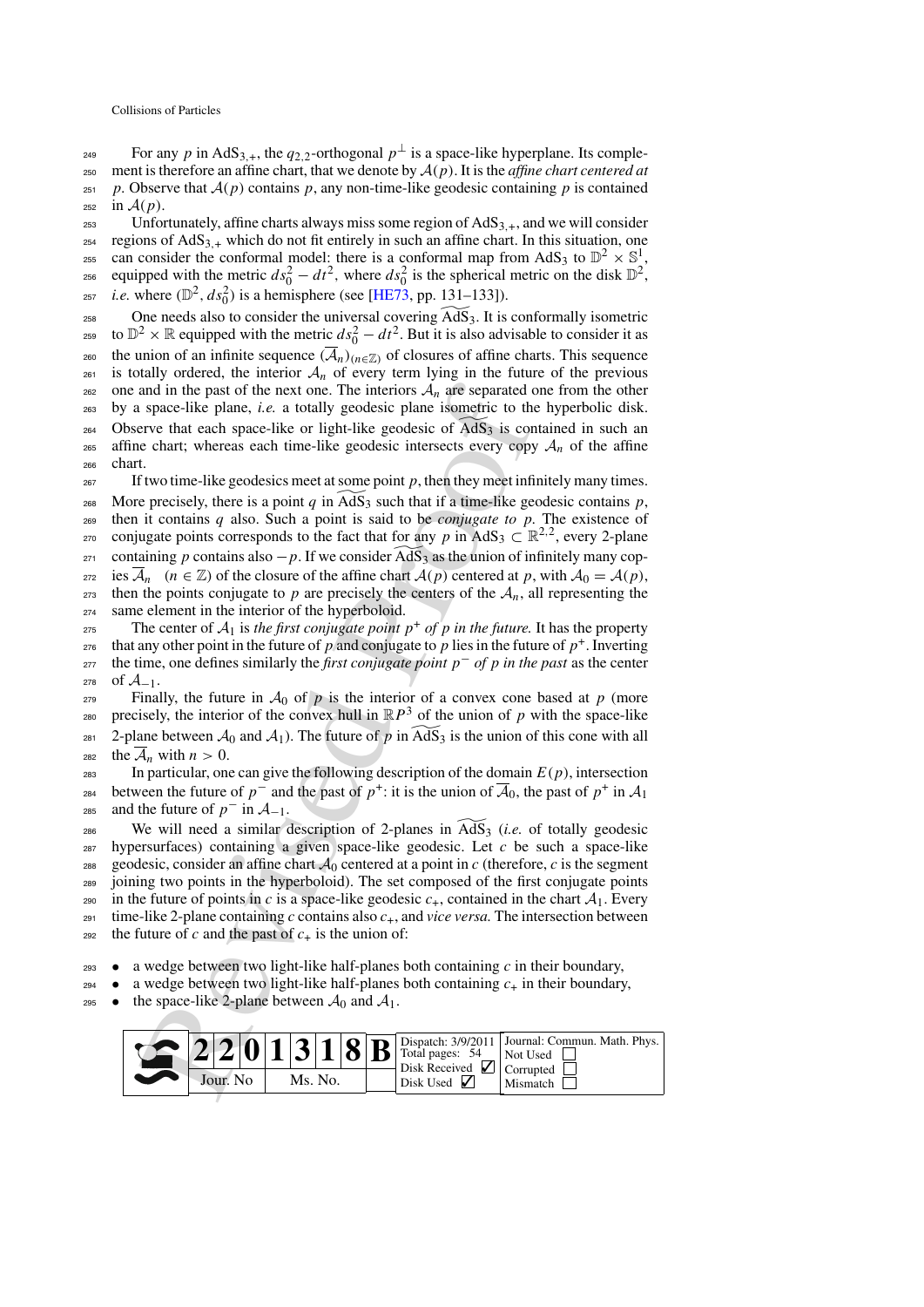#### <span id="page-7-0"></span><sup>296</sup> **3. Singularities in Singular AdS-Spacetimes**

<sup>297</sup> In this paper, we require spacetimes to be oriented and time oriented. Therefore, by (regular) AdS-spacetime we mean an  $(Isom<sub>0</sub>(AdS<sub>3</sub>), AdS<sub>3</sub>)$ -manifold. In this section, <sup>299</sup> we classify singular lines and singular points in singular AdS-spacetimes. Actually, our first concern is the AdS background, but all this analysis can be easily extended to a more <sup>301</sup> general situation, leading in a straightforward way to the notion of singular dS-spacetimes; or singular flat spacetimes (with regular part locally modelled on the Minkowski <sup>303</sup> space).

Frays one to use the simulations. The simulation and the simulation of  $\approx$ . In expansion of the singular space is assumed to lowe a manfield (topology and it of not starting from p is a topological 2-sphere  $F(r)$ : the si In order to understand the notion of singularities, let us consider first the similar situation in the classical case of Riemannian geometric structures, for example, of (sin-<sup>306</sup> gular) Euclidean manifolds (see p. 523-524 of [\[Thu98](#page-53-3)]). Locally, a singular point *p* in a <sup>307</sup> singular Euclidean space is the intersection of various singular rays, the complement of these rays being locally isometric to  $\mathbb{R}^3$ . The singular rays look as if they were geodesic rays. Since the singular space is assumed to have a manifold topology, the space of rays,  $\frac{1}{310}$  singular or not, starting from *p* is a topological 2-sphere  $L(p)$ : the *link* of *p*. Outside  $311$  the singular rays,  $L(p)$  is locally modeled on the space of rays starting from a point in  $1312$  the regular model, i.e. the 2-sphere  $\mathbb{S}^2$  equipped with its usual round metric. But this 313 metric degenerates on the singular points of  $L(p)$ , i.e. the singular rays. The way it may  $_{314}$  degenerate is described similarly: let *r* be a singular point in  $L(p)$  (a singular ray), and 315 let  $\ell(p)$  be the space of rays in  $L(p)$  starting from *r*. It is a topological circle, locally 316 modeled on the space  $\ell_0$  of geodesic rays at a point in the metric sphere  $\mathbb{S}^2$ . The space <sup>317</sup>  $\ell_0$  is naturally identified with the 1-sphere S<sup>1</sup> of perimeter  $2\pi$ , and locally S<sup>1</sup>-structures 318 on topological circles  $\ell(p)$  are easily classified: they are determined by a positive real 319 number, the *cone angle*, and  $\ell(p)$  is isomorphic to  $\ell_0$  if and only if this cone angle is  $320\quad$  2 $\pi$ . Therefore, the link  $L(p)$  is naturally equipped with a spherical metric with cone- $321$  angle singularities, and one easily recovers the geometry around p by a fairly intuitive 322 construction, the *suspension* of  $L(p)$ . We refer to [Thu98] for further details.

 $\frac{323}{223}$  Our approach in the AdS case is similar. The neighborhood of a singular point *p* is  $324$  the suspension of its link  $L(p)$ , this link being a topological 2-sphere equipped with as a structure whose regular part is locally modeled on the link  $H\hat{S}^2$  of a regular point  $326$  in AdS<sub>3</sub>, and whose singularities are suspensions of their links  $\ell(r)$ , which are circles  $\mu$ <sub>327</sub> locally modeled on the link of a point in HS<sup>2</sup>

<sup>328</sup> However, the situation in the AdS case is much more intricate than in the Euclidean case, since there is a bigger variety of singularity types in  $L(p)$ : a singularity in  $L(p)$ ,  $330$  i.e. a singular ray through p can be time-like, space-like or light-like. Moreover, non-<sup>331</sup> time-like lines may differ through the causal behavior near them (for the definition of the future and past of a singular line, see Sect.  $3.6$ ).

<sup>333</sup> **Proposition 3.1.** *The various types of singular lines in* AdS *spacetimes are:*

- <sup>334</sup> *Time-like lines: they correspond to massive particles (see Sect. [3.7.1\)](#page-17-1).*
- <sup>335</sup> *Light-like lines of degree* 2*: they correspond to photons (see Remark [3.24\)](#page-22-0).*
- <sup>336</sup> *Space-like lines of degree* 2*: they correspond to tachyons (see Sect. [3.7.2\)](#page-18-0).*
- <sup>337</sup> *Future BTZ-like singular lines: These singularities are characterized by the property* <sup>338</sup> *that it is space-like, but has no future.*
- <sup>339</sup> *Past BTZ-like singular lines: These singularities are characterized by the property* <sup>340</sup> *that it is space-like, but has no past.*
- <sup>341</sup> *(Past or future) extreme BTZ-like singular lines: they look like past/future BTZ-like*
- <sup>342</sup> *singular lines, except that they are light-like.*

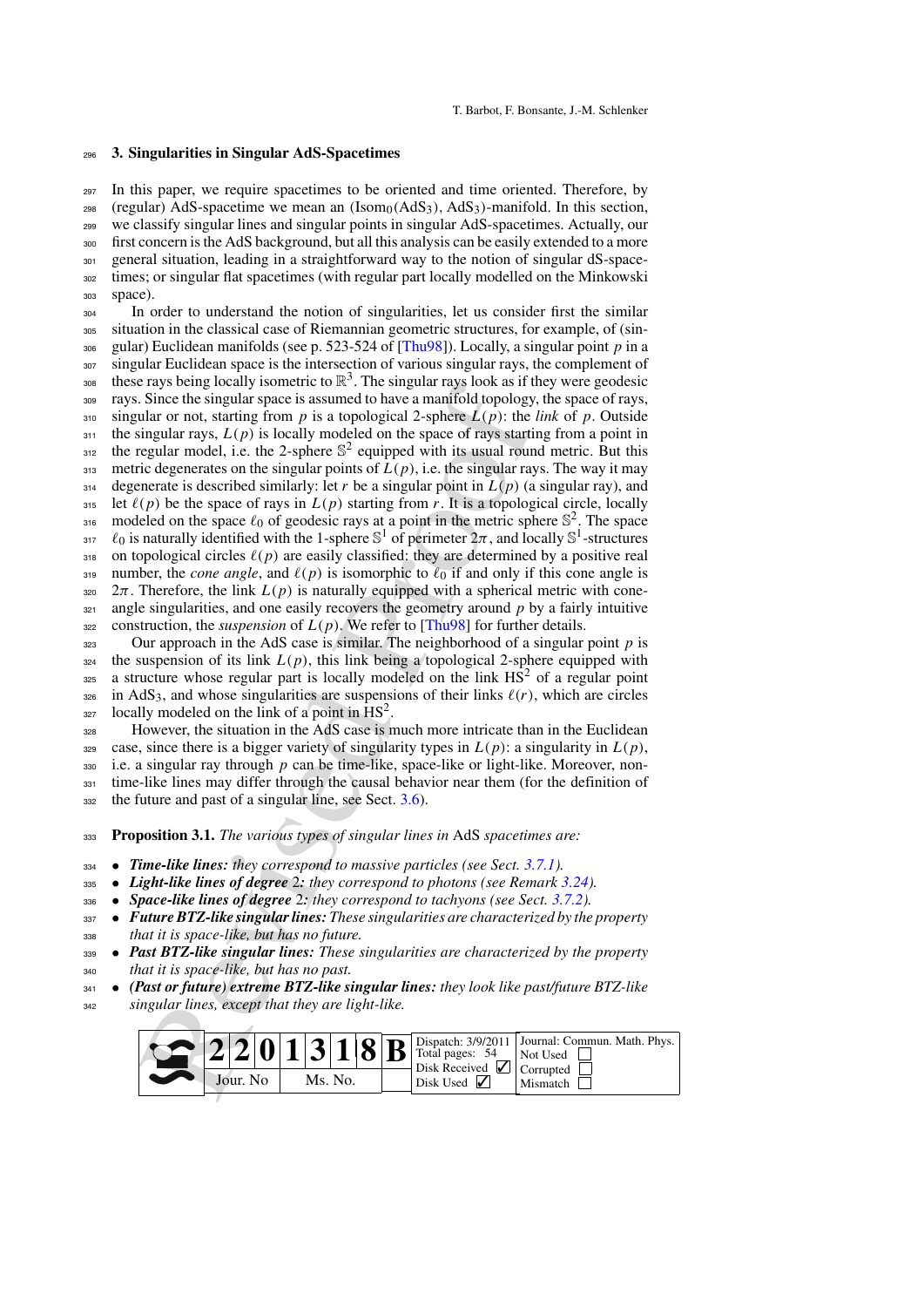- <sup>343</sup> *Misner lines: they are space-like, but have no future and no past. Moreover, any* <sup>344</sup> *neighborhood of the singular lines contains closed time-like curves.*
- **345** Light-like or space-like lines of degree  $k \geq 4$ : they can be described as  $k/2$ -branched <sup>346</sup> *cover over light-like or space-like lines of degree* 2 *(in particular, the degree k is even).* <sup>347</sup> *They have the "unphysical" property of admitting a non-connected future.*

 The several types of singular lines, as a not-so-big surprise, reproduce the several types of particles considered in physics. Some of these singularities appear in the physics litterature, but, as far as we know, not all of them (for example, the terminology *tachyons,* that we feel is adapted, does not seem to appear anywhere).

 $\frac{1}{352}$  In Sect. [3.1](#page-8-0) we briefly present the space HS<sup>2</sup> of rays through a point in AdS<sub>3</sub>. In

 Sect. [3.2,](#page-9-0) we give the precise definition of regular HS-surfaces and their suspensions.  $1.34$  In Sect. [3.3](#page-9-1) we classify the circles locally modeled on links of points in HS<sup>2</sup>, i.e. of sin- gularities of singular HS-surfaces which can then be defined in the following Sect. [3.4.](#page-14-0) In this Sect. 3.4, we can state the definition of singular AdS spacetimes.

 In Sect. 3.5, we classify singular lines. In Sect. 3.6 we define and study the causality notion in singular AdS spacetimes. In particular we define the notion of **causal HS-surface**, i.e. singular points admitting a neighborhood containing no closed causal curve. It is in this section that we establish the description of the causality relation near

 $361$  the singular lines as stated in Proposition  $3.1$ .

Finally, in Sect. 3.7, we provide a geometric description of each singular line; in particular, we justify the "massive particle", "photon" and "tachyon" terminology.

<sup>364</sup> Remark 3.2. More generally,  $HS^2$  is the model of links of points in arbitrary Lorentzian <sup>365</sup> manifolds. Analogs of Proposition 3.1 still hold in the context of flat or locally de Sitter

<span id="page-8-0"></span><sup>366</sup> manifolds.

is Sect. 3.4, we can state the de[f](#page-15-1)inition of singular AdS spacetim<br>
Sect. 3.5, we classify singular lines. In Sect. 3.6 we define a<br>
n Sect. 3.6, we define a<br>
surface, i.e. singular points admitting a neighborhood contain 367 3.1. HS geometry. Given a point p in  $\widetilde{AdS}_3$ , let  $L(p)$  be the link of p, *i.e.* the set of <sup>368</sup> (non-parametrized) oriented geodesic rays based at *p*. Since these rays are determined 369 by their tangent vector at  $p$  up to rescaling,  $L(p)$  is naturally identified with the set of rays in  $T_p \widetilde{AdS}_3$ . Geometrically,  $T_p \widetilde{AdS}_3$  is a copy of Minkowski space  $\mathbb{R}^{1,2}$ . Denote by  $H\sin\theta$  HS<sup>2</sup> the set of geodesic rays issued from 0 in  $\mathbb{R}^{1,2}$ . It admits a natural decomposition in 372 five subsets:

 $\bullet$  the domains  $\mathbb{H}^2_+$  and  $\mathbb{H}^2_-$  composed respectively of future oriented and past oriented <sup>374</sup> time-like rays,

- $\bullet$  the domain  $dS^2$  composed of space-like rays,
- <sup>376</sup> the two circles  $\partial \mathbb{H}^2_+$  and  $\partial \mathbb{H}^2_-$ , boundaries of  $\mathbb{H}^2_\pm$  in HS<sup>2</sup>.

<sup>377</sup> The domains  $\mathbb{H}^2_{\pm}$  are the Klein models of the hyperbolic plane, and dS<sup>2</sup> is the Klein 378 model of de Sitter space of dimension 2. The group  $SO_0(1, 2)$ , *i.e.* the group of time- $\sigma$  orientation preserving and orientation preserving isometries of  $\mathbb{R}^{1,2}$ , acts naturally (and  $_{380}$  projectively) on HS<sup>2</sup>, preserving this decomposition.

381 The classification of elements of  $SO_0(1, 2) \approx PSL(2, \mathbb{R})$  is presumably well-known by most of the readers, but we stress here that it is related to the  $HS<sup>2</sup>$ -geometry: let *g* be 383 a non-trivial element of  $SO<sub>0</sub>(1, 2)$ .

 $g$  is *elliptic* if and only if it admits exactly two fixed points, one in  $\mathbb{H}^2_+$ , and the other 385 (the opposite) in  $\mathbb{H}^2$ .

<sup>386</sup> • *g* is *parabolic* if and only if it admits exactly two fixed points, one in  $\partial \mathbb{H}^2_+$ , and the  $\sigma_{387}$  other (the opposite) in  $\partial \mathbb{H}^2$ .

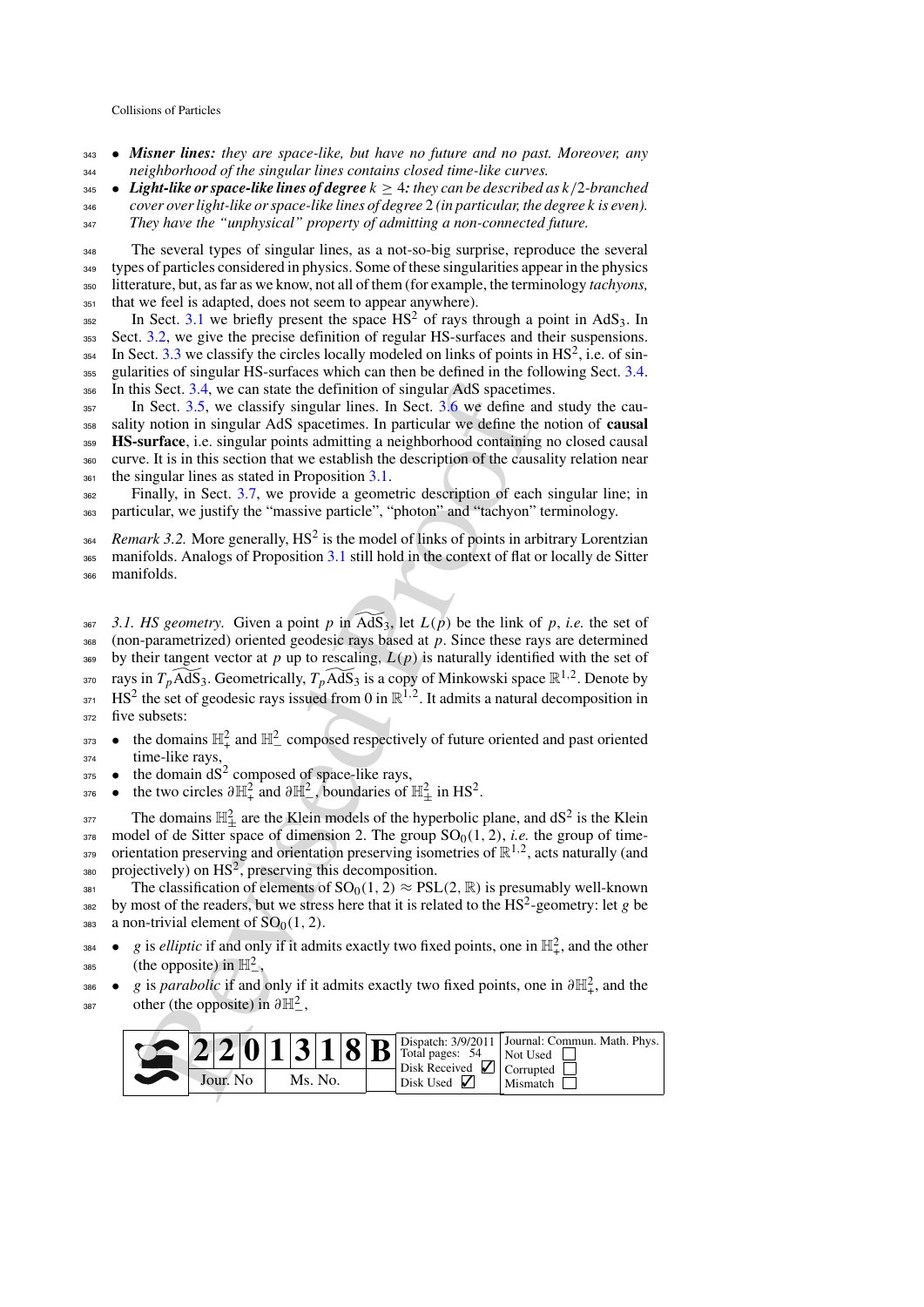<sup>388</sup> • *g* is *hyperbolic* if and only if it admits exactly 6 fixed points: two pairs of opposite points in  $\partial \mathbb{H}^2_\pm$ , and one pair of opposite points in dS<sup>2</sup>.

<sup>390</sup> In particular, *g* is elliptic (respectively hyperbolic) if and only if it admits a fixed in 391  $\mathbb{H}^2$  (respectively in dS<sup>2</sup>).

## <span id="page-9-0"></span><sup>392</sup> *3.2. Suspension of regular HS-surfaces.*

393 **Definition 3.3.** A regular HS-surface is a topological surface endowed with a  $(SO<sub>0</sub>(1, 2),$  $_{394}$  HS<sup>2</sup>)-structure.

The  $SO_0(1, 2)$ -invariant orientation on HS<sup>2</sup> induces an orientation on every regular  $H$ S-surface. Similarly, the dS<sup>2</sup> regions admit a canonical time orientation. Hence any <sup>397</sup> regular HS-surface is oriented, and its de Sitter regions are time oriented.

Given a regular HS-surface  $\Sigma$ , and once a point p is fixed in  $\widetilde{AdS}_3$ , we can construct 399 a locally AdS manifold  $e(\Sigma)$ , called the suspension of  $\Sigma$ , defined as follows:

• for any v in HS<sup>2</sup>  $\approx$  *L*(*p*), let *r*(*v*) be the geodesic ray issued from *p* tangent to v. If v lies in the closure of dS<sup>2</sup>, it defines  $e(v) := r(v)$ ; if v lies in  $\mathbb{H}^2_+$ , let  $e(v)$  be the <sup>402</sup> portion of  $r(v)$  between p and the first conjugate point  $p^{\pm}$ .

 $\bullet$  for any open subset *U* in HS<sup>2</sup>, let  $e(U)$  be the union of all  $e(v)$  for v in *U*.

Observe that  $e(U)\setminus\{p\}$  is an open domain in  $\widetilde{AdS}_3$ , and that  $e(HS^2)$  is the intersection  $E(p)$  between the future of the first conjugate point in the past and the past of the first <sup>406</sup> conjugate point in the future (cf. the end of Sect. 2.2).

407 The regular HS-surface  $\Sigma$  can be understood as the disjoint union of open domains <sup>408</sup> *U<sub>i</sub>* in HS<sup>2</sup>, glued one to the other by coordinate change maps  $g_{ij}$  given by restrictions  $409$  of elements of  $SO<sub>0</sub>(1, 2)$ :

$$
g_{ij}: U_{ij} \subset U_j \to U_{ji} \subset U_i.
$$

and the state of the state of the state of the state of the state of the state of the state of the state of the state of the state of the state of the state of the state of the state is in the solet of the state of the st  $\frac{411}{411}$  But  $\text{SO}_0(1, 2)$  can be considered as the group of isometries of AdS<sub>3</sub> fixing p. Hence every  $g_{ij}$  induces an identification between  $e(U_{ij})$  and  $e(U_{ji})$ . Define  $e(\Sigma)$  as the dis-413 joint union of the  $e(U_i)$ , quotiented by the relation identifying *q* in  $e(U_{ij})$  with  $g_{ij}(q)$  in  $e(U_{ii})$ . This quotient space contains a special point  $\bar{p}$ , represented in every  $e(U_i)$  by  $p$ , 415 and called the *vertex* (we will sometimes abusively denote  $\bar{p}$  by  $p$ ). The fact that  $\Sigma$  is a 416 surface implies that  $e(\Sigma)\setminus \bar{p}$  is a three-dimensional manifold, homeomorphic to  $\Sigma \times \mathbb{R}$ . 417 The topological space  $e(\Sigma)$  itself is homeomorphic to the cone over  $\Sigma$ . Therefore  $e(\Sigma)$ 418 is a (topological) manifold only when  $\Sigma$  is homeomorphic to the 2-sphere. But it is <sup>419</sup> easy to see that every HS-structure on the 2-sphere is isomorphic to  $HS<sup>2</sup>$  itself; and the suspension  $e(HS^2)$  is simply the regular AdS-manifold  $E(p)$ .

<span id="page-9-2"></span><sup>421</sup> Hence in order to obtain *singular* AdS-manifolds that are not merely *regular* AdS-<sup>422</sup> manifolds, we need to consider (and define!) singular HS-surfaces.

<sup>423</sup> *Remark 3.4.* A similar construction holds for locally flat or locally de Sitter spacetimes, <sup>424</sup> leading, *mutatis mutandis* to the notion of flat or de Sitter suspensions of HS-surfaces.

<span id="page-9-1"></span><sup>425</sup> *3.3. Singularities in singular HS-surfaces.* The classification of singularities in singular

 $\text{HS}$ -surfaces essentially reduces (but not totally) to the classification of  $\mathbb{RP}^1$ -structures

427 on the circle.

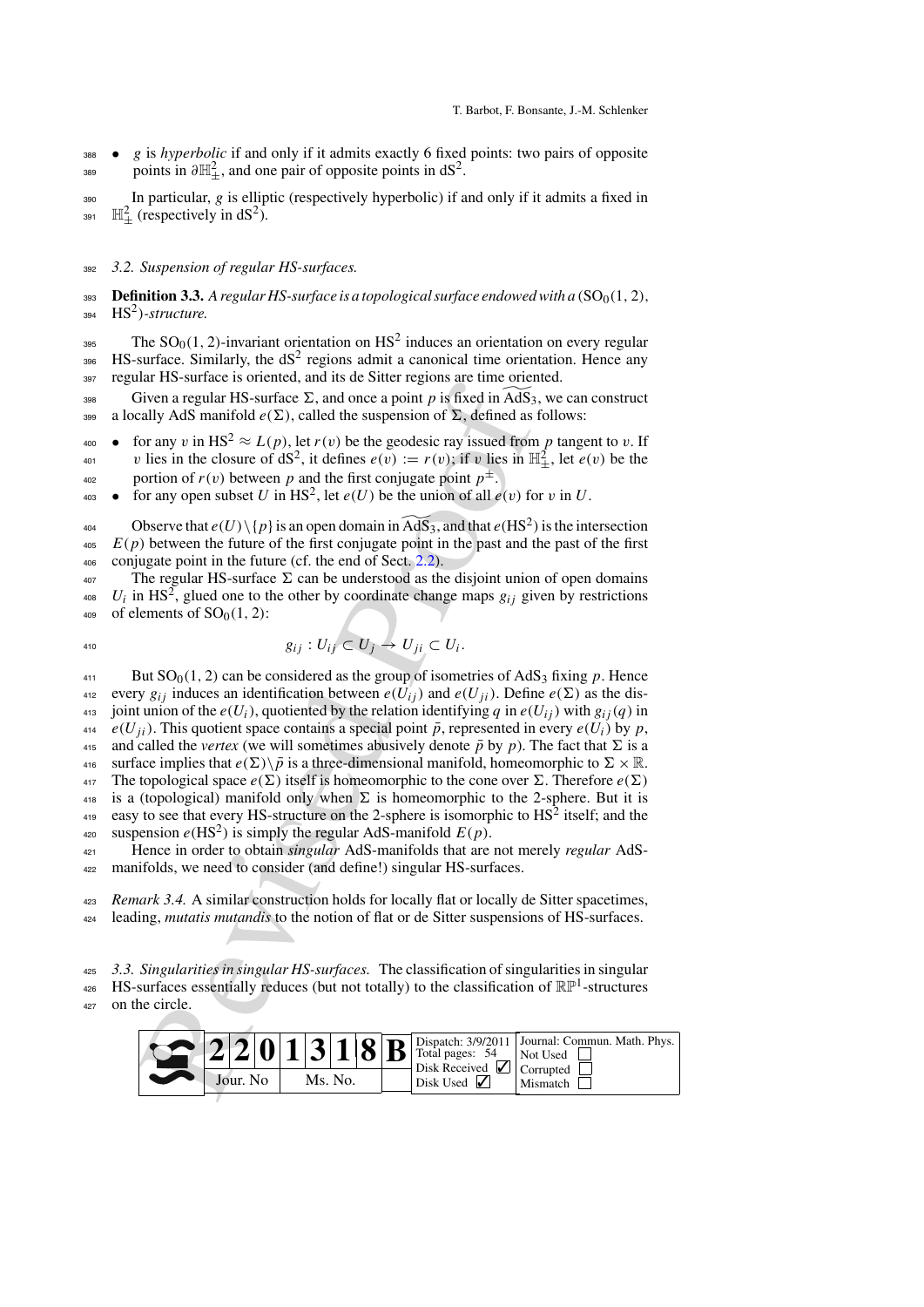<span id="page-10-0"></span><sup>428</sup> 3.3.1. Real projective structures on the circle. Let  $\mathbb{RP}^1$  be the real projective line, and Collisions of Particles<br>
<sup>428</sup> 3.3.1. *Real projective structures on the circle*. Let  $\mathbb{RP}^1$  be the real projective line, and<br>
<sup>429</sup> let  $\mathbb{RP}^1$  be its universal covering. We fix a homeomorphism between  $\mathbb{\overline{RP}}^$ Collisions of Particles<br>
428 3.3.1. Real projective structures on the circle. Let  $\mathbb{RP}^1$  be the real projective line, and<br>
1429 let  $\mathbb{RP}^1$  be its universal covering. We fix a homeomorphism between  $\mathbb{RP}^1$  and t 431 of projective transformations of  $\mathbb{RP}^1$ , and let  $\tilde{G}$  be its universal covering: it is the group <sup>432</sup> of projective transformations of  $\widetilde{\mathbb{R}P^1}$ . We have an exact sequence: Let  $\delta$  be the generator of the center  $\mathbb{Z}$  such that for every *x* in  $\widetilde{\mathbb{RP}}^1$  the inequality<br>
434 Let  $\delta$  be the generator of the center  $\mathbb{Z}$  such that for every *x* in  $\widetilde{\mathbb{RP}}^1$  the inequality

$$
0 \to \mathbb{Z} \to \tilde{G} \to G \to 0.
$$

**b**  $\tilde{C}$   $\tilde{C}$   $\mapsto$  *x*  $\tilde{C}$   $\mapsto$  *x*  $\tilde{C}$   $\mapsto$  *x*  $\tilde{C}$   $\mapsto$  *x*  $\tilde{C}$   $\mapsto$  *x*  $\tilde{C}$   $\mapsto$  *x*  $\tilde{C}$   $\mapsto$  *x*  $\tilde{C}$   $\mapsto$  *x*  $\tilde{C}$  and  $\tilde{C}$   $\tilde{C}$  and  $\tilde{C}$  and  $\tilde{C}$ 

<sup>436</sup> The elliptic-parabolic-hyperbolic classification of elements of *G* induces a similar  $\alpha_{37}$  classification for elements in  $\tilde{G}$ , according to the nature of their projection in *G*. Observe Let  $\delta$  be the generator of the center  $\mathbb{Z}$  such that for every  $x$  in  $\mathbb{RP}^1$  the inequality<br>  $\delta x > x$  holds. The quotient of  $\overline{\mathbb{RP}}^1$  by  $\mathbb{Z}$  is projectively isomorphic to  $\mathbb{RP}^1$ .<br>
The elliptic-parab <sup>439</sup> continuously. Hence the quotient space of their action is naturally a real projective <sup>440</sup> structure on the circle. We call these quotient spaces *elliptic circles.* Observe that it includes the usual real projective structure on  $\mathbb{RP}^1$ .

non-trivial elliptic elements act on  $\mathbb{R}^{\overline{p}^1}$  as translations, *i.e.* freely<br>intuously. Hence the quotient space of their action is naturally<br>thus that the sum of the calority strest elliptic circle are of the r Parabolic and hyperbolic elements can all be decomposed as a product  $\tilde{g} = \delta^k g$ ,  $443$  where *g* has the same nature (parabolic or hyperbolic) as  $\tilde{g}$ , but admits fixed points in Extricution of the integer of the integers of the term is not<br>structure on the circle. We call these quotient spaces *elliptic*<br>includes the usual real projective structure on  $\mathbb{RP}^1$ .<br>Parabolic and hyperbolic element  $\widetilde{\mathbb{RP}}^1$ . The integer  $k \in \mathbb{Z}$  is uniquely defined. Observe that if  $k \neq 0$ , the action of  $\tilde{g}$  on and includes the usual real projective structure on  $\mathbb{RP}^1$ .<br>
According the and hyperbolic elements can all be decomposed as a product  $\tilde{g} = \delta^k g$ , where g has the same nature (parabolic or hyperbolic) as  $\tilde{g}$ , <sup>446</sup> naturally equipped with a real projective structure, is homeomorphic to the circle. We <sup>447</sup> call it a *parabolic* or *hyperbolic circle,* according to the nature of *g*, *of degree k.* Inverting  $\frac{1}{448}$   $\frac{1}{48}$  if necessary, we can always assume, up to a real projective isomorphism, that  $k > 1$ . Figure 3446 and properly discontinuous. Hence the associated quotient space, which is<br>naturally equipped with a real projective structure, is homeomorphic to the circle. We<br>call it a *parabolic or hyperbolic circle*, acco 450 Let  $x_1$  be the unique fixed point of *g* such that  $x_1 > x_0$  and such that *g* admits no fixed 451 point between  $x_0$  and  $x_1$ : if  $g$  is parabolic,  $x_1 = \delta x_0$ ; and if  $g$  is hyperbolic,  $x_1$  is the 452 unique *g*-fixed point in  $[x_0, \delta x_0]$ . Then the action of *g* on  $[x_0, x_1]$  is free and properly <sup>453</sup> discontinuous, the quotient space is a *parabolic* or *hyperbolic circle of degree* 0*.* <sup>454</sup> These examples exhaust the list of real projective structures on the circle up to a real <sup>455</sup> projective isomorphism. We briefly recall the proof: the developing map  $d : \mathbb{R} \to \widetilde{\mathbb{RP}}^1$ 456 of a real projective structure on  $\mathbb{R}/\mathbb{Z}$  is a local homeomorphism from the real line into 457 the real line, hence a homeomorphism onto its image *I*. Let  $\rho : \mathbb{Z} \to \tilde{G}$  be the holonomy <sup>458</sup> morphism: being a homeomorphism, *d* induces a real projective isomorphism between 459 the initial projective circle and  $I/\rho(\mathbb{Z})$ . In particular,  $\rho(1)$  is non-trivial, preserves *I*, <sup>460</sup> and acts freely and properly discontinuously on *I*. An easy case-by-case study leads to <sup>461</sup> a proof of our claim. It follows that every cyclic subgroup of  $\tilde{G}$  is the holonomy group of a real projective <sup>463</sup> circle, and that two such real projective circles are projectively isomorphic if and only if

 their holonomy groups are conjugate one to the other. But some subtlety appears if one takes into consideration the orientations: usually, by real projective structure we mean 466 a (PGL(2,  $\mathbb{R}$ ),  $\mathbb{RP}^1$ )-structure, i.e. coordinate changes might reverse the orientation. In particular, two such structures are isomorphic if there is a real projective transforma- tion conjugating the holonomy groups, even if this transformation reverses the orien-<sup>469</sup> tation. But here, by  $\mathbb{RP}^1$ -circle we mean a  $(G, \mathbb{RP}^1)$ -structure on the circle, with  $G =$  PSL(2, R). In particular, it admits a canonical orientation, preserved by the holonomy group: the one whose lifting to R is such that the developing map is orientation preserving. <sup>472</sup> To be a  $\mathbb{RP}^1$ -isomorphism, a real projective conjugacy needs to preserve this orientation.

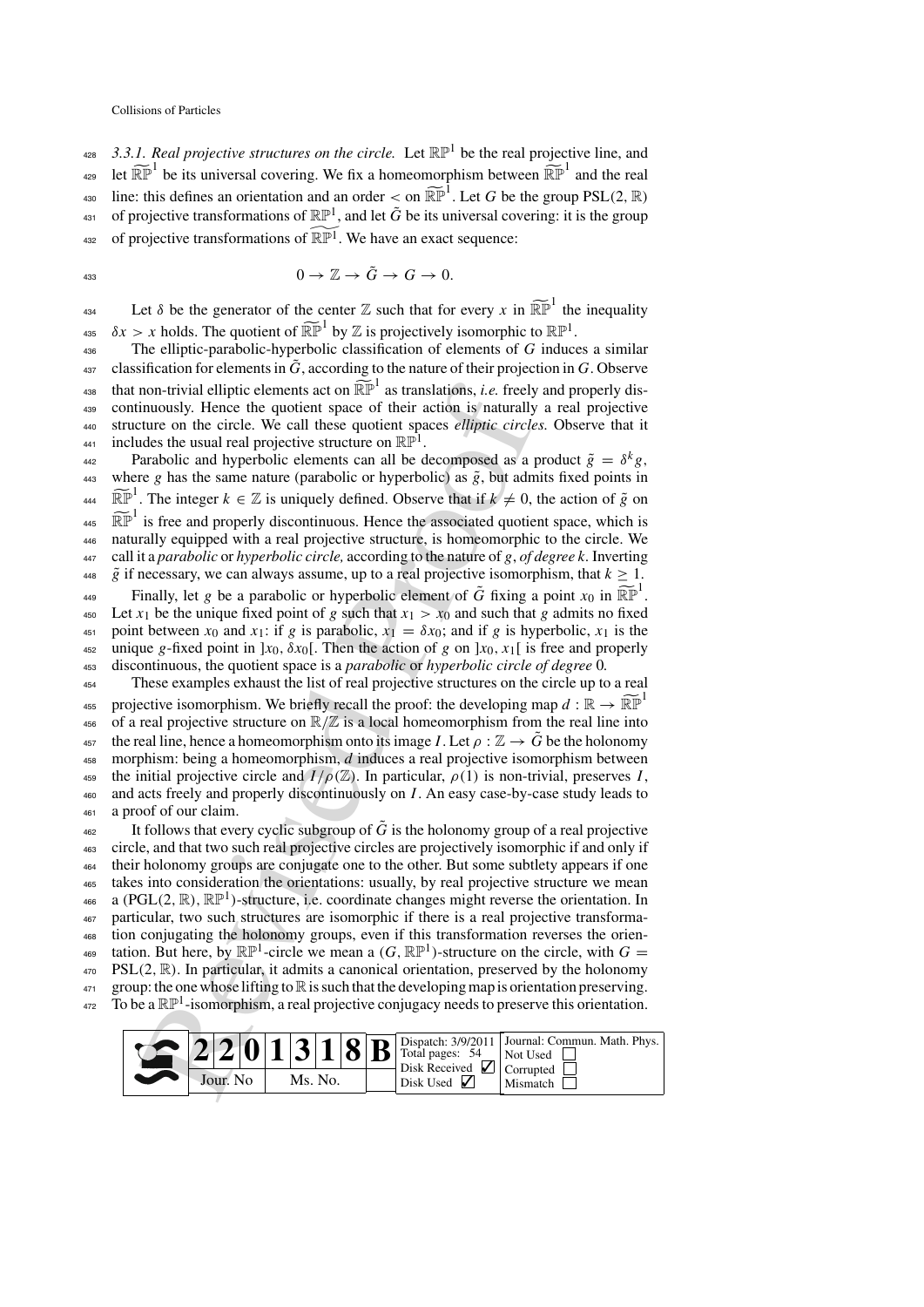<sup>473</sup> Let *L* be a  $\mathbb{RP}^1$ -circle. Let γ<sub>0</sub> be the generator of  $\pi_1(L)$  such that, for the canonical  $474$  orientation defined above, and for every x in the image of the developing map:

<span id="page-11-0"></span>
$$
\rho(\gamma_0)x > x. \tag{1}
$$

<sup>475</sup><br>
Let  $\rho(\gamma_0) x > x$ . (1)<br>
<sup>476</sup> Let  $\rho(\gamma_0) = \delta^k g$  be the decomposition such that *g* admits fixed points in  $\widetilde{\mathbb{RP}}^1$ .  $477$  According to the inequality [\(1\)](#page-11-0), the degree *k* is non-negative. Moreover:

 $T$ <sup>478</sup> *The elliptic case.* Elliptic  $\mathbb{RP}^1$ -circles (*i.e.* with elliptic holonomy) are uniquely 479 parametrized by a positive real number (the angle).

*ABO* The case  $k \geq 1$ . Non-elliptic  $\mathbb{RP}^1$ -circles of degree  $k \geq 1$  are uniquely parametrized  $481$  by the pair  $(k, [g])$ , where  $[g]$  is a conjugacy class in *G*. Hyperbolic conjugacy classes <sup>482</sup> are uniquely parametrized by a positive real number: the modulus of their trace. There <sup>483</sup> are exactly two parabolic conjugacy classes: the *positive parabolic class,* composed of <sup>484</sup> the parabolic elements *g* such that  $gx > x$  for every *x* in  $\widetilde{\mathbb{RP}}^1$ , and the *negative parabolic class,* made of the parabolic elements *g* such that  $gx \leq x$  for every *x* in  $\widetilde{\mathbb{R}^{\mathbb{P}^1}}$  (this 486 terminology is justified in Sect. 3.7.5, and Remark 3.18).

 $F_{487}$  *The case k* = 0. In this case, *L* is isomorphic to the quotient by *g* of a segment  $\alpha_{488}$   $\alpha_{0}$ ,  $x_{1}$  admitting as extremities two successive fixed points of *g*. Since we must have  $\alpha$ <sup>489</sup>  $gx > x$  for every *x* in this segment, *g* cannot belong to the negative parabolic class: *Every parabolic*  $\mathbb{RP}^1$ -circle of degree 0 is positive. Concerning the hyperbolic  $\mathbb{RP}^1$ -cir- $_{491}$  cles, the conclusion is the same as in the case  $k > 1$ : they are uniquely parametrized by <sup>492</sup> a positive real number. Indeed, given a hyperbolic element *g* in  $\tilde{G}$ , any  $\mathbb{RP}^1$ -circle of 493 degree 0 with holonomy *g* is a quotient of a segment  $]x_0, x_1[$ , where the left extremity

 $494$  *x*<sub>0</sub> is a repelling fixed point of *g*, and the right extremity an attractive fixed point.

<sup>495</sup> 3.3.2. HS-singularities. For every *p* in HS<sup>2</sup>, let  $\ell(p)$  the link of *p*, *i.e.* the space of rays <sup>496</sup> in  $T_p$  HS<sup>2</sup>. Such a ray v defines an oriented projective line  $c_v$  starting from p. Let  $\Gamma_p$  be 497 the stabilizer in  $SO_0(1, 2) \approx PSL(2, \mathbb{R})$  of p.

<span id="page-11-1"></span>**Definition 3.5.** *A* ( $\Gamma_p$ ,  $\ell(p)$ )-circle is the data of a point p in HS<sup>2</sup> and a ( $\Gamma_p$ ,  $\ell(p)$ )-<sup>499</sup> *structure on the circle.*

Since HS<sup>2</sup> is oriented,  $\ell(p)$  admits a natural  $\mathbb{RP}^1$ -structure, and thus every  $(\Gamma_n, \ell(p))$ - $\sum_{501}$  circle admits a natural underlying  $\mathbb{RP}^1$ -structure.

and concernants g such tan as  $z_2 \times$  10 etc.,  $y_2 \times$  noise,  $z_1 \times$  noise,  $z_1 \times$  noise,  $z_2 \times$  is simpled in Sect. 3.7.5, and Remark 3.18).<br>
The case  $k = 0$ . In this case,  $L$  is is isomorphic to the quotient by  $x_1$ 502 Given a  $(\Gamma_p, \ell(p))$ -circle *L*, we construct a singular HS-surface  $e(L)$ : for every ele-<br>503 ment *v* in the link of *p*, define  $e(v)$  as the closed segment  $[-p, p]$  contained in the ment v in the link of p, define  $e(v)$  as the closed segment  $[-p, p]$  contained in the projective ray defined by v, where  $-p$  is the antipodal point of p in HS<sup>2</sup>, and then 505 operate as we did for defining the AdS space  $e(\Sigma)$  associated to a regular HS-surface. The resulting space  $\mathfrak{e}(L)$  is topologically a sphere, locally modeled on HS<sup>2</sup> in the complement of two singular points corresponding to  $p$  and  $-p$ . These singular points will <sup>508</sup> be typical singularities in singular HS-surfaces. Here, the singularity corresponding to p as a preferred status, as representation a  $(\Gamma_p, \ell(p))$ -singularity.

<sup>510</sup> There are several types of singularity, mutually non isomorphic:

 $\bullet$  *time-like singularities:* they correspond to the case where p lies in  $\mathbb{H}^2_+$ . Then,  $\Gamma_p$  is  $\alpha$  1-parameter elliptic subgroup of *G*, and *L* is an elliptic  $\mathbb{RP}^1$ -circle. When *p* lies  $\sin$  in  $\mathbb{H}^2$  (respectively  $\mathbb{H}^2$ ), then the singularity is a future (respectively past) time-like <sup>514</sup> singularity.

 $\bullet$  *space-like singularities:* when p lies in dS<sup>2</sup>,  $\Gamma_p$  is a one-parameter subgroup consisting of hyperbolic elements of  $SO<sub>0</sub>(1, 2)$ , and *L* is a hyperbolic  $\mathbb{RP}^1$ -circle.

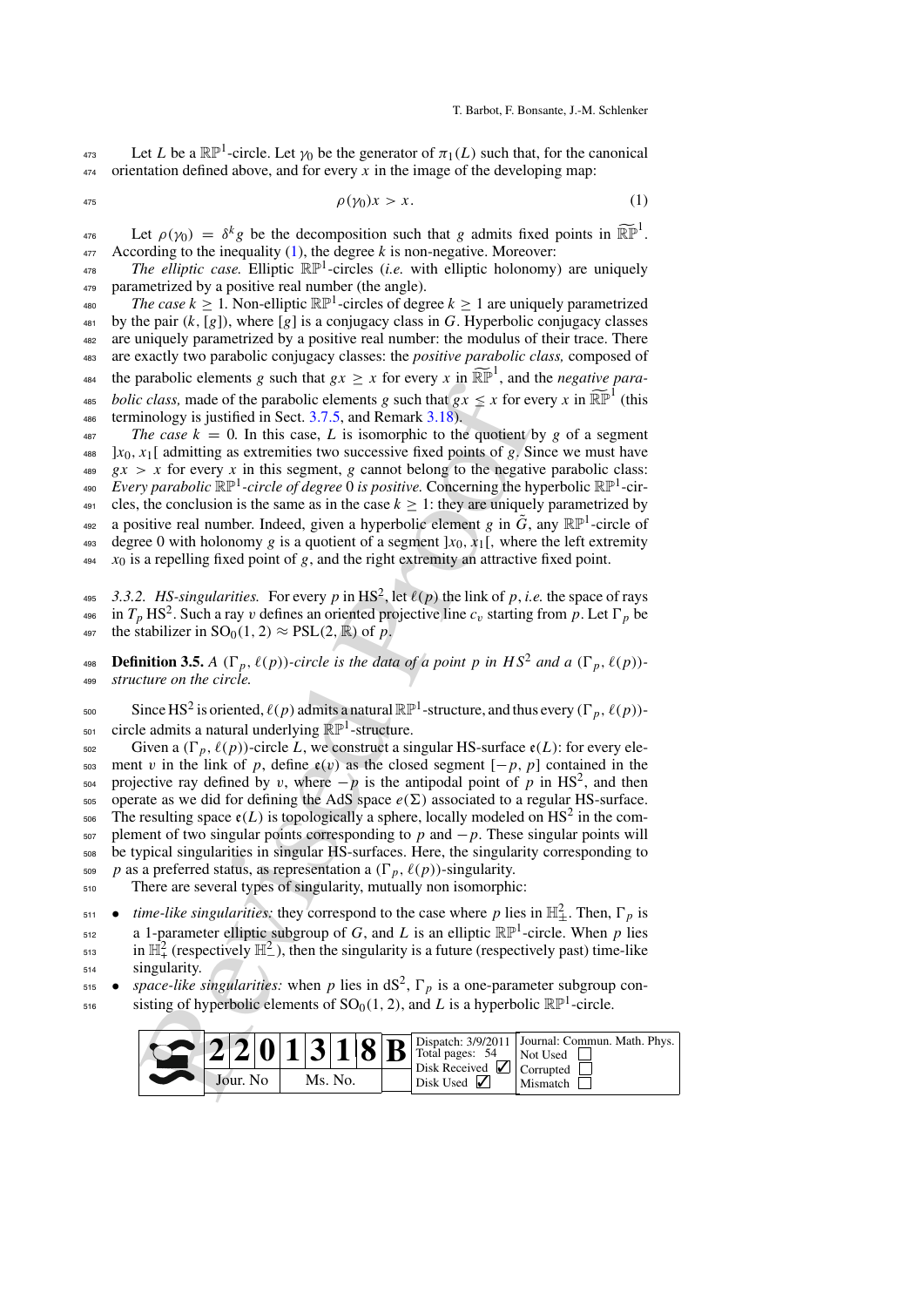- $\bullet$  *light-like singularities:* it is the case where *p* lies in  $\partial \mathbb{H}^2_+$ . The stabilizer Γ<sub>*p*</sub> is a  $518$  one-parameter subgroup consisting of parabolic elements of SO<sub>0</sub>(1, 2), and the link
- $L$  is a parabolic  $\mathbb{R}P^1$ -circle. We still have to distinguish between past and future <sup>520</sup> light-like singularities.

 It is easy to classify time-like singularities up to (local) HS-isomorphisms: they are s22 locally characterized by their underlying structure of the elliptic  $\mathbb{RP}^1$ -circle. In other words, time-like singularities are nothing but the usual cone singularities of hyperbolic surfaces, since they admit neighborhoods locally modeled on the Klein model of the hyperbolic disk.

 But there are several types of space-like singularities, according to the causal struc- $\epsilon_{27}$  ture around them. More precisely: recall that every element v of  $\ell(p)$  is a ray in  $T_p$  HS<sup>2</sup>. tangent to a parametrized curve  $c<sub>v</sub>$  starting at p and contained in a projective line of  $HS<sup>2</sup> = \mathbb{P}(\mathbb{R}^{1,2})$ . Taking into account that  $dS<sup>2</sup>$  is the Klein model of the 2-dimensional de Sitter space, it follows that v, as a direction in a Lorentzian spacetime, can be a time- like, light-like or space-like direction. Moreover, in the two first cases, it can be future oriented or past oriented.

<span id="page-12-0"></span>**Definition 3.6.** *If p lies in*  $dS^2$ *, we denote by i*<sup>+</sup>( $\ell(p)$ ) *(respectively i*<sup>−</sup>( $\ell(p)$ )*) the set of* <sup>534</sup> *future oriented (resp. past oriented) directions.*

Observe that  $i^+(\ell(p))$  and  $i^-(\ell(p))$  are connected, and that their complement in  $\ell(p)$ <sup>536</sup> has two connected components.

<span id="page-12-1"></span><sup>537</sup> This notion can be extended to light-like singularities:

**Definition 3.7.** *If p lies in*  $\partial \mathbb{H}^2_+$ *, the domain i*<sup>+</sup>( $\ell(p)$ ) *(respectively i*<sup>−</sup>( $\ell(p)$ )*) is the set* 

 $\sigma$  *of directions* v *such that*  $c_v(s)$  *lies in*  $\mathbb{H}^2$  *(respectively*  $dS^2$ *) for s sufficiently small. Similarly, if p lies in*  $\partial \mathbb{H}^2_-,$  the domain  $i^-(\ell(p))$  (respectively  $i^+(\ell(p))$ ) is the set of

 $\sigma_{\rm s41}$  directions v such that  $c_v(s)$  lies in  $\mathbb{H}^2_{-}$  (respectively dS<sup>2</sup>) for s sufficiently small.

In this situation,  $i^+(\ell(p))$  and  $i^-(\ell(p))$  are the connected components of the complement of the two points in  $\ell(p)$  which are directions tangent to  $\partial \mathbb{H}^2_+$ .

For time-like singularities, we simply define  $i^+(\ell(p)) = i^-(\ell(p)) = \emptyset$ .

Finally, observe that the extremities of the arcs  $i^{\pm}(\ell(p))$  are precisely the fixed points 546 of  $\Gamma_n$ .

itter space, it follows that  $v$ , as a direction in a Lorentzian spacetic<br>light-like or space-like direction. Moreover, in the two first case<br>the the transmission of the proof of the two first case<br>the or past oriented.<br> 547 **Definition 3.8.** Let L be a  $(\Gamma_p, \ell(p))$ -circle. Let  $d : \tilde{L} \to \ell(p)$  the developing map.  $\bar{f}$ <sub>548</sub> *The preimages d<sup>-1</sup>(i<sup>+</sup>(* $\ell(p)$ *)) and*  $d^{-1}(i^-(\ell(p)))$  *are open domain in*  $\tilde{L}$ , preserved by  $_{549}$  the deck transformations. Their projections in L are denoted respectively by  $i^{+}(L)$  and  $i^-(L)$ .

 $551$  We invite the reader to convince himself that the  $\mathbb{RP}^1$ -structure and the additional <sup>552</sup> data of  $i^{\pm}(L)$  determine the  $(\Gamma_p, \ell(p))$ -structure on the link, hence the HS-singular <sup>553</sup> point up to HS-isomorphism.

<sup>554</sup> In the sequel, we present all the possible types of singularities, according to the position in HS<sup>2</sup> of the reference point p, and according to the degree of the underlying  $ES<sub>556</sub>$   $\mathbb{RP}^1$ -circle. Some of them are called BTZ-like or Misner singularities; the reason for <sup>557</sup> this terminology will be explained later in Sects. 3.7.4, 3.7.3, respectively.

<sup>558</sup> (1) *time-like singularities:* We have already observed that they are easily classified: they can be considered as  $\mathbb{H}^2$ -singularities. They are characterized by their cone <sup>560</sup> angle, and by their future/past quality.

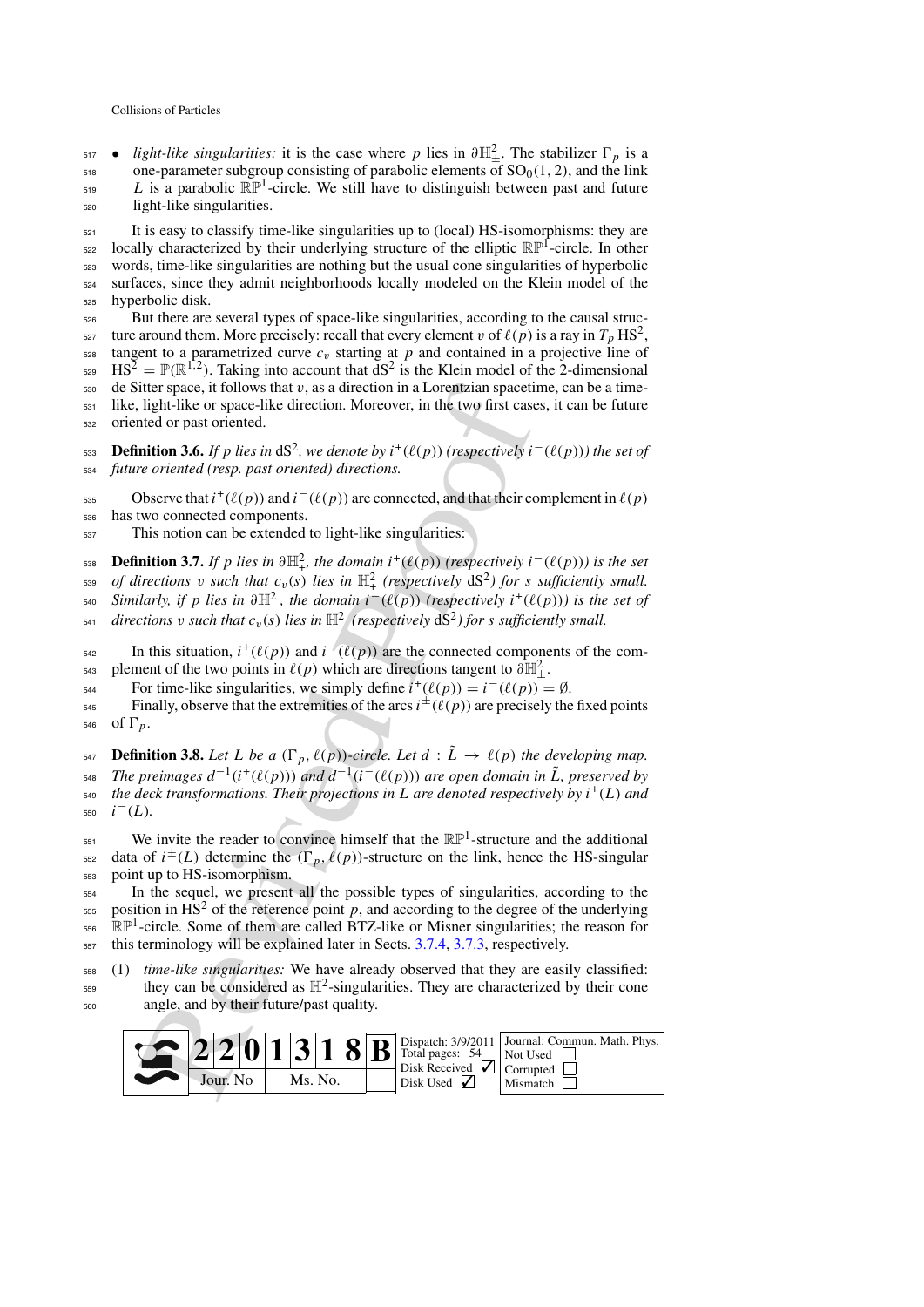- <sup>561</sup> (2) *space-like singularities of degree* 0*:* Let *L* be a space-like singularity of degree <sup>562</sup> 0, *i.e.* a  $(\Gamma_p, \ell(p))$ -circle such that the underlying hyperbolic  $\mathbb{RP}^1$ -circle has <sup>563</sup> degree 0. Then the holonomy of *L* is generated by a hyperbolic element *g*, and  $L$  is isomorphic to the quotient of an interval *I* of  $\ell(p)$  by the group  $\langle g \rangle$  gen- $565$  erated by *g*. The extremities of *I* are fixed points of *g*, therefore we have three <sup>566</sup> possibilities:
- $\bullet$  If *I* = *i*<sup>+</sup>( $\ell(p)$ ), then *L* = *i*<sup>+</sup>(*L*) and *i*<sup>−</sup>(*L*) = Ø. The singularity is then called <sup>568</sup> a *BTZ-like past singularity*.
- If  $I = i^-(\ell(p))$ , then  $L = i^-(L)$  and  $i^+(L) = \emptyset$ . The singularity is then called <sup>570</sup> a *BTZ-like future singularity*.
- **•** If *I* is a component of  $\ell(p) \setminus (i^+(\ell(p)) \cup i^-(\ell(p)))$ , then  $i^+(L) = i^-(L) = ∅$ . <sup>572</sup> The singularity is a *Misner singularity*.
- $\sigma$ <sub>573</sub> (3) *light-like singularities of degree* 0. When *p* lies in  $\partial \mathbb{H}^2_+$ , and when the underlying parabolic  $\mathbb{RP}^1$ -circle has degree 0, then *L* is the quotient of  $i^+(\ell(p))$  or  $i^-(\ell(p))$ <sup>575</sup> by a parabolic element.
- $\bullet$  If *I* = *i*<sup>+</sup>( $\ell(p)$ ), then *L* = *i*<sup>+</sup>(*L*) and *i*<sup>−</sup>(*L*) = ∅. The singularity is then called a <sup>577</sup> *future cuspidal singularity*. Indeed, in that case, a neighborhood of the singular 578 point in  $\mathfrak{e}(L)$  with the singular point removed is an annulus locally modelled<br>579 on the quotient of  $\mathbb{H}^2$  by a parabolic isometry, *i.e.*, a hyperbolic cusp.  $\sigma$ <sub>579</sub> on the quotient of  $\mathbb{H}^2$ , by a parabolic isometry, *i.e.*, a hyperbolic cusp.
- If  $I = i^-(\ell(p))$ , then  $L = i^-(L)$  and  $i^+(L) = \emptyset$ . The singularity is then called <sup>581</sup> a *extreme BTZ-like future singularity*.

The case where *p* lies in  $\partial \mathbb{H}^2$  and *L* of degree 0 is similar; we get the notion of <sup>583</sup> *past cuspidal singularity* and *extreme BTZ-like past singularity*.

- paradole meth-circle instanting that the signal of  $P$  and  $P$  and  $P$  and  $P$  and  $P$  and  $P$  and  $P$  and  $P$  and  $P$  and  $P$  and  $P$  and  $P$  and  $P$  and  $P$  and  $P$  and  $P$  and  $P$  and  $P$  and  $P$  and  $P$  and  $P$  and  $P$ 584 (4) *space-like singularities of degree k*  $\geq$  1*:* when the singularity is space-like of degree 585  $k \ge 1$ , *i.e.* when *L* is a hyperbolic  $(\Gamma_p, \ell(p))$ -circle of degree  $\ge 1$ , the situation <sup>586</sup> is slightly more complicated. In that situation, *L* is the quotient of the universal First case where *p*  $p$  its in  $p_{n-1}$  and *L* or degree  $v$  is similar, we get the hottom or *past cuspidal singularity* and *extreme BTZ-like past singularity*.<br>
Sas (4) *space-like singularities of degree*  $k \ge 1$ ; w is in the center of  $\tilde{G}$  and *g* admits fixed points in  $\tilde{L}_p$ . Let  $I^{\pm}$  be the preimage in  $\tilde{L}_p$ <sup>589</sup> of  $i^{\pm}(\ell(p))$  by the developing map. Let  $x_0$  be a fixed point of g in  $\tilde{L}_p$  which is a  $\epsilon$ <sub>590</sub> left extremity of a component of  $I^+$  (recall that we have prescribed an orientation,  $i.e.$  an order, on the universal covering of any  $\mathbb{RP}^1$ -circle: the one for which the  $\frac{1}{592}$  developing map is increasing). Then, this component is an interval  $\left[x_0, x_1\right]$ , where  $x_1$  is another *g*-fixed point. All the other *g*-fixed points are the iterates  $x_{2i} = \delta^i x_0$ and  $x_{2i+1} = \delta^i x_1$ . The components of  $I^+$  are the intervals  $\delta^{2i}$  ] $x_0, x_1$ [ and the components of  $I^-$  are  $\delta^{2i+1}$   $]x_0, x_1[$ . It follows that the degree *k* is an even integer. We <sup>596</sup> have a dichotomy:
- $\bullet$  If, for every integer *i*, the point  $x_{2i}$  (*i.e.* the left extremities of the components  $\int$ <sup>298</sup>  $\int$ <sup>*I*</sup>  $\int$  is a repelling fixed point of *g*, then the singularity is a *positive space-like* <sup>599</sup> *singularity of degree k.*
- In the other case, *i.e.* if the left extremities of the components of  $I^+$  are attract-<sup>601</sup> ing fixed points of *g*, then the singularity is a *negative space-like singularity of* <sup>602</sup> *degree k.*
- In other words, the singularity is positive if and only if for every  $x$  in  $I^+$  we have 604  $g x > x$ .
- 605 (5) *light-like singularities of degree k*  $\geq$  1: Similarly, parabolic ( $\Gamma_p$ ,  $\ell(p)$ )-circles have <sup>606</sup> even degree, and the dichotomy past/future among parabolic  $(\Gamma_p, \ell(p))$ -circles of  $\epsilon_{607}$  degree  $\geq 2$  splits into two subcases: the positive case for which the parabolic element *g* satisfies  $gx \geq x$  on  $\tilde{L}_p$ , and the negative case satisfying the reverse

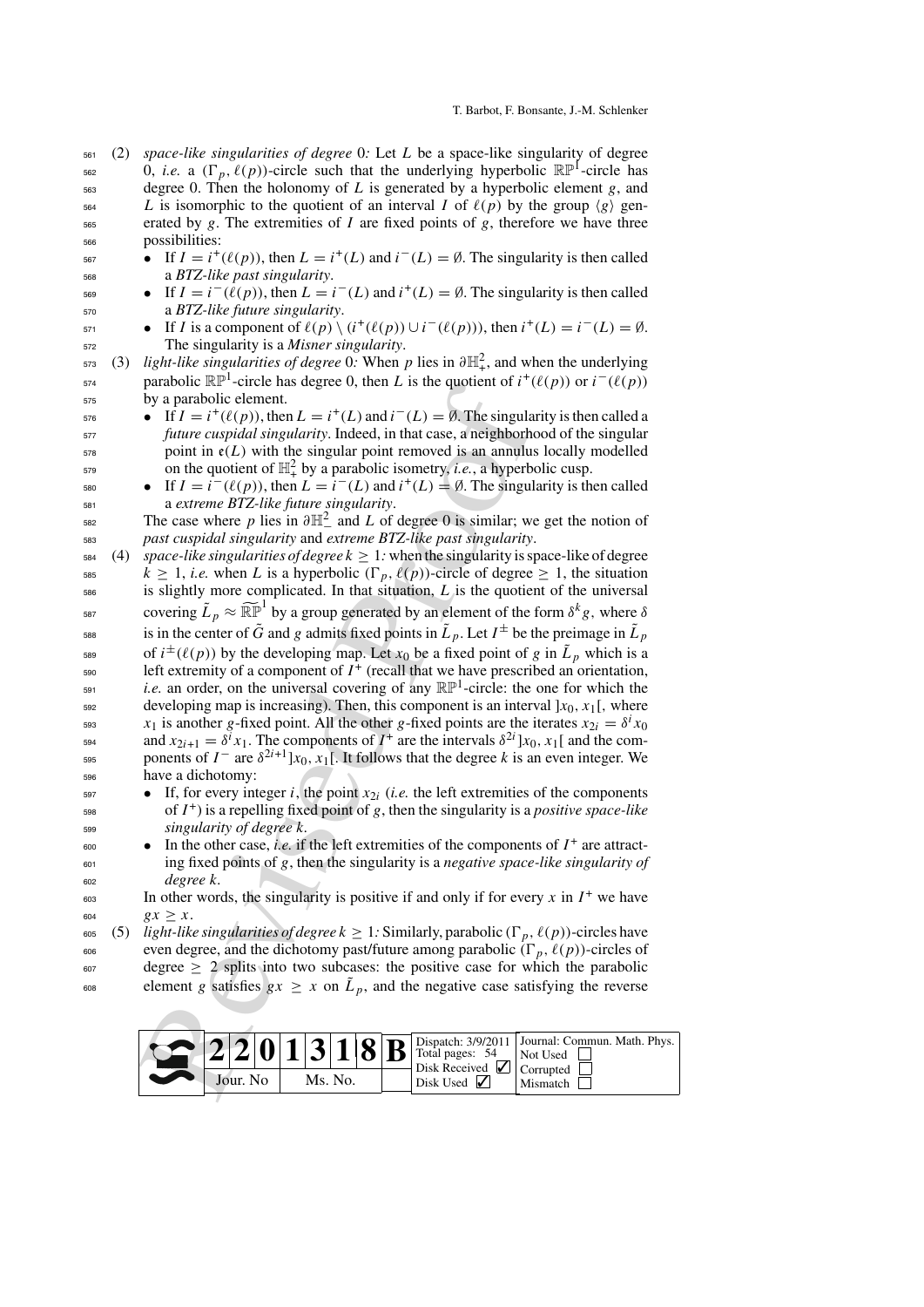

**Fig. 1.** A cuspidal singularity appears by taking the quotient of a half-sphere in HS<sup>2</sup> containing  $\mathbb{H}^2_+$  and tangent to  $\partial \mathbb{H}^2_+$  at a point *p*. The opposite point  $-p$  then corresponds to a past extreme BTZ-like singularity

inequality (this positive/negative dichotomy is inherent of the structure of  $\widetilde{\mathbb{RP}}^1$ -cir-<sup>610</sup> cle data, cf. the end of Sect. 3.3.1).

<span id="page-14-4"></span><span id="page-14-2"></span> $Remark 3.9$ . In the previous section we observed that there is only one  $\mathbb{RP}^1$  hyperbolic  $\epsilon_{12}$  circle of holonomy  $\langle g \rangle$  up to  $\mathbb{RP}^1$ -isomorphism, but this remark does not extend to <sub>613</sub> hyperbolic (Γ<sub>p</sub>,  $\ell(p)$ )-circles since a real projective conjugacy between *g* and  $g^{-1}$ , if <sup>614</sup> preserving the orientation, must permute time-like and space-like components. Hence 615 positive hyperbolic  $(\Gamma_p, \ell(p))$ -circles and negative hyperbolic  $(\Gamma_p, \ell(p))$ -circles are <sup>616</sup> not isomorphic.

<span id="page-14-1"></span>inequality (this positive/negative [d](#page-14-1)ichotomy is inherent of the strate data, cf. the end of Sect. 3.3.1).<br>
ark 3.9. In the previous section we observed that there is only or<br>  $\sigma$  of  $\sigma$  holonomy (g) up to RP<sup>1</sup>-isomorph 617 *Remark 3.10.* Let *L* be a  $(\Gamma_p, \ell(p))$ -circle. The suspension  $\mathfrak{e}(L)$  admits two singular solutions  $\bar{p}$ .  $-\bar{p}$ , corresponding to *p* and  $-p$ . Observe that when *p* is space-like.  $\bar{p}$  and points  $\bar{p}$ , − $\bar{p}$ , corresponding to *p* and −*p*. Observe that when *p* is space-like,  $\bar{p}$  and  $\overline{\rho}$ , as HS-singularities, are always isomorphic. When *p* is time-like, one of the sin-620 gularities is future time-like and the other is past time-like. If  $\bar{p}$  is a future light-like  $\sum_{n=1}^{\infty}$  singularity of degree  $k \ge 1$ , then  $-\bar{p}$  is a *past* light-like singularity of degree *k*, and *vice* <sup>622</sup> *versa*.

623 Finally, let  $\bar{p}$  be a future cuspidal singularity. The  $(\Gamma_p, \ell(p))$ -circle L is the quotient <sup>624</sup> by a cyclic group of the set of rays in  $T_p$  HS<sup>2</sup> tangent to projective rays contained in  $\mathbb{H}^2_+$ . <sup>625</sup> It follows that the suspension  $\varepsilon(L)$  is a cyclic quotient of the domain in HS<sup>2</sup> delimited by the projective line tangent to  $\partial \mathbb{H}^2$  at p and containing  $\mathbb{H}^2$ . This half-space does not by the projective line tangent to  $\partial \mathbb{H}^2_+$  at *p* and containing  $\mathbb{H}^2_+$ . This half-space does not  $_{627}$  contain  $\mathbb{H}^2$ . It follows that  $-\bar{p}$  is not a past cuspidal singularity, but rather a past extreme 628 BTZ-like singularity (see Fig. 1).

<span id="page-14-0"></span><sup>629</sup> *3.4. Singular HS-surfaces.* Once we know all possible HS-singularities, we can define <sup>630</sup> singular HS-surfaces:

<span id="page-14-3"></span>**Definition 3.11.** A singular HS-surface  $\Sigma$  is an oriented surface containing a discrete *subset S* such that  $\Sigma \setminus S$  *is a regular HS-surface, and such that every p in S admits a neighborhood HS-isomorphic to an open subset of the suspension*  $\mathfrak{e}(L)$  *of a*  $(\Gamma_p, \ell(p))$ -<br>634 *circle L. circle L.*

635 The construction of AdS-manifolds  $e(\Sigma)$  extends to singular HS-surfaces:

<sup>636</sup> **Definition 3.12.** *A singular AdS spacetime is a 3-manifold M containing a closed subset*

637 *L* (the singular set) such that  $M \setminus L$  is a regular AdS-spacetime, and such that every  $\cos x$  in *L* admits a neighborhood AdS-isomorphic to the suspension  $e(\Sigma)$  of a singular  $\frac{1}{638}$  *x* in *L* admits a neighborhood AdS-isomorphic to the suspension  $e(\Sigma)$  of a singular  $\text{HS-surface}$ .

<sup>639</sup> *HS-surface.*

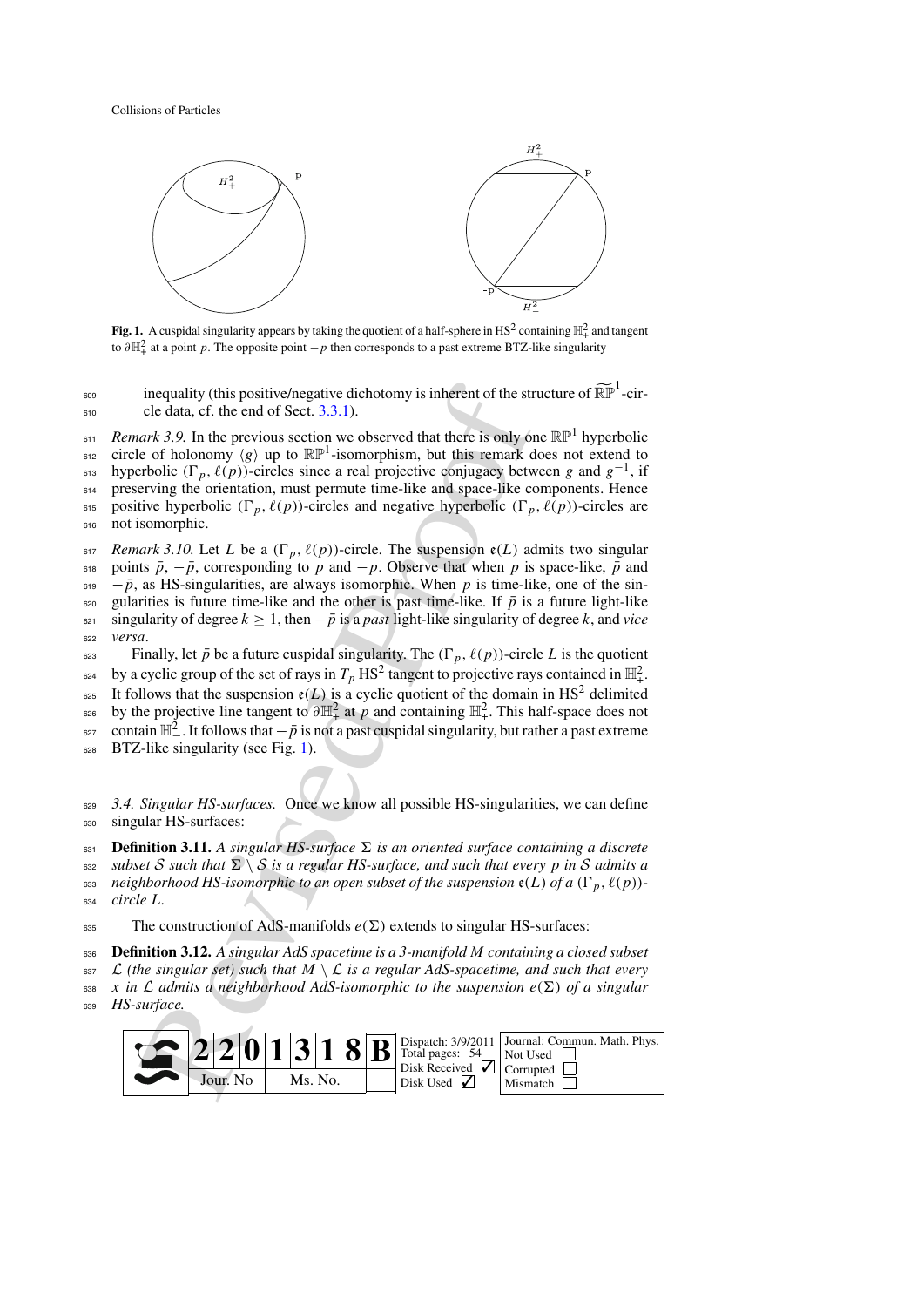640 Since we require *M* to be a manifold, each cone  $e(\Sigma)$  must be a 3-ball, *i.e.* each  $641$  surface  $\Sigma$  must be actually homeomorphic to the 2-sphere.

<span id="page-15-2"></span> $642$  There are two types of points in the singular set of a singular AdS spacetime:

 **Definition 3.13.** *Let M be a singular AdS spacetime. A singular line in M is a connected subset of the singular set composed of the points x such that every neighborhood of x is AdS-isomorphic to the suspension*  $e(\Sigma_x)$ *, where*  $\Sigma_x$  *is a singular HS-surface*  $e(L_x)$ , 646 *where*  $L_x$  *is a* ( $\Gamma_n$ ,  $\ell(p)$ )-circle. An interaction (or collision) in M is a point x in the where  $L_x$  is a  $(\Gamma_p, \ell(p))$ -circle. An interaction (or collision) in M is a point x in the *singular set which is not on a singular line.*

648 Consider point x in a singular line. Then, by definition, a neighborhood U of x is 649 isomorphic to the suspension  $e(\Sigma_x)$ , where the HS-sphere  $\Sigma_x$  is the suspension of a <sup>650</sup> ( $\Gamma_p$ ,  $\ell(p)$ )-circle *L*. The suspension  $\epsilon(L)$  contains precisely two opposite points  $\bar{p}$  and  $-\bar{p}$ . Each of them defines a ray in *U*, and every point x' in these rays are singular points.  $-\bar{p}$ . Each of them defines a ray in *U*, and every point x' in these rays are singular points, 652 whose links are also described by the same singular HS-sphere  $\varepsilon(L)$ .<br>
Therefore, we can define the type of the singular line: it is the type

Therefore, we can define the type of the singular line: it is the type of the  $(\Gamma_p, \ell(p))$ -<sup>654</sup> circle describing the singularity type of each of its elements. Therefore, a singular line <sup>655</sup> is time-like, space-like or light-like, and it has a degree.

656 On the other hand, when *x* is an interaction, then the HS-sphere  $\Sigma$ <sub>x</sub> is not the sus-657 pension of a  $(\Gamma_p, \ell(p))$ -circle. Let  $\bar{p}$  be a singularity of  $\Sigma_x$ . It defines in  $e(\Sigma_x)$  a ray, 658 and for every *y* in this ray, the link of *y* is isomorphic to the suspension  $e(L)$  of the 659 ( $\Gamma_p$ ,  $\ell(p)$ )-circle defining the singular point  $\bar{p}$ .

<sup>660</sup> It follows that the interactions form a discrete closed subset. In the neighborhood <sup>661</sup> of an interaction, with the interaction removed, the singular set is an union of singular

 $662$  lines, along which the singularity-type is constant (however see Remark [3.10\)](#page-14-2).

<span id="page-15-0"></span><sup>663</sup> *3.5. Classification of singular lines.* The classification of singular lines, *i.e.* of  $f_{664}$  ( $\Gamma_p$ ,  $\ell(p)$ )-circles, follows from the classification of singularities of singular <sup>665</sup> HS-surfaces:

<sup>666</sup> • *time-like lines,*

- <sup>667</sup> *space-like or light-like line of degree* 2*,*
- <sup>668</sup> *BTZ-like singular lines,* extreme or not, past or future,
- <sup>669</sup> *Misner lines,*

 $\text{670}$  • *space-like or light-like line of degree k*  $\geq$  4. Recall that the degree is necessarily <sup>671</sup> even.

<span id="page-15-1"></span> $672$  Indeed, according to Remark  $3.10$ , what could have been called a cuspidal singular <sup>673</sup> line, is actually an extreme BTZ-like singular line.

s[e](#page-14-2) links are also described by the same singular HS-sphere  $\epsilon(L)$ <br>berefore, we can define the type of the singular links it [is](#page-3-2) the type<br>describing the singularity type of each of its elements. Therefore,<br>electricity are e *3.6. Local future and past of singular points.* In the previous section, we almost com-675 pleted the proof of Proposition 3.1, except that we still have to describe, as stated in this proposition, what is the future and the past of the singular line (in particular, that the future and the past of non-time-like lines of degree  $k \ge 2$  has  $k/2$  connected compo-nents), and to see that Misner lines are surrounded by closed causal curves.

<sup>679</sup> Let *M* be a singular AdS-manifold *M*. Outside the singular set, *M* is isometric to an <sup>680</sup> AdS manifold. Therefore one can define as usual the notion of time-like or causal curve, <sup>681</sup> at least outside singular points.

 $682$  If *x* is a singular point, then a neighborhood *U* of *x* is isomorphic to the suspension 683 of a singular HS-surface  $\Sigma_x$ . Every point in  $\Sigma_x$ , singular or not, is the direction of a

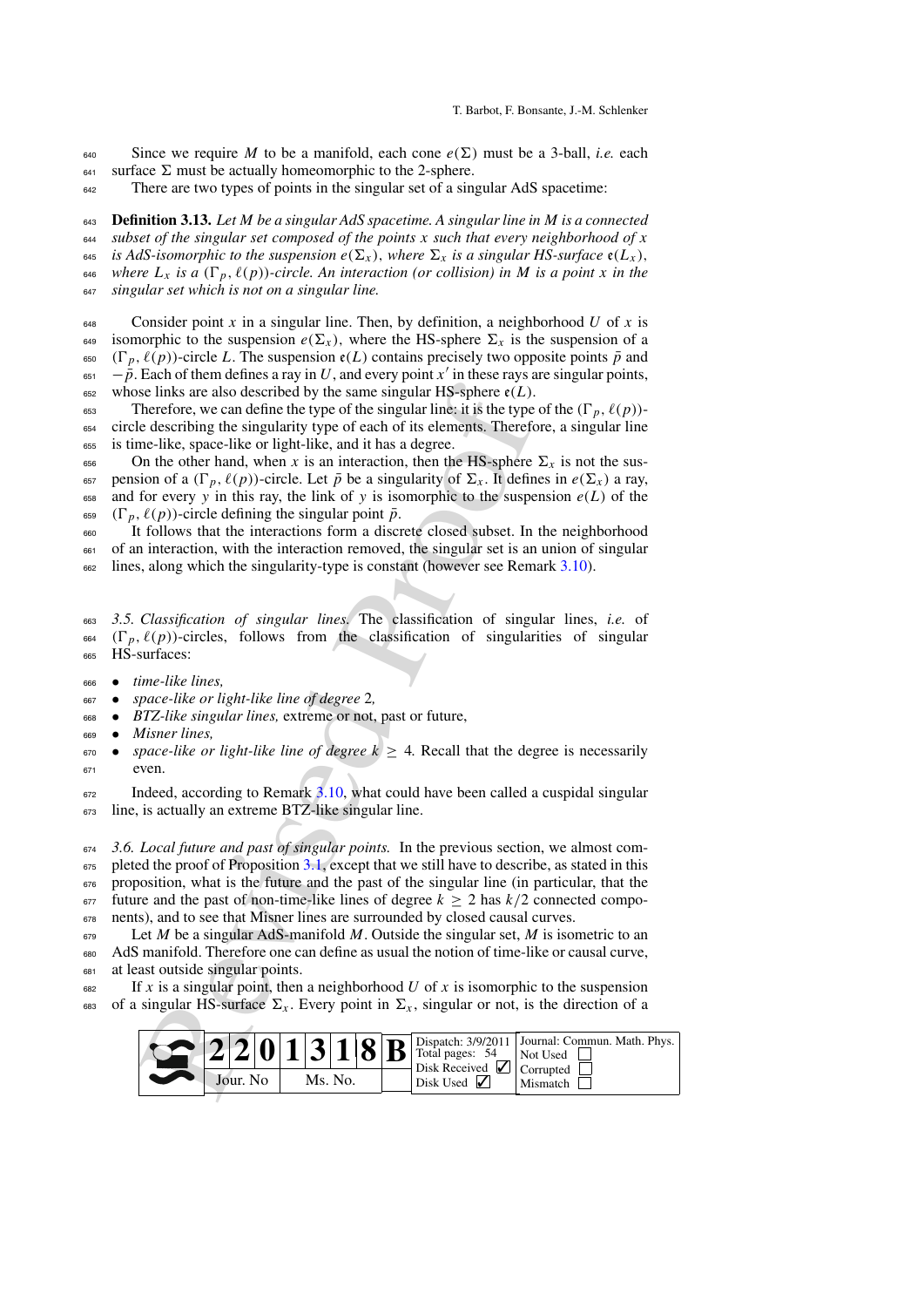$684$  line  $\ell$  in *U* starting from *x*. When *x* is singular,  $\ell$  is a singular line, in the meaning of 685 Definition [3.13;](#page-15-2) if not,  $\ell$ , with x removed, is a geodesic segment. Hence, we can extend the notion of causal curves, allowing them to cross an interaction or a space-like singular

<sup>687</sup> line, or to go for a while along a time-like or a light-like singular line.

Once this notion is introduced, one can define the future  $I^+(x)$  of a point *x* as the <sup>689</sup> set of final extremities of future oriented time-like curves starting from *x*. Similarly, one defines the past  $I^-(x)$ , and the causal past/future  $J^{\pm}(x)$ .

 $\mathbb{E}_{\mathbf{x}}$  (resp.  $\mathbb{H}_{\mathbf{x}}^-$ ) be the set of future (resp. past) time-like elements of the HS-sur-692 face  $\Sigma_x$ . It is easy to see that the local future of x in  $e(\Sigma_x)$ , which is locally isometric to *M*, is the open domain  $e(\mathbb{H}_x^+) \subset e(\Sigma_x)$ . Similarly, the past of *x* in  $e(\Sigma_x)$  is  $e(\mathbb{H}_x^-)$ .

 It follows that the causality relation in the neighborhood of a point in a time-like singular line has the same feature as the causality relation near a regular point: the local past and the local future are non-empty connected open subsets, bounded by light- like geodesics. The same is true for a light-like or space-like singular line of degree exactly 2.

 On the other hand, points in a future BTZ-like singularity, extreme or not, have no future, and only one past component. This past component is moreover isometric to the quotient of the past of a point in  $\widetilde{AdS}_3$  by a hyperbolic (parabolic in the extreme case) isometry fixing the point. Hence, it is homeomorphic to the product of an annulus by the real line.

If *L* has degree  $k \ge 4$ , then the local future of a singular point in  $e(e(L))$  admits  $k/2$  components, hence at least 2, and the local past as well. This situation is quite unusual. components, hence at least 2, and the local past as well. This situation is quite unusual, and in our further study we exclude it: **from now on, we always assume that light-like or space-like singular lines have degree** 0 **or** 2**.**

 Points in Misner singularities have no future, and no past. Besides, any neighborhood of such a point contains closed time-like curves (CTC in short). Indeed, in that case,  $\epsilon(L)$  is obtained by glueing the two space-like sides of a bigon entirely contained in the das Side of this  $\epsilon_{11}$  de Sitter region dS<sup>2</sup> by some isometry g, and for every point x in the past side of this de Sitter region  $dS^2$  by some isometry *g*, and for every point *x* in the past side of this bigon, the image *gx* lies in the future of *x*: any time-like curve joining *x* to *gx* induces a CTC in  $\mathfrak{e}(L)$ . But:

<span id="page-16-0"></span>714 **Lemma 3.14.** Let  $\Sigma$  be a singular HS-surface. Then the singular AdS-manifold  $e(\Sigma)$ <sup>715</sup> *contains closed causal curves (CCC in short) if and only if the de Sitter region*  $\tau$ <sup>16</sup> *of*  $\Sigma$  contains CCC. Moreover, if it is the case, every neighborhood of the vertex of

 $e(\Sigma)$  *contains a CCC of arbitrarily small length.* 

geocosistos. In estate is tue tot a nyant-nice of space-inte singe<br>
geocosistos. In estate is tue tot a nyant-nice of space-inte singer<br>
any 2,<br>
the other hand, points in a future BTZ-like singularity, extreme<br>
ient of th *Proof.* Let  $\bar{p}$  be the vertex of  $e(\Sigma)$ . Let  $\mathbb{H}_{\bar{p}}^{\pm}$  denote the future and past hyperbolic part <sup>719</sup> of  $\Sigma$ , and let dS<sub>*p*</sub> be the de Sitter region in  $\Sigma$ . As we have already observed, the future  $\bar{p}$  is the suspension  $e(\mathbb{H}_{\bar{p}}^+)$ . Its boundary is ruled by future oriented lightlike lines,  $721$  singular or not. It follows, as in the regular case, that any future oriented time-like line  $722$  entering in the future of  $\bar{p}$  remains trapped therein and cannot escape anymore: such a za curve cannot be part of a CCC. Furthermore, the future  $e(\mathbb{H}_{\bar{p}}^{+})$  is isometric to the prod- $T_{724}$  uct  $(-\pi/2, \pi/2) \times \mathbb{H}^+_{\overline{p}}$  equipped with the singular Lorentz metric  $-dt^2 + \cos^2(t)g_{hyp}$ , where  $g_{hyp}$  is the singular hyperbolic metric with cone singularities on  $\mathbb{H}^+_{\vec{p}}$  induced by <sup>726</sup> the HS-structure. The coordinate *t* induces a time function, strictly increasing along causal curves. Therefore,  $e(\mathbb{H}_{\bar{p}}^+)$  contains no CCC.

728 It follows that CCC in  $e(\Sigma)$  avoid the future of  $\bar{p}$ . Similarly, they avoid the past of  $\bar{p}$ : all CCC are entirely contained in the suspension  $\bar{e}$ (dS<sup>2</sup> $_{\bar{p}}$ ) of the de Sitter region of  $\Sigma$ .

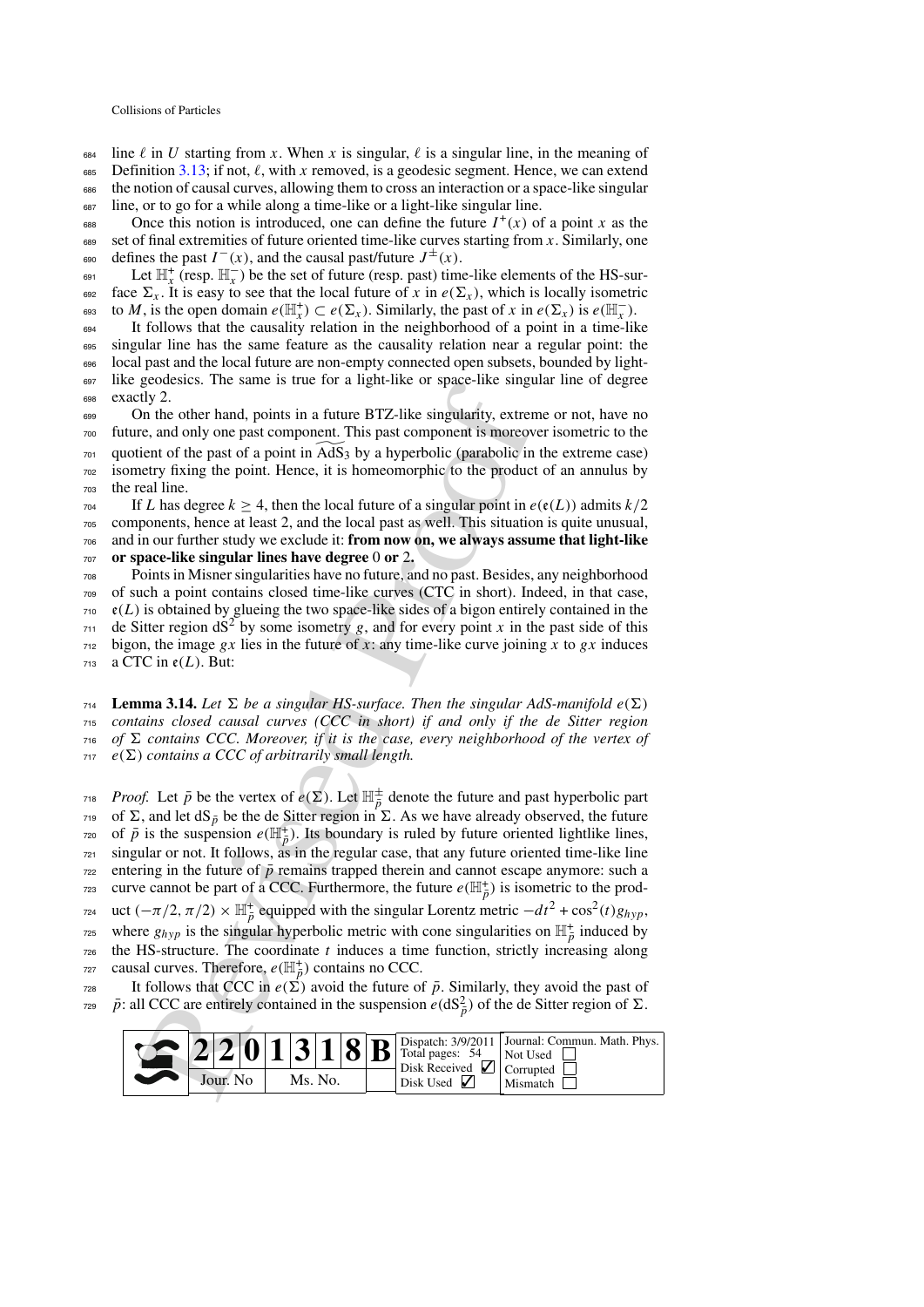For any real number  $\epsilon$ , let  $f_{\epsilon}$  :  $dS_{\bar{p}}^2 \to e(dS_{\bar{p}}^2)$  be the map associating to v in the <sup>731</sup> de Sitter region the point at distance  $\epsilon$  to  $\bar{p}$  on the space-like geodesic  $r(v)$ . Then the  $732$  image of  $f_{\epsilon}$  is a singular Lorentzian submanifold locally isometric to the de Sitter space  $733$  rescaled by a factor  $\lambda(\epsilon)$ . Moreover,  $f_{\epsilon}$  is a conformal isometry: its differential multiply 734 by  $\lambda(\epsilon)$  the norms of tangent vectors. Since  $\lambda(\epsilon)$  tends to 0 with  $\epsilon$ , it follows that if  $\Sigma$ 

735 has a CCC, then  $e(\Sigma)$  has a CCC of arbitrarily short length.

Conversely, if  $e(\Sigma)$  has a CCC, it can be projected along the radial directions on a  $737$  surface corresponding to a fixed value of  $\epsilon$ , keeping it causal, as can be seen from the 738 explicit form of the metric on *e*(Σ) above. It follows that, when *e*(Σ) has a CCC, Σ also

 $739$  has one. This finishes the proof of the lemma.  $\Box$ 

<sup>740</sup> The proof of Proposition [3.1](#page-3-2) is now complete.

<sup>741</sup> *Remark 3.15.* All this construction can be adapted, with minor changes, to the flat or de  $742$  Sitter situation, leading to a definition of singular flat or de Sitter spacetimes, locally mod-<sup>743</sup> eled on suspensions of singular HS-surfaces. For examples, in the proof of Lemma [3.14,](#page-16-0)

 $\sigma$ <sub>744</sub> one has just to change the metric  $-dt^2 + \cos^2(t)g_{hyp}$  by  $-dt^2 + y^2g_{hyp}$  in the flat case, <sup>745</sup> and by  $-dt^2 + \cosh^2(t)g_{hvp}$  in the de Sitter case.

<span id="page-17-2"></span><sup>746</sup> From now on, we will restrict our attention to HS-surfaces without CCC and corre-<sup>747</sup> sponding to singular points where the future and the past, if non-empty, are connected:

<sup>748</sup> **Definition 3.16.** *A singular* HS*-surface is* **causal** *if it admits no singularity of degree* 749  $\geq$  4 *and no CCC. A singular line is causal if the suspension*  $e(L)$  *of the associated*  $\sum_{r=0}^{\infty}$  ( $\Gamma_{n}, \ell(p)$ )-circle L is causal.  $(\Gamma_n, \ell(p))$ -circle L is causal.

<sup>751</sup> In other words, a singular HS-surface is causal if the following singularity types are <sup>752</sup> excluded:

 $753 \bullet$  space-like or light-like singularities of degree  $> 4$ .

<sup>754</sup> • Misner singularities.

<span id="page-17-1"></span><span id="page-17-0"></span> *3.7. Geometric description of HS-singularities and AdS singular lines.* The approach of singular lines we have given so far has the advantage to be systematic, but is quite abstract. In this section, we give cut-and-paste constructions of singular AdS-spacetimes which provide a better insight on the geometry of AdS singularities.

r situation, leading to a definition of singular flat or de Sitter space<br>on suspensions of singular Hat or de Sitter spaces.<br>In the proof singular HS surfaces For examples, an he proof say in the proof<br>has just to change 759 3.7.1. Massive particles. Let D be a domain in  $\widetilde{AdS}_3$  bounded by two time-like totally geodesic half-planes  $P_1$ ,  $P_2$  sharing as common boundary a time-like geodesic *c*. The angle  $\theta$  of *D* is the angle between the two geodesic rays  $H \cap P_1$ ,  $H \cap P_2$  issued from *c* ∩ *H*, where *H* is a totally geodesic hyperbolic plane orthogonal to *c*. Glue  $P_1$  to  $P_2$  by the elliptic isometry of  $\widetilde{AdS}_3$  fixing *c* pointwise. The resulting space, up to isometry, only depends on θ, and not on the choices of *c* and of *D* with angle θ. The complement of *c* is locally modeled on AdS<sub>3</sub>, while *c* corresponds to a cone singularity with some cone angle θ.

<sup>767</sup> We can also consider a domain *D*, still bounded by two time-like planes, but not <sup>768</sup> embedded in  $\widetilde{AdS_3}$ , wrapping around *c*, maybe several times, by an angle  $\theta > 2\pi$ . 769 Glueing as above, we obtain a singular spacetime with angle  $\theta > 2\pi$ .

<span id="page-17-3"></span><sup>770</sup> In these examples, the singular line is a time-like singular line, and all time-like <sup>771</sup> singular lines are clearly produced in this way.

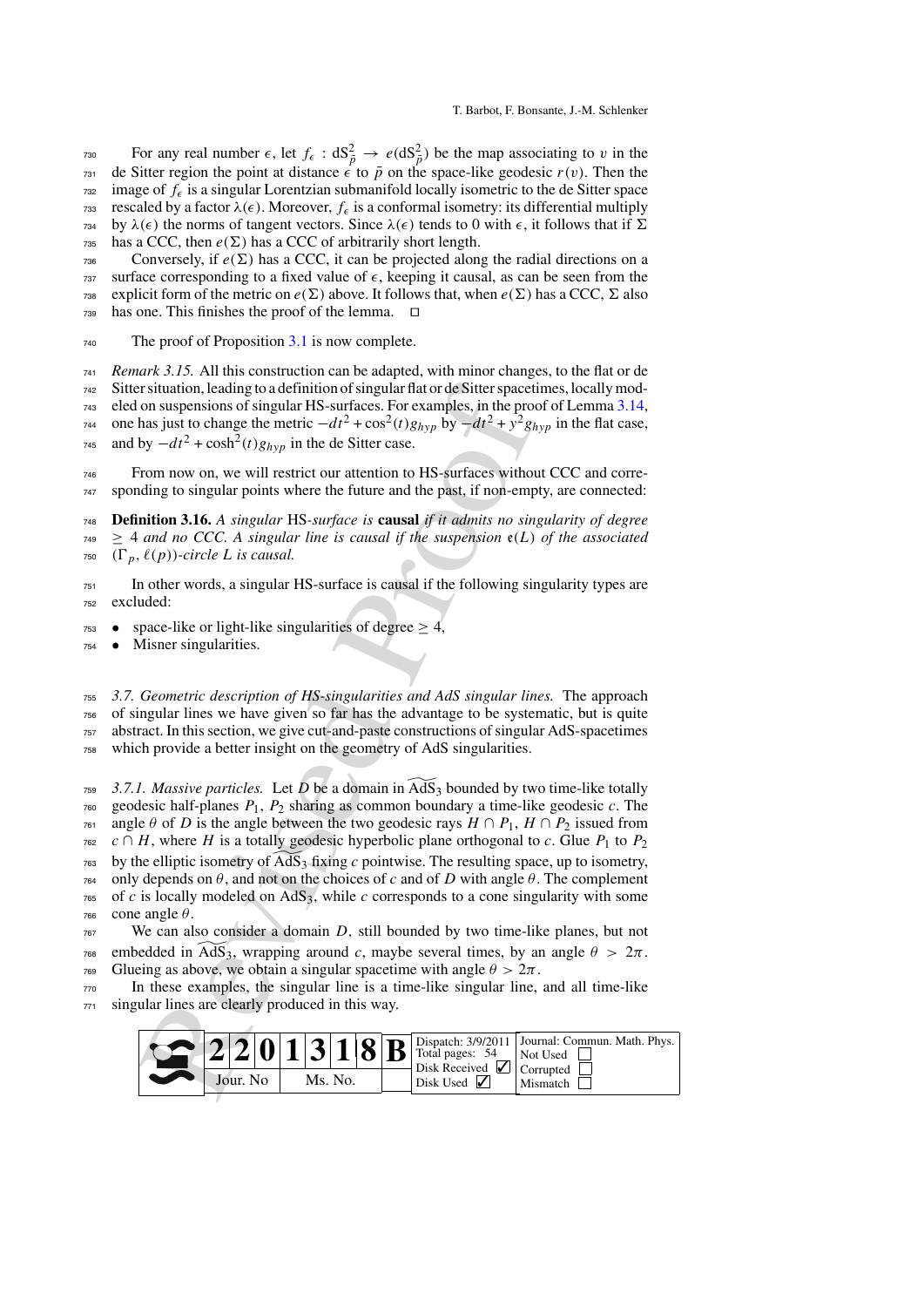<sup>772</sup> *Remark 3.17.* There is an important literature in physics involving such singularities, in

<sup>773</sup> the AdS background like here or in the Minkowski space background, where they are

<sup>774</sup> called wordlines, or cosmic strings, describing a massive particle in motion, with mass

 $m := 1 - \theta/2\pi$ . Hence  $\theta > 2\pi$  corresponds to particles with negative mass - but they

 $776$  are usually not considered in physics. See for example [\[Car03](#page-52-12), p. 41-42]. Let us mention

 $777$  in particular a famous example by R. Gott in [\[Got91\]](#page-52-14), followed by several papers (for

 $778$  example, [\[Gra93](#page-52-15), CFGO94, [Ste94\]](#page-52-17)) where it is shown that a (flat) spacetime containing

<sup>779</sup> two such singular lines may present some causal pathology at large scale.

<span id="page-18-0"></span> 3.7.2. Tachyons. Consider a space-like geodesic c in  $\widetilde{AdS}_3$ , and two time-like totally geodesic planes  $Q_1$ ,  $Q_2$  containing *c*. We will also consider the two light-like totally geodesic subspaces  $L_1$  and  $L_2$  of  $\widetilde{AdS}_3$  containing *c*, and, more generally, the space  $P$  of totally geodesic subspaces containing *c*. Observe that the future of *c*, near *c*, is bounded by  $L_1$  and  $L_2$ .

<sup>785</sup> We choose an orientation of *c*: the orientation of  $\widetilde{AdS_3}$  then induces a (counterclock*r*86 wise) orientation on  $P$ , hence on every loop turning around *c*. We choose the indexation of the various planes  $Q_1$ ,  $Q_2$ ,  $L_1$  and  $L_2$  such that every loop turning counterclockwise of the various planes  $Q_1$ ,  $Q_2$ ,  $L_1$  and  $L_2$  such that every loop turning counterclockwise  $\tau$ <sup>88</sup> around *x*, enters in the future of *c* through  $L_1$ , then crosses successively  $Q_1$ ,  $Q_2$ , and  $789$  finally exits from the future of *c* through  $L_2$ . Observe that if we had considered the past <sup>790</sup> of *c* instead of the future, we would have obtained the same indexation.

 $_{791}$  The planes  $Q_1$  and  $Q_2$  intersect each other along infinitely many space-like geode- $\frac{1}{2}$  sics, always under the same angle. In each of these planes, there is an open domain  $P_i$  $793$  bounded by *c* and another component  $c_+$  of  $Q_1 \cap Q_2$  in the future of *c* and which does 794 not intersect another component of  $Q_1 ∩ Q_2$ . The component  $c_+$  is a space-like geodesic, <sup>795</sup> which can also be defined as the set of first conjugate points in the future of points in *c*  $796$  (cf. the end of Sect. 2.2).

y geodes using c. Observe that the future of  $c$ ,<br>  $R = 0.02$  and  $L_2$ .<br>  $R = 0.02$  and  $L_2$  and  $L_3$  and  $L_4$  and  $L_5$  or the chiral and  $C$ . We choose an orientation of  $C$ : the orientation of AdS<sub>3</sub> then induces of The union  $c \cup c_+ \cup P_1 \cup P_2$  disconnects  $\widetilde{AdS}_3$ . One of these components, denoted  $798$  *W*, is contained in the future of *c* and the past of  $c_{+}$ . Let *D* be the other component,  $_{799}$  containing the future of  $c_+$  and the past of *c*. Consider the closure of *D*, and glue  $P_1$ <sup>800</sup> to  $P_2$  by a hyperbolic isometry of  $\widetilde{AdS}_3$  fixing every point in *c* and *c*<sub>+</sub>. The resulting  $801$  spacetime contains two space-like singular lines, still denoted by  $c$ ,  $c_+$ , and is locally 802 modeled on AdS<sub>3</sub> on the complement of these lines (see Fig. 2).

803 Clearly, these singular lines are space-like singularities, isometric to the singularities 804 associated to a space-like  $(\Gamma_p, \ell(p))$ -circle *L* of degree two. We claim furthermore that <sup>805</sup> *c* is positive. Indeed, the  $(\Gamma_p, \ell(p))$ -circle *L* is naturally identified with *P*. Our choice of indexation implies that the left extremity of  $i^+(L)$  is  $L_1$ . Since the holonomy sends of indexation implies that the left extremity of  $i^+(L)$  is  $L_1$ . Since the holonomy sends  $807$  *Q*<sub>1</sub> onto *Q*<sub>2</sub>, the left extremity *L*<sub>1</sub> is a repelling fixed point of the holonomy. Therefore,  $808$  the singular line corresponding to *c* is positive according to our terminology.

809 On the other hand, a similar reasoning shows that the space-like singular line  $c_{+}$  is 810 *negative*. Indeed, the totally geodesic plane  $L_1$  does not correspond anymore to the left 811 extremities of the time-like components in the  $(\Gamma_p, \ell(p))$ -circle associated to  $c_+$ , but to 812 the right extremities.

<span id="page-18-1"></span>813 *Remark 3.18*. Consider a time-like geodesic  $\ell$  in  $\widetilde{AdS}_3$ , hitting the boundary of the future  $\epsilon_{814}$  of *c* at a point in  $P_1$ . This geodesic corresponds to a time-like geodesic  $\ell'$  in the singular 815 spacetime defined by our cut-and-paste surgery which coincides with  $\ell$  before crossing  $P_1$ , and, after the crossing, with the image  $\ell'$  of  $\ell$  by the holonomy. The direction of  $\ell'$ 817 is closer to  $L_2$  than was  $\ell$ .

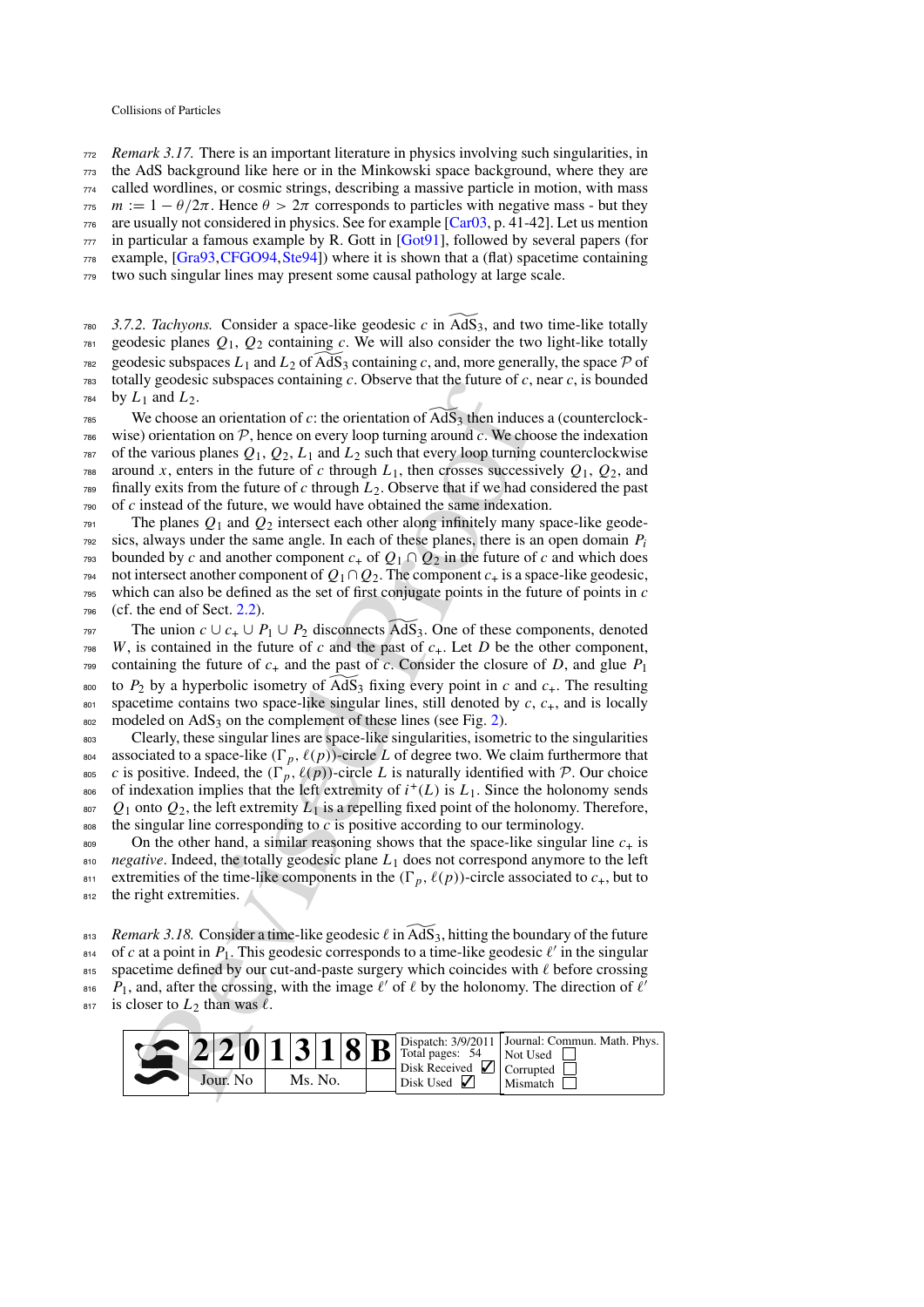

**Fig. 2.** By removing the domain *W* and glueing  $P_1$  to  $P_2$  one gets a spacetime with two tachyons. If we keep *W* and glue *P*<sub>1</sub> to *P*<sub>2</sub>, we obtain a spacetime with one future BTZ singular line and one past BTZ singular line

<sup>818</sup> In other words, the situation is as if the singular line *c* were attracting the lightrays, <sup>819</sup> *i.e.* had positive mass. This is the reason why we call *c* a *positive* singular line (Sect. [3.8\)](#page-23-0).

<span id="page-19-0"></span>Let by removing the domain *W* and glueing  $P_1$  to  $P_2$  one gets a spacetime with to glue  $P_1$  to  $P_2$ , we obtain a spacetime with one future BTZ singular line and one of the revised and positive singular infere is an <sup>820</sup> There is an alternative description of these singularities: start again from a space-like <sup>821</sup> geodesic *c* in  $\widetilde{AdS_3}$ , but now consider two space-like half-planes  $S_1$ ,  $S_2$  with common 822 boundary *c*, such that  $S_2$  lies above  $S_1$ , *i.e.* in the future of  $S_1$ , and such that every time-823 like geodesic intersecting  $S_1$  intersects  $S_2$  (see Fig. 3). Then remove the intersection *V* <sup>824</sup> between the past of  $S_2$  and the future of  $S_1$ , and glue  $S_1$  to  $S_2$  by a hyperbolic isometry <sup>825</sup> fixing every point in *c*. The resulting singular spacetime contains a singular space-like 826 line. It should be clear to the reader that this singular line is space-like of degree 2 and <sup>827</sup> negative. If instead of removing a wedge *V* we insert it in the spacetime obtained by <sup>828</sup> cutting  $\widetilde{AdS}_3$  along a space-like half-plane *S*, we obtain a spacetime with a positive <sup>829</sup> space-like singularity of degree 2. 830 Last but not least, there is another way to construct space-like singularities of degree 2. Given the space-like geodesic *c*, let  $L_1^+$  be the future component of  $L_1 \setminus c$ . Cut along  $L_1^+$ , and glue back by a hyperbolic isometry γ fixing every point in *c*. More precisely, 833 we consider the singular spacetime such that for every future oriented time-like curve  $\lim_{n \to \infty} \widetilde{AdS}_3 \setminus L_1^+$  terminating at  $L_1^+$ , a point *x* can be continued in the singular spacetime 835 by a future oriented time-like curve starting from  $\gamma x$ . Once more, we obtain a singular 836 AdS-spacetime containing a space-like singular line of degree 2. We leave to the reader <sup>837</sup> the proof of the following fact: *the singular line is positive mass if and only if for every x in*  $L_1^+$  *the light-like segment*  $[x, \gamma x]$  *is past-oriented, i.e.*  $\gamma$  sends every point in  $L_1^+$  in <sup>839</sup> its own causal past.

<span id="page-19-1"></span>840 *Remark 3.19.* As a corollary we get the following description space-like HS-singulari- $\frac{1}{841}$  ties of degree 2: consider a small disk *U* in dS<sup>2</sup> and a point *x* in *U*. Let *r* be one light-like  $842$  geodesic ray contained in *U* issued from *x*, cut along it and glue back by a hyperbolic  $dS<sup>2</sup>$ -isometry γ like described in Fig. 4 (be careful that in this figure, the isometry, glue-<sup>844</sup> ing the future copy of *r* in the boundary of  $U \setminus r$  into the past copy of *r*; hence  $\gamma$  is <sup>845</sup> the inverse of the holonomy). Observe that one cannot match one side on the other, but <sup>846</sup> the resulting space is still homeomorphic to the disk. The resulting HS-singularity is

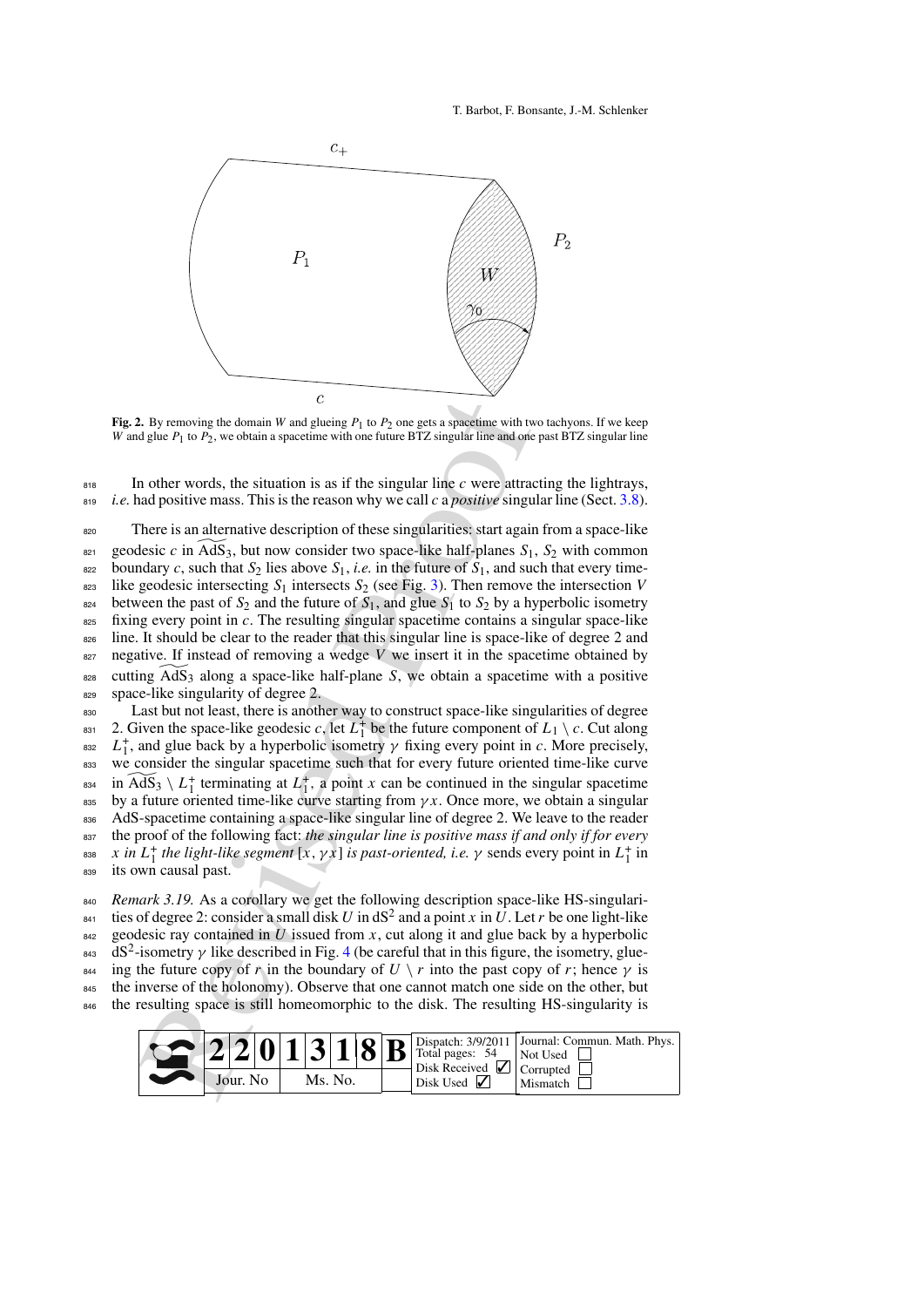Collisions of Particles



<span id="page-20-0"></span>**Fig. 3.** The cylinder represents the boundary of the conformal model of AdS. If we remove the domain *V* and glue  $S_1$  to  $S_2$  we get a spacetime with one tachyon. If we keep *V* and glue  $S_1$  to  $S_2$ , we obtain a spacetime with one Misner singular line



**Fig. 4.** Construction of a positive space-like singular line of degree 2

<span id="page-20-1"></span> $847$  space-like, of degree 2. If *r* is future oriented, the singularity is positive if and only if 848 for every *y* in *r* the image  $\gamma y$  lies in the future of *y*. If *r* is past oriented, the singularity 849 is positive if and only if  $\gamma y$  lies in the past of *y* for every *y* in *r*.

<span id="page-20-2"></span><sup>850</sup> *Remark 3.20.* As far as we know, this kind of singular line is not considered in physics 851 literature. However, it is a very natural extension of the notion of massive particles.

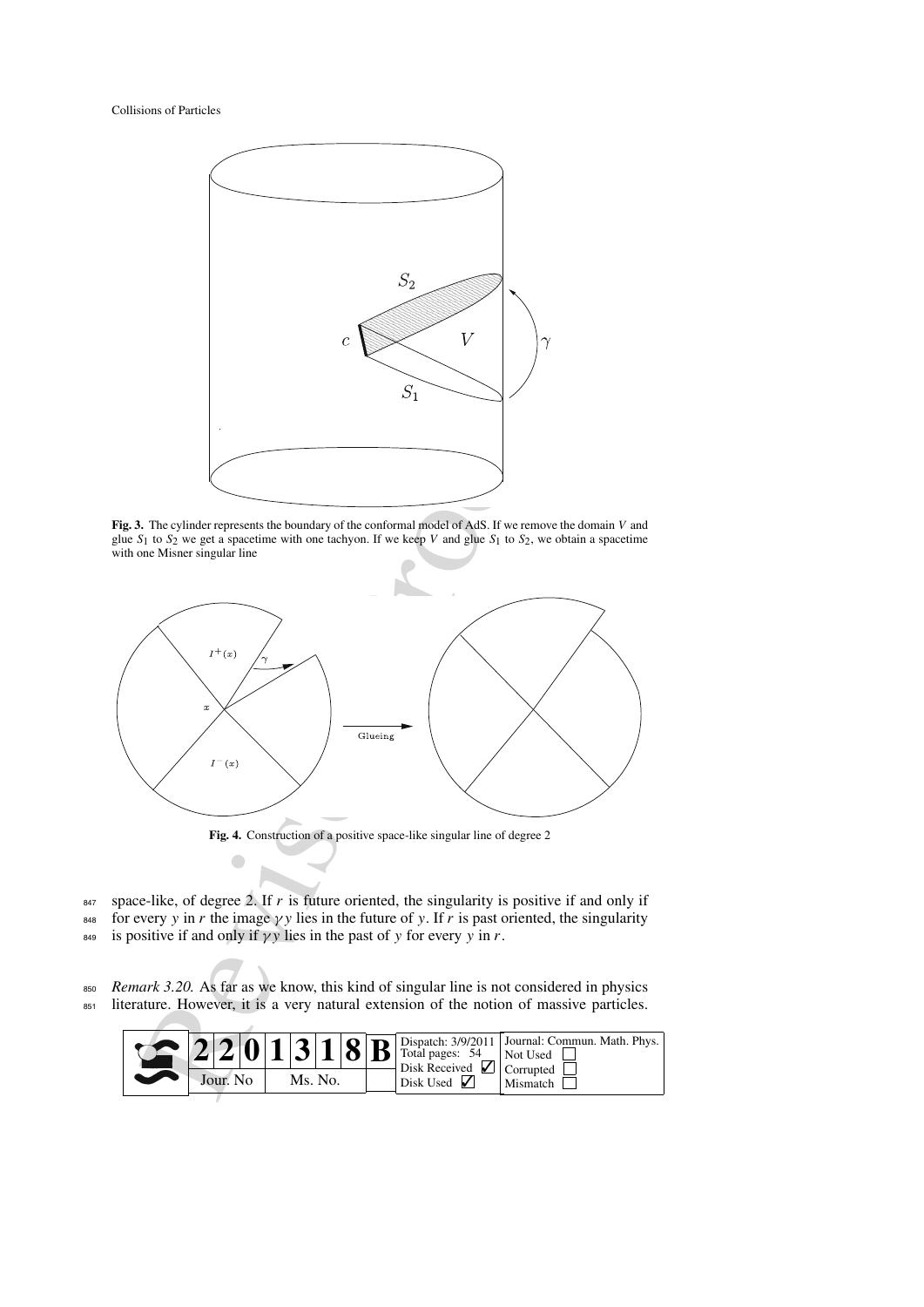<sup>852</sup> It sounds to us natural to call these singularities, representing particles faster than light, <sup>853</sup> *tachyons,* which can be positive or negative, depending on their influence on lightrays.

<span id="page-21-4"></span><sup>854</sup> *Remark 3.21.* Space-like singularity of any (even) degree 2*k* can be constructed as *k*-

<sup>855</sup> branched cover of a space-like singularity of degree 2. In other words, they are obtained 856 by identifying  $P_1$  and  $P_2$ , but now seen as the boundaries of a wedge turning k times <sup>857</sup> around *c*.

<span id="page-21-2"></span><sup>858</sup> *3.7.3. Misner singularities.* Let *S*1, *S*<sup>2</sup> be two space-like half-planes with common <sup>859</sup> boundary as appearing in the second version of definition of tachyons in the previ-<sup>860</sup> ous section, with  $S_2$  lying in the future of  $S_1$ . Now, instead of removing the intersection  $861$  *V* between the future of  $S_1$  and the past of  $S_2$ , keep it and remove the other part (the main  $\overline{\text{662}}$  part!) of  $\widetilde{\text{AdS}_3}$ . Glue its two boundary components  $S_1$ ,  $S_2$  by an AdS-isometry fixing *c* <sup>863</sup> pointwise. The reader will easily convince himself that the resulting spacetime contains 864 a space-like line of degree  $0$ , *i.e.* what we have called a Misner singular line (see Fig. [3\)](#page-20-0). <sup>865</sup> The reason of this terminology is that this kind of singularity is often considered, or <sub>s66</sub> mentioned<sup>2</sup>, in papers dedicated to gravity in dimension  $2 + 1$ , maybe most of the time 867 in the Minkowski background, but also in the AdS background. They are attributed to 868 Misner who considered the  $3 + 1$ -dimensional analog of this spacetime (for example, the

869 glueing is called "Misner identification" in [DS93]; see also [GL98]).

<span id="page-21-1"></span><span id="page-21-0"></span> 3.7.4. BTZ-like singularities. Consider the same data  $(c, c_{+}, P_{1}, P_{2})$  used for the description of tachyons, *i.e.* space-like singularities, but now remove *D*, and glue the 872 boundaries  $P_1$ ,  $P_2$  of *W* by a hyperbolic element γ<sub>0</sub> fixing every point in *c*. The resulting space is a manifold *B* containing two singular lines, that we abusively still denote *c* and *c*<sub>+</sub>, and is locally AdS<sub>3</sub> outside *c*, *c*<sub>+</sub> (see Fig. 2). Observe that every point of *B* lies in the past of the singular line corresponding to  $c_{+}$  and in the future of the singular line corresponding to *c*. It follows easily that *c* is a BTZ-like past singularity, and that  $c_+$  is 877 a BTZ-like future singularity.

EVENC. In Practate will easily convince humself that the resulting to<br>coc-like line of [d](#page-52-20)egree 0, *i.e.* what we have called a Missper singular<br>the reas[o](#page-52-19)n of this terminology is that this kind of singularity is of<br>tioned<sup>2</sup>  $878$  *Remark 3.22.* Let *E* be the open domain in  $\widetilde{AdS}_3$ , intersection between the future of *c* 879 and the past of  $c_{+}$ . Observe that  $W \setminus P_1$  is a fundamental domain for the action on E 880 of the group  $\langle \gamma_0 \rangle$  generated by  $\gamma_0$ . In other words, the regular part of *B* is isometric to the quotient  $E/\langle \gamma_0 \rangle$ . This quotient is precisely a *static BTZ black-hole* as first introto the quotient  $E/\langle \gamma_0 \rangle$ . This quotient is precisely a *static BTZ black-hole* as first intro-882 duced by Bañados, Teitelboim and Zanelli in [BTZ92] (see also [\[Bar08a,](#page-52-21) [Bar08b](#page-52-22)]). It is <sup>883</sup> homeomorphic to the product of the annulus by the real line. The singular spacetime *B* 884 is obtained by adjoining to this BTZ black-hole two singular lines: this follows that  $B$  is<br>885 homeomorphic to the product of a 2-sphere with the real line in which  $c_+$  and  $c$  can be homeomorphic to the product of a 2-sphere with the real line in which  $c_{+}$  and  $c$  can be 886 naturally considered respectively as the future singularity and the past singularity. This 887 is the explanation of the "BTZ-like" terminology. More details will be given in Sect. [7.3.](#page-47-0)

<sup>888</sup> *Remark 3.23.* This kind of singularity appears in several papers in the physics literature. 889 We point out among them the excellent paper [HM99] where Gott's construction quoted <sup>890</sup> above is adapted to the AdS case, and where a complete and very subtle description 891 of singular AdS-spacetimes interpreted as the creation of a BTZ black-hole by a pair <sup>892</sup> of light-like particles, or by a pair of massive particles is provided. In our terminology, <sup>893</sup> these spacetimes contains three singularities: a pair of light-like or time-like positive <sup>894</sup> singular lines, and a BTZ-like future singularity. These examples show that even if all

 $2$  Essentially because of their main feature pointed out in Sect. 3.6: they are surrounded by CTC.

<span id="page-21-3"></span>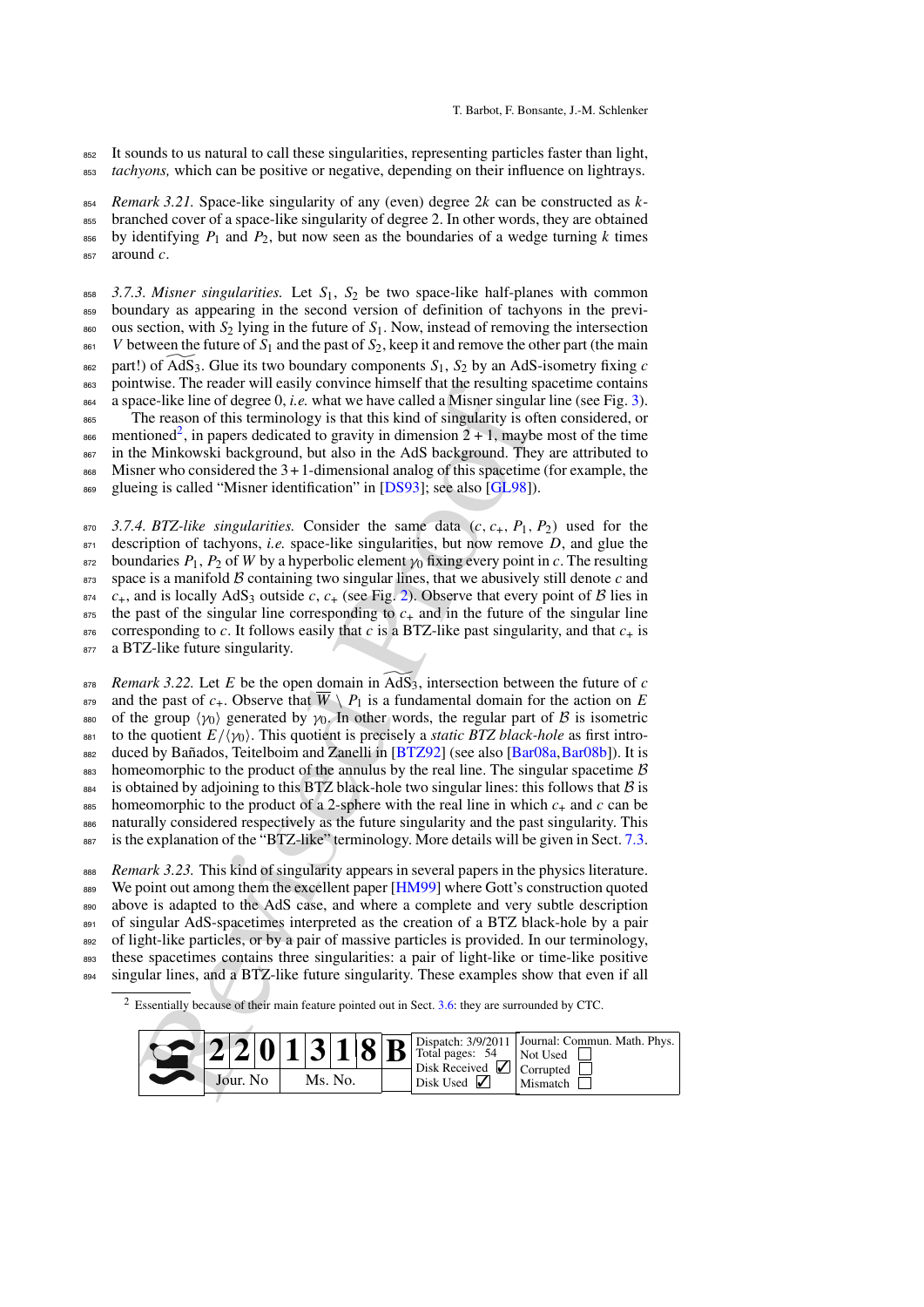$895$  the singular lines are causal, in the sense of Definition [3.16,](#page-17-2) a singular spacetime may

896 exhibit big CCC due to a more global phenomenon.

<span id="page-22-1"></span><sup>897</sup> *3.7.5. Light-like and extreme BTZ-like singularities.* The definition of a light-like sin-<sup>898</sup> gularity is similar to that of space-like singularities of degree 2 (tachyons), but starts with <sup>899</sup> the choice of a *light-like* geodesic *c* in  $\widetilde{AdS_3}$ . Given such a geodesic, we consider another  $\frac{1}{200}$  light-like geodesic  $c_{+}$  in the future of c, and two disjoint time-like totally geodesic annuli 901 *P*<sub>1</sub>, *P*<sub>2</sub> with boundary  $c \cup c_+$ .

dus bounded in  $Q_i$  by c and  $c_4$ . Glue the boundaries  $P_1$  $P_1$  and  $P_2$ <br>
AddS<sub>3</sub> ( $(P_1 \cup P_2)$  contained in the thure of c by an isometry of<br>  $\widehat{A}$ adS<sub>3</sub> ( $P_1 \cup P_2$ ) contained in the thure of c by an isometry of<br>
tin c More precisely, consider pairs of space-like geodesics  $(c^n, c^n)$  as those appearing in the description of tachyons, contained in time-like planes  $Q_1^n$ ,  $Q_2^n$ , so that  $c^n$  converge to the light-like geodesic *c*. Then,  $c_+^n$  converge to a light-like geodesic  $c_+$ , whose past 905 extremity in the boundary of  $\widetilde{AdS}_3$  coincide with the future extremity of *c*. The time-like  $\mathcal{Q}_1$ ,  $\mathcal{Q}_2$ <sup>n</sup>,  $\mathcal{Q}_2$ <sup>n</sup> converge to time-like planes  $Q_1$ ,  $Q_2$  containing *c* and *c*<sub>+</sub>. Then *P<sub>i</sub>* is the 907 annulus bounded in  $Q_i$  by  $c$  and  $c_+$ . Glue the boundaries  $P_1$  and  $P_2$  of the component 908 *D* of  $\widetilde{AdS}_3 \setminus (P_1 \cup P_2)$  contained in the future of *c* by an isometry of  $\widetilde{AdS}_3$  fixing every  $\frac{909}{200}$  point in *c* (and in *c*<sub>+</sub>): the resulting space is a singular AdS-spacetime, containing two 910 singular lines, abusely denoted by *c*, *c*<sub>+</sub>. As in the case of tachyons, we can see that these <sup>911</sup> singular lines have degree 2, but they are light-like instead of space-like. The line *c* is <sup>912</sup> called *positive,* and *c*<sup>+</sup> is *negative.*

<sup>913</sup> Similarly to what happens for tachyons, there is an alternative way to construct light-<sup>914</sup> like singularities: let *L* be one of the two light-like half-planes bounded by *c*. Cut  $\widetilde{AdS}_3$ 915 along *L*, and glue back by an isometry  $\gamma$  fixing pointwise *c*: the result is a singular <sup>916</sup> spacetime containing a light-like singularity of degree 2.

<sup>917</sup> Finally, extreme BTZ-like singularities can be described in a way similar to what <sup>918</sup> we have done for (non extreme) BTZ-like singularities. As a matter of fact, when we 919 glue the wedge *W* between  $P_1$  and  $P_2$  we obtain a (static) extreme BTZ black-hole as 920 described in [BTZ92] (see also [Bar08b, Sect. 3.2, Sect. 10.3]). Further comments and 921 details are left to the reader.

<span id="page-22-0"></span><sup>922</sup> *Remark 3.24.* Light-like singularities of degree 2 appear very frequently in physics, <sup>923</sup> where they are called wordlines, or cosmic strings, of massless particles, or even some-924 times "photons" ( $[DSS3]$ ).

<sup>925</sup> *Remark 3.25.* As in the case of tachyons (see Remark 3.21) one can construct light-like  $\frac{926}{926}$  singularities of any degree 2*k* by considering a wedge turning *k* times around *c* before <sup>927</sup> glueing its boundaries.

<span id="page-22-2"></span><sup>928</sup> *Remark 3.26.* A study similar to what has been done in Remark 3.18 shows that positive <sup>929</sup> photons attract lightrays, whereas negative photons have a repelling behavior.

<sup>930</sup> *Remark 3.27.* However, there is no positive/negative dichotomy for BTZ-like singular-931 ities, extreme or not.

<sup>932</sup> *Remark 3.28.* From now on, we allow ourselves to qualify HS-singularities according to <sup>933</sup> the nature of the associated AdS-singular lines: an elliptic HS-singularity is a (massive) <sup>934</sup> particle, a space-like singularity is a tachyon, positive or negative, etc...

*Remark 3.29.* Let  $[p_1, p_2]$  be an oriented arc in  $\partial \mathbb{H}^2_+$ , and for every *x* in  $\mathbb{H}^2_+$  consider

<sup>936</sup> the elliptic singularity (with positive mass) obtained by removing the wedge composed

937 of geodesic rays issued from x and with extremity in  $[p_1, p_2]$ , and glueing back by an

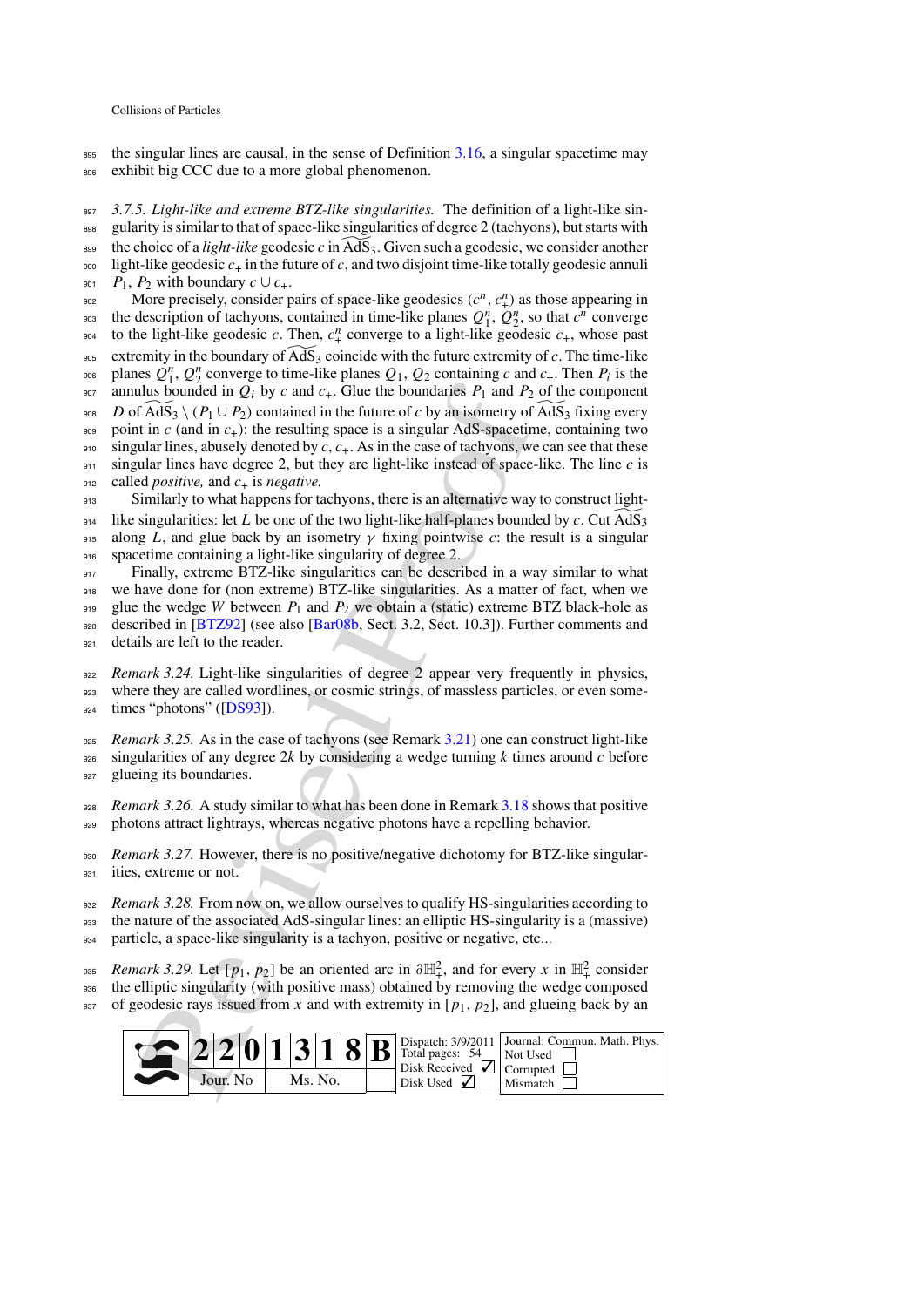elliptic isometry. Move *x* until it reaches a point  $x_{\infty}$  in  $\partial \mathbb{H}^2 \setminus [p_1, p_2]$ . It provides a

<sup>939</sup> continuous deformation of an elliptic singularity to a light-like singularity, which can be

940 continued further into  $dS^2$  by a continuous sequence of space-like singularities. Observe

<sup>941</sup> that the light-like (resp. space-like) singularities appearing in this continuous family are

<sup>942</sup> positive (resp. have positive mass).

<span id="page-23-0"></span><sup>943</sup> *3.8. Positive HS-surfaces.* Among singular lines, i.e. "particles", we can distinguish the <sup>944</sup> ones having an attracting behavior on lightrays (see Remark [3.17,](#page-17-3) [3.18,](#page-18-1) [3.26\)](#page-22-2):

<sup>945</sup> **Definition 3.30.** *A HS-surface, an interaction or a singular line is* **positive** *if all space-*

<sup>946</sup> *like and light-like singularities of degree* ≥ 2 *therein are positive, and if all time-like*

<sup>947</sup> *singularities have a cone angle less than* 2π*.*

<span id="page-23-1"></span><sup>948</sup> **4. Particle Interactions and Convex Polyhedra**

<sup>949</sup> This short section briefly describes a relationship between interactions of particles in <sup>950</sup> 3-dimensional AdS manifolds, HS-structure on the sphere, and convex polyhedra in

 $HSS<sup>3</sup>$ , the natural extension of the hyperbolic 3-dimensional by the de Sitter space.  $_{952}$  Convex polyhedra in HS<sup>3</sup> provide a convenient way to visualize a large variety of

<sup>953</sup> particle interactions in AdS manifolds (or more generally in Lorentzian 3-manifolds).

<sup>954</sup> This section should provide the reader with a wealth of examples of particle interactions  $_{955}$  – obtained from convex polyhedra in HS<sup>3</sup> – exhibiting various interesting behaviors. It

<sup>956</sup> should then be easier to follow the classification of positive causal *HS*-surfaces in the 957 next section.

<sup>958</sup> The relationship between convex polyhedra and particle interactions might however <sup>959</sup> be deeper than just a convenient way to construct examples. It appears that many, and

possibly all, particle interactions in an AdS manifold satisfying some natural conditions

 $\frac{1}{261}$  correspond to a unique convex polyhedron in HS<sup>3</sup>. This deeper aspect of the relation-

962 ship between particle interactions and convex polyhedra is described in Sect. [4.5](#page-27-0) only

<sup>963</sup> in a special case: interactions between only massive particles and tachyons. It appears

likely that it extends to a more general context, however it appears preferable to restrict

<sup>965</sup> those considerations here to a special case which, although already exhibiting interesting

phenomena, avoids the technical complications of the general case.

<span id="page-23-2"></span> $4.1.$  The space HS<sup>3</sup>. The definition used above for HS<sup>2</sup> can be extended as it is to higher  $\frac{1}{1008}$  dimensions. So HS<sup>3</sup> is the space of geodesic rays starting from 0 in the four-dimensional 969 Minkowski space  $\mathbb{R}^{3,1}$ . It admits a natural action of  $SO_0(1, 3)$ , and has a decomposition <sup>970</sup> in 5 components:

• The "upper" and "lower" hyperbolic components, denoted by  $H_+^3$  and  $H_-^3$ , corre-<sup>972</sup> sponding to the future-oriented and past-oriented time-like rays. On those two com-<sup>973</sup> ponents the angle between geodesic rays corresponds to the hyperbolic metric on 974  $H^3$ .

- $\bullet$  The domain  $dS_3$  composed of space-like geodesic rays.
- $\bullet$  The two spheres  $\partial H_+^3$  and  $\partial H_-^3$  which are the boundaries of  $H_+^3$  and  $H_-^3$ , respectively. <sup>977</sup> We call *Q* their union.

There is a natural projective model of  $HS^3$  in the double cover of  $\mathbb{RP}^3$  – we have to  $\frac{979}{979}$  use the double cover because HS<sup>3</sup> is defined as a space of geodesic rays, rather than as a

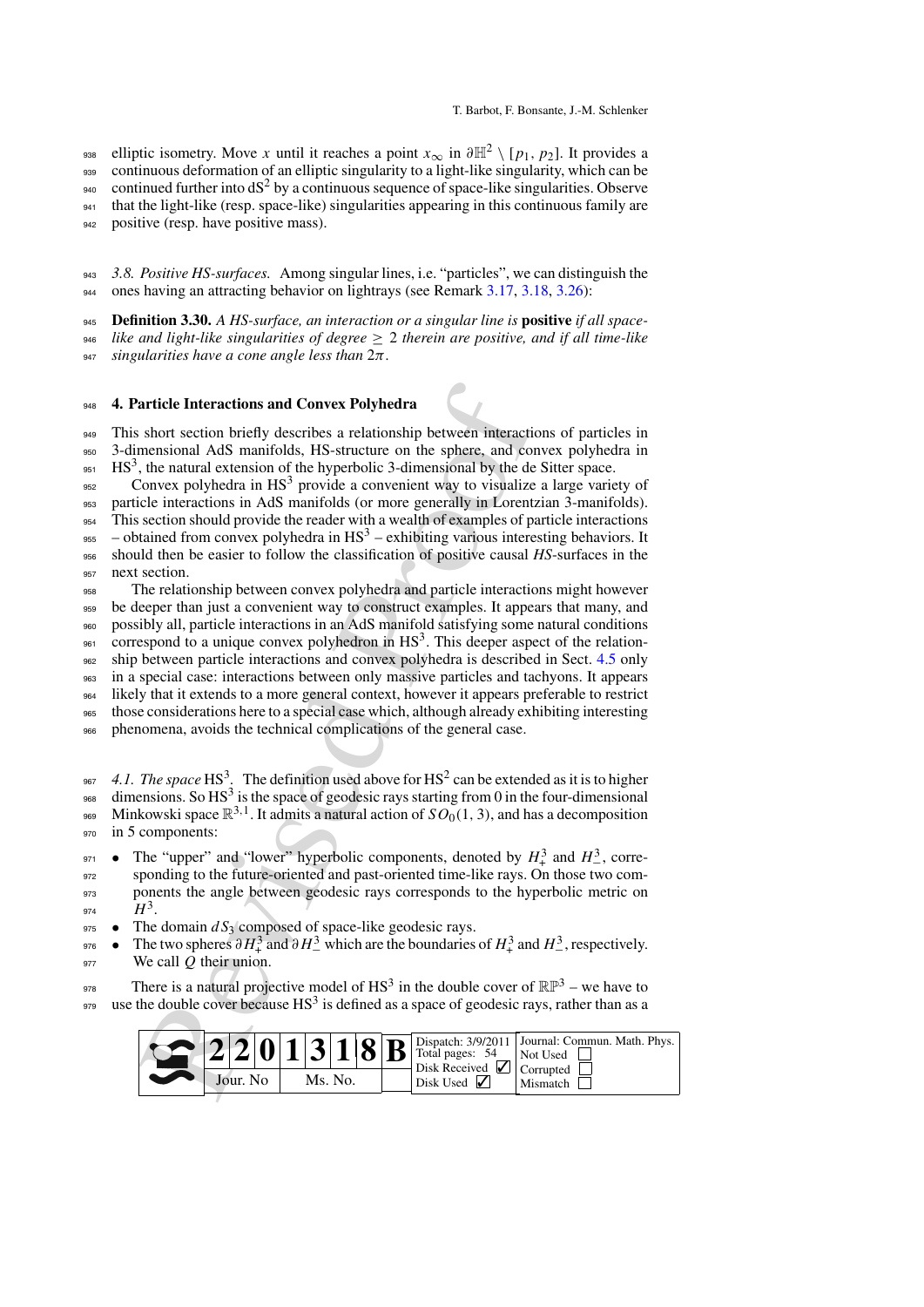

- <span id="page-24-1"></span><sup>980</sup> space of geodesics containing 0. This model has the key feature that the connected com-<sup>981</sup> ponents of the intersections of the projective lines with the de Sitter/hyperbolic regions
- <sup>982</sup> correspond to the geodesics of the de Sitter/hyperbolic regions.
- 983 Note that there is a danger of confusion with the notations used in [\[Sch98\]](#page-52-24), since the space which we call HS<sup>3</sup> here is denoted by  $\widetilde{HS}^3$  there, while the space HS<sup>3</sup> in [\[Sch98](#page-52-24)]
- <sup>985</sup> is the quotient of the space HS<sup>3</sup> considered here by the antipodal action of  $\mathbb{Z}/2\mathbb{Z}$ .

<span id="page-24-0"></span><sup>986</sup> 4.2. Convex polyhedra in  $HS<sup>3</sup>$ . In all this section we consider convex polyhedra in  $HS<sup>3</sup>$  $_{987}$  but will always suppose that they do not have any vertex on *Q*. We now consider such <sup>988</sup> a polyhedron, calling it *P*.

<sup>989</sup> The geometry induced on the boundary of *P* depends on its position relative to the  $\frac{1}{290}$  two hyperbolic components of HS<sup>3</sup>, and we can distinguish three types of polyhedra 991 (Fig. 5).

- $_{992}$  polyhedra of *hyperbolic* type intersect one of the hyperbolic components of HS<sup>3</sup>, but <sup>993</sup> not the other. We find for instance in this group:
- <sup>994</sup> the usual, compact hyperbolic polyhedra, entirely contained in one of the hyper- $_{995}$  bolic components of HS<sup>3</sup>.
- <sup>996</sup> the ideal or hyperideal hyperbolic polyhedra,
- $\frac{997}{997}$  the duals of compact hyperbolic polyhedra, which contain one of the hyperbolic  $_{998}$  components of  $\overline{HS}^3$  in their interior.
- <sup>999</sup> polyhedra of *bi-hyperbolic* type intersect both hyperbolic components of HS<sup>3</sup>.
- $\bullet$  polyhedra of *compact* type are contained in the de Sitter component of HS<sup>3</sup>.
- 1001 The terminology used here is taken from [Sch01].

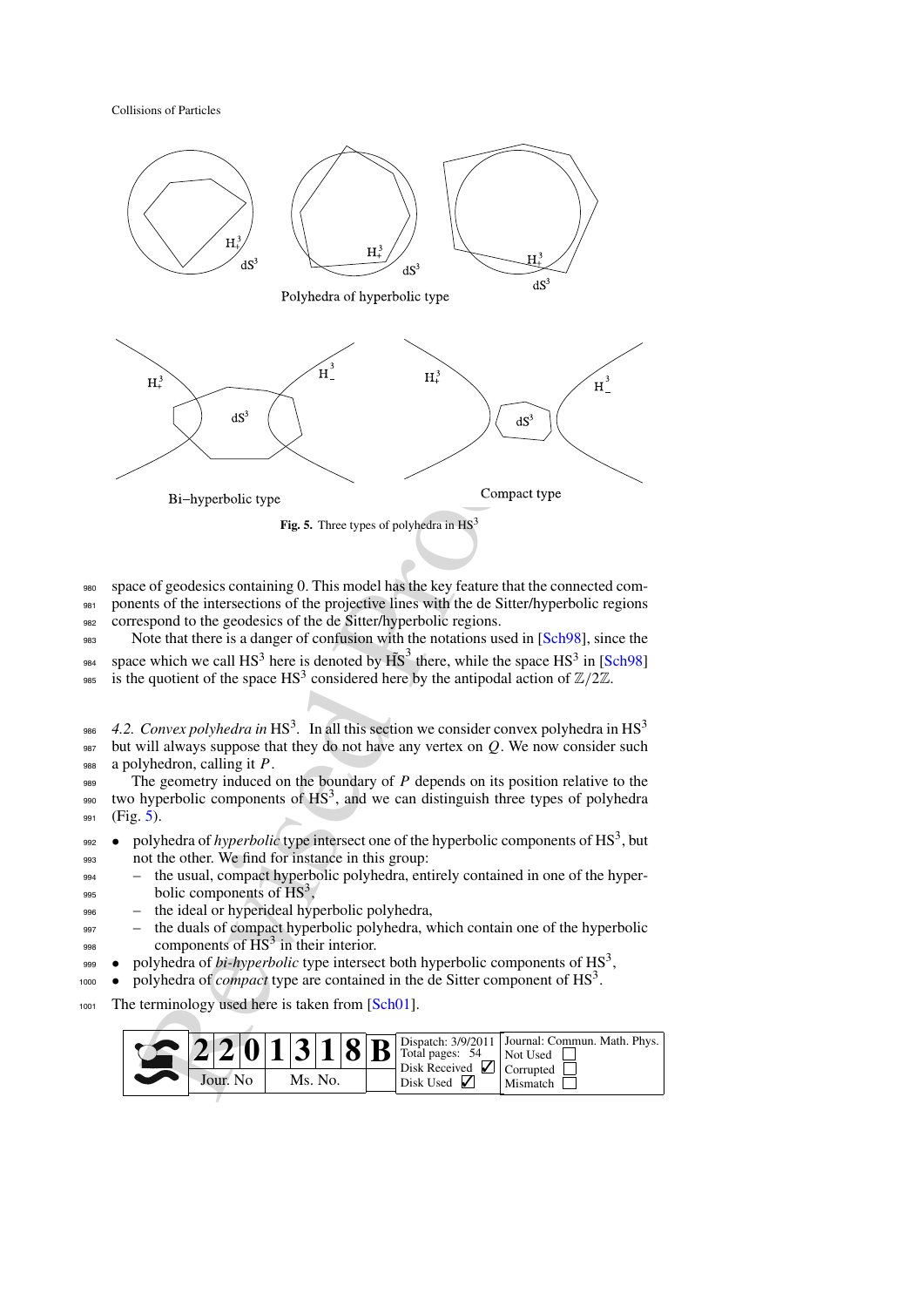We will see below that polyhedra of bi-hyperbolic type play the simplest role in rela- tion to particle interactions: they are always related to the simpler interactions involving only massive particles and tachyons. Those of hyperbolic type are (sometimes) related to particle interactions involving a BTZ-type singularity. Polyhedra of compact type are the most exotic when considered in relation to particle interactions and will not be considered much here, for reasons which should appear clearly below.

<span id="page-25-0"></span> *4.3. Induced HS-structures on the boundary of a polyhedron.* We now consider the  $_{1009}$  geometric structure induced on the boundary of a convex polyhedron in  $HS<sup>3</sup>$ . Those geometric structures have been studied in [\[Sch98](#page-52-24)[,Sch01](#page-52-25)], and we will partly rely on those references, while trying to make the current section as self-contained as possible. Note however that the notion of *HS metric* used in [\[Sch98,](#page-52-24)[Sch01\]](#page-52-25) is more general than the notion of *HS*-structure considered here.

 In fact the geometric structure induced on the boundary of a convex polyhedron  $P \subset HS^3$  is an *HS*-structure in some, but not all, cases, and the different types of polyhedra behave differently in this respect.

 *4.3.1. Polyhedra of bi-hyperbolic type.* This is the simplest situation: the induced geo-metric structure is *always* a causal positive singular *HS*-structure.

 The geometry of the induced geometric structure on those polyhedra is described in [\[Sch01](#page-52-25)], under the condition that there there is no vertex on the boundary at infinity of the two hyperbolic components of  $HS<sup>3</sup>$ . The boundary of *P* can be decomposed in three components:

- $\bullet$  A "future" hyperbolic disk  $D_+ := \partial P \cap H_+^3$ , on which the induced metric is hyper-bolic (with cone singularities at the vertices) and complete.
- $\bullet$  **A** "past" hyperbolic disk  $D = \partial P \cap H^3$ , similarly with a complete hyperbolic metric.
- A de Sitter annulus, also with cone singularities at the vertices of *P*.

 In other terms, ∂ *P* is endowed with an *HS*-structure. Moreover all vertices in the de Sitter part of the *HS*-structure have degree 2.

 A key point is that the convexity of *P* implies directly that this *HS*-structure is positive: the cone angles are less than  $2π$  at the hyperbolic vertices of *P*, while the positivity condition is also satisfied at the de Sitter vertices. This can be checked by elementary geometric arguments or can be found in [Sch01, Def. 3.1 and Thm. 1.3].

 *4.3.2. Polyhedra of hyperbolic type.* In this case the induced geometric structure is *sometimes* a causal positive *HS*-structure. The geometric structure on those polyhedra <sup>1036</sup> is described in [Sch<sup>9</sup><sup>8</sup>], again when *P* has no vertex on  $\partial H_+^3 \cup \partial H_-^3$ .

1037 Figure 6 shows on the left an example of polyhedron of hyperbolic type for which the induced geometric structure is not an *HS*-structure, since the upper face (in gray) is <sup>1039</sup> a space-like face in the de Sitter part of  $HS^3$ , so that it is not modelled on  $HS^2$ .

 The induced geometric structure on the boundary of the polyhedron shown on the right, however, is a positive causal *HS*-structure. At the upper and lower vertices, this *HS*-structure has degree 0. The three "middle" vertices are contained in the hyperbolic part of the *HS*-structure, and the positivity of the *HS*-structure at those vertices follows

from the convexity of the polyhedron.

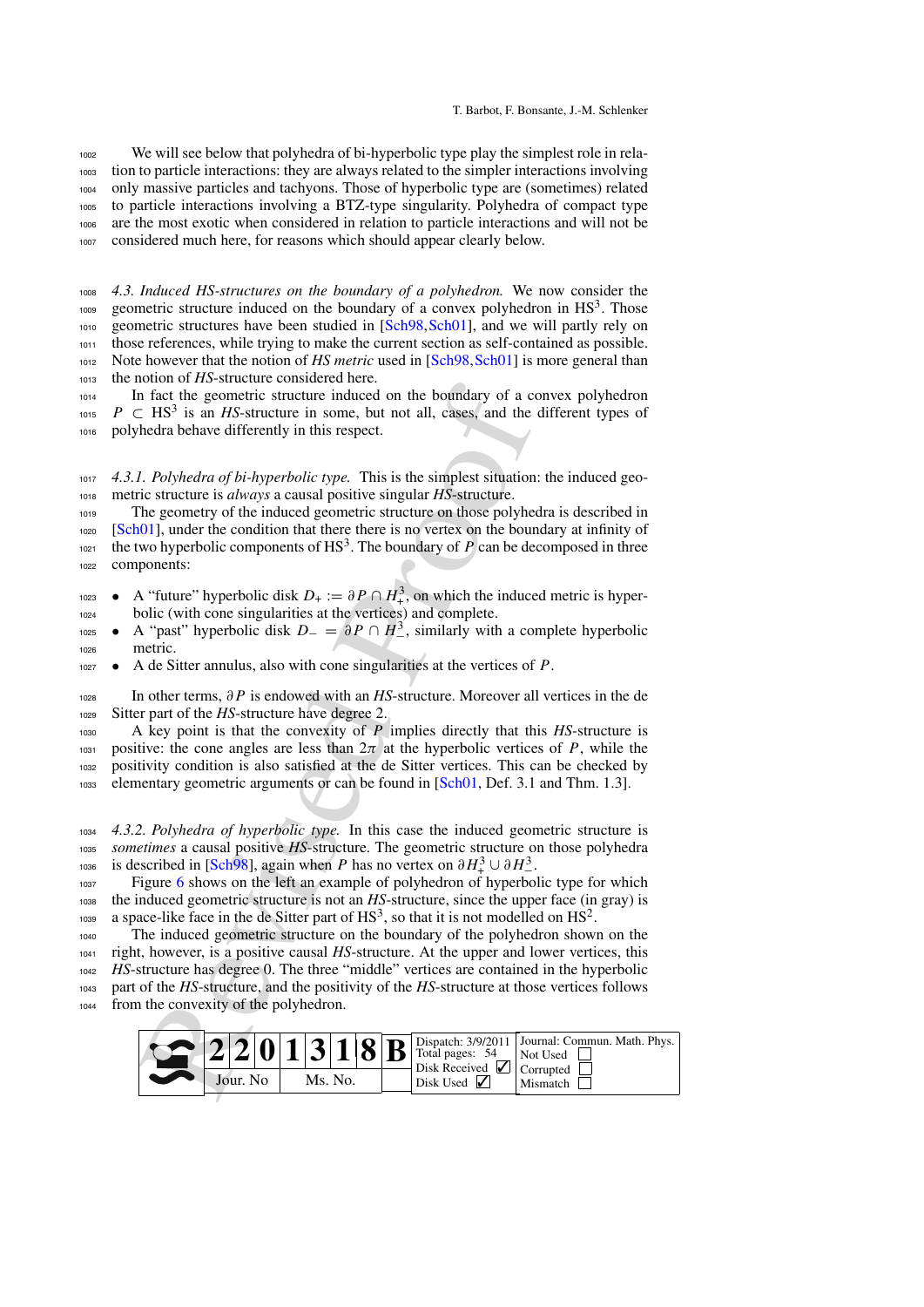<span id="page-26-1"></span>

<span id="page-26-2"></span><sup>1045</sup> *4.3.3. Polyhedra of compact type.* In this case too, the induced geometric structure is <sup>1046</sup> also *sometimes* a causal *HS*-structure.

 On the left side of Fig. 7 we find an example of a polyhedron of compact type on which the induced geometric structure is not an *HS*-structure – the upper face, in gray,  $_{1049}$  is a space-like face in the de Sitter component of  $\text{HS}^3$ . On the right side, the geometric structure on the boundary of the polyhedron is a positive causal *HS*-structure. All faces  $\frac{1}{1051}$  are time-like faces, so that they are modelled on HS<sup>2</sup>. The upper and lower vertices have degree 0, while the three "middle" vertices have degree 2, and the positivity of the *HS*-structure at those points follows from the convexity of the polyhedron (see [\[Sch01\]](#page-52-25)).

<span id="page-26-0"></span><sup>1054</sup> *4.4. From a convex polyhedron to a particle interaction.* When a convex polyhedron <sup>1055</sup> has on its boundary an induced positive causal *HS*-structure, it is possible to consider <sup>1056</sup> the interaction corresponding to this *HS*-structure.

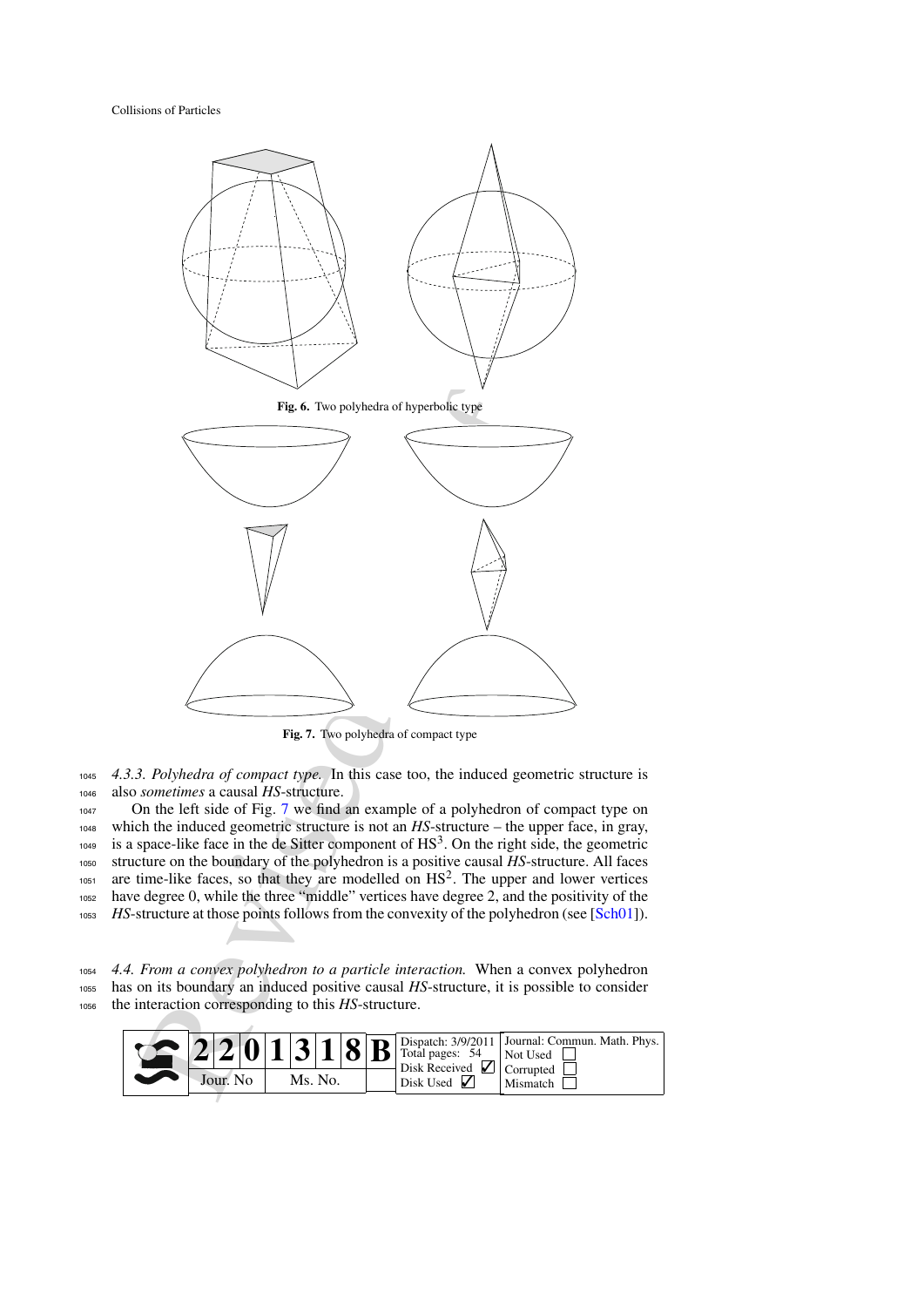This interaction can be constructed from the *HS*-structure by a warped product metric construction. It can also be obtained as in Sect. 2, by noting that each open subset of the regular part of the *HS*-structure corresponds to a cone in *AdS*3, and that those cones can be glued in a way corresponding to the gluing of the corresponding domains in the *HS*-structure.

1062 The different types of polyhedra – in particular the examples in Fig. [7](#page-26-2) and Fig.  $6 -$ correspond to different types of interactions.

 *4.4.1. Polyhedra of bi-hyperbolic type.* For those polyhedra the hyperbolic vertices in  $H^3_+$  (resp.  $H^3_-$ ) correspond to massive particles leaving from (resp. arriving at) the inter- action. The de Sitter vertices, at which the induced *HS*-structure has degree 2, correspond to tachyons.

 *4.4.2. Polyhedra of hyperbolic type.* In the example on the right of Fig. [6,](#page-26-1) the upper and lower vertices correspond, through the definitions in Sect. 3, to two future BTZ-type singularities (or two past BTZ-type singularities, depending on the time orientation). The three middle vertices correspond to massive particles. The interaction correspond- ing to this polyhedron therefore involves two future (resp. past) BTZ-type singularities and three massive particles.

 The interactions corresponding to polyhedra of hyperbolic type can be more com- plex, in particular because the topology of the intersection of the boundary of a convex  $_{1076}$  polyhedron with the de Sitter part of  $HS<sup>3</sup>$  could be a sphere with an arbitrary number of disks removed. Those interactions can involve future BTZ-type singularities and massive particles, but also tachyons.

 *4.4.3. Polyhedra of compact type.* The interaction corresponding to the polyhedron at the right of Fig. 7 is even more exotic. The upper vertex corresponds to a future BTZ-type singularity, the lower to a past BTZ-type singularity, and the three middle vertices cor-respond to tachyons. The interaction therefore involves a future BTZ-type singularity, a

<span id="page-27-0"></span>past BTZ-type singularity, and three tachyons.

2. Polyhedra o[f](#page-7-0) hyperbolic type. In the example on the right of Fighted and the relation of hyperbolic type. In the example on the right of Fighted is to two matter is correspond, through the definitions in Sect.3, to two *4.5. From a particle interaction to a convex polyhedron.* This section describes, in a restricted setting, a converse to the construction of an interaction from a convex poly $h_{\text{1086}}$  hedron in HS<sup>3</sup>. We show below that, under an additional condition which seems to be physically relevant, an interaction can always be obtained from a convex polyhedron in  $H\text{S}^3$ . Using the relation described in Sect. 2 between interactions and positive causal *HS*-structures, we will relate convex polyhedra to those *HS*-structures rather than directly to interactions.

 This converse relation is described here only for simple interactions involving mas-sive particles and tachyons.

 *4.5.1. A positive mass condition.* The additional condition appearing in the converse relation is natural in view of the following remark.

*Remark 4.1.* Let *M* be a singular AdS manifold, *c* be a cone singularity along a time-like

curve, with positive mass (angle less than 2π). Let *x* ∈ *c* and let *Lx* be the link of *M* at

1097 *x*, and let  $\gamma$  be a simple closed space-like geodesic in the de Sitter part of  $L_x$ . Then the

1098 length of  $\gamma$  is less than  $2\pi$ .

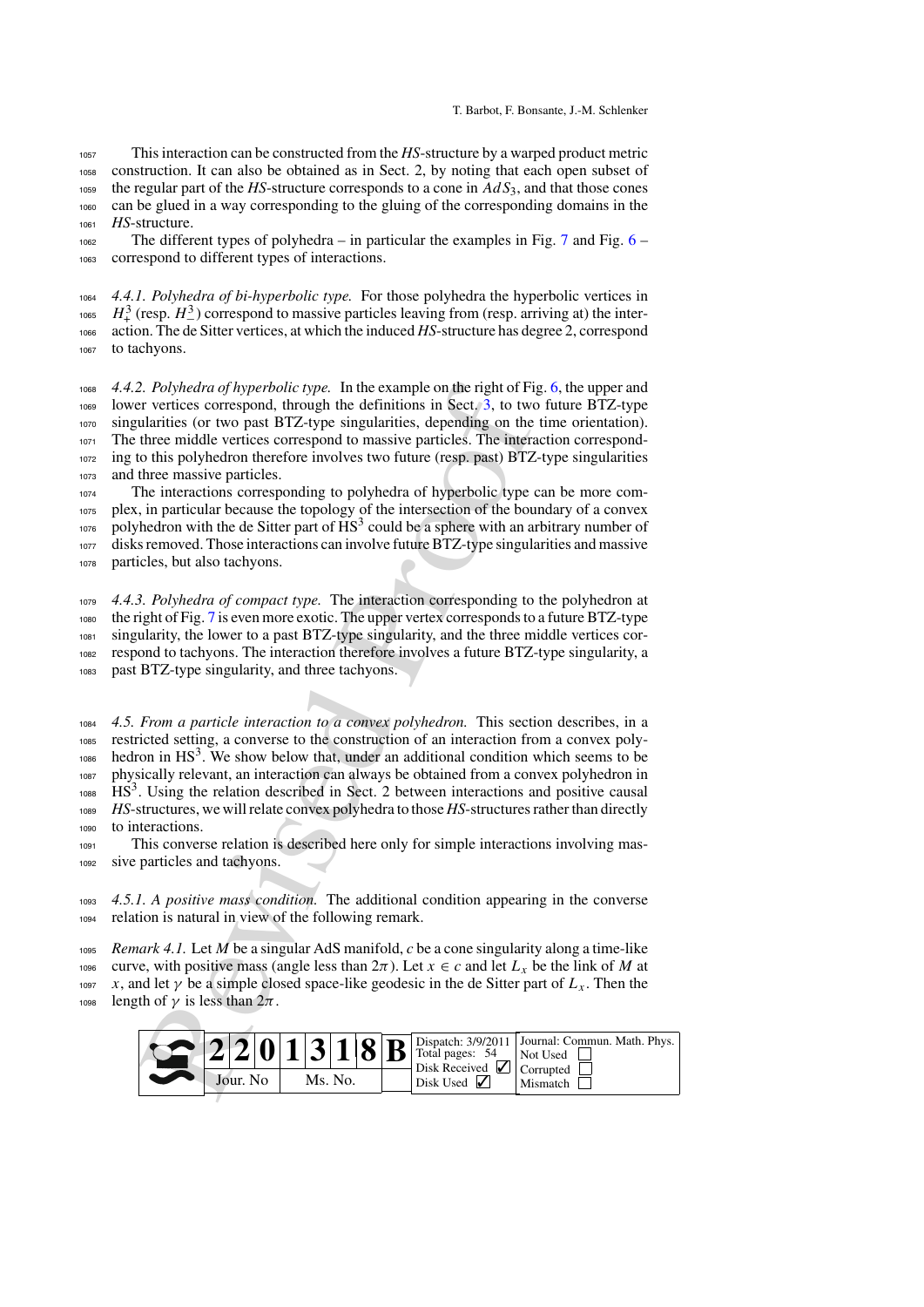*Proof.* An explicit description of  $L<sub>x</sub>$  follows from the construction of the AdS metric in the neighborhood of a time-like singularity, as seen in Sect. 2. The de Sitter part of this link contains a unique simple closed geodesic, and its length is equal to the angle at the 1102 singularity. So it is less than  $2\pi$ .

 $I<sub>103</sub>$  In the sequel we consider a singular *HS*-structure σ on  $S<sup>2</sup>$ , which is the link of an  $1104$  interaction involving massive particles and tachyons. This means that σ is positive and <sup>1105</sup> causal, and moreover:

- <sup>1106</sup>  $\bullet$  it has two hyperbolic components, *D*<sub>−</sub> and *D*<sub>+</sub>, on which *σ* restricts to a complete <sup>1107</sup> hyperbolic metric with cone singularities,
- 1108 any future-oriented inextendible time-like line in the de Sitter region of  $\sigma$  connects <sup>1109</sup> the closure of *D*<sup>−</sup> to the closure of *D*+.

<sup>1110</sup> **Definition 4.2.** σ *has* **positive mass** *if any simple closed space-like geodesic in the de sitter part of*  $(S^2, \sigma)$  *has length less than*  $2\pi$ *.* 

<sup>1112</sup> This notion of positivity of mass for an interaction generalizes the natural notion of <sup>1113</sup> positivity for time-like singularities.

- <sup>1114</sup> *4.5.2. A convex polyhedron from simpler interactions.*
- **Theorem 4.3.** Let  $\sigma$  be a positive causal HS-structure on  $S^2$ , such that
- <sup>1116</sup> *it has two hyperbolic components, D*<sup>−</sup> *and D*+*, on which* σ *restricts to a complete* <sup>1117</sup> *hyperbolic metric with cone singularities,*
- <sup>1118</sup> *any future-oriented inextendible time-like line in the de Sitter region of* σ *connects* <sup>1119</sup> *the closure of D*<sup>−</sup> *to the closure of D*+*.*
- *Then*  $\sigma$  *is induced on a convex polyhedron in*  $HS^3$  *if and only if it has positive mass. If* <sup>1121</sup> *so, this polyhedron is unique, and it is of bi-hyperbolic type.*
- 1122 *Proof.* This is a direct translation of  $\left[\text{Sch}(1), \text{Thm. 1.3}\right]$  (see in particular case D.2).  $\Box$
- <sup>1123</sup> The previous theorem is strongly related to classical statements on the induced met-<sup>1124</sup> rics on convex polyhedra in the hyperbolic space, see [Ale05].

 *4.5.3. More general interactions/polyhedra.* As mentioned above we believe that Theorem 4.3 might be extended to wider situations. This could be based on the state- ments on the induced geometric structures on the boundaries of convex polyhedra in  $HS<sup>3</sup>$ , as studied in [Sch98, Sch01].

## <span id="page-28-0"></span><sup>1129</sup> **5. Classification of Positive Causal HS-Surfaces**

1130 In all this section  $\Sigma$  denotes a closed (compact without boundary) connected positive <sup>1131</sup> causal HS-surface. It decomposes in three regions:

*r part of* ( $S^2$ ,  $\sigma$ ) has length less than  $2\pi$ .<br>
This notion of positivity of mass for an interaction generalizes the<br>
divity for time-like singularities.<br>
2. A convex polyh[ed](#page-52-25)ron from simpler interactions.<br> **orem 4.** <sup>1132</sup> • *Photons:* a photon is a point corresponding in every HS-chart to points in  $\partial \mathbb{H}^2_+$ . <sup>1133</sup> Observe that a photon might be singular, *i.e.* corresponds to a light-like singularity <sup>1134</sup> (a lightlike singularity of degree one, a cuspidal singularity, or an extreme BTZ-like <sup>1135</sup> singularity). The set of photons, denoted  $\mathcal{P}(\Sigma)$ , or simply  $\mathcal P$  in the non-ambiguous situations, is the disjoint union of a finite number of isolated points (extreme BTZ-like situations, is the disjoint union of a finite number of isolated points (extreme BTZ-like <sup>1137</sup> singularities or cuspidal singularities) and of a compact embedded one dimensional <sup>1138</sup> manifold, *i.e.* a finite union of circles.

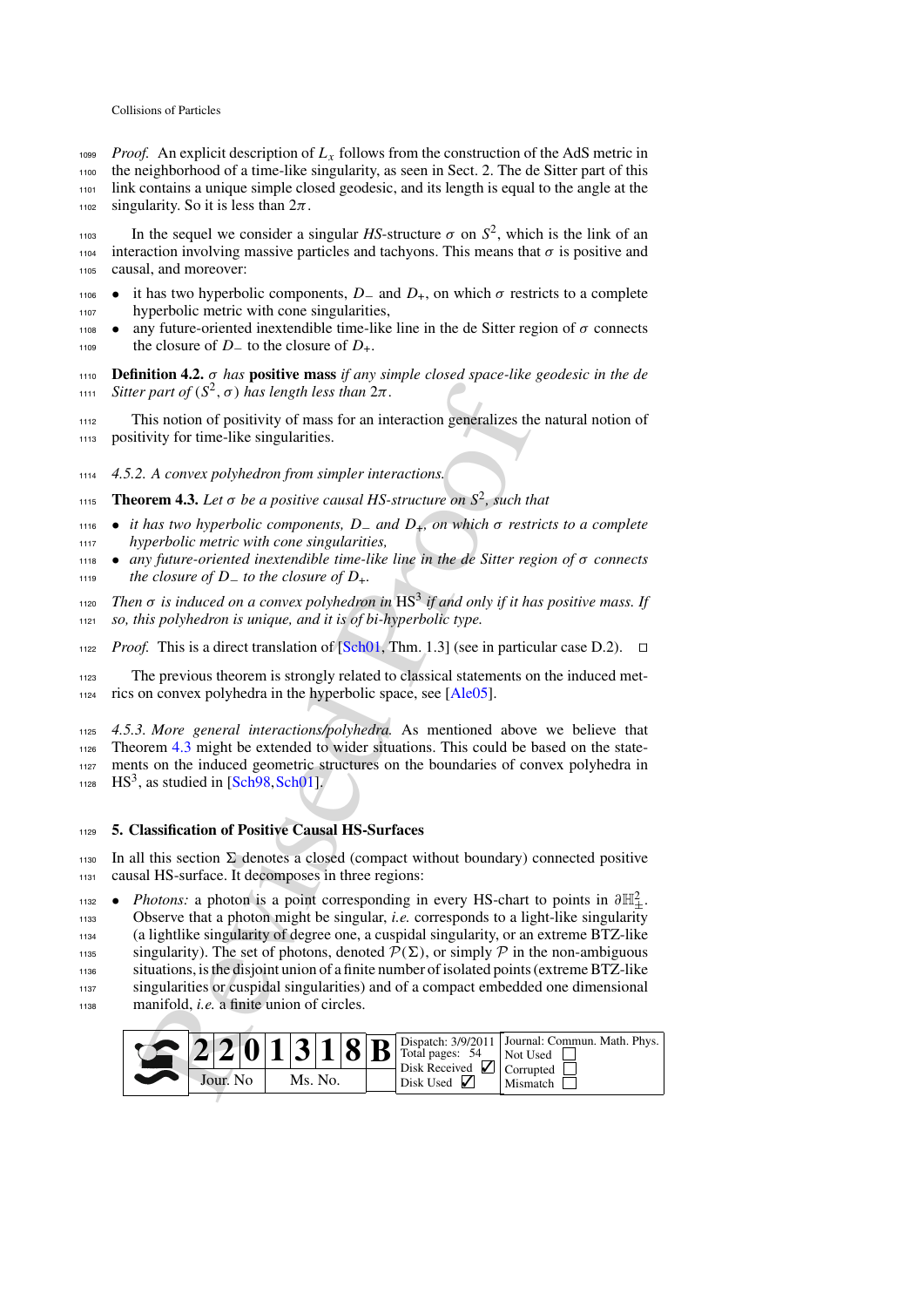<sup>1139</sup> • *Hyperbolic regions:* They are the connected components of the open subset  $\mathbb{H}^2(\Sigma)$ of  $\Sigma$  corresponding to the time-like regions  $\mathbb{H}^2$  of HS<sup>2</sup>. They are naturally hyper-1141 bolic surfaces with cone singularities. There are two types of hyperbolic regions: the <sup>1142</sup> future and the past ones. The boundary of every hyperbolic region is a finite union <sup>1143</sup> of circles of photons and of cuspidal (parabolic) singularities.

 $\bullet$  *De Sitter regions:* They are the connected components of the open subset  $dS^2(\Sigma)$ <sup>1145</sup> of  $\Sigma$  corresponding to the time-like regions dS<sup>2</sup> of HS<sup>2</sup>. Alternatively, they are the 1146 connected components of  $\Sigma \setminus \mathcal{P}$  that are not hyperbolic regions. Every de Sitter<br>1147 region is a singular dS surface, whose closure is compact and with boundary made region is a singular dS surface, whose closure is compact and with boundary made <sup>1148</sup> of circles of photons and of a finite number of extreme parabolic singularities.

<span id="page-29-0"></span> $5.1.$  *Photons.* Let *C* be a circle of photons. It admits two natural  $\mathbb{RP}^1$ -structures, which <sup>1150</sup> may not coincide if *C* contains light-like singularities.

Consider a closed annulus A in  $\Sigma$  containing C so that all HS-sin<br>Consider a closed annulus A in  $\Sigma$  containing C so that all HS-sin<br>- like elements. Reducing A if necessary we can assume that A of<br>the elements. Reduci 1151 Consider a closed annulus *A* in  $\Sigma$  containing *C* so that all HS-singularities in *A* lie 1152 in *C*. Consider first the hyperbolic side, *i.e.* the component  $A_H$  of  $A \setminus C$  comprising  $1153$  time-like elements. Reducing *A* if necessary we can assume that  $A_H$  is contained in  $_{1154}$  one hyperbolic region. Then every path starting from a point in *C* has infinite length in  $1155$  *A<sub>H</sub>*, and conversely every complete geodesic ray in  $A_H$  accumulates on an unique point 1156 in *C*. In other words, *C* is the conformal boundary at ∞ of  $A_H$ . Since the conformal <sup>1157</sup> boundary of  $\mathbb{H}^2$  is naturally  $\mathbb{RP}^1$  and that hyperbolic isometries are restrictions of real projective transformations, *C* inherits, as a conformal boundary of  $A_H$ , a  $\mathbb{RP}^1$ -structure that we call  $\mathbb{RP}^1$ -structure on C from the hyperbolic side. 1160 Consider now the component  $A_S$  in the de Sitter region adjacent to C. It is is foliated

 by the light-like lines. Actually, there are two such foliations (for more details, see [5.3](#page-31-0) below). An adequate selection of this annulus ensures that the leaf space of each of these foliations is homeomorphic to the circle - actually, there is a natural identification between this leaf space and*C*: the map associating to a leaf its extremity. These foliations <sup>1165</sup> are transversely projective: hence they induce a  $\mathbb{RP}^1$ -structure on *C*.

This structure is the same for both foliations, we call it  $\mathbb{RP}^1$ -structure on C from the *de Sitter side.* In order to sustain this claim, we refer to [Mes07, § 6]: first observe that  $\epsilon$  can be slightly pushed inside  $A<sub>S</sub>$  onto a space-like simple closed curve (take a loop around *C* following alternatively past oriented light-like segments in leaves of one of the foliations, and future oriented segments in the other foliation; and smooth it). Then apply [Mes07, Prop. 17].

If *C* contains no light-like singularity, the  $\mathbb{RP}^1$ -structures from the hyperbolic and de 1173 Sitter sides coincide. But it is not necessarily true if  $C$  contains light-like singularities. <sup>1174</sup> Actually, the holonomy from one side is obtained by composing the holonomy from the <sup>1175</sup> other side by parabolic elements, one for each light-like singularity in *C*. Observe that

<sup>1176</sup> in general even the degrees may not coincide.

<span id="page-29-1"></span> *5.2. Hyperbolic regions.* Every component of the hyperbolic region has a compact clo- sure in  $\Sigma$ . It follows easily that every hyperbolic region is a complete hyperbolic surface with cone singularities (corresponding to massive particles) and cusps (corresponding to cuspidal singularities) and that is of finite type, *i.e.* homeomorphic to a compact surface without boundary with a finite set of points removed.

**Proposition 5.1.** Let C be a circle of photons in  $\Sigma$ , and H the hyperbolic region adja $r_{\text{183}}$  *cent to C. Let* H be the open domain in  $\Sigma$  comprising H and all cuspidal singularities <sup>1184</sup> contained in the closure of H. Assume that H is not homeomorphic to the disk. Then, <sup>1185</sup> as a  $\mathbb{RP}^1$ -circle defined by the hyperbolic side, the circle C is hyperbolic of degree 0.

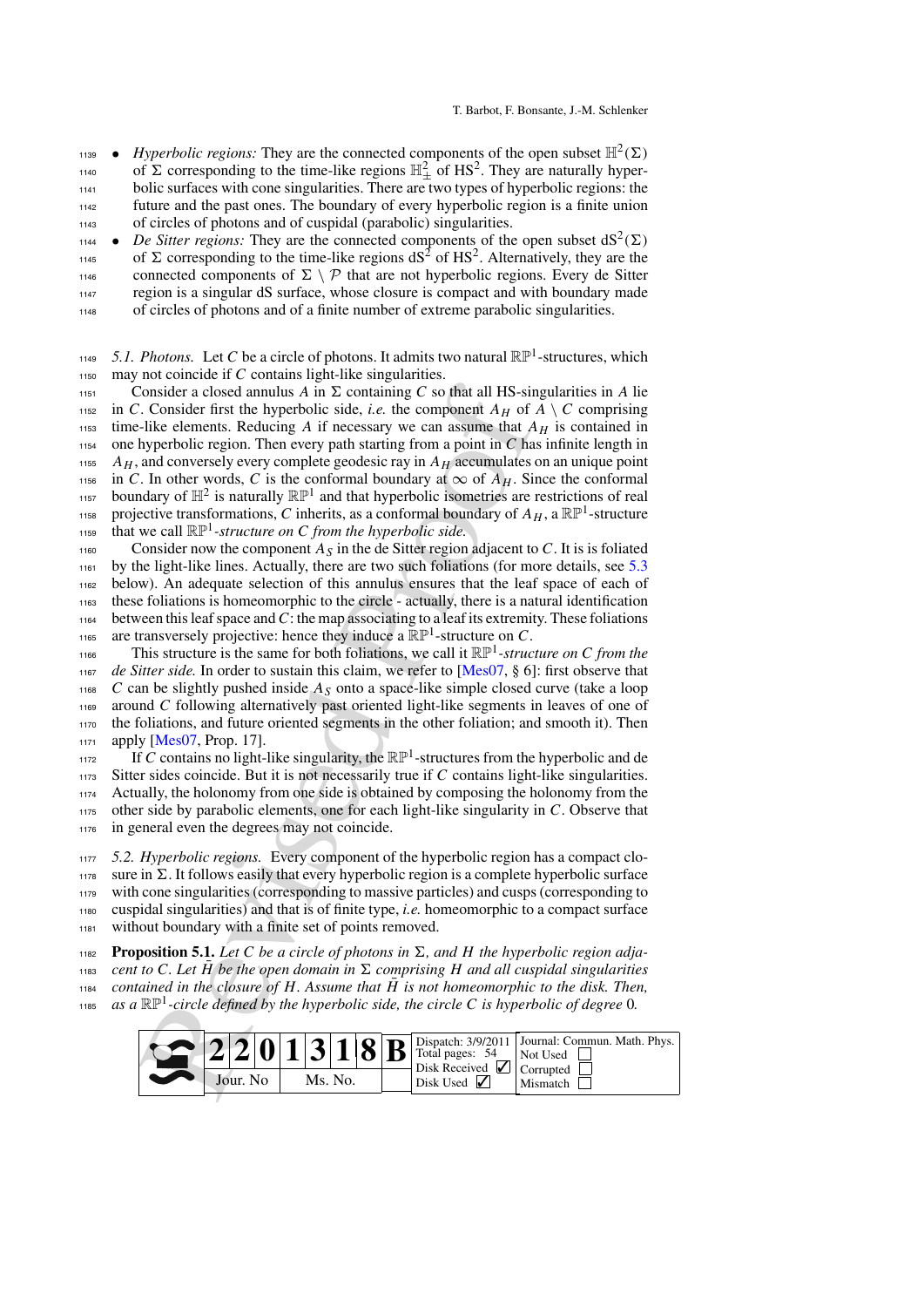$1186$  *Proof.* The proposition will be proved if we find an annulus in *H* containing no singu-<sup>1187</sup> larity and bounded by *C* and a simple closed geodesic in *H*. Indeed, the holonomy of the RP<sup>1</sup>-structure of *C* coincides then with the holonomy of the RP<sup>1</sup>-structure of the closed geodesic, and it is well-known that closed geodesics in hyperbolic surfaces are <sup>1190</sup> hyperbolic. Further details are left to the reader.

Since we assume that  $H$  is not a disk,  $C$  represents a non-trivial free homotopy class <sup>1192</sup> in *H*. Consider absolutely continuous simple loops in *H* freely homotopic to *C* in *H* ∪*C*. 1193 Let *L* be the length of one of them. There are two compact subsets  $K \subset K' \subset H$  such that every loop of length  $\leq 2L$  containing a point in the complement of K' stays outside <sup>1195</sup> *K* and is homotopically trivial. It follows that every loop freely homotopic to *C* of length  $1196 \le L$  lies in K': by Ascoli and semi-continuity of the length, one of them has minimal 1197 length  $l_0$  (we also use the fact that  $C$  is not freely homotopic to a small closed loop 1198 around a cusp of  $H$ , details are left to the reader). It is obviously simple, and it contains <sup>1199</sup> no singular point, since every path containing a singularity can be shortened (observe  $1200$  that since Σ is positive, cone angles of hyperbolic singular points are less than  $2π$ ). <sup>1201</sup> Hence it is a closed geodesic.

 There could be several such closed simple geodesics of minimal length, but they are two-by-two disjoint, and the annulus bounded by two such minimal closed geodesics must contain at least one singularity since there is no closed hyperbolic annulus bounded by geodesics. Hence, there is only a finite number of such minimal geodesics, and for 1206 one of them,  $c_0$ , the annulus  $A_0$  bounded by *C* and  $c_0$  contains no other minimal closed geodesic.

<sup>1208</sup> If  $A_0$  contains no singularity, the proposition is proved. If not, for every  $r > 0$ , let  $A(r)$  be the set of points in  $A_0$  at distance  $\lt r$  from  $c_0$ , and let  $A'(r)$  be the complement 1210 of  $A(r)$  in  $A_0$ . For small values of  $r$ ,  $A(r)$  contains no singularity. Thus, it is isometric <sup>1211</sup> to the similar annulus in the unique hyperbolic annulus containing a geodesic loop of 1212 length  $l_0$ . This remark holds as long as  $A(r)$  is regular. Denote by  $l(r)$  the length of the 1213 boundary  $c(r)$  of  $A(r)$ .

1214 Let *R* be the supremum of positive real numbers  $r_0$  such that for every  $r < r_0$  every essential loop in  $A'(r)$  has length  $\geq l(r)$ . Since  $A_0$  contains no closed geodesic of length  $1216 \le l_0$ , this supremum is positive. On the other hand, let  $r_1$  be the distance between  $c_0$  and 1217 the singularity  $x_1$  in  $A_0$  nearest to  $c_0$ .

meand points, since every pair containing a since of is not be the section of since  $\Sigma$  is not since, cone angles of hyperbolic singular points there it is a closed geodesic.<br>
There is a closed geodesic is a closed proof <sup>1218</sup> We claim that  $r_1 > R$ . Indeed: near  $x_1$  the surface is isometric to a hyperbolic disk *D* 1219 centered at  $x_1$  with a wedge between two geodesic rays  $l_1$ ,  $l_2$  issued from  $x_1$  of angle  $2\theta$ 1220 removed. Let  $\Delta$  be the geodesic ray issued from  $x_1$  made of points at equal distance from  $1_{12}$ <sup>1</sup> and from  $l_2$ . Assume by contradiction  $r_1 \leq R$ . Then,  $c(r_1)$  is a simple loop, containing  $x_1$  and minimizing the length of loops inside the closure of  $A'(r_1)$ . Singularities of cone  $1223$  angle  $2\pi - 2\theta < \pi$  cannot be approached by length minimizing closed loops, hence  $\theta \le \pi/2$ . Moreover, we can assume without loss of generality that  $c(r)$  near  $x_1$  is the projection of a C<sup>1</sup>-curve  $\hat{c}$  in *D* orthogonal to  $\Delta$  at  $x_1$ , and such that the removed wedge 1226 between  $l_1, l_2$ , and the part of *D* projecting into  $A(r)$  are on opposite sides of this curve. For every  $\epsilon > 0$ , let  $y_1^{\epsilon}$ ,  $y_2^{\epsilon}$  be the points at distance  $\epsilon$  from  $x_1$  in respectively  $l_1, l_2$ . case Consider the geodesic  $\Delta_i^{\epsilon}$  at equal distance from  $y_i^{\epsilon}$  and  $x_1$  (*i* = 1, 2): it is orthogonal to  $l_i$ , hence not tangent to  $\hat{c}$ . It follows that, for  $\epsilon$  small enough,  $\hat{c}$  contains a point  $p_i$ closer to  $y_i^{\epsilon}$  than to  $x_1$ . Hence,  $c(r_1)$  can be shortened by replacing the part between  $p_1$ and  $p_2$  by the union of the projections of the geodesics  $[p_i, y_i^{\epsilon}]$ . This shorter curve is 1232 contained in  $A'(r_1)$ : contradiction.

Hence  $R < r_1$ . In particular, R is finite. For  $\epsilon$  small enough, the annulus  $A'(R + \epsilon)$ contains an essential loop  $c_{\epsilon}$  of minimal length  $\langle l(R+\epsilon)$ . Since it lies in  $A'(R)$ , this

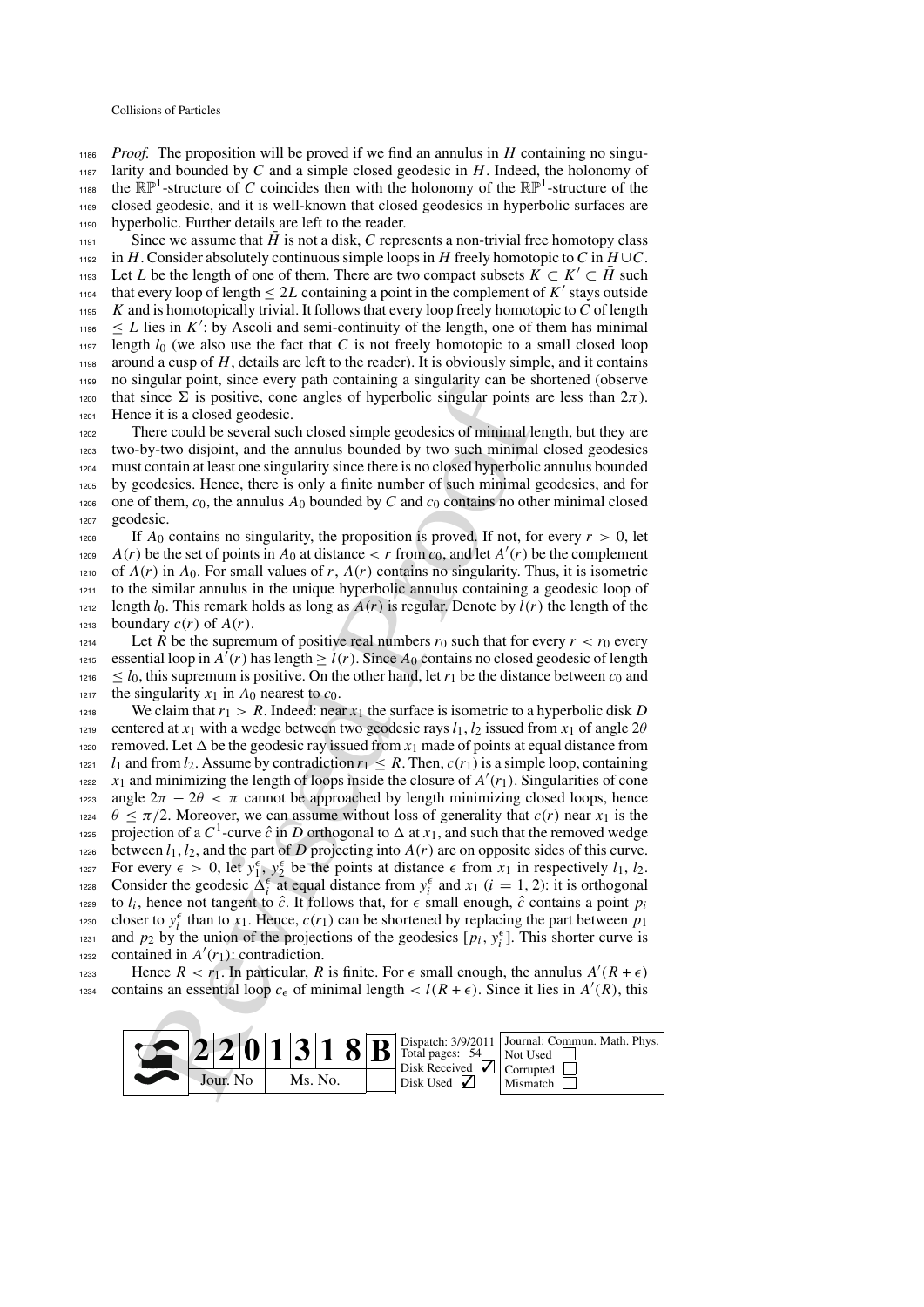1235 loop has length  $\geq l(R)$ . On the other hand, there is  $\alpha > 0$  such that any essential loop is  $\lim_{n \to \infty} A'(R + \epsilon)$  contained in the  $\alpha$ -neighborhood of  $c(R + \epsilon)$  has length  $\ge l(R + \epsilon) > l(R)$ . 1237 It follows that  $c_{\epsilon}$  is disjoint from  $c(R + \epsilon)$ , and thus, is actually a geodesic loop.

The annulus  $A_{\epsilon}$  bounded by  $c_{\epsilon}$  and  $c(R + \epsilon)$  cannot be regular: indeed, if it was, 1239 its union with  $A(R + \epsilon)$  would be a regular hyperbolic annulus bounded by two closed 1240 geodesics. Therefore,  $A_{\epsilon}$  contains a singularity. Let  $A_1$  be the annulus bounded by C and  $c_{\epsilon}$ : every essential loop inside  $A_1$  has length  $\geq l(R)$  (since it lies in  $A'(R)$ ). It  $1242$  contains strictly less singularities than  $A_0$ . If we restart the process from this annulus, 1243 we obtain by induction an annulus bounded by  $C$  and a closed geodesic inside  $T$  with  $_{1244}$  no singularity.  $\square$ 

<span id="page-31-0"></span>1245 *5.3. De Sitter regions.* Let T be a de Sitter region of  $\Sigma$ . We recall that  $\Sigma$  is assumed to <sup>1246</sup> be positive, *i.e.* that all non-time-like singularities of non-vanishing degree have degree <sup>1247</sup> 2 and are positive. This last feature will be essential in our study (cf. Remark [5.5\)](#page-11-1).

Some version in the mass can be considered to the measure of the consideration of the proof of the field in our study (cf. defining two oriented isotropic directions define two oriented in our study (cf. (, defining two o <sup>1248</sup> Future oriented isotropic directions define two oriented line fields on the regular part <sup>1249</sup> of *T*, defining two oriented foliations. Since we assume that  $\Sigma$  is causal, space-like <sup>1250</sup> singularities have degree 2, and these foliations extend continuously on singularities <sup>1251</sup> (but not differentially) as regular oriented foliations. Besides, in the neighborhood of 1252 every BTZ-like singularity  $x$ , the leaves of each of these foliations spiral around  $x$ . 1253 They thus define two singular oriented foliations  $F_1$ ,  $F_2$ , where the singularities are precisely the BTZ-like singularities, *i.e.* hyperbolic time-like ones, and have degree +1. precisely the BTZ-like singularities, *i.e.* hyperbolic time-like ones, and have degree +1. <sup>1255</sup> By Poincaré-Hopf index formula we immediately get:

 **Corollary 5.2.** *Every de Sitter region is homeomorphic to the annulus, the disk or the sphere. Moreover, it contains at most two BTZ-like singularities. If it contains two such singularities, it is homeomorphic to the 2-sphere, and if it contains exactly one BTZ-like singularity, it is homeomorphic to the disk.*

Let  $c : \mathbb{R} \to L$  be a parametrization of a leaf *L* of  $\mathcal{F}_i$ , increasing with respect to the time orientation. Recall that the  $\alpha$ -limit set (respectively  $\omega$ -limit set) is the set of the time orientation. Recall that the  $\alpha$ -limit set (respectively  $\omega$ -limit set) is the set of points in *T* which are limits of a sequence  $(c(t_n))_{n\in\mathbb{N}}$ , where  $(t_n)_{n\in\mathbb{N}}$  is a decreasing <sup>1263</sup> (respectively an increasing) sequence of real numbers. By assumption, *T* contains no <sup>1264</sup> CCC. Hence, according to the Poincaré-Bendixson Theorem:

**Corollary 5.3.** *For every leaf L of*  $\mathcal{F}_1$  *or*  $\mathcal{F}_2$ *, oriented by its time orientation, the*  $\alpha$ *-limit set (resp.* ω*-limit set) of L is either empty or a past (resp. future) BTZ-like singularity. Moreover, if the* α*-limit set (resp.* ω*-limit set) is empty, the leaf accumulates in the past (resp. future) direction to a past (resp. future) boundary component of T that is a point in a circle of photons, or a extreme BTZ-like singularity.*

**1270 Proposition 5.4.** Let  $\Sigma$  be a positive, causal singular HS-surface. Let T be a de Sitter 1271 *component of*  $\Sigma$  *adjacent to a hyperbolic region H along a circle of photons C. If the completion*  $\overline{H}$  of  $H$  is not homeomorphic to the disk, then either  $T$  is a disk containing 1273 *exactly one BTZ-like singularity, or the boundary of T in*  $\Sigma$  *is the disjoint union of C* <sup>1274</sup> *and one extreme BTZ-like singularity.*

<sup>1275</sup> *Proof.* If *T* is a disk, we are done. Hence we can assume that *T* is homeomorphic to the  $1276$  annulus. Reversing the time if necessary we also can assume that *H* is a past hyperbolic component. Let  $C'$  be the other connected boundary component of *T*, *i.e.* its future  $_{1278}$  boundary. If *C'* is an extreme BTZ-like singularity, the proposition is proved. Hence we  $1279$  are reduced to the case where  $C'$  is a circle of photons.

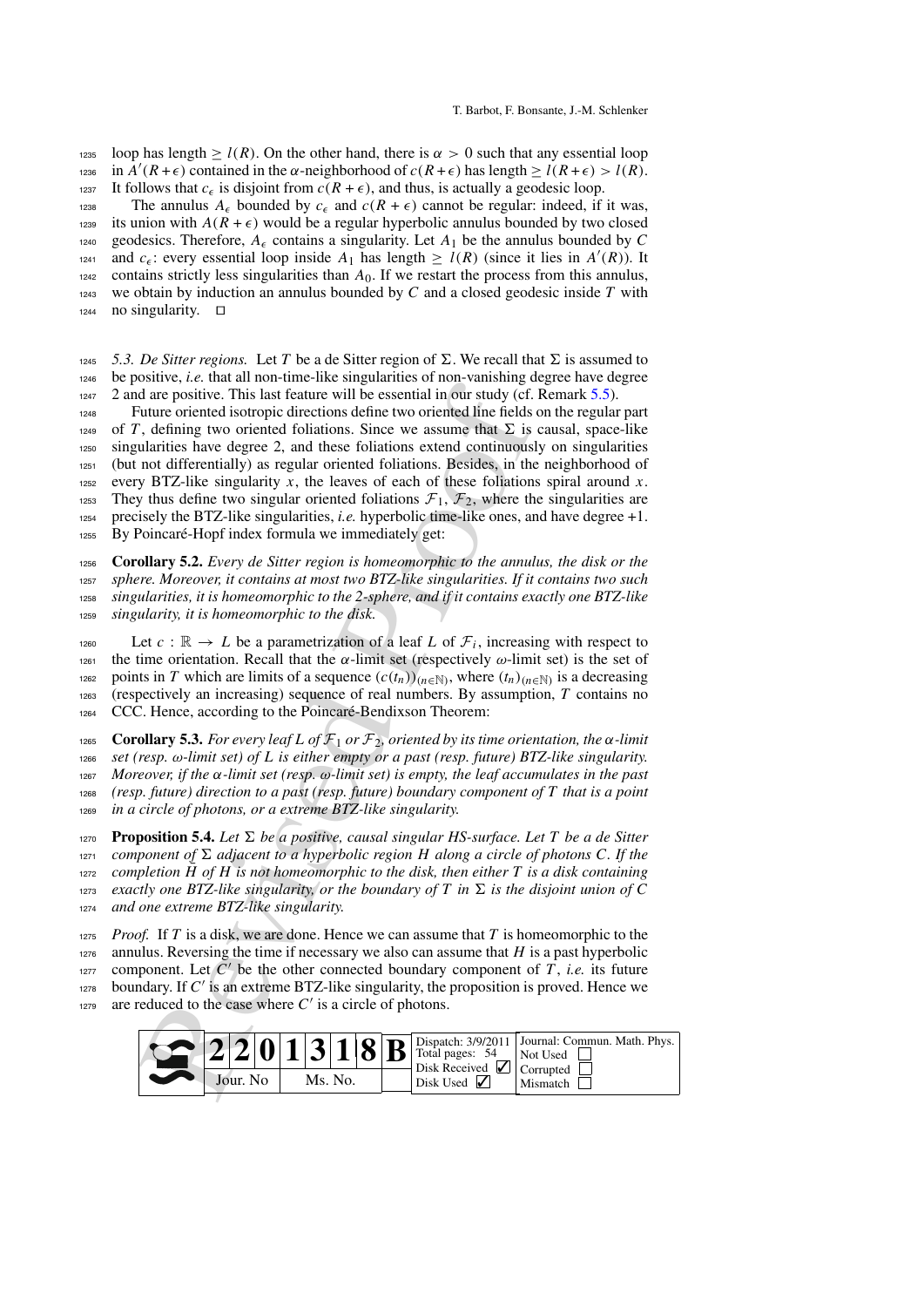

<span id="page-32-0"></span>**Fig. 8.** Regularization of a tachyon and a light-like singularity

1280 According to Corollary 5.3 every leaf of  $\mathcal{F}_1$  or  $\mathcal{F}_2$  is a closed line joining the two<br>1281 boundary components of *T*. For every singularity *x* in *T*, or every light-like singularity boundary components of  $T$ . For every singularity  $x$  in  $T$ , or every light-like singularity 1282 in *C*, let  $L_x$  be the future oriented half-leaf of  $\mathcal{F}_1$  emerging from *x*. Assume that  $L_x$ does not contain any other singularity. Cut along  $L_x$ : we obtain a singular dS<sup>2</sup>-surface <sup>1284</sup> *T*<sup>\*</sup> admitting in its boundary two copies of  $L_x$ . Since  $L_x$  accumulates to a point in *C*<sup>1</sup> <sup>1285</sup> it develops in dS<sup>2</sup> into a geodesic ray touching  $\partial \mathbb{H}^2$ . In particular, we can glue the two copies of  $L_x$  in the boundary of  $T^*$  by an isometry fixing their common point *x*. For the appropriate choice of this glueing map, we obtain a new  $dS^2$ -spacetime where *x* has <sup>1288</sup> been replaced by a regular point: we call this process, well defined, *regularization at x*  $1289$  (see Fig. 8).

From the degeneration of a tachyon and a light-like [s](#page-3-2)ingularity<br>
Fig. 8. Regularization of a tachyon and a light-like singularity<br>
activities<br>
activities in Fig. 8. The every similaritity  $\sin \theta$ ,  $\theta$ , the very light<br>
and After a finite number of regularizations, we obtain a regular  $dS^2$ -spacetime *T'* (in  $1291$  particular, if a given leaf of  $\mathcal{F}_1$  initially contains several singularities, they are elimi-<br> $1292$  nated during the process one after the other). Moreover, all these surgeries can actually nated during the process one after the other). Moreover, all these surgeries can actually be performed on  $T \cup C \cup H$ : the de Sitter annulus A' can be glued to  $H \cup C$ , giving <sup>1294</sup> rise to a HS-surface containing the circle of photons *C* disconnecting the hyperbolic region *H* from the regular de Sitter region  $T'$  (however, the other boundary component  $C'$  has been modified and does not match anymore the other hyperbolic region adjacent  $1297$  to *T*). Moreover, the circle of photons *C* now contains no light-like singularity, hence its  $R\mathbb{P}^1$ -structure from the de Sitter side coincides with the  $R\mathbb{P}^1$ -structure from the hyper-1299 bolic side. According to Proposition 5.1 this structure is hyperbolic of degree 0: it is the <sup>1300</sup> quotient of an interval *I* of  $\mathbb{RP}^1$  by a hyperbolic element  $\gamma_0$ , with no fixed point inside *I*. Denote by  $\mathcal{F}'_1$ ,  $\mathcal{F}'_2$  the isotropic foliations in *T'*. Since we performed the surgery <sup>1302</sup> along half-leaves of  $\mathcal{F}_1$ , leaves of  $\mathcal{F}'_1$  are still closed in *T'*. Moreover, each of them accumulates at a unique point in *C*: the space of leaves of  $\mathcal{F}'_1$  is identified with *C*. Let <sup>1304</sup>  $\widetilde{T}'$  be the universal covering of *T*', and let  $\widetilde{\mathcal{F}}'_1$  be the lifting of  $\mathcal{F}_1$ . Recall that dS<sup>2</sup> is naturally identified with  $\mathbb{RP}^1 \times \mathbb{RP}^1 \setminus \mathfrak{D}$ , where  $\mathfrak{D}$  is the diagonal. The developing map 1306  $\mathcal{D}: \widetilde{T}' \to \mathbb{RP}^1 \times \mathbb{RP}^1 \setminus \mathfrak{D}$  maps every leaf of  $\widetilde{\mathcal{F}}'_1$  into a fiber { $*$ } ×  $\mathbb{RP}^1$ . Besides, as <sup>1307</sup> affine lines, they are complete affine lines, meaning that they still develop onto the entire geodesic  $\{*\}\times(\mathbb{RP}^1\setminus\{*\})$ . It follows that  $\mathcal D$  is a homeomorphism between  $\widetilde T'$  and the .<br>-<br>|

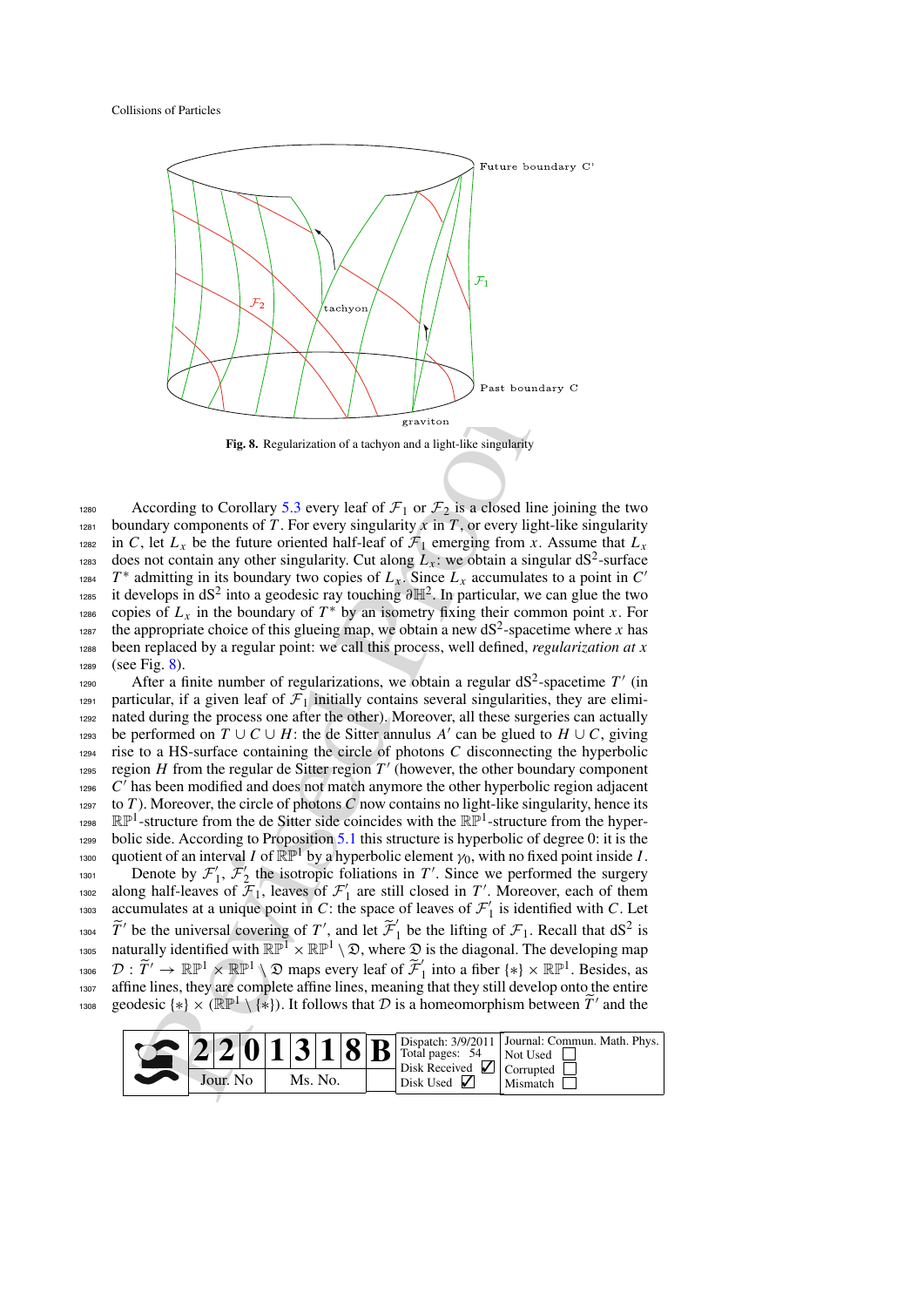T. Barbot, F. Bonsante, J.-M. Schlenker



<span id="page-33-0"></span>open domain  $W = I \times \mathbb{RP}^1 \setminus \mathfrak{D}$ , *i.e.* the region in dS<sup>2</sup> bounded by two  $\gamma_0$ -invariant isotropic geodesics. Hence *T'* is isometric to the quotient of *W* by  $\gamma_0$ , which is well <sup>1311</sup> understood (see Fig. 9; it has been more convenient to draw the lift *W* in the region in Represent to the graph of the identity map and the translation  $\delta$ , a region isotropic geodesics. Hence *T'* is isometric to the quotient of *W* by *γ*<sub>0</sub>, which is well understood (see Fig. 9; it has been more convenie

<sup>1313</sup> is isomorphic to the universal cover of  $\mathbb{RP}^1 \times \mathbb{RP}^1 \setminus \mathcal{D}$ ).<br>Hence the foliation  $\mathcal{F}'_2$  admits two compact leaves. These leaves are CCC, but it is 1315 not yet in contradiction with the fact that  $\Sigma$  is causal, since the regularization might <sup>1316</sup> create such CCC.

The regularization procedure is invertible and  $T$  is obtained from  $T'$  by *positive* surgeries along future oriented half-leaves of  $\mathcal{F}'_1$ , *i.e.* obeying the rules described in Remark 3.19. We need to be more precise: pick a leaf  $L'_1$  of  $\mathcal{F}'_1$ . It corresponds to a vertical line in *W* depicted in Fig. 9. We consider the first return  $f'$  map from  $L'_1$  to 1321 *L*<sup>1</sup> along future oriented leaves of *F*<sub>2</sub>: it is defined on an interval  $]-\infty$ , *x*<sub>∞</sub>[ of *L*<sup>1</sup><sub>1</sub>, where  $-\infty$  corresponds to the end of  $\tilde{L}'_1$  accumulating on *C*. It admits two fixed points <sup>1323</sup>  $x_1 < x_2 < x_\infty$ , corresponding to the two compact leaves of  $\mathcal{F}'_2$ . The former is attracting

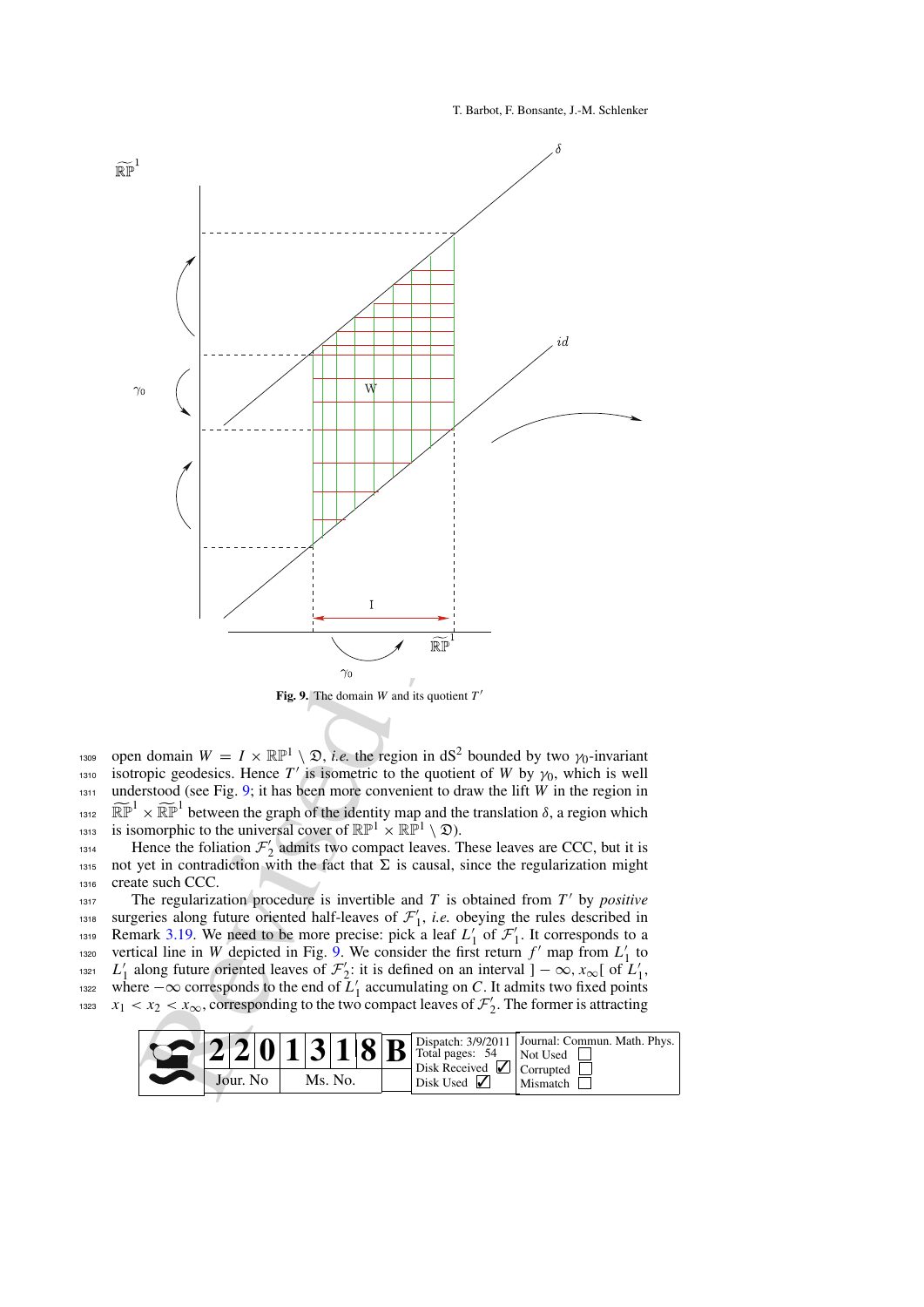Collisions of Particles



<span id="page-34-0"></span>**Fig. 10.** First return maps. The identification maps along lines above time-like and light-like singularities compose the almost horizontal broken arcs which are contained in leaves of  $\mathcal{F}_2$ 

F(x)<br>
a closed lead of  $\mathcal{F}_2$ <br>
a closed lead of  $\mathcal{F}_2$ <br>
a closed lead of  $\mathcal{F}_2$ <br>
(a). First return maps The identification maps along lines above time-like and<br>
we halter [is](#page-9-2) repelling. Let  $L_1$  be a leaf of  $\mathcal$ 1324 and the latter is repelling. Let  $L_1$  be a leaf of  $\mathcal{F}_1$  corresponding, by the reverse surgery, to  $L'_1$ . We can assume without loss of generality that  $L_1$  contains no singularity. Let f be to  $L'_1$ . We can assume without loss of generality that  $L_1$  contains no singularity. Let *f* be 1326 the first return map from  $L_1$  into itself along future oriented leaves of  $\mathcal{F}_2$  (see Fig. [10\)](#page-34-0). There is a natural identification between  $L_1$  and  $L'_1$ , and since all light-like singularities <sup>1328</sup> and tachyons in  $T \cup C$  are positive, *the deviation of f with respect to f' is in the past direction, i.e.* for every *x* in  $L_1 \approx L'_1$  we have  $f(x) \le f'(x)$  (it includes the case where 1330 *x* is not in the domain of definition of *f*, in which case, by convention,  $f(x) = \infty$ ). In particular,  $f(x_2) \le x_2$ . It follows that the future part of the oriented leaf of  $\mathcal{F}_2$  through  $x_2$  is trapped below its portion between  $x_2$ ,  $f(x_2)$ . Since it is closed, and not compact, it  $x_2$  is trapped below its portion between  $x_2$ ,  $f(x_2)$ . Since it is closed, and not compact, it <sup>1333</sup> must accumulate on *C*. But it is impossible since future oriented leaves near *C* exit from <sup>1334</sup> *C*, intersect a space-like loop, and cannot go back because of orientation considerations.  $1335$  The proposition is proved.  $\Box$ 

<sup>1336</sup> *Remark 5.5.* In Proposition 5.4 the positivity hypothesis is necessary. Indeed, consider a <sup>1337</sup> regular HS-surface made of one annular past hyperbolic region connected to one annular future hyperbolic region by two de Sitter regions isometric to the region  $T' = W/\langle \gamma_0 \rangle$ 1339 appearing in the proof of Proposition 5.4. Pick up a photon  $x$  in the past boundary of one 1340 of these de Sitter components *T*, and let *L* be the leaf of  $\mathcal{F}_1$  accumulating in the past to <sup>1341</sup> *x*. Then *L* accumulates in the future to a point *y* in the future boundary component. Cut <sup>1342</sup> along *L*, and glue back by a parabolic isometry fixing *x* and *y*. The main argument in <sup>1343</sup> the proof above is that if this surgery is performed in the positive way, so that *x* and *y* <sup>1344</sup> become positive tachyons, then the resulting spacetime still admits two CCC, leaves of 1345 the foliation  $F_2$ . But if the surgery is performed in the negative way, with a sufficiently

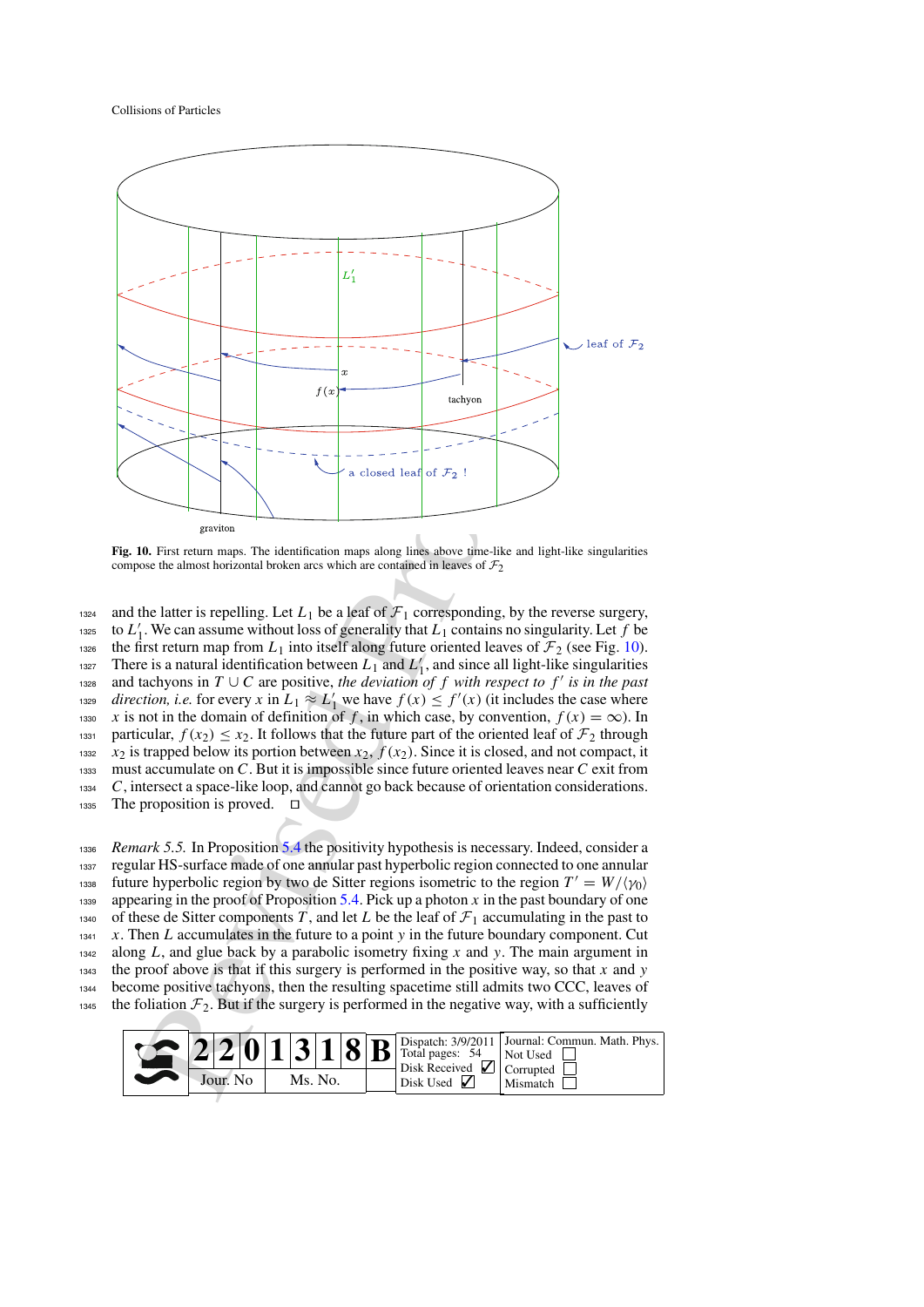1346 big parabolic element, the closed leaves of  $\mathcal{F}_2$  in  $T$  are destroyed, and every leaf of the 1347 new foliation  $\mathcal{F}_2$  in the new singular surface joins the two boundary components of the de Sitter region, which is therefore causal.

**Theorem 5.6.** Let  $\Sigma$  be a singular causal positive HS-surface, homeomorphic to the *sphere. Then, it admits at most one past hyperbolic component, and at most one future hyperbolic component. Moreover, we are in one of the following mutually exclusive situations:*

- (1) *Causally regular case: There is a unique de Sitter component, which is an annu- lus connecting one past hyperbolic region homeomorphic to the disk to a future hyperbolic region homeomorphic to the disk.*
- (2) *Interaction of black holes or white holes: There is no past or no future hyperbolic region, and every de Sitter region is a either a disk containing a unique BTZ-like singularity, or a disk with an extreme BTZ-like singularity removed.*
- (3) *Big Bang and Big Crunch: There is no de Sitter region, and only one hyperbolic region, which is a singular hyperbolic sphere - if the time-like region is a future one, the singularity is called a Big Bang; if the time-like region is a past one, the singularity is a Big Crunch.*
- (4) *Interaction of a white hole with a black hole: There is no hyperbolic region. The sur-face contains one past BTZ-like singularity and one future BTZ-like singularity -*
- *these singularities may be extreme or not.*

 *Remark 5.7.* This theorem, despite the terminology inspired from cosmology, has no serious pretention of relevance for physics. However these appelations have the advan- tage to provide a reasonable intuition on the geometry of the interaction. For example, in what is called a Big Bang, the spacetime is entirely contained in the future of the singularity, and the singular lines can be seen as massive particles or "photons" emitted 1371 by the initial singularity.

1372 Actually, it is one of few examples suggesting that the prescription of the surface  $\Sigma$  to be a sphere could be relaxed: whereas it seems hard to imagine that the spacetime could fail to be a manifold at a singular point describing a collision of particles, it is nevertheless not so hard, at least for us, to admit that the topology of the initial singularity 1376 may be more complicated, as it is the case in the regular case (see  $[ABB<sup>+</sup>07]$ ).

*Proof.* If the future hyperbolic region and the past hyperbolic region is not empty, there must be a de Sitter annulus connecting one past hyperbolic component to a future hyper- bolic component. By Proposition 5.4 these hyperbolic components are disks: we are in the causally regular case.

Big Bang and Big Crunch: There is no de Sitter region, and on<br>
region, which is a singular hyperbolic sphere - if the time-like<br>
region, which is a singular in stand the periodic sphere - if the time-like<br>
region one, the If there is no future hyperbolic region, but one past hyperbolic region, and at least one de Sitter region, then there cannot be any annular de Sitter component connecting two hyperbolic regions. Hence, the closure of each de Sitter component is a closed disk. <sup>1384</sup> It follows that there is only one past hyperbolic component:  $\Sigma$  is an interaction of black holes. Similarly, if there is a de Sitter region, a future hyperbolic region but no past 1386 hyperbolic region,  $\Sigma$  is an interaction of white holes.

<sup>1387</sup> The remaining situations are the cases where  $\Sigma$  has no de Sitter region, or no hyper- bolic region. The former case corresponds obviously to the description (3) of Big Bang or Big Crunch , and the latter to the description (4) of an interaction between one black  $_{1390}$  hole and one white hole.  $\square$ 

 *Remark 5.8.* It is easy to construct singular hyperbolic spheres, *i.e.* Big Bang or Big Crunch: take for example the double of a hyperbolic triangle. The existence of interac-

tions of a white hole with black hole is slightly less obvious. Consider the HS-surface

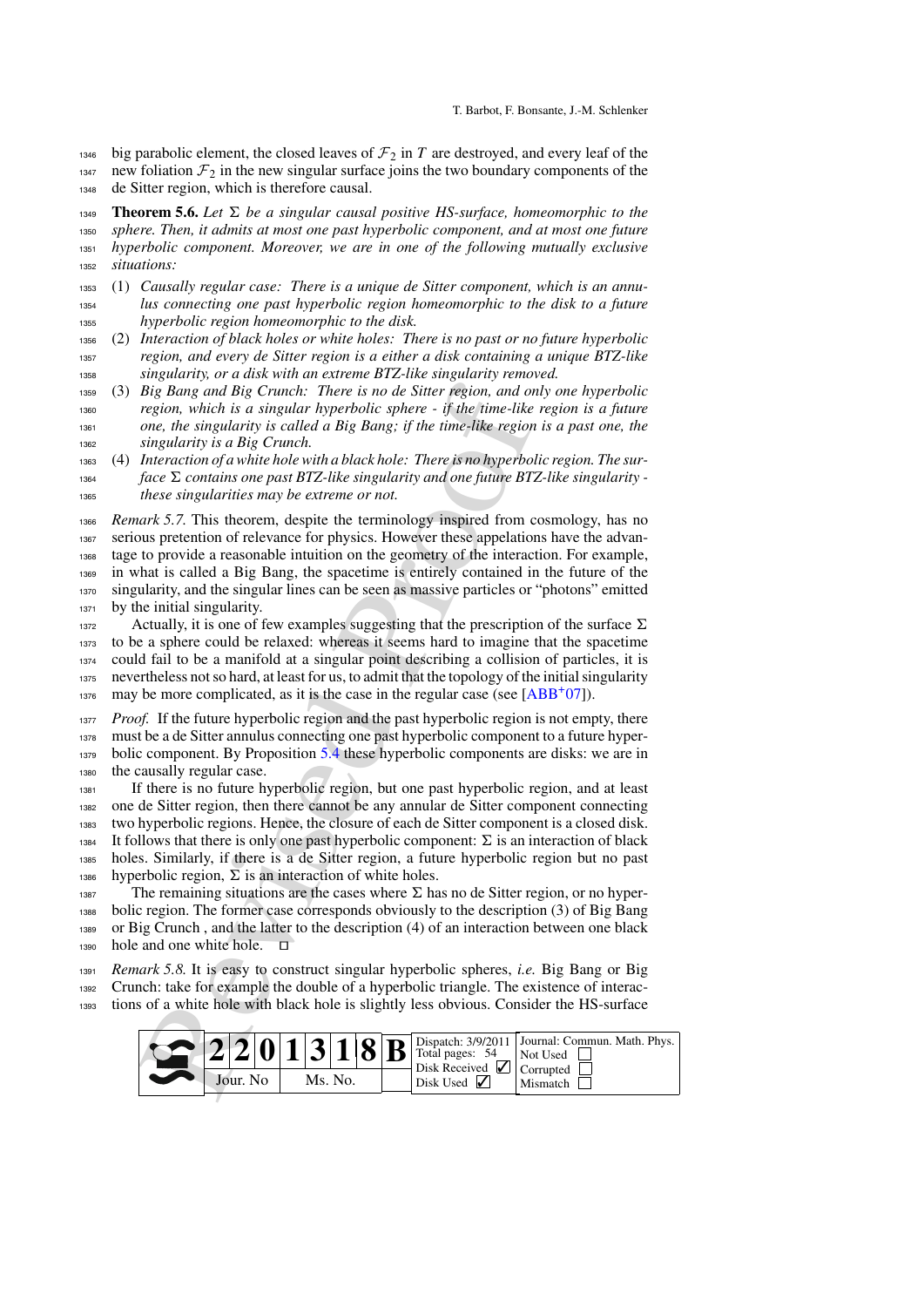1394  $\Sigma_m$  associated to the BTZ black hole  $\mathcal{B}_m$ . It can be described as follows: take a point <sup>1395</sup> *p* in dS<sup>2</sup>, let *d*<sub>1</sub>, *d*<sub>2</sub> be the two projective circles in HS containing *p*, its opposite −*p*, 1396 and tangent to  $\partial \mathbb{H}^2_+$ . It decomposes HS<sup>2</sup> in four regions. One of these components, that we denote by *U*, contains the past hyperbolic region  $\mathbb{H}^2$ . Then,  $\Sigma_m$  is the quotient of 1398 *U* by the group generated by a hyperbolic isometry  $\gamma_0$  fixing  $p$ ,  $-p$ ,  $d_1$  and  $d_2$ . Let  $x_1, x_2$  be the points where  $d_1, d_2$  are tangent to  $\partial \mathbb{H}^2$ , and let  $I_1, I_2$  be the connected components of  $\partial \mathbb{H}^2 \setminus \{x_1, x_2\}$ . We select the index so that  $I_1$  is the boundary of the de 1401 Sitter component  $T_1$  of *U* containing *p*. Now let *q* be a point in  $T_1$  so that the past of *q* in 1402 *T*<sub>1</sub> has a closure in *U* containing a fundamental domain *J* for the action of  $\gamma_0$  on  $I_1$ . Then there are two time-like geodesic rays starting from  $q$  and accumulating at points in  $I_1$ <sup>1404</sup> which are extremities of a subinterval containing *J*. These rays project in  $\Sigma_m$  onto two 1405 time-like geodesic rays  $l_1$  and  $l_2$  starting from the projection  $\bar{q}$  of  $q$ . These rays admit a first intersection point  $\bar{q}$  in the past of  $\bar{q}$ . Let  $l'_1$ ,  $l'_2$  be the subintervalls in respectively  $l_1$ , *l*<sub>2</sub> with extremities  $\bar{q}$ ,  $\bar{q}$ <sup>'</sup>: their union is a circle disconnecting the singular point  $\bar{p}$ from the boundary of the de Sitter component. Remove the component of  $\Sigma \setminus (l'_1 \cup l'_2)$ adjacent to this boundary. If  $\bar{q}^{\prime}$  is well-chosen,  $l_1^{\prime}$  and  $l_2^{\prime}$  have the same proper time. Then <sup>1410</sup> we can glue one to the other by a hyperbolic isometry. The resulting spacetime is as 1411 required an interaction between a BTZ black hole corresponding to  $\bar{p}$  with a white hole corresponding to  $\bar{q}^{\prime}$  - it contains also a tachyon of positive mass corresponding to  $\bar{q}$ .

## <span id="page-36-0"></span><sup>1413</sup> **6. Global Hyperbolicity**

with extremities  $\vec{q}_i$  c'i their union is a circle discomecting the<br>
with the boundary of the de Sitter component. Remove the component<br>
orth the boundary of the de Sitter component. Remove the component<br>
cent to this In previous sections, we considered local properties of AdS manifolds with particles. We already observed in Sect. 3.6 that the usual notions of causality (causal curves, future, past, time functions...) available for regular Lorentzian manifolds still hold. In this section, we consider the global character of causal properties of AdS manifolds with particles. The main point presented here is that, as long as no interaction appears, global hyperbolicity is still a meaningful notion for singular AdS spacetimes. This notion will  $\frac{420}{420}$  be necessary in Sect. 7, as well as in the continuation of this paper [\[BBS10](#page-52-10)] (see also the final part of [BBS09]).

<sup>1422</sup> The content of this section is presented in the AdS setting. We believe that most <sup>1423</sup> results could be extended to Minkowski or de Sitter singular manifolds.

In all this section *M* denotes a singular AdS manifold admitting as singularities only massive particles and no interaction. The regular part of *M* is denoted by  $M^*$ . Since we will consider other Lorentzian metrics on  $M$ , we need a denomination for the singular AdS metric : we denote it  $g_0$ .

<span id="page-36-1"></span><sup>1428</sup> *6.1. Local coordinates near a singular line.* Causality notions only depend on the conformal class of the metric, and AdS is conformally flat. Hence, AdS spacetimes and flat spacetimes share the same local causal properties. Every regular AdS spacetime admits an atlas for which local coordinates have the form  $(z, t)$ , where *z* describes the unit disk *D* in the complex plane, *t* the interval  $]-1$ , 1[ and such that the AdS metric is conformal <sup>1433</sup> to:

$$
-dt^2 + |dz|^2.
$$

1435 For the singular case considered here, any point  $x$  lying on a singular line  $l$  (a mas-<sup>1436</sup> sive particle of mass *m*), the same expression holds, but we have to remove a wedge

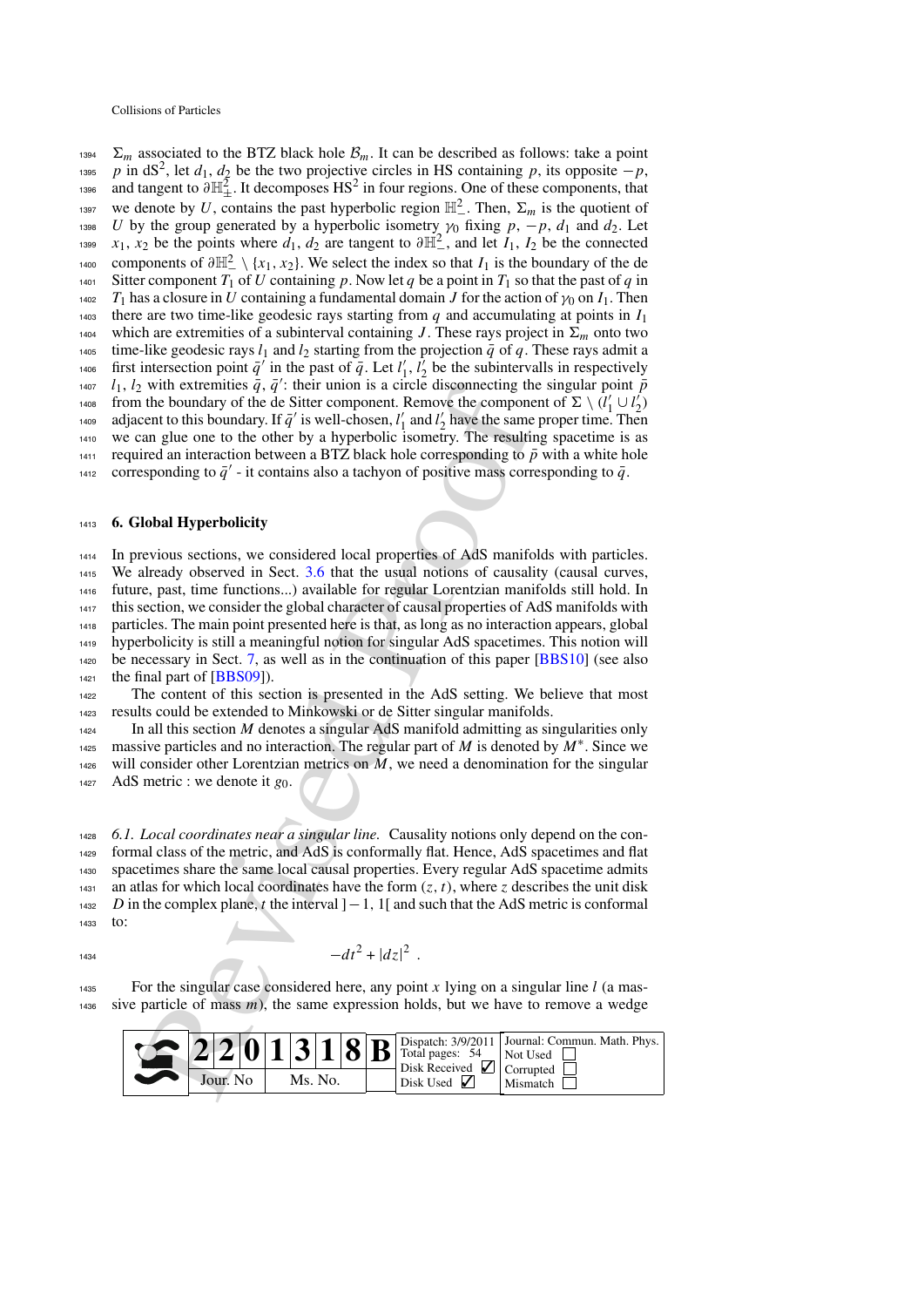$1437 \{2\alpha\pi < Arg(z) < 2\pi\}$  where  $\alpha = 1 - m$  is positive, and to glue the two sides of this wedge. Consider the map  $z \to \zeta = z^{1/\alpha}$ : it sends the disk *D* with a wedge removed onto <sup>1439</sup> the entire disk, and is compatible with the glueing of the sides of the wedge. Hence, a 1440 convenient local coordinate system near *x* is  $(\zeta, t)$  where  $(\zeta, t)$  still lies in  $D \times ] - 1$ , 1[. <sup>1441</sup> The singular AdS metric is then, in these coordinates, conformal to

$$
(1-m)^2\frac{|d\zeta|^2}{|\zeta|^{2m}} - dt^2.
$$

<sup>1443</sup> In these coordinates, future oriented causal curves can be parametrized by the time <sup>1444</sup> coordinate *t*, and satisfies

1

$$
\frac{|\zeta'(t)|}{|\zeta|^{m}} \le \frac{1}{1-m} \ .
$$

<sup>1446</sup> Observe that all these local coordinates define a differentiable atlas on the topological 1447 manifold *M* for which the AdS metric on the regular part is smooth.

<span id="page-37-0"></span><sup>1448</sup> *6.2. Achronal surfaces.* Usual definitions in regular Lorentzian manifolds still apply to <sup>1449</sup> the singular AdS spacetime *M*:

<sup>1450</sup> **Definition 6.1.** *A subset S of M is* **achronal** *(resp.* **acausal***) if there is no non-trivial* <sup>1451</sup> *time-like (resp. causal) curve joining two points in S. It is only* **locally achronal** *(resp.* <sup>1452</sup> **locally acausal***) if every point in S admits a neighborhood U such that the intersection*

<sup>1453</sup> *U* ∩ *S is achronal (resp. acausal) inside U.*

 Typical examples of locally acausal subsets are space-like surfaces, but the defini- tion above also includes non-differentiable "space-like" surfaces, with only Lipschitz regularity. Lipschitz space-like surfaces provide actually the general case if one adds the *edgeless* assumption :

<sup>1458</sup> **Definition 6.2.** *A locally achronal subset S is* **edgeless** *if every point x in S admits a* <sup>1459</sup> *neighborhood U such that every causal curve in U joining one point of the past of x* <sup>1460</sup> *(inside U) to a point in the future (in U) of x intersects S.*

<sup>1461</sup> In the regular case, closed edgeless locally achronal subsets are embedded locally  $_{1462}$  Lipschitz surfaces. More precisely, in the coordinates  $(z, t)$  defined in Sect. [6.1,](#page-36-1) they are <sup>1463</sup> graphs of 1-Lipschitz maps defined on *D*.

 This property still holds in *M*, except the locally Lipschitz property which is not valid anymore at singular points, but only a weaker weighted version holds: closed edgeless 1466 acausal subsets containing *x* corresponds to Hölder functions  $f : D \rightarrow ] - 1$ , 1[ differ-entiable almost everywhere and satisfying:

$$
\|d_{\zeta} f\| < \frac{|\zeta|^{-m}}{1-m} \; .
$$

Go back to the coordinate system  $(z, t)$ . The acausal subset is then the graph of a 1-Lips-1470 chitz map  $\varphi$  over the disk minus the wedge. Moreover, the values of  $\varphi$  on the boundary <sup>1471</sup> of the wedge must coincide since they have to be sent one to the other by the rotation 1472 performing the glueing. Hence, for every  $r < 1$ :

$$
\varphi(r) = \varphi(re^{i2\alpha\pi}).
$$

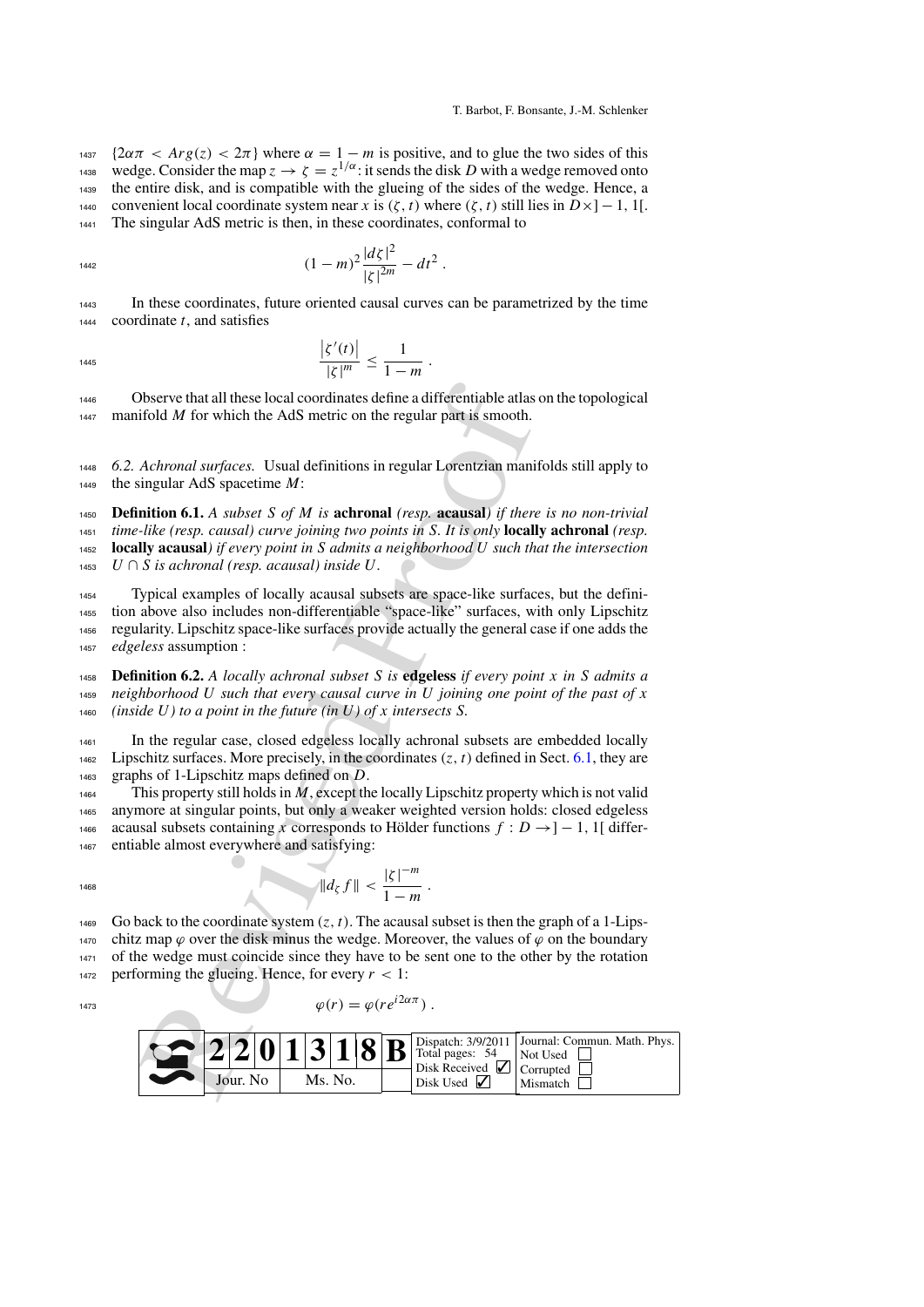- We can extend  $\varphi$  over the wedge by defining  $\varphi(re^{i\theta}) = \varphi(r)$  for  $2\alpha\pi \le \theta \le 2\pi$ . This 1475 extension over the entire  $D \setminus \{0\}$  is then clearly 1-Lipschitz. It therefore extends at 0.
- <sup>1476</sup> We have just proved:
- **Lemma 6.3.** *The closure of any closed edgeless achronal subset of M*<sup>∗</sup> <sup>1477</sup> *is a closed edge-*<sup>1478</sup> *less achronal subset of M.*
- <sup>1479</sup> **Definition 6.4.** *A space-like surface S in M is a closed edgeless locally acausal subset whose intersection with the regular part M<sup>∗</sup> is a smooth embedded space-like surface.*
- <span id="page-38-0"></span><sup>1481</sup> *6.3. Time functions.* As in the regular case, we can define time functions as maps *T* : <sup>1482</sup>  $M \to \mathbb{R}$  which are strictly increasing along any future oriented causal curve. For non-<sup>1483</sup> singular spacetimes the existence is related to *stable causality :*
- 1484 **Definition 6.5.** Let g,  $g'$  be two Lorentzian metrics on the same manifold X. Then,  $g'$ *dominates g if every causal tangent vector for g is time-like for g* <sup>1485</sup> *. We denote this relation by*  $g \prec g'$ .
- 1487 **Definition 6.6.** A Lorentzian metric g is stably causal if there is a metric g' such that  $g \prec g'$ , and such that  $(X, g')$  is chronological, i.e. admits no periodic time-like curve.
- <sup>1489</sup> **Theorem 6.7** (See [BEE96]). *A Lorentzian manifold* (*M*, *g*) *admits a time function if* <sup>1490</sup> *and only if it is stably causal. Moreover, when a time function exists, then there is a* <sup>1491</sup> *smooth time function.*
- <sup>1492</sup> *Remark 6.8.* In Sect. 6.1 we defined some differentiable atlas on the manifold *M*. For this  $_{1493}$  differentiable structure, the null cones of  $g_0$  degenerate along singular lines to half-lines <sup>1494</sup> tangent to the "singular" line (which is perfectly smooth for the selected differentiable <sup>1495</sup> atlas). Obviously, we can extend the definition of domination to the more general case  $1496 \t g_0 \t g$ , where  $g_0$  is our singular metric and *g* a smooth regular metric. Therefore, we <sup>1497</sup> can define the stable causality in this context: *g*<sup>0</sup> is stably causal if there is a smooth 1498 Lorentzian metric *g*' which is chronological and such that *g*<sup>0</sup> *z g*'. Theorem [6.7](#page-12-1) is still <sup>1499</sup> valid in this more general context. Indeed, there is a smooth Lorentzian metric *g* such that  $g_0 \prec g \prec g'$ , which is stably causal since *g* is dominated by the achronal metric *g'*. 1501 Hence there is a time function *T* for the metric *g*, which is still a time function for  $g_0$ 1502 since *g*<sup>0</sup> *g*: causal curves for *g*<sup>0</sup> are causal curves for *g*.
- <sup>1503</sup> **Lemma 6.9.** *The singular metric g*<sup>0</sup> *is stably causal if and only if its restriction to the regular part M*<sup>∗</sup> <sup>1504</sup> *is stably causal. Therefore,* (*M*, *g*0) *admits a smooth time function if*
- $1505$  and only if  $(M^*, g_0)$  admits a time function.
- **ninon 6.5.** Let g, g be two Lorentzian metrics on the same manimum<br>index g if every causal tangent we corrent convention for  $\leq$  is time-like for g'. We all the same of the same of the same of the same of  $\leq$  g', and *Proof.* The fact that  $(M^*, g_0)$  is stably causal as soon as  $(M, g_0)$  is stably causal is <sup>1507</sup> obvious. Let us assume that  $(M^*, g_0)$  is stably causal: let  $g'$  be a smooth chronological 1508 Lorentzian metric on  $M^*$  dominating  $g_0$ . On the other hand, using the local models  $1509$  around singular lines, it is easy to construct a chronological Lorentzian metric  $g''$  on a tubular neighborhood *U* of the singular locus of  $g_0$  (the fact that  $g'$  is chronological <sup>1511</sup> implies that the singular lines are not periodic). Actually, by reducing the tubular neighborhood *U* and modyfing  $g''$  therein, one can assume that  $g'$  dominates  $g''$  on *U*. Let <sup>1513</sup> *U'* be a smaller tubular neighborhood of the singular locus such that  $\overline{U}' \subset U$ , and let <sup>1514</sup> *a*, *b* be a partition of unity subordinate to *U*, *M* \ *U'*. Then  $g_1 = ag'' + bg'$  is a smooth 1515 Lorentzian metric dominating *g*<sub>0</sub>. Moreover, we also have  $g_1 \prec g'$  on  $M^*$ . Hence any  $t_{\text{1516}}$  time-like curve for  $g_1$  can be slightly perturbed to a time-like curve for  $g'$  avoiding the 1517 singular lines. It follows that  $(M, g_0)$  is stably causal.  $\Box$

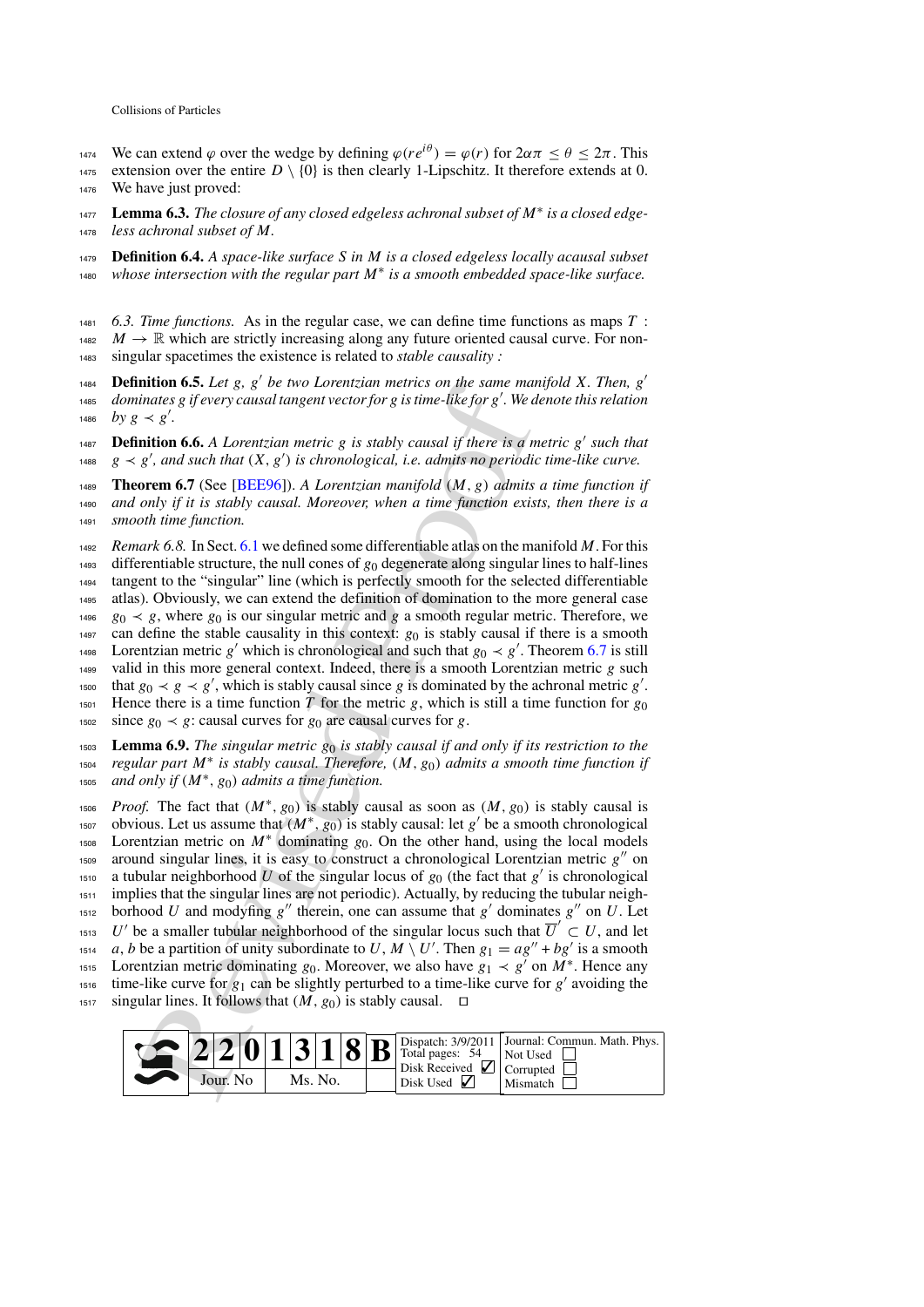<span id="page-39-0"></span><sup>1518</sup> *6.4. Cauchy surfaces.*

<sup>1519</sup> **Definition 6.10.** *A space-like surface S is a Cauchy surface if it is acausal and intersects* <sup>1520</sup> *every inextendible causal curve in M.*

Since a Cauchy surface is acausal, its future  $I^+(S)$  and its past  $I^-(S)$  are disjoint.

<sup>1522</sup> *Remark 6.11.* The regular part of a Cauchy surface in *M* is not a Cauchy surface in <sub>1523</sub> the regular part *M*<sup>∗</sup>, since causal curves can exit the regular region through a time-like singularity.

<sup>1525</sup> **Definition 6.12.** *A singular AdS spacetime is globally hyperbolic if it admits a Cauchy* <sup>1526</sup> *surface.*

 *Remark 6.13.* We defined Cauchy surfaces as smooth objects for further requirements in this paper, but this definition can be generalized for non-smooth locally achronal closed subsets. This more general definition leads to the same notion of globally hyperbolic spacetimes, i.e. singular spacetimes admitting a non-smooth Cauchy surface also admits a smooth one.

<sup>1532</sup> **Proposition 6.14.** *Let M be a singular AdS spacetime without interaction and with sin-*<sup>1533</sup> *gular set reduced to massive particles. Assume that M is globally hyperbolic. Then M admits a time function T* :  $M$  →  $ℝ$  *such that every level*  $T^{-1}(t)$  *is a Cauchy surface.* 

 *Proof.* This is a well-known theorem by Geroch in the regular case, even for general globally hyperbolic spacetimes without compact Cauchy surfaces ([\[Ger70\]](#page-52-28)). But, the singular version does not follow immediately by applying this regular version to *M*<sup>∗</sup> <sup>1537</sup> (see Remark 6.11).

<sup>1539</sup> Let *l* be an inextendible causal curve in *M*. It intersects the Cauchy surface *S*, and <sup>1540</sup> since *S* is achronal, *l* cannot be periodic. Therefore, *M* admits no periodic causal curve, <sup>1541</sup> i.e. is *acausal.*

<sup>1542</sup> Let *U* be a small tubular neighborhood of *S* in *M*, such that the boundary ∂*U* is the 1543 union of two space-like hypersurfaces  $S_-, S_+$  with  $S_− ⊂ I^-(S), S_+ ⊂ I^+(S)$ , and such <sup>1544</sup> that every inextendible future oriented causal curve in *U* starts from *S*−, intersects *S* and then hits *S*<sup>+</sup> <sup>1545</sup> . Any causal curve starting from *S*<sup>−</sup> leaves immediately *S*−, crosses *S*  $1546$  at some point  $x'$ , and then cannot cross *S* anymore. In particular, it cannot go back in <sup>1547</sup> the past of *S* since *S* is acausal, and thus, does not reach *S*− anymore. Therefore, *S*− is 1548 acausal. Similarly,  $S_+$  is acausal. It follows that  $S_+$  are both Cauchy surfaces for  $(M, g_0)$ .

paper, but this definition can be generalized for non-smooth local<br>ets. This more general definition leads to the same notion of gletimes, i.e. singular spacetimes admitting a non-smooth Cauchy s<br>costion 6.14. Let M be a For every *x* in  $I^+(S^-)$  and every past oriented *g*<sub>0</sub>-causal tangent vector *v*, the past 1550 oriented geodesic tangent to  $(x, v)$  intersects *S*. The same property holds for tangent vector (*x*, v ) nearby. It follows that there exists on *I* <sup>+</sup> <sup>1551</sup> (*S*−) a smooth Lorentzian metric <sup>1552</sup>  $g'_1$  such that  $g_0 \prec g'_1$  and such that every inextendible past oriented  $g'_1$ -causal curve <sup>1553</sup> attains *S*. Furthermore, we can select  $g'_1$  such that *S* is  $g'_1$ -space-like, and such that every future oriented  $g'_1$ -causal vector tangent at a point of  $\overline{S}$  points in the  $g_0$ -future of  $\overline{S}$ . It follows that future oriented  $g'_1$ -causal curves crossing  $\overline{S}$  cannot come back to  $\overline{S}$ :  $\overline{S}$  is <sup>1556</sup> acausal, not only for  $g_0$ , but also for  $g'_1$ .

We can also define  $g'_2$  in the past of  $S_+$  so that  $g_0 \prec g'_2$ , every inextendible future 1558 oriented  $g'_2$ -causal curve attains *S*, and such that *S* is  $g'_2$ -acausal. We can now interpolate  $\lim_{t \to \infty}$  in the common region  $I^+(S^-) \cap I^-(S^+),$  getting a Lorentzian metric *g*' on the entire *M* <sup>1560</sup> such that  $g_0 \prec g' \prec g'_1$  on  $I^+(S_-)$ , and  $g_0 \prec g' \prec g'_2$  on  $I^-(S_+)$ . Observe that even if  $\frac{1}{561}$  it is not totally obvious that the metrics  $g'_i$  can be selected continuous, we have enough  $r_{1562}$  room to pick such a metric  $g'$  in a continuous way.

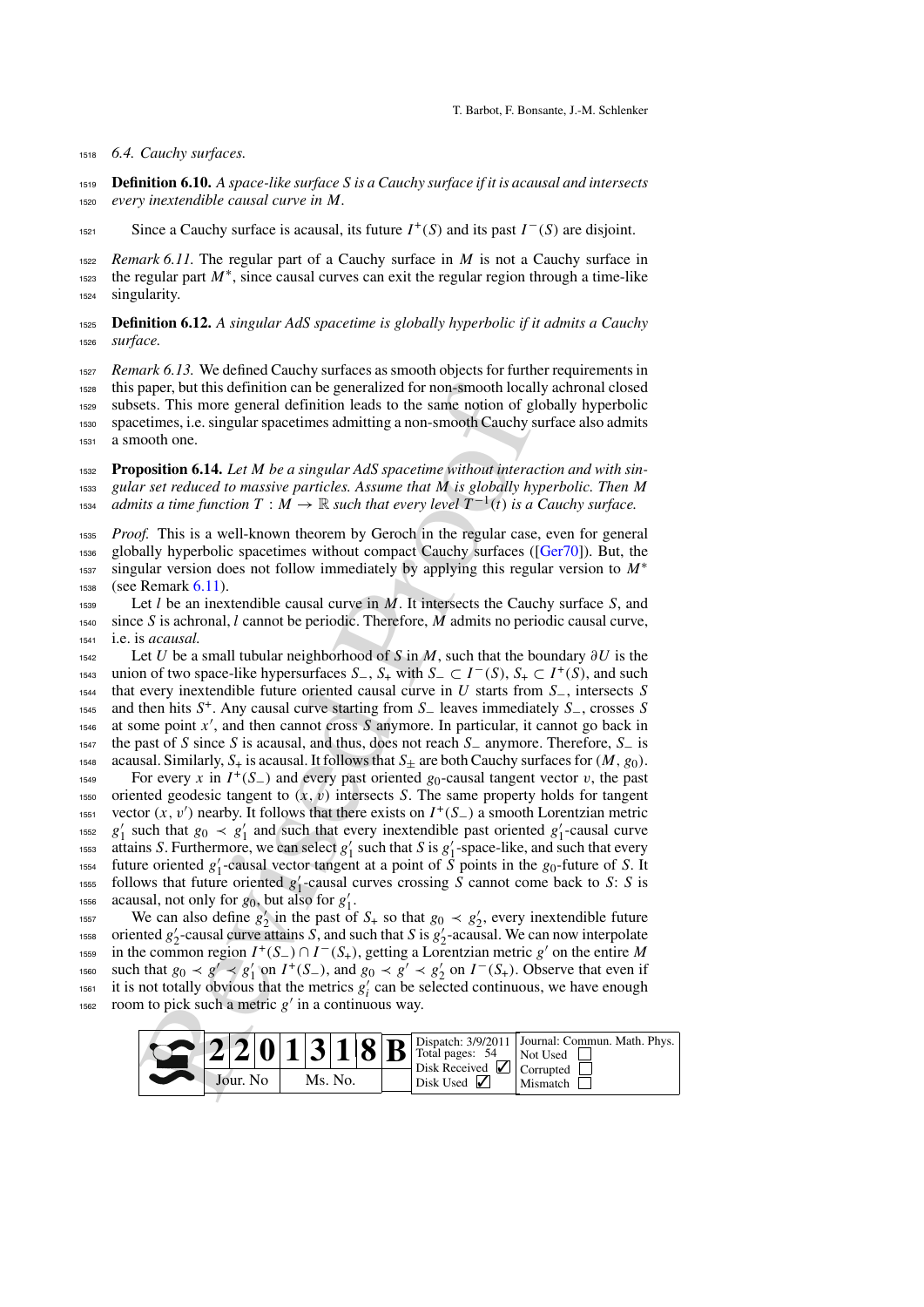Let *l* be a future oriented *g*'-causal curve starting from a point in *S*. Since  $g' \prec g'_1$ , this curve is also *g* <sup>1</sup>-causal as long as it remains inside *<sup>I</sup>* <sup>+</sup> <sup>1564</sup> (*S*−). But since *<sup>S</sup>* is acausal for  $g'_1$ , it implies that *l* cannot cross *S* anymore: hence *l* lies entirely in  $I^+(S)$ . It follows  $_{1566}$  that *S* is acausal for  $g'$ .

1567 By construction of  $g'_1$ , every past-oriented  $g'_1$ -causal curve starting from a point 1568 inside  $I^+(S)$  must intersect *S*. Since  $g' \prec g'_1$  the same property holds for  $g'$ -causal <sup>1569</sup> curves. Using  $g'_2$  for points in  $I^+(S_-)$ , we get that every inextendible  $g'$ -causal curve  $i<sub>570</sub>$  intersects *S*. Hence,  $(M, g')$  is globally hyperbolic. According to Geroch's Theorem in 1571 the regular case, there is a time function  $T : M \to \mathbb{R}$  whose levels are Cauchy sur $f_{1572}$  faces. The proposition follows, since  $g_0$ -causal curves are  $g'$ -causal curves, implying that *g*'-Cauchy surfaces are *g*<sub>0</sub>-Cauchy surfaces and that *g*'-time functions are *g*<sub>0</sub>-time  $1574$  functions.  $\Box$ 

1575 **Corollary 6.15.** *If*  $(M, g_0)$  *is globally hyperbolic, there is a decomposition*  $M \approx S \times \mathbb{R}$ , <sup>1576</sup> *where every level S*× {∗} *is a Cauchy surface, and very vertical line* {∗}×R *is a singular* <sup>1577</sup> *line or a time-like line.*

being that is  $\alpha$ ,  $\alpha$ ,  $\beta$ ,  $\alpha$ ,  $\beta$ ,  $\alpha$ ,  $\beta$ ,  $\alpha$  and  $\alpha$ ,  $\beta$  and  $\alpha$  and  $\alpha$  being the  $\alpha$  of  $t$  is  $\alpha$  fancely surface, and very vertical line (so  $\alpha$  at time-like line.<br>
so the gradient (for  $g_0$ ) <sup>1578</sup> *Proof.* Let  $T : M \to \mathbb{R}$  be the time function provided by Proposition [6.14.](#page-16-0) Let X be <sup>1579</sup> minus the gradient (for  $g_0$ ) of *T* : it is a future oriented time-like vector field on  $M^*$ . <sup>1580</sup> Consider also a future oriented time-like vector field *Y* on a tubular neighborhood *U* of <sup>1581</sup> the singular locus: using a partition of unity as in the proof of Lemma [6.9,](#page-14-4) we can con-1582 struct a smooth time-like vector field  $Z = aY + bX$  on *M* tangent to the singular lines. <sup>1583</sup> The orbits of the flow generated by *Z* are time-like curves. The global hyperbolicity of <sup>1584</sup> (*M*, *g*0) ensures that each of these orbits intersect every Cauchy surface, in particular, 1585 the level sets of *T*. In other words, for every *x* in *M* the *Z*-orbit of *x* intersects *S* at a 1586 point  $p(x)$ . Then the map  $F : M \to S \times \mathbb{R}$  defined by  $F(x) = (p(x), T(x))$  is the 1587 desired diffeomorphism between *M* and  $S \times \mathbb{R}$ .  $\Box$ 

<span id="page-40-0"></span><sup>1588</sup> *6.5. Maximal globally hyperbolic extensions.* From now we assume that *M* is globally <sup>1589</sup> hyperbolic, admitting a compact Cauchy surface *S*. In this section, we prove the follow-<sup>1590</sup> ing facts, well-known in the case of regular globally hyperbolic solutions to the Einstein

<sup>1591</sup> equation ([Ger70]): *there exists a maximal extension, which is unique up to isometry.*

**Definition 6.16.** An isometric embedding  $i : (M, S) \rightarrow (M', S')$  is a Cauchy embedding <sup>1593</sup> *if*  $S' = i(S)$  *is a Cauchy surface of M'.* 

*Remark 6.17.* If  $i : M \rightarrow M'$  is a Cauchy embedding then the image  $i(S')$  of any Cauchy  $1595$  surface *S'* of *M* is also a Cauchy surface in *M'*. Indeed, for every inextendible causal <sup>1596</sup> curve *l* in *M'*, every connected component of the preimage  $i^{-1}(l)$  is an inextendible <sup>1597</sup> causal curve in *M*, and thus intersects *S*. Since *l* intersects *i*(*S*) in exactly one point, <sup>1598</sup>  $i^{-1}(l)$  is connected. It follows that the intersection  $l \cap i(S')$  is non-empty and reduced to a single point:  $i(S')$  is a Cauchy surface.

<sup>1600</sup> Therefore, we can define Cauchy embeddings without reference to the selected <sup>1601</sup> Cauchy surface *S*. However, the natural category is the category of *marked* globally <sup>1602</sup> hyperbolic spacetimes, i.e. pairs (*M*, *S*).

1603 **Lemma 6.18.** *Let*  $i_1$  :  $(M, S) \to (M', S')$ ,  $i_2$  :  $(M, S) \to (M', S')$  be two Cauchy 1604 embeddings into the same marked globally hyperbolic singular AdS spacetime (M', S'). <sup>1605</sup> *Assume that i*<sup>1</sup> *and i*<sup>2</sup> *coincide on S. Then, they coincide on the entire M.*

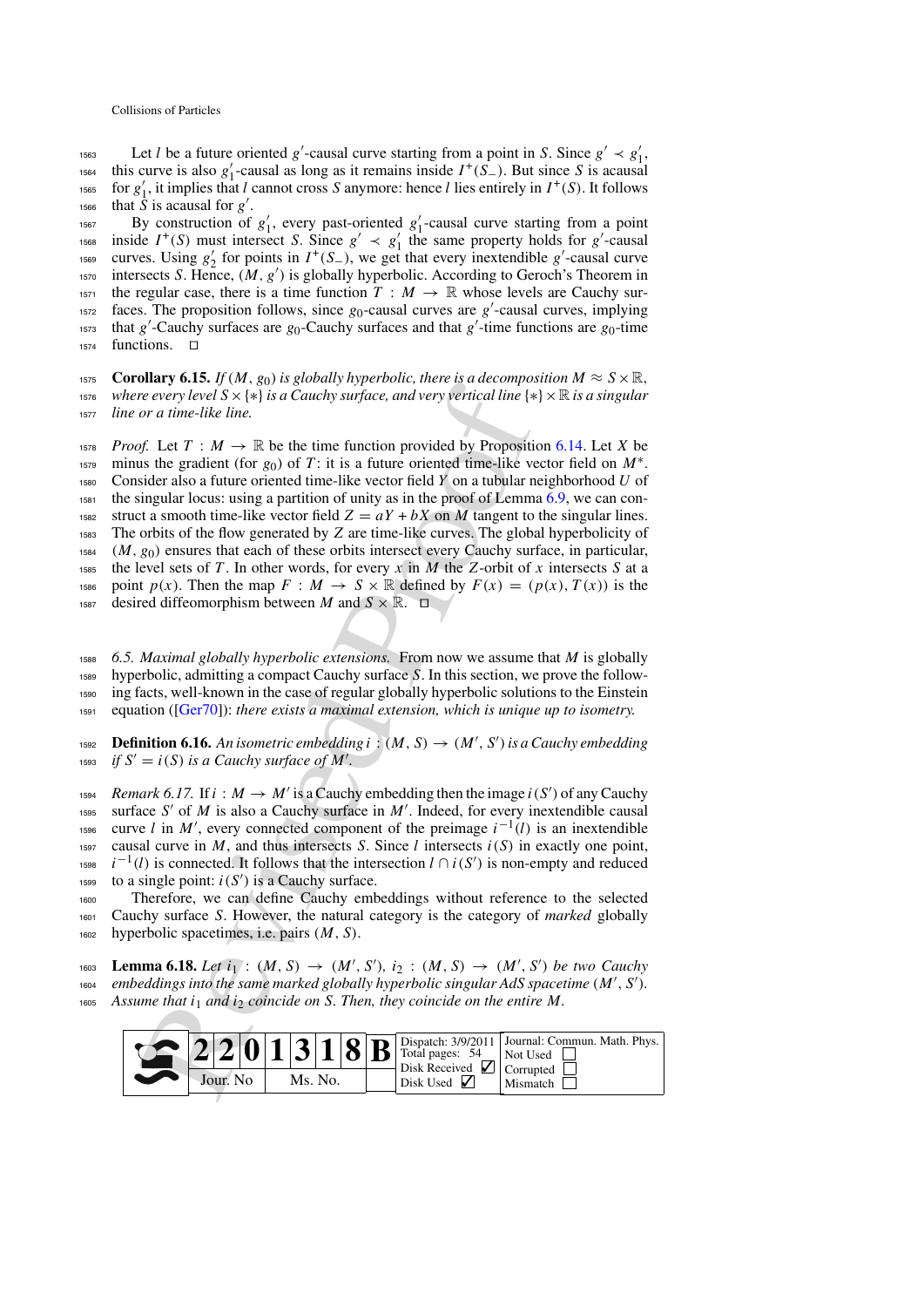$P_{\text{roof.}}$  If *x'*, *y'* are points in *M'* sufficiently near to *S'*, say, in the future of *S'*, then they are equal if and only if the intersections  $I^-(x') \cap S'$  and  $I^-(y') \cap S'$  are equal. Apply this 1608 observation to  $i_1(x)$ ,  $i_2(x)$  for x near *S*: we obtain that  $i_1$ ,  $i_2$  coincide in a neighborhood <sup>1609</sup> of *S*.

1610 Let now x be any point in  $M$ . Since there is only a finite number of singular lines in  $1611$  *M*, there is a time-like geodesic segment [y, x], where y lies in *S*, and such that [y, x[  $\lim_{1612}$  is contained in *M*<sup>\*</sup> (*x* may be singular). Then *x* is the image by the exponential map of 1613 some  $\xi$  in  $T_yM$ . Then  $i_1(x)$ ,  $i_2(x)$  are the image by the exponential map of respectively 1614  $d_{\nu}i_1(\xi), d_{\nu}i_2(\xi)$ . But these tangent vectors are equal, since  $i_1 = i_2$  near *S*.  $\Box$ 

 $H_{615}$  **Lemma 6.19.** *Let i* :  $M \rightarrow M'$  *be a Cauchy embedding into a singular AdS spacetime. Then, the image of i is causally convex, i.e. any causal curve in M* <sup>1616</sup> *admitting extremities*  $1617$  *in i*(*M*) *lies inside i*(*M*).

 $P_{\text{roof.}}$  Let *l* be a causal segment in *M'* with extremities in  $i(M)$ . We extend it as an  $\hat{i}$  inextendible causal curve  $\hat{i}$ . Let *l'* be a connected component of  $\hat{i} \cap i(M)$ : it is an in-1620 extendible causal curve inside  $i(M)$ . Thus, its intersection with  $i(S)$  is non-empty. But  $\hat{i}$  ∩  $\hat{i}$  (*S*) contains at most one point: it follows that  $\hat{i}$  ∩  $\hat{i}$  (*M*) admits only one connected 1622 component, which contains  $l$ .  $\Box$ 

**Corollary 6.20.** *The boundary of the image of a Cauchy embedding*  $i : M \rightarrow M'$  *is the union of two closed edgeless achronal subsets*  $S^+$ ,  $S^-$  *of*  $M'$ , and *i*( $M$ ) *is the intersection between the past of*  $S^+$  *and the future of*  $S^-$ *.* 

 $\epsilon_{1626}$  Each of  $S^+$ ,  $S^-$  might be empty, and is not necessarily connected.

*Proof.* This is a general property of causally convex open subsets: *S*<sup>+</sup> (resp. *S*<sup>−</sup>) is the 1628 set of elements in the boundary of  $i(M)$  whose past (resp. future) intersects  $i(M)$ . The  $_{1629}$  proof is straightforward and left to the reader.  $\Box$ 

1630 **Definition 6.21.** (*M*, *S*) *is maximal if every Cauchy embedding*  $i : M \rightarrow M'$  *into a* <sup>1631</sup> *singular AdS spacetime is onto, i.e. an isometric homeomorphism.*

<sup>1632</sup> **Proposition 6.22.** (*M*, *S*) *admits a maximal singular AdS extension, i.e. a Cauchy* <sup>1633</sup> embedding into a maximal globally hyperbolic singular AdS spacetime ( $\widehat{M}$ ,  $\widehat{S}$ ) with-<sup>1634</sup> *out interaction.*

*y*. Let the a causal segment in *M* win extremelits in  $(P, M)$ .<br>
Let the a causal segment in *M* win extremelistion ( $P$ ). The the denoting the causal curve in the second component of  $\hat{I} \cap I$  ( $\hat{S}$ ) contains at most *Proof.* Let *M* be the set of Cauchy embeddings *i* :  $(M, S) \rightarrow (M', S')$ . We define 1636 on *M* the relation  $(i_1, M_1, S_1) \preceq (i_2, M_2, S_2)$  if there is a Cauchy embedding *i*:  $1637$   $(M_1, S_1) \rightarrow (M_2, S_2)$  such that  $i_2 = i \circ i_1$ . It defines a preorder on M. Let  $\overline{M}$  be the <sup>1638</sup> space of Cauchy embeddings up to isometry, i.e. the quotient space of the equivalence 1639 relation identifying  $(i_1, M_1, S_1)$  and  $(i_2, M_2, S_2)$  if there is an isometric homeomor- $1640$  phism  $i:(M_1, S_1) \rightarrow (M_2, S_2)$  such that  $i_2 = i \circ i_1$ . Then  $\prec$  induces on  $\overline{\mathcal{M}}$  a preorder relation, that we still denote by  $\leq$ . Lemma 6.18 ensures that  $\leq$  is a partial order (if  $(i_1, M_1, S_1) \leq (i_2, M_2, S_2)$  and  $(i_2, M_2, S_2) \leq (i_1, M_1, S_1)$ , then  $M_1$  and  $M_2$  are iso-1643 metric and represent the same element of  $\overline{M}$ ). Now, any totally ordered subset A of  $\overline{M}$ admits an upper bound in *A*: the inverse limit of (representants of) the elements of *A*. 1645 By the Zorn Lemma, we obtain that  $\overline{\mathcal{M}}$  contains a maximal element. Any representant 1646 in  $\overline{\mathcal{M}}$ ) of this maximal element is a maximal extension of  $(M, S)$ .  $\Box$ 

<sup>1647</sup> *Remark 6.23.* The proof above is sketchy: for example, we did not justify the fact that <sup>1648</sup> the inverse limit is naturally a singular AdS spacetime. This is however a straightforward

<sup>1649</sup> verification, the same as in the classical situation, and is left to the reader.

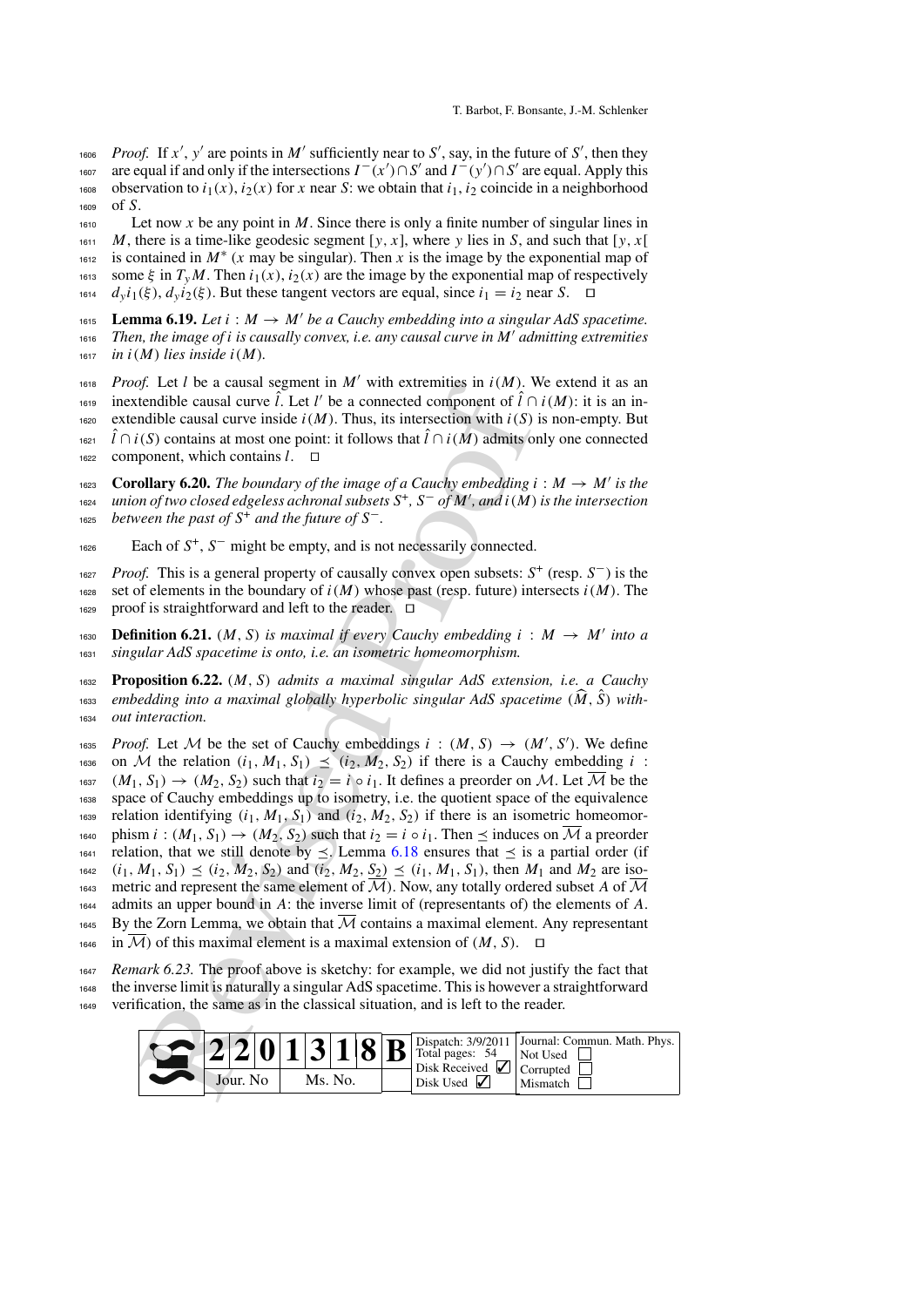## <sup>1650</sup> **Proposition 6.24.** *The maximal extension of* (*M*, *S*) *is unique up to isometry.*

<sup>1651</sup> *Proof.* Let  $(\widehat{M}_1, S_1), (\widehat{M}_2, S_2)$  be two maximal extensions of  $(M, S)$ . Consider the set of

 $_{1652}$  globally hyperbolic singular AdS spacetimes  $(M', S')$  for which there is a commutative

<sup>1653</sup> diagram as below, where arrows are Cauchy embeddings.



1654

<sup>1655</sup> Reasoning as in the previous proposition, we get that this set admits a maximal ele-1656 ment: there is a marked extension  $(M', S')$  of  $(M, S)$ , and Cauchy embeddings  $\varphi_i$ : 1656 ment: there is a marked extension  $(M', S')$  of  $(M, S')$ <br>1657  $M' \rightarrow \hat{M}_i$  which cannot be simultaneously extended. <sup>1654</sup><br>
<sup>1658</sup><br>
Reasoning as in the previous proposition, we get that this set admits a maximal element: there is a marked extension  $(M', S')$  of  $(M, S)$ , and Cauchy embeddings  $\varphi_i$ :<br>  $M' \rightarrow \widehat{M}_i$  which cannot be simultane

tess embedded copies of  $(M', S')$ , through  $\varphi := \varphi_2 \circ \varphi_1^{-1}$ , equipped with the quotient topol-1650 ment: there is a marked extension  $(M', S')$  of  $(M, S)$ , and Cauchy embeddings  $\varphi_i$ :<br>
1657  $M' \rightarrow \hat{M}_i$  which cannot be simultaneously extended.<br>
Define  $\hat{M}$  as the union of  $(\hat{M}_1, S_1)$  and  $(\hat{M}_2, S_2)$ , identifie *M*<sup>1</sup>  $\rightarrow$   $\hat{M}_i$  which cannot be simultaneously extended.<br>
Define  $\hat{M}$  as the union of  $(\hat{M}_1, S_1)$  and  $(\hat{M}_2, S_2)$ , identified along their respective<br>
embedded copies of  $(M', S')$ , through  $\varphi := \varphi_2 \circ \varphi_1^{-1}$ , e 1659 Define  $\hat{M}$  as the union of  $(\hat{M}_1, S_1)$  and  $(\hat{M}_2, S_2)$ , identified along their respective<br>
embedded copies of  $(M', S')$ , through  $\varphi := \varphi_2 \circ \varphi_1^{-1}$ , equipped with the quotient topol-<br>
1669 ogy. The key point  $\sum_{i=1}^{\infty}$  converge in *M'*, and that  $x_i$  is not in the image of  $\varphi_i$ . Let  $U_i$  be small neighborhoods in <sup>1669</sup> embedde</sup><br><sup>1661</sup>  $\overline{M}_1$ , a po<br><sup>1662</sup> such that<br><sup>1663</sup>  $\overline{M}_i$  of  $x_i$ . *i* the upper and lower boundaries of  $\varphi_i(M')$  in  $\widehat{M}_i$  (cf. Corollary [6.20\)](#page-20-2).<br> *i* these south that  $x_1$  and  $x_2$  do not represent the same element of  $\widehat{M}$ . It means that  $y_n$  does not converge in  $M'$ , and that

Denote by  $S_i^+$ ,  $S_i^-$ 1666 Up to time reversal, we can assume that *x*<sub>1</sub> lies in *S*<sup>+</sup>; it implies that all the  $\varphi_1(y_n)$  lies  $\lim_{t \to 0} I^{-}(S_1^+)$ , and that, if  $U_1$  is small enough,  $U_1 \cap I^{-}(x_1)$  is contained in  $\varphi_1(M')$ . It is an 1668 open subset, hence  $\varphi$  extends to some AdS isometry  $\overline{\varphi}$  between  $U_1$  and  $U_2$  (reducing the <sup>1669</sup> *U<sub>i</sub>* if necessary). Therefore, every  $\varphi_i$  can be extended to isometric embeddings  $\overline{\varphi}_i$  of a 1670 spacetime  $M''$  containing  $M'$ , so that

$$
1671\\
$$

$$
\overline{\varphi}_2 = \overline{\varphi} \circ \overline{\varphi}_1.
$$

casoning as in the previous proposition, we get that this set admospheres it. It there is a marked extension  $(M', S')$  of  $(M, S)$ , and Cauchy  $\rightarrow \hat{M}_i$ , which cannot be simultaneously extended.<br>
Let there is a marked extensi We intend to prove that  $x_i$  and  $U_i$  can be chosen such that  $S_i$  is a Cauchy surface <sup>1673</sup> in  $\overline{\varphi}_i(M'') = \overline{\varphi}_i(M') \cup U_i$ . Consider past oriented causal curves, starting from  $x_1$ , and <sup>1674</sup> contained in  $S_1^+$ . They are partially ordered by the inclusion. According to the Zorn 1675 Lemma, there is a maximal causal curve  $l_1$  satisfying all these properties. Since  $S_1^+$  is 1676 disjoint from  $S_1$ , and since every inextendible causal curve crosses  $S$ , the curve  $l_1$  is not <sup>1677</sup> inextendible: it has a final endpoint  $y_1$  belonging to  $S_1^+$  (since  $S_1^+$  is closed). Therefore, <sup>1678</sup> any past oriented causal curve starting from  $y_1$  is disjoint from  $S_1^+$  (except at the starting <sup>1679</sup> point *y*1). 1676 disjoint from  $S_1$ , and since every inextendible causal curve crosses  $S$ , the curve  $l_1$  is not inextendible: it has a final endpoint  $y_1$  belonging to  $S_1^+$  (since  $S_1^+$  is closed). Therefore, any past orien

<sup>1680</sup> We have seen that  $\varphi$  can be extended over in a neighborhood of  $x_1$ : this extension maps the initial part of  $l_1$  onto a causal curve in  $\hat{M}_2$  starting from  $x_2$  and contained in <sup>1682</sup>  $S_2^+$ . By compactness of  $l_1$ , this extension can be performed along the entire  $l_1$ , and the  $\frac{1}{1683}$  image is a causal curve admitting a final point  $y_2$  in  $S_2^+$ . The points  $y_1$  and  $y_2$  are not Separated one from the other by the topology of  $\hat{M}$ . Replacing *x<sub>i</sub>* by *y<sub>i</sub>*, we can the other by the seteration can be performed along the entire  $l_1$ , and the topology of  $l_1$ , this extension can be performed a assume that *every past oriented causal curve starting from*  $x_i$  *is contained in*  $I^-(S_i^+)$ *.*  $1686$  It follows that, once more reducing  $U_i$  if necessary, inextendible past oriented causal the curves starting from points in  $U_i$  and in the future of  $S_i^+$  intersects  $S_i^+$  before escaping

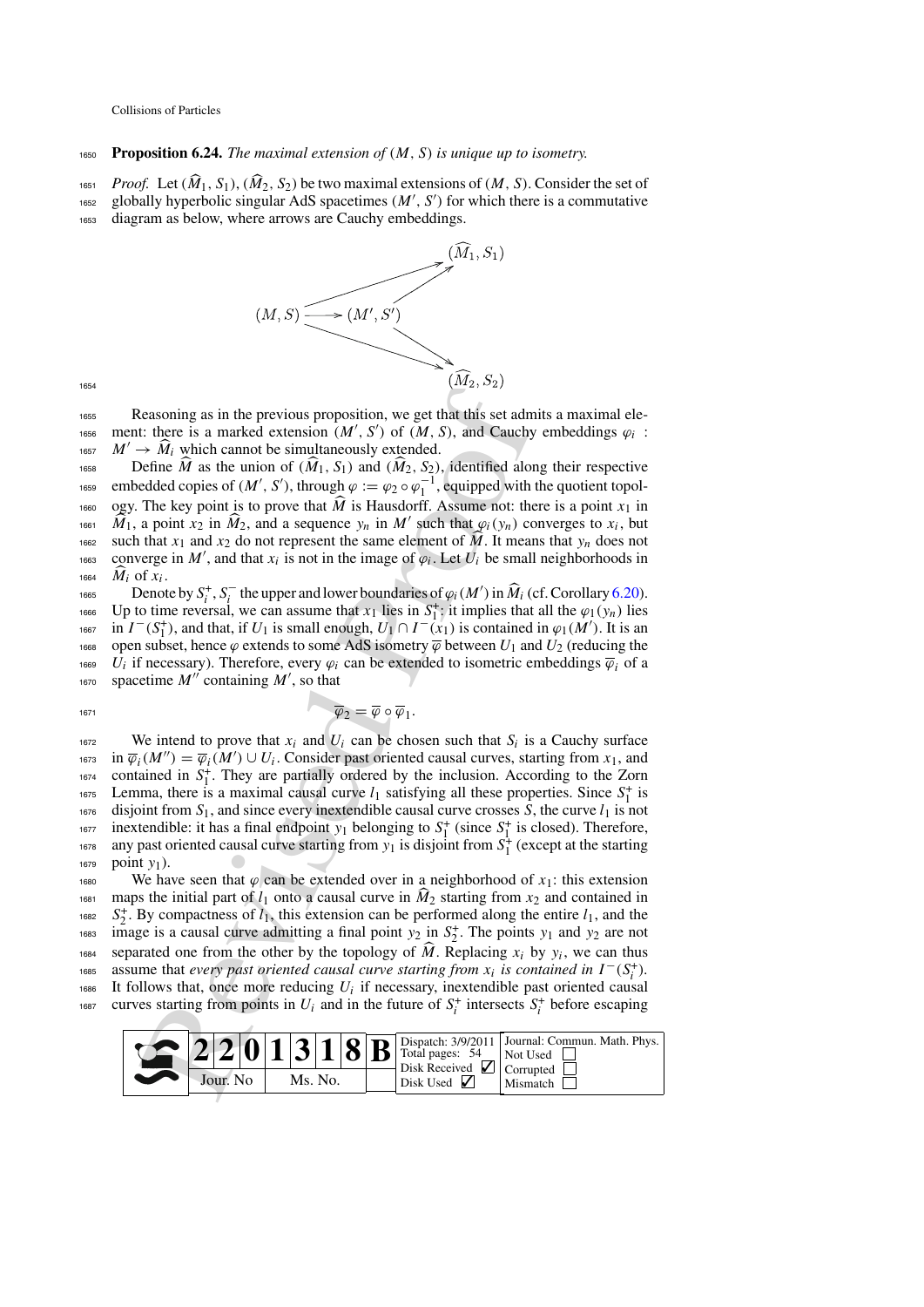from *U<sub>i</sub>*. In other words, inextendible past oriented causal curves in  $U_i \cup I^-(S_i^+)$  are 1688 from  $U_i$ . In other words, inextendible past oriented causal curves in  $U_i \cup I^-(S_i^+)$  are<br>
1689 also inextendible causal curves in  $\hat{M}_i$ , and therefore, intersect  $S_i$ . As required,  $S_i$  is a 1689 also inextendible causal curves in  $\widehat{M}_i$ , and therefore, intersect  $S_i$ . As required,  $S_i$  is a Cauchy surface in  $U_i \cup \overline{\varphi_i}(M')$ .

 $1691$  Hence, there is a Cauchy embedding of  $(M, S)$  into some globally hyperbolic spacetime  $(M'', S'')$ , and Cauchy embeddings  $\overline{\varphi}_i : (M'', S'') \rightarrow \varphi_i(M') \cup U_i$ , which are related by some isometry  $\overline{\varphi}: \varphi_1(M') \cup U_1 \rightarrow \varphi_2(M') \cup U_2$ : <sup>1691</sup><br>
Hence, there is a Cauchy embedding of  $(M, S)$  into some globally hyperbolic space-<br>
time  $(M'', S'')$ , and Cauchy embeddings  $\overline{\varphi}_i : (M'', S'') \to \varphi_i(M') \cup U_i$ , which are<br>
related by some isometry  $\overline{\varphi} : \varphi_1(M') \cup U_1 \to \varphi_$ 

$$
1694
$$

 $\overline{\varphi}_2 = \overline{\varphi} \circ \overline{\varphi}_1.$ 

It is a contradiction with the maximality of  $(M', S')$ . Hence, we have proved that M 1692 time  $(M'', S'')$ , and Cauchy embeddings  $\overline{\varphi}_i : (M'', S'') \to \varphi_i(M') \cup U_i$ , which are<br>related by some isometry  $\overline{\varphi} : \varphi_1(M') \cup U_1 \to \varphi_2(M') \cup U_2$ :<br> $\overline{\varphi}_2 = \overline{\varphi} \circ \overline{\varphi}_1$ .<br>It is a contradiction with the maximality of 1693 related by some isometry  $\overline{\varphi}$ :  $\varphi_1(M') \cup U_1 \rightarrow \varphi_2(M') \cup U_2$ :<br>
1694<br>
1696 It is a contradiction with the maximality of  $(M', S')$ . Hence, we have proved that  $\widehat{M}$ <br>
1696 is Hausdorff. It is a manifold, and the sin <sup>1694</sup><br>
1698 It is a contradiction with the maximality of  $(M', S')$ . Hence, we have proved that  $\widehat{M}$ <br>
1696 is Hausdorff. It is a manifold, and the singular AdS metrics on  $\widehat{M}_1$ ,  $\widehat{M}_2$  induce a singular<br>
1697 AdS 1695 It is a contradiction with the maximality of  $(M', S')$ . Hence, we have proved that  $\hat{M}$ <br>1696 is Hausdorff. It is a manifold, and the singular AdS metrics on  $\hat{M}_1$ ,  $\hat{M}_2$  induce a singular<br>1697 AdS metric on  $\hat$ 1700 is an inextendible causal curve in  $W_1 \approx \hat{M}_1$ . It follows that *I* intersects *S*. Finally, if  $\hat{M}$  is a manifold, and the singular AdS metrics on  $\hat{M}_1$ ,  $\hat{M}_2$  induce a singular AdS metric on  $\hat{M}$ . Obs 1896 IS Hausdorff. It is a manifold, and the singular AdS metrics on  $M_1$ ,  $M_2$  induce a singular<br>
AdS metric on  $\hat{M}$ . Observe that  $S_1$  and  $S_2$  projects in  $\hat{M}$  onto the same space-like surface<br>  $\hat{S}$ . Let 1702 hyperbolic open subsets are causally convex. It would contradict the acausality of  $S_1$ <br>1703 inside  $\hat{M}_1$ . <sup>1698</sup> <br><sup>1699</sup> *l* intersects<br><sup>1700</sup> is an inext<br><sup>1701</sup> some causs<br><sup>1702</sup> hyperbolic<br><sup>1703</sup> inside  $\hat{M}_1$ . <sup>1700</sup> Intersects the projection  $W_1$  or  $M_1$  in  $M$ . Then every connected component of  $l \cap W_1$ <br>
<sup>1700</sup> is an inextendible causal curve in  $W_1 \approx \hat{M}_1$ . It follows that *l* intersects  $\hat{S}$ . Finally, if<br>
<sup>1702</sup> some *M* is an inextendible causal curve in  $W_1 \approx M_1$ . It follows that *l* intersects *S*. Finally, if<br>
some causal curve links two points in  $\hat{S}$ , then it must be contained in  $W_1$  since globally<br>
hyperbolic open subsets

<sup>1706</sup>  $\widehat{M}$ . In other words, the projection of  $\widehat{M}_i$  into  $\widehat{M}$  is a Cauchy embedding. Since  $\widehat{M}_i$  is a maximal extension, these projections are onto. Hence  $\widehat{M}_1$  and  $\widehat{M}_2$  are isometric.  $\Box$ 

 *Remark 6.25.* The uniqueness of the maximal globally hyperbolic AdS extension is no longer true if we allow interactions. Indeed, in the next section we will see how, given some singular AdS spacetime without interaction, to define a surgery near a point in a singular line, introducing some collision or interaction at this point. The place where such a surgery can be performed is arbitrary.

[i](#page-45-0)n methemology can<br>also travels and the  $\frac{m_1}{m_1}$  in the most such that<br>can calculate causal curve links two points in  $\overline{S}$ , then it must be contained in<br>the causal curve links two points in  $\overline{S}$ , then it must However, the uniqueness of the maximal globally hyperbolic extension holds in the case of interactions, if one stipulates that no new interactions can be introduced. The point is to consider the maximal extension in the future of a Cauchy surface in the future of all interactions, and the maximal extension in the past of a Cauchy surface contained in the past of all interactions. This point, along with other aspects of the global geom- etry of moduli spaces of AdS manifolds with interacting particles, is further studied in <sup>1718</sup> [\[BBS10](#page-52-10)].

#### <span id="page-43-0"></span><sup>1719</sup> **7. Global Examples**

 The main goal of this section is to construct examples of globally hyperbolic singular AdS manifolds with interacting particles, so we go beyond the local examples con- structed in Sect. 2. In a similar way examples of globally hyperbolic flat or de Sitter space-times with interacting particles can be also constructed.

1724 Sections 7.1 and 7.2 are presented in the AdS setting, but can presumably largely be <sup>1725</sup> extended to the Minkowski or de Sitter setting. The next two parts, however, are more <sup>1726</sup> specifically AdS and an extension to the Minkowski or de Sitter context is less clear.

<span id="page-43-1"></span><sup>1727</sup> *7.1. An explicit example.* Let *S* be a hyperbolic surface with one cone point *p* of angle 1728  $\theta$ . Denote by  $\mu$  the corresponding singular hyperbolic metric on *S*.

<sup>1729</sup> Let us consider the Lorentzian metric on 
$$
S \times (-\pi/2, \pi/2)
$$
 given by

$$
h = -dt^2 + \cos^2 t \mu,
$$
 (2)

1731 where *t* is the real parameter of the interval  $(-\pi/2, \pi/2)$ .

<span id="page-43-2"></span>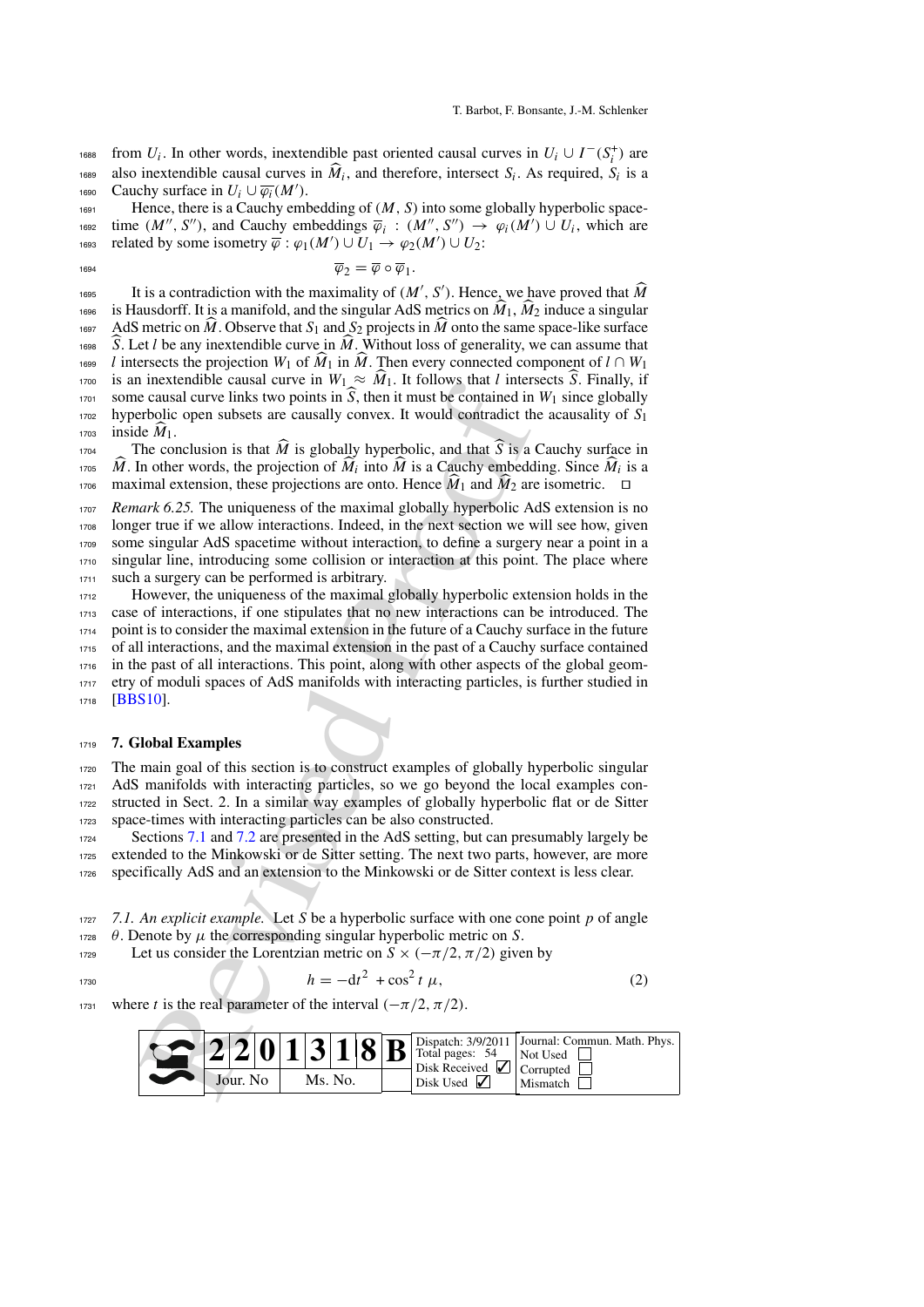1732 We denote by  $M(S)$  the singular spacetime  $(S \times (-\pi/2, \pi/2), h)$ .

<sup>1733</sup> **Lemma 7.1.** *M*(*S*) *is an Ad S spacetime with a particle corresponding to the singular* <sup>1734</sup> *line* {*p*} × (−π/2,π/2)*. The corresponding cone angle is* θ*. Level surfaces S* × {*t*} *are* <sup>1735</sup> *orthogonal to the singular locus.*

<sup>1736</sup> *Proof.* First we show that *h* is an *AdS* metric. The computation is local, so we can assume  $S = \mathbb{H}^2$ . Thus we can identify *S* to a geodesic plane in  $AdS_3$ . We consider  $AdS_3$ <sup>1738</sup> as embedded in  $\mathbb{R}^{2,2}$ , as mentioned in the Introduction. Let *n* be the normal direction to <sup>1739</sup> *S*, then we can consider the normal evolution

$$
F: S \times (-\pi/2, \pi/2) \ni (x, t) \mapsto \cos tx + \sin tn \in AdS_3.
$$

1741 The map *F* is a diffeomorphism onto an open domain of  $AdS_3$  and the pull-back of the <sup>1742</sup> *AdS*3-metric takes the form [\(2\)](#page-43-2).

Smetric lakes the form (2).<br>
Signification of the singular singularity of angle<br>
o prove that  $[p] \times (-\pi/2, \pi/2)$  is a conical singularity of angle<br>  $P$  in  $P_\theta$  orthogonal to the singular locus. Notice that  $P$  has exact<br> 1743 To prove that  $\{p\} \times (-\pi/2, \pi/2)$  is a conical singularity of angle  $\theta$ , take a geodesic 1744 plane *P* in  $\mathcal{P}_{\theta}$  orthogonal to the singular locus. Notice that *P* has exactly one cone point 1745 *p*<sub>0</sub> corresponding to the intersection of *P* with the singular line of  $\mathcal{P}_{\theta}$  (here  $\mathcal{P}_{\theta}$  is th 1745 *p*<sub>0</sub> corresponding to the intersection of *P* with the singular line of  $\mathcal{P}_{\theta}$  (here  $\mathcal{P}_{\theta}$  is the singular model space defined in Subsect. 3.7). Since the statement is local, it is sufficient singular model space defined in Subsect.  $3.7$ ). Since the statement is local, it is sufficient 1747 to prove it for *P*. Notice that the normal evolution of  $P \setminus \{p_0\}$  is well-defined for any 1748  $t \in (-\pi/2, \pi/2)$ . Moreover, such evolution can be extended to a map on the whole <sup>1749</sup> *P* × (−π/2,π/2) sending {*p*0} × (−π/2,π/2) onto the singular line. This map is a 1750 diffeomorphism of *P* × (−π/2, π/2) with an open domain of  $P_{\theta}$ . Since the pull-back of the *AdS*-metric of  $P_{\theta}$  on  $(P \setminus \{p_0\}) \times (-\pi/2, \pi/2)$  takes the form (2) the statement 1751 of the *AdS*-metric of  $P_\theta$  on  $(P \setminus \{p_0\}) \times (-\pi/2, \pi/2)$  takes the form [\(2\)](#page-43-2) the statement follows. □ follows.  $\Box$ 

 $Let T$  be a triangle in  $HS^2$ , with one vertex in the future hyperbolic region and  $1754$  two vertices in the past hyperbolic region. Doubling T, we obtain a causally regular 1755 HS-sphere  $\Sigma$  with an elliptic future singularity at p and two elliptic past singularities, 1756  $q_1, q_2$ .

1757 Let *r* be the future singular ray in  $e(\Sigma)$ . For a given  $\epsilon > 0$  let  $p_{\epsilon}$  be the point at distance  $\epsilon$  from the interaction point. Consider the geodesic disk  $D_{\epsilon}$  in  $e(\Sigma)$  centered at  $p_{\epsilon}$ , orthogonal to *r* and with radius  $\epsilon$ .

The past normal evolution  $n_t : D_{\epsilon} \to e(\Sigma)$  is well-defined for  $t \leq \epsilon$ . In fact, if we r<sup>1761</sup> restrict to the annulus  $A_{\epsilon} = D_{\epsilon} \setminus D_{\epsilon/2}$ , the evolution can be extended for  $t \leq \epsilon'$  for 1762 some  $\epsilon' > \epsilon$  (Fig. 11).

<sup>1763</sup> Let us set

$$
U_{\epsilon} = \{n_t(p) \mid p \in D_{\epsilon}, t \in (0, \epsilon)\},
$$
  
\n
$$
\Delta_{\epsilon} = \{n_t(p) \mid p \in D_{\epsilon} \setminus D_{\epsilon/2}, t \in (0, \epsilon')\}.
$$

1765 Notice that the interaction point is in the closure of  $U_{\epsilon}$ . It is possible to contruct a 1766 neighborhood  $\Omega$ <sub>c</sub> of the interaction point *p*<sub>0</sub> such that

<sup>1767</sup> **•**  $U_{\epsilon} \cup \Delta_{\epsilon} \subset \Omega_{\epsilon} \subset U_{\epsilon} \cup \Delta_{\epsilon} \cup B(p_0)$  where  $B(p_0)$  is a small ball around  $p_0$ ;

- $\Omega$ <sub>ε</sub> admits a foliation in achronal disks  $(D(t))$ <sub>*t*∈(0, $ε'$ )</sub> such that
- 1769 (1)  $D(t) = n_t(D_\epsilon)$  for  $t \le \epsilon$ ,
- <sup>1770</sup> (2)  $D(t) \cap \Delta_t = n_t (D_{\epsilon} \setminus D_{\epsilon/2})$  for  $t \in (0, \epsilon'),$
- $1771$  (3)  $D(t)$  is orthogonal to the singular locus.

1772 Consider now the space  $M(S)$  as in the previous lemma. For small  $\epsilon$  the disk  $D_{\epsilon}$ 1773 embeds in  $M(S)$ , sending  $p_{\epsilon}$  to  $(p, 0)$ .

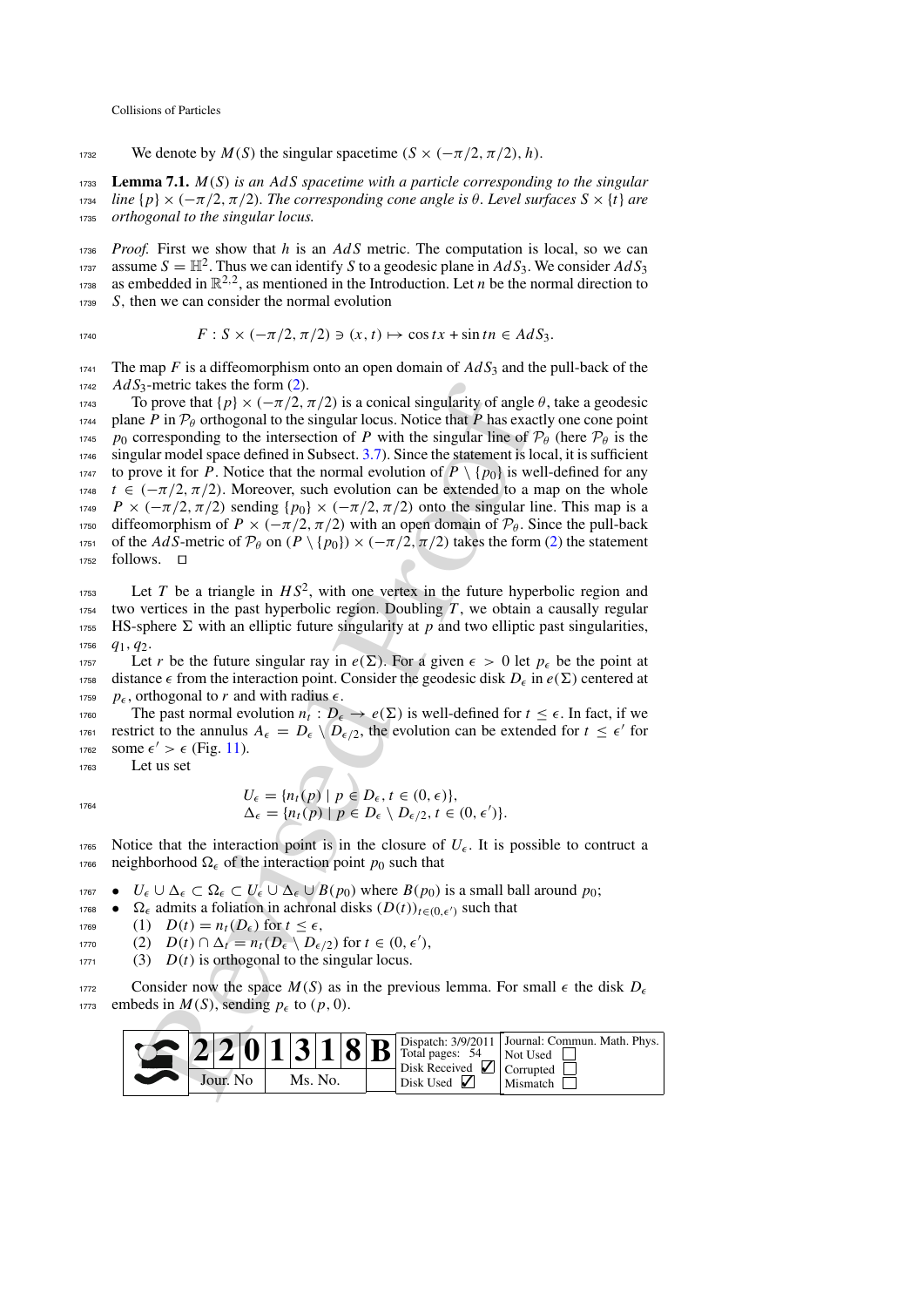T. Barbot, F. Bonsante, J.-M. Schlenker



**Fig. 11.** Construction of a singular tube with an interaction of two particles

1774 Let us identify  $D_{\epsilon}$  with its image in  $M(S)$ . The normal evolution on  $D_{\epsilon}$  in  $M(S)$  is 1775 well-defined for  $0 < t < \pi/2$  and in fact coincides with the map

$$
n_t(x,0) = (x,t).
$$

1777 It follows that the map

$$
F:(D_{\epsilon}\setminus D_{\epsilon/2})\times(0,\epsilon')\to\Delta_{\epsilon},
$$

1779 defined by  $F(x, t) = n_t(x)$  is an isometry (Fig. 11).

Thus if we glue  $(S \setminus D_{\epsilon/2}) \times (0, \epsilon')$  to  $\Omega_{\epsilon}$  by identifying  $D_{\epsilon} \setminus D_{\epsilon/2}$  to  $\Delta_{\epsilon}$  via *F* we <sup>1781</sup> get a spacetime with particles

$$
\hat{M} = (S \setminus D_{\epsilon/2}) \times (0, \epsilon') \cup_F \Omega_{\epsilon}
$$

<sup>1783</sup> that easily verifies the following statement.

<sup>1784</sup> **Proposition 7.2.** *There exists a locally Ad S*<sub>3</sub> *manifold with particles*  $\hat{M}$  *such that* 

- <sup>1785</sup> (1) *topologically,*  $\hat{M}$  *is homeomorphic to*  $S \times \mathbb{R}$ *,*
- $1786$  (2) in  $\hat{M}$ , two particles collide producing one particle only,
- $\hat{M}$  (3)  $\hat{M}$  admits a foliation by spacelike surfaces orthogonal to the singular locus.
- <span id="page-45-0"></span>We say that  $\hat{M}$  is obtained by a surgery on  $M' = S \times (0, \epsilon').$

<span id="page-45-1"></span>Fig. 11. Construction of a singular tube with an interaction of two pa<br>
et us identify  $D_{\epsilon}$  with its image in  $M(S)$ . The normal evolution<br>
defined for  $0 < t < \pi/2$  and in fact coincides with the map<br>  $n_1(x, 0) = (x, t)$ .<br>
I *7.2. Surgery.* In this section we get a generalization of the construction explained in the previous section. In particular we show how to do a surgery on a spacetime with conical singularity in order to obtain a spacetime with collision more complicated than that described in the previous section.

 $_{1793}$  **Lemma 7.3.** Let  $\Sigma$  be a causally regular HS-sphere containing only elliptic singular-

- $1794$  *ities. Suppose that the circle of photons C<sub>+</sub> bounding the future hyperbolic part of*  $\Sigma$ *carries an elliptic structure of angle*  $\theta$ *. Then e*( $\Sigma$ )  $\setminus (I^+(p_0) \cup I^-(p_0))$  *embeds in*  $\mathcal{P}_{\theta}$
- <sup>1796</sup> *(p<sub>0</sub> denotes the interaction point of e(* $\Sigma$ *)).*

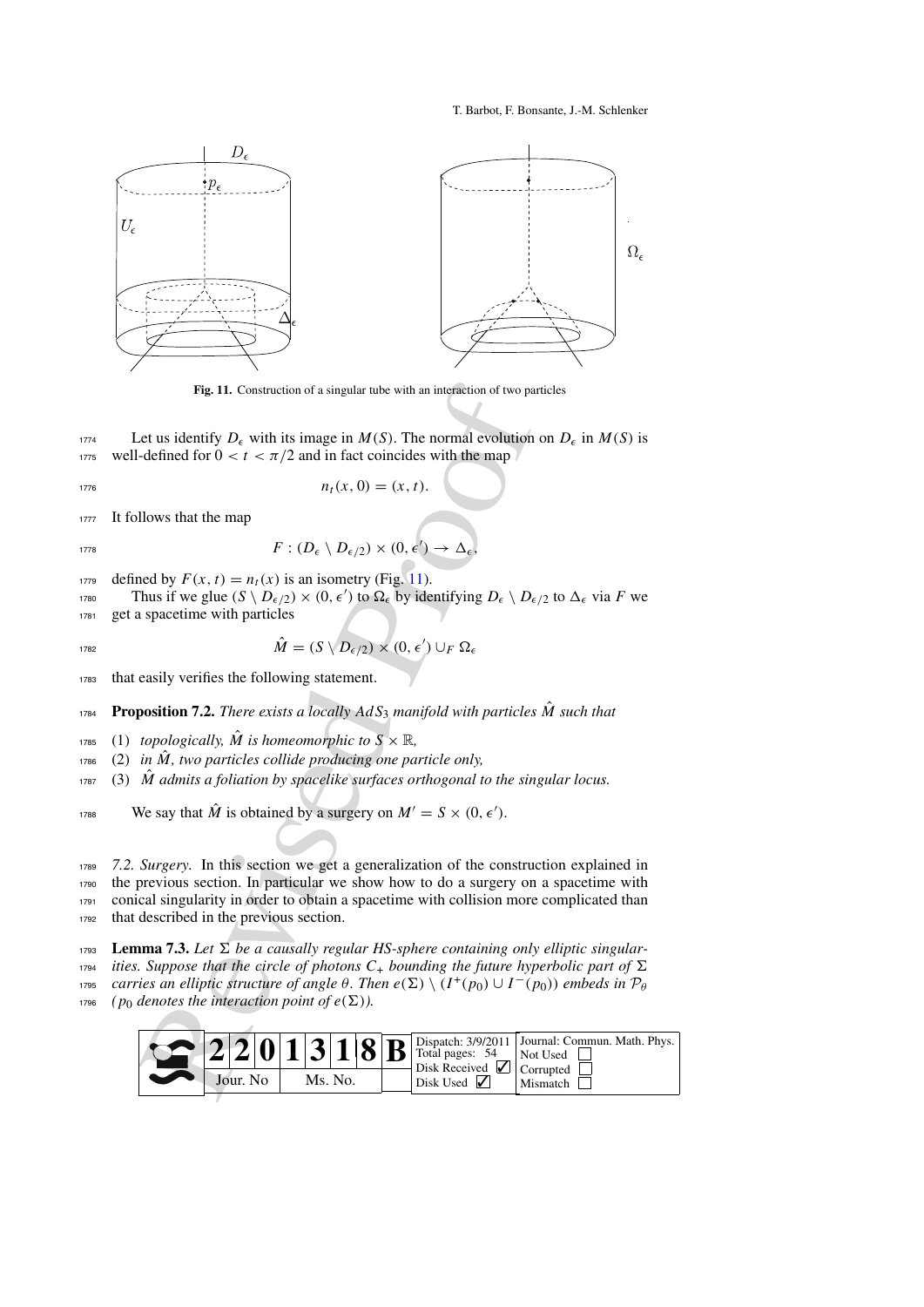$1797$  *Proof.* Let *D* be the de Sitter part of  $\Sigma$ , Notice that

$$
e(D) = e(\Sigma) \setminus (I^+(p_0) \cup I^-(p_0)).
$$

1799 To prove that  $e(D)$  embeds in  $\mathcal{P}_{\theta}$  it is sufficient to prove that *D* is isometric to the de 1800 Sitter part of the HS sphere  $\Sigma_{\theta}$  that is the link of a singular point of  $\mathcal{P}_{\theta}$ . Such de Sitter 1801 surface is the quotient of  $dS_2$  under an elliptic transformation of  $SO(2, 1)$  of angle θ.

<sup>1802</sup> So the statement is equivalent to proving that the developing map

$$
1803\\
$$

$$
d:\tilde{D}\to d\tilde{S}_2
$$

 $\frac{1804}{1804}$  is a diffeomorphism. Since  $d\tilde{S}_2$  is simply connected and *d* is a local diffeomorphism, it <sup>1805</sup> is sufficient to prove that *d* is proper.

As in Sect. [5,](#page-28-0)  $\tilde{d}S_2$  can be completed by two lines of photons, say  $R_+$ ,  $R_-$  that are 1807 projectively isomorphic to  $\mathbb{RP}^1$ .

Consider the left isotropic foliation of  $d\tilde{S}_2$ . Each leaf has an  $\alpha$ -linion  $R_x$ . Moreover every point of  $R_z$  (resp.  $R_z$ ) is an  $\alpha$ -linion  $\tilde{S}_1$  and  $\alpha$ -linion  $\tilde{S}_2$ . Each leaf has an  $\alpha$ -linion  $\tilde{S}_$ <sup>1808</sup> Consider the left isotropic foliation of  $\tilde{d}S_2$ . Each leaf has an α-limit in *R*− and an <sup>1809</sup> ω-limit on *R*+. Moreover every point of *R*<sup>−</sup> (resp. *R*+) is an α-limit (resp. ω-limit) of t<sup>810</sup> exactly one leaf of each foliation. Thus we have a continuous projection *ι*<sub>L</sub> : *d*  $\tilde{S}_2 \cup R_$  ∪ 1811  $R_+ \rightarrow R_+$ , obtained by sending a point *x* to the  $\omega$ -limit of the leaf of the left foliation through it. The map  $\iota_L$  is a proper submersion. Since D does not contain singularities, <sup>1813</sup> we have an analogous proper submersion,

$$
\iota'_L : \tilde{D} \cup \tilde{C}_- \cup \tilde{C}_+ \to \tilde{C}_+,
$$

where  $\tilde{C}_+$ ,  $\tilde{C}_-$  are the universal covering of the circle of photons of  $\Sigma$ .  $\frac{1}{2}$ 

<sup>1816</sup> By the naturality of the construction, the following diagram commutes

$$
\begin{array}{ccc}\n\tilde{D} \cup \tilde{C}_{-} \cup \tilde{C} & \xrightarrow{d} & d\tilde{S}_{2} \cup R_{-} \cup R_{+} \\
\downarrow^{l'} & & & \downarrow^{l'} \\
\tilde{C}_{+} & & & & \tilde{R}_{+}.\n\end{array}
$$

1817

<sup>1818</sup> The map  $d|_{\tilde{C}_+}$  is the developing map for the projective structure of  $C_+$ . By the hypothesis, <sup>1819</sup> we have that  $d|_{\tilde{C}_+}$  is a homeomorphism, so it is proper.

Since the diagram is commutative and the fact that  $\iota_L$  and  $\iota'_L$  are both proper, one 1821 easily proves that *d* is proper.  $\Box$ 

1822 *Remark 7.4.* If  $\Sigma$  is a causally regular HS-sphere containing only elliptic singularities, the map  $\iota'_L : \tilde{C} \to \tilde{C}_+$  induces a projective isomorphism  $\overline{\iota} : C^- \to C_+$ .

1824 **Definition 7.5.** *Let M be a singular spacetime homeomorphic to*  $S \times \mathbb{R}$  *and let*  $p \in M$ . <sup>1825</sup> *A neighborhood U of p is said to be* **cylindrical** *if*

- <sup>1826</sup> *U is topologically a ball;*
- $\partial_{\pm} C := \partial U \cap I^{\pm}(p)$  *is a spacelike disk;*

<sup>1828</sup> • *there are two disjoint closed spacelike slices S*−, *S*<sup>+</sup> *homeomorphic to S such that*  $S_$  *S* − *C I* <sup>−</sup>(*S*<sub>+</sub>) *and*  $I^{\pm}(p)$  ∩  $S_{\pm} = \partial_{\pm} C$ .

<sup>1830</sup> *Remark 7.6.*

<sup>1831</sup> • If a spacelike slice through *p* exists then cylindrical neighborhoods form a funda-<sup>1832</sup> mental family of neighborhoods.

 $\bullet$  There is an open retract *M'* of *M* whose boundary is *S*− ∪ *S*<sub>+</sub>.

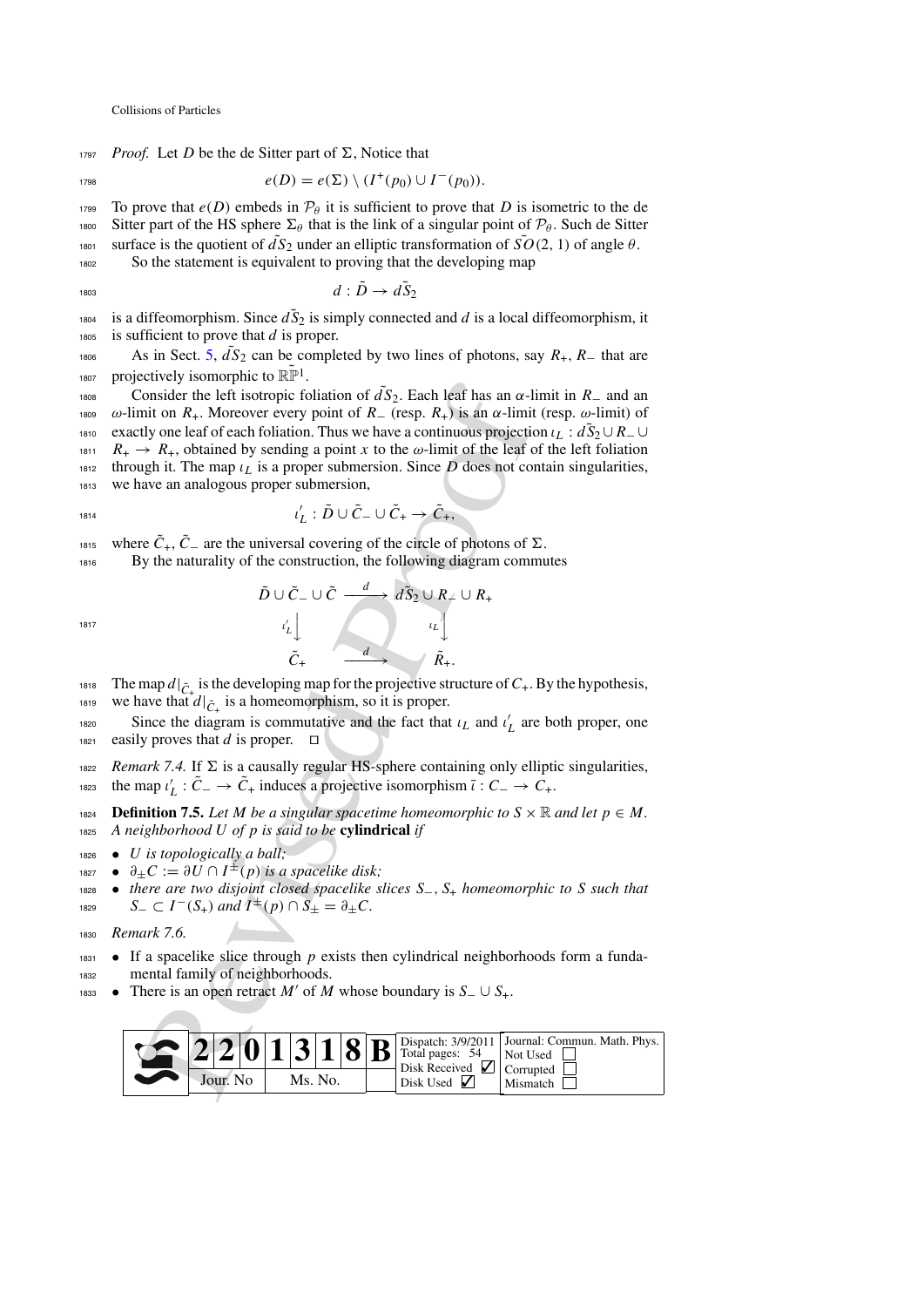**Corollary 7.7.** Let  $\Sigma$  be a HS-sphere as in Lemma [7.3.](#page-9-0) Given an AdS spacetime M *homeomorphic to S* × R *containing a particle of angle* θ*, let us fix a point p on it and suppose that a spacelike slice through p exists. There is a cylindrical neighborhood C of p and a cylindrical neighborhood*  $C_0$  *of the interaction point p<sub>0</sub> in e(* $\Sigma$ *) such that C*  $\setminus$  (*I*<sup>+</sup>(*p*) ∪ *I*<sup>−</sup>(*p*)) *is isometric to*  $C_0 \setminus (I^+(p_0) \cup I^-(p_0))$ *.* 

1839 Take an open deformation retract *M'* ⊂ *M* with spacelike boundary such that  $∂_+C$  ⊂

 $\partial M'$ . Thus let us glue  $M' \setminus (I^+(p) \cup I^-(p))$  and  $C_0$  by identifying  $C \setminus (I^+(p) \cup I^-(p))$  to

<sup>1841</sup> *C*0∩*e*(*D*). In this way we get a spacetime *M*ˆ homeomorphic to *S*×R with an interaction

point modelled on  $e(\Sigma)$ . We say that  $\hat{M}$  is obtained by a surgery on M'.

<sup>1843</sup> The following proposition is a kind of converse to the previous construction.

**Proposition 7.8.** Let  $\hat{M}$  be a spacetime with conical singularities homeomorphic to <sup>1845</sup> *S* × R *containing only one interaction between particles. Suppose moreover that a* 1846 *neighborhood of the interaction point is isometric to an open subset in*  $e(\Sigma)$ *, where*  $\Sigma$  $\mu_{1847}$  is a HS-surface as in Lemma 7.3. Then a subset of  $\hat{M}$  is obtained by a surgery on a <sup>1848</sup> *spacetime without interaction.*

1849 *Proof.* Let  $p_0$  be the interaction point. There is an HS-sphere  $\Sigma$  as in Lemma [7.3](#page-9-0) such that a neighborhood of  $p_0$  is isometric to a neighborhood of the vertex of  $e(\Sigma)$ . In partic-1851 ular there is a small cylindrical neighborhood  $C_0$  around  $p_0$ . According to Lemma [7.3,](#page-9-0) 1852 for a suitable cylindrical neighborhood *C* of a singular point *p* in  $\mathcal{P}_{\theta}$  we have

<sup>1853</sup> 
$$
C \setminus (I^+(p) \cup I^-(p)) \cong C_0 \setminus (I^+(p_0) \cup I^-(p_0)).
$$

Taking the retract *M'* of  $\hat{M}$  such that  $\partial_{\pm} C_0$  is in the boundary of *M'*, the spacetime  $M' \setminus (I^+(p_0) \cup I^-(p_0))$  can be glued to C via the above identification. We 1856 get a spacetime *M* with only one singular line. Clearly the surgery on *M* of  $C_0$ 1857 produces  $M'$ .  $\Box$ 

<span id="page-47-0"></span><sup>1858</sup> *7.3. Spacetimes containing BTZ-type singularities.* In this section we describe a class <sup>1859</sup> of spacetimes containing BTZ-type singularities.

<sup>1860</sup> We use the projective model of *AdS* geometry, that is the *AdS*3,+. From Subsect. [2.2,](#page-5-0) <sup>1861</sup>  $AdS_{3,+}$  is a domain in  $\mathbb{RP}^3$  bounded by the double ruled quadric *Q*. Using the double family of lines  $\mathcal{L}_l$ ,  $\mathcal{L}_r$  we identify  $Q$  to  $\mathbb{RP}^1 \times \mathbb{RP}^1$  so that the isometric action<br>of Isom<sub>0</sub> + =  $PSL(2, \mathbb{R}) \times PSL(2, \mathbb{R})$  on AdS<sub>3</sub> extends to the product action on the of Isom<sub>0, +</sub> =  $PSL(2, \mathbb{R}) \times PSL(2, \mathbb{R})$  on  $AdS_3$  extends to the product action on the <sup>1864</sup> boundary.

a containing only on interaction profers and phosis the proferes. Suppo[se](#page-5-0)s<br>
A containing only on the metrical model in the metric of the properties of the interaction point is isometric to an open subset<br>
HS-surface as in 1865 We have seen in Sect. 2.2 that gedesics of  $AdS_{3,+}$  are projective segments whereas 1866 geodesics planes are the intersection of  $AdS_{3,+}$  with projective planes. The scalar product 1867 of  $\mathbb{R}^{2,2}$  induces a duality between points and projective planes and between projective <sup>1868</sup> lines. In particular points in *AdS*<sup>3</sup> are dual to spacelike planes and the dual of a spacelike <sup>1869</sup> geodesic is still a spacelike geodesic. Geometrically, every timelike geodesic starting 1870 from a point  $p \in AdS_3$  orthogonally meets the dual plane at time  $\pi/2$ , and points on  $1871$  the dual plane can be characterized by the property to be connected to p be a timelike 1872 geodesic of length  $\pi/2$ . Analogously, the dual line of a line *l* is the set of points that be 1873 can be connected to every point of *l* by a timelike geodesic of length  $\pi/2$ .

1874 Now, consider two hyperbolic transformations  $\gamma_1, \gamma_2 \in PSL(2, \mathbb{R})$  with the same 1875 translation length. There are exactly 2 spacelike geodesics  $l_1$ ,  $l_2$  in  $AdS_3$  that are invari $a_{1876}$  ant under the action of  $(\gamma_1, \gamma_2) \in PSL(2, \mathbb{R}) \times PSL(2, \mathbb{R}) = \text{Isom}_{0,+}$ . Namely, if  $x^+(c)$ 

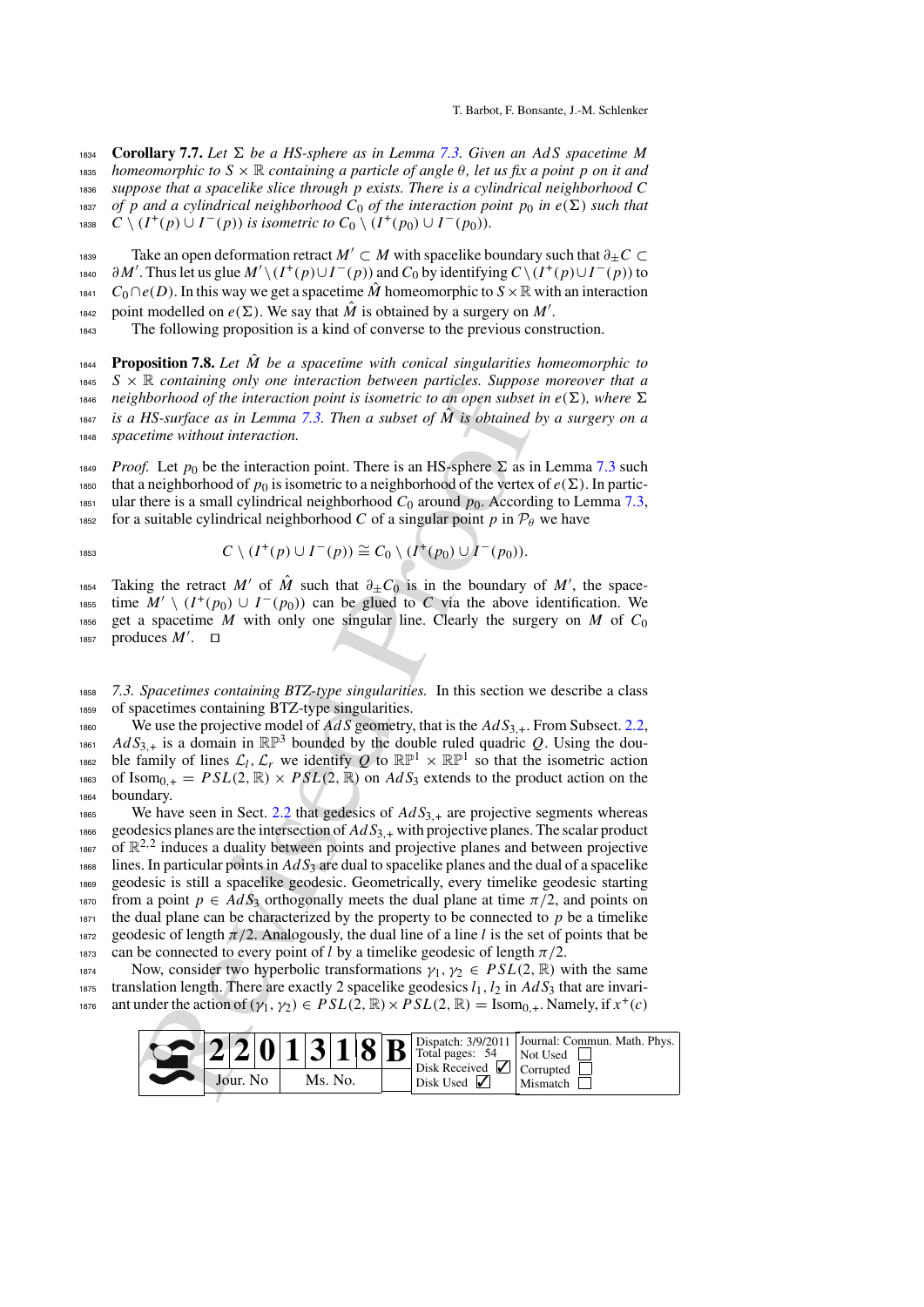1877 denotes the attractive fixed point of a hyperbolic transformation  $c \in PSL(2, \mathbb{R})$ ,  $l_2$  is the line in *AdS*<sub>3</sub> joining the boundary points  $(x^+(\gamma_1), x^+(\gamma_2))$  and  $(x^+(\gamma_1^{-1}), x^+(\gamma_2^{-1}))$ .

On the other hand *l*<sub>1</sub> is the geodesic dual to *l*<sub>2</sub>, the endpoints of *l*<sub>1</sub> are  $(x^+(\gamma_1), x^+(\gamma_2^{-1}))$ 1880 and  $(x^+(\gamma_1^{-1}), x^+(\gamma_2)).$ 

Points of  $l_1$  are fixed by ( $\gamma_1$ ,  $\gamma_2$ ) whereas it acts by pure translation on  $l_2$ . The union 1882 of the timelike segments with the past end-point on  $l_2$  and the future end-point on  $l_1$  is a <sup>1883</sup> domain  $\Omega_0$  in  $AdS_3$  + invariant under (γ<sub>1</sub>, γ<sub>2</sub>). The action of (γ<sub>1</sub>, γ<sub>2</sub>) on  $\Omega_0$  is proper and free and the quotient  $M_0(\gamma_1, \gamma_2) = \Omega_0/(\gamma_1, \gamma_2)$  is a spacetime homeomorphic to  $S^1 \times \mathbb{R}^2$ . There exists a spacetime with singularities  $\hat{M}_0(\gamma_1, \gamma_2)$  such that  $M_0(\gamma_1, \gamma_2)$  is iso-

1886 metric to the regular part of  $\hat{M}_0(\gamma_1, \gamma_2)$  and it contains a future BTZ-type singularity. <sup>1887</sup> Define

$$
\hat{M}_0(\gamma_1, \gamma_2) = (\Omega_0 \cup l_1)/(\gamma_1, \gamma_2).
$$

is ohow that  $l_1$  is a future BTZ-type singularity, let us consi[d](#page-52-22)er an a for  $\delta h_0(\gamma_1, \gamma_2)$ . Notice that a fundamental domain in  $\Omega_0 U_1$  for the domain  $l_1$  cheap of  $\delta h_2(\gamma_1, \gamma_2)$  is obtained by gluing the lake 1889 To show that  $l_1$  is a future BTZ-type singularity, let us consider an alternative description of  $\hat{M}_0(\gamma_1, \gamma_2)$ . Notice that a fundamental domain in  $\Omega_0 \cup l_1$  for the action of (γ<sub>1</sub>, γ<sub>2</sub>) <sup>1891</sup> can be constructed as follows. Take on  $l_2$  a point  $z_0$  and put  $z_1 = (\gamma_1, \gamma_2)z_0$ . Then con- $1892$  sider the domain *P* that is the union of a timelike geodesic joining a point on the segment 1893  $[z_0, z_1] \subset l_2$  to a point on  $l_1$ . *P* is clearly a fundamental domain for the action with two timelike faces.  $M_0(\gamma_1, \gamma_2)$  is obtained by gluing the faces of *P*.

 We now generalize the above constructions as follows. Let us fix a surface *S* with some boundary component and negative Euler characteristic. Consider on *S* two hyper- bolic metrics  $\mu_l$  and  $\mu_r$  with geodesic boundary such that each boundary component has the same length with respect to those metrics.

Let  $h_l$ ,  $h_r : \pi_1(S) \to PSL(2, \mathbb{R})$  be the corresponding holonomy representations. 1900 The pair  $(h_l, h_r)$ :  $\pi_1(S) \to PSL(2, \mathbb{R}) \times PSL(2, \mathbb{R})$  induces an isometric action of 1901  $\pi_1(S)$  on  $AdS_3$ .

1902 In  $\left[\text{Bar08a}, \text{Bar08b}, \text{BKS06}\right]$  it is proved that there exists a convex domain  $\Omega$  in AdS<sub>3,+</sub> 1903 invariant under the action of  $\pi_1(S)$  and the quotient  $M = \Omega/\pi_1(\Sigma)$  is a strongly causal manifold homeomorphic to  $S \times \mathbb{R}$ . For the convenience of the reader we sketch the 1905 construction of  $\Omega$  referring to [Bar08a, Bar08b] for details.

The domain  $\Omega$  can be defined as follows. First consider the *limit set*  $\Lambda$  defined as the closure of the set of pairs  $(x^+(h_l(\gamma)), x^+(h_r(\gamma)))$  for  $\gamma \in \pi_1(S)$ . A is a  $\pi_1(S)$ -invariant subset of  $\partial AdS_{3,+}$  and it turns out that there exists a spacelike plane *P* disjoint from  $\Lambda$ . So we can consider the convex hull *K* of  $\Lambda$  in the affine chart  $\mathbb{RP}^3 \setminus P$ .

1910 *K* is a convex subset contained in  $AdS_{3,+}$ . For any peripheral loop  $\gamma$ , the spacelike geodesic  $c_Y$  joining  $(x^+(h_l(\gamma^{-1})), x^+(h_r(\gamma^{-1})))$  to  $(x^+(h_l(\gamma)), x^+(h_r(\gamma)))$  is contained <sup>1907</sup> closure of the set of pairs  $(x^+(h_I(\gamma)), x^+(h_I(\gamma)))$  for  $\gamma \in \pi_1(S)$ . A is a  $\pi_1(S)$ -invariant subset of  $\partial AdS_{3,+}$  and it turns out that there exists a spacelike plane *P* disjoint from Λ.<br>
So we can consider the co <sup>1913</sup> and the past boundary, ∂−*K*.

One then defines  $\Omega$  as the set of points whose dual plane is disjoint from *K*. We have

1915 (1) the interior of *K* is contained in  $\Omega$ .

1916 (2)  $\partial \Omega$  is the set of points whose dual plane is a support plane for *K*.

1917 (3)  $\partial \Omega$  has two components: the past and the future boundary. Points dual to support  $1918$  planes of  $\partial$ −*K* are contained in the future boundary of  $\Omega$ , whereas points dual to 1919 support planes of  $\partial_{+} K$  are contained in the past boundary of  $\Omega$ .

<sup>1920</sup> (4) Let *A* be the set of triples  $(x, v, t)$ , where  $t \in [0, \pi/2]$ ,  $x \in \partial_- K$  and  $v \in \partial_+ \Omega$  is a point dual to some support plane of *K* at *x*. We consider the normal evolution map point dual to some support plane of  $K$  at  $x$ . We consider the normal evolution map 1922  $\Phi: \mathcal{A} \to AdS_{3,+}$ , where  $\Phi(x, v, t)$  is the point on the geodesic segment joining *x* to <br>1923 v at distance *t* from *x*. In [BB09b] the map  $\Phi$  is shown to be injective (Figs. 12, 13).

v at distance *t* from x. In [BB09b] the map  $\Phi$  is shown to be injective (Figs. [12,](#page-49-0) [13\)](#page-50-0).

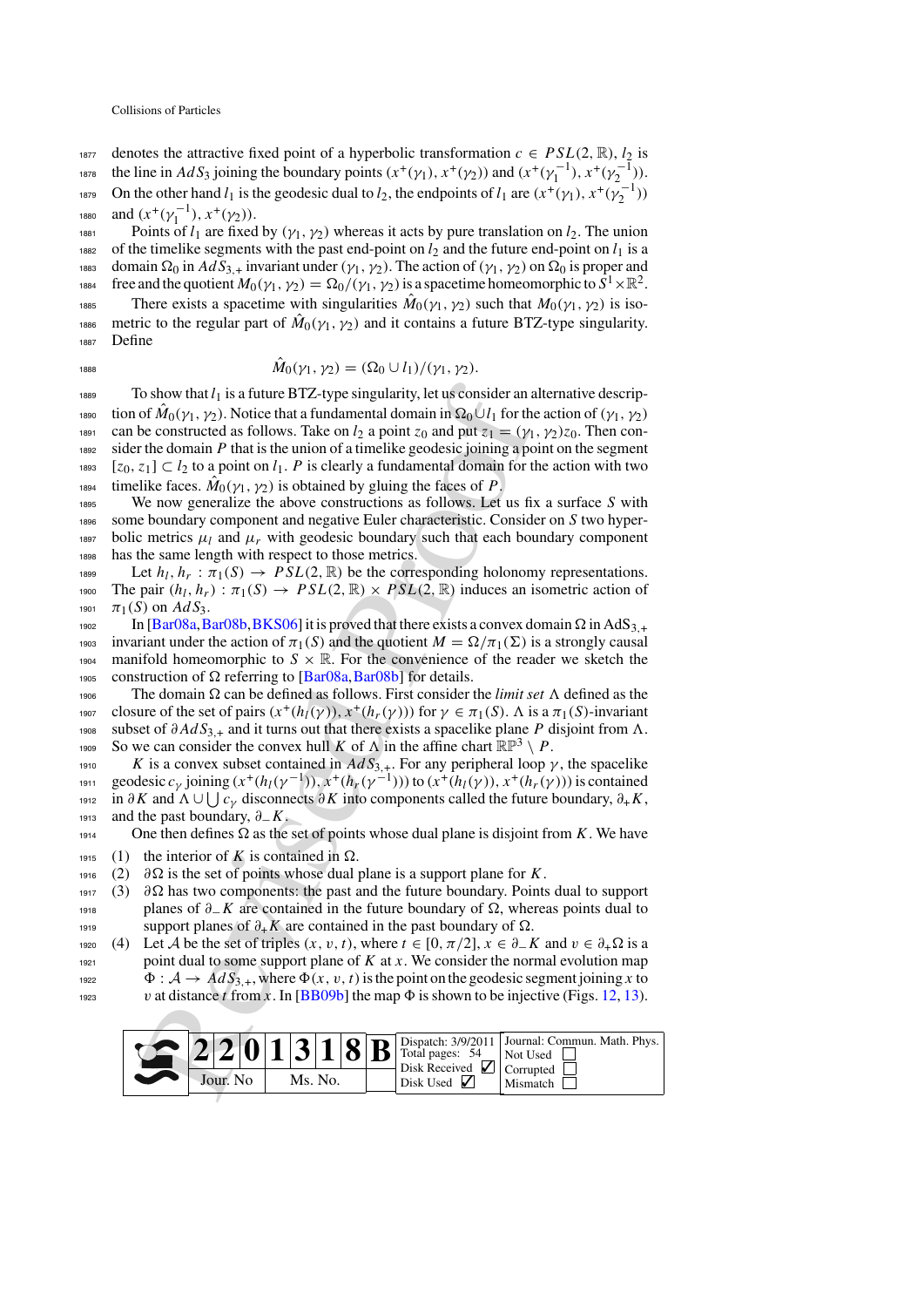T. Barbot, F. Bonsante, J.-M. Schlenker



**Fig. 12.** The region P is bounded by the dotted triangles, whereas  $M_0(\gamma_1, \gamma_2)$  is obtained by gluing the faces of P

# <span id="page-49-0"></span>1924 **Proposition 7.9.** *There exists a manifold with singularities*  $\hat{M}$  such that

- 1925 (1) The regular part of  $\hat{M}$  is M.
- <sup>1926</sup> *(2) There is a future BTZ-type singularity and a past BTZ-type singularity for each* <sup>1927</sup> *boundary component of M.*

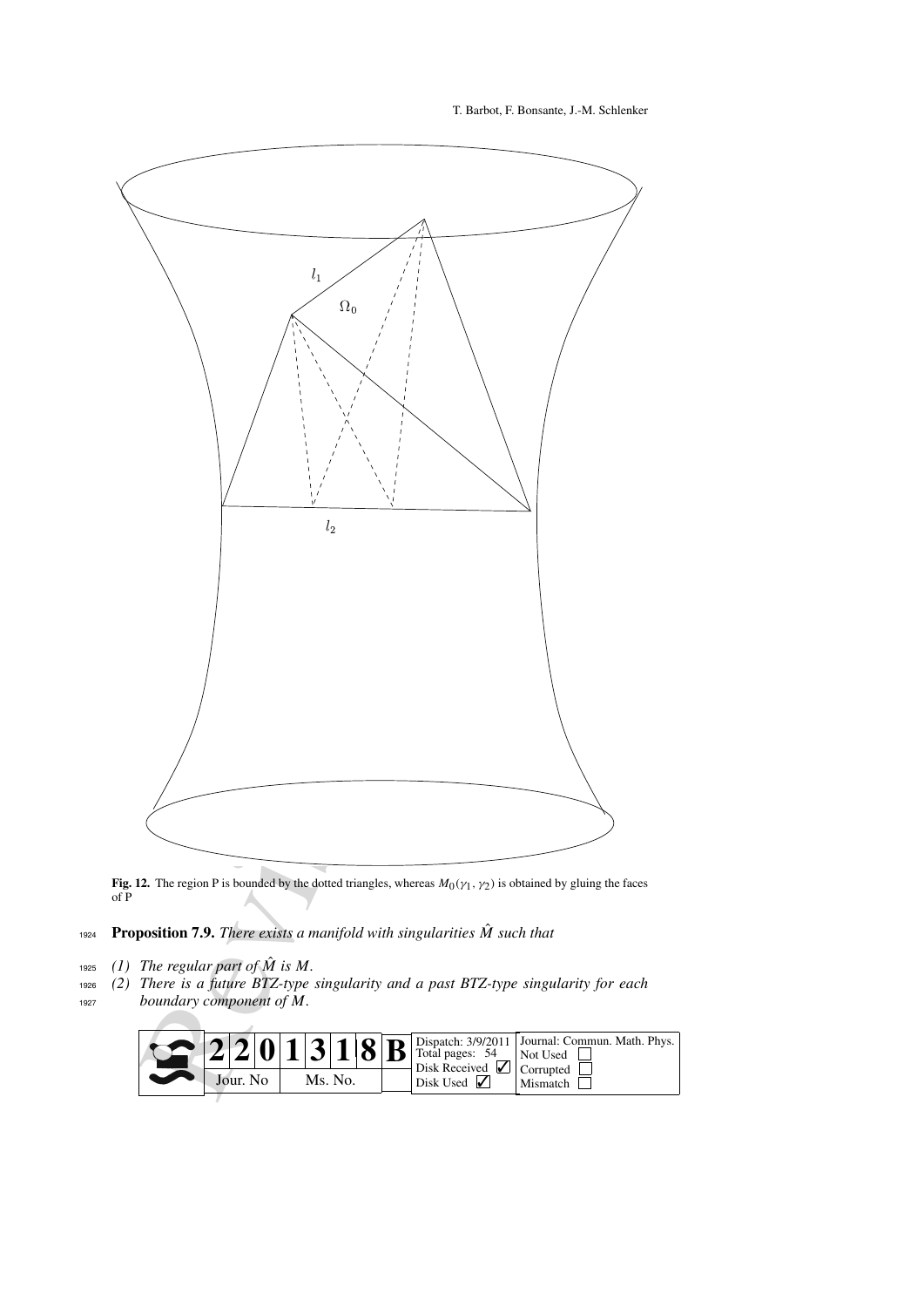

<span id="page-50-0"></span>**Fig. 13.** The segment *r*(*c*) projects to a BTZ-type singularity for *M*

1928 *Proof.* Let  $c \in \pi_1(S)$  be a loop representing a boundary component of S and let  $\gamma_1 =$ 1929  $h_l(c), \gamma_2 = h_r(c).$ 

1930 By hypothesis, the translation lengths of  $\gamma_1$  and  $\gamma_2$  are equal, so, as in the previous 1931 example, there are two invariant geodesics  $l_1$  and  $l_2$ . Moreover the geodesic  $l_2$  is con-1932 tained in  $\Omega$  and is in the boundary of the convex core *K* of  $\Omega$ . By [\[BKS06](#page-52-6)[,BB09a](#page-52-30)], there 1933 exists a face *F* of the past boundary of *K* that contains  $l_2$ . The dual point of such a face,

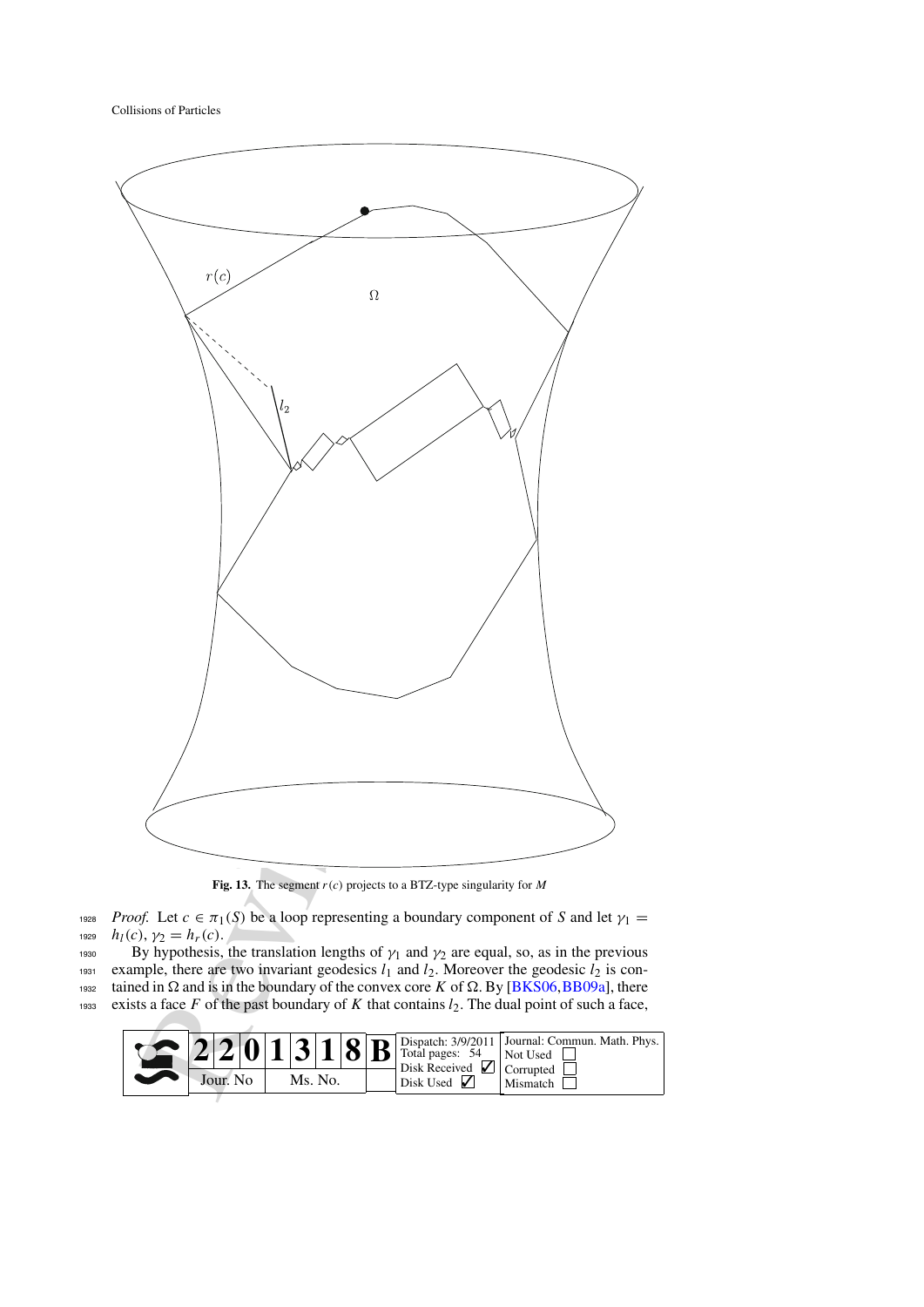1934 say p, lies in  $l_1$ . Moreover a component of  $l_1 \setminus \{p\}$  contains points dual to some support 1935 planes of the convex core containing  $l_2$ . Thus there is a ray  $r = r(c)$  in  $l_1$  with vertex at <sup>1936</sup> *p* contained in  $\partial_+ \Omega$  (and similarly there is a ray  $r_ - = r_-(c)$  contained in  $l_1 \cap \partial_-\Omega$ ).

1937 Now let  $U(c)$  be the union of timelike segments in  $\Omega$  with past end-point in  $l_2$  and 1938 future end-point in *r*(*c*). Clearly *U*(*c*) ⊂ Ω(γ<sub>1</sub>, γ<sub>2</sub>). The stabilizer of *U*(*c*) in  $\pi_1(S)$  is 1939 the group generated by  $(\gamma_1, \gamma_2)$ . Moreover we have

<sup>1940</sup> ● for some *a* ∈  $\pi_1(S)$  we have *a* · *U*(*c*) = *U*(*aca*<sup>-1</sup>).

1940 • Iof some  $a \in \mathbb{R}^1_+$  of  $f$  is another peripheral loop,  $U(c) \cap U(d) = \emptyset$ .

<sup>1942</sup> (The last property is a consequence of the fact that the normal evolution of ∂−*K* is  $_{1943}$  injective – see property (4) before Proposition [7.9.](#page-14-4)

<sup>1944</sup> So if we put

$$
\hat{M} = (\Omega \cup \bigcup r(c) \cup \bigcup r(c))/\pi_1(S),
$$

#### <span id="page-51-3"></span><span id="page-51-2"></span><span id="page-51-1"></span><sup>1972</sup> **References**

<span id="page-51-0"></span>

| 1946<br>1947                                                                                                                                                                                                                                                                                                                                                                                                                                                                                                                                                                            | then a neighborhood of $r(c)$ in M is isometric to a neighborhood of $l_1$ in $M(\gamma_1, \gamma_2)$ , and<br>is thus a BTZ-type singularity (and analogously $r_{-}(c)$ is a white hole singularity).<br>□ |  |  |  |  |  |  |
|-----------------------------------------------------------------------------------------------------------------------------------------------------------------------------------------------------------------------------------------------------------------------------------------------------------------------------------------------------------------------------------------------------------------------------------------------------------------------------------------------------------------------------------------------------------------------------------------|--------------------------------------------------------------------------------------------------------------------------------------------------------------------------------------------------------------|--|--|--|--|--|--|
| 1948                                                                                                                                                                                                                                                                                                                                                                                                                                                                                                                                                                                    | 7.4. Surgery on spacetimes containing BTZ-type singularities. Now we illustrate how                                                                                                                          |  |  |  |  |  |  |
| 1949                                                                                                                                                                                                                                                                                                                                                                                                                                                                                                                                                                                    | to get spacetimes $\cong S \times \mathbb{R}$ containing two particles that collide producing a BTZ-type                                                                                                     |  |  |  |  |  |  |
| 1950                                                                                                                                                                                                                                                                                                                                                                                                                                                                                                                                                                                    | singularity. Such examples are obtained by a surgery operation similar to that imple-                                                                                                                        |  |  |  |  |  |  |
| 1951                                                                                                                                                                                                                                                                                                                                                                                                                                                                                                                                                                                    | mented in Sect. 7.2. The main difference with that case is that the boundary of these                                                                                                                        |  |  |  |  |  |  |
| 1952                                                                                                                                                                                                                                                                                                                                                                                                                                                                                                                                                                                    | spacetimes is not spacelike.                                                                                                                                                                                 |  |  |  |  |  |  |
| 1953                                                                                                                                                                                                                                                                                                                                                                                                                                                                                                                                                                                    | Let M be a spacetime $\cong S \times \mathbb{R}$ containing a BTZ-type singularity l of mass m and                                                                                                           |  |  |  |  |  |  |
| 1954                                                                                                                                                                                                                                                                                                                                                                                                                                                                                                                                                                                    | fix a point $p \in l$ . Let us consider a HS-surface $\Sigma$ containing a BTZ-type singularity $p_0$                                                                                                        |  |  |  |  |  |  |
| 1955                                                                                                                                                                                                                                                                                                                                                                                                                                                                                                                                                                                    | of mass <i>m</i> and two elliptic singularities $q_1$ , $q_2$ . A small disk $\Delta_0$ around $p_0$ is isomorphic                                                                                           |  |  |  |  |  |  |
| 1956                                                                                                                                                                                                                                                                                                                                                                                                                                                                                                                                                                                    | to a small disk $\Delta$ in the link of the point $p \in l$ . (As in the previous section, one can                                                                                                           |  |  |  |  |  |  |
| 1957                                                                                                                                                                                                                                                                                                                                                                                                                                                                                                                                                                                    | construct such a surface by doubling a triangle in $HS^2$ with one vertex in the de Sitter                                                                                                                   |  |  |  |  |  |  |
| 1958                                                                                                                                                                                                                                                                                                                                                                                                                                                                                                                                                                                    | region and two vertices in the past hyperbolic region.)                                                                                                                                                      |  |  |  |  |  |  |
| 1959                                                                                                                                                                                                                                                                                                                                                                                                                                                                                                                                                                                    | Let B be a ball around p and $B_{\Delta}$ be the intersection of B with the union of segments                                                                                                                |  |  |  |  |  |  |
| 1960                                                                                                                                                                                                                                                                                                                                                                                                                                                                                                                                                                                    | starting from p with velocity in $\Delta$ . Clearly $B_{\Delta}$ embeds in $e(\Sigma)$ , moreover there exists a                                                                                             |  |  |  |  |  |  |
| 1961                                                                                                                                                                                                                                                                                                                                                                                                                                                                                                                                                                                    | small disk $\Delta_0$ around the vertex of $e(\Sigma)$ such that $e(\Delta_0) \cap B_0$ is isometric to the image                                                                                            |  |  |  |  |  |  |
| 1962                                                                                                                                                                                                                                                                                                                                                                                                                                                                                                                                                                                    | of $B_{\Lambda}$ in $B_0$ .                                                                                                                                                                                  |  |  |  |  |  |  |
| 1963                                                                                                                                                                                                                                                                                                                                                                                                                                                                                                                                                                                    | Now $\Delta' = \partial B \setminus B_{\Delta}$ is a disk in M. So there exists a topological surface $S_0$ in M                                                                                             |  |  |  |  |  |  |
| 1964                                                                                                                                                                                                                                                                                                                                                                                                                                                                                                                                                                                    | such that                                                                                                                                                                                                    |  |  |  |  |  |  |
| 1965                                                                                                                                                                                                                                                                                                                                                                                                                                                                                                                                                                                    | $S_0$ contains $\Delta'$ ;                                                                                                                                                                                   |  |  |  |  |  |  |
| 1966                                                                                                                                                                                                                                                                                                                                                                                                                                                                                                                                                                                    | $S_0 \cap B = \varnothing;$                                                                                                                                                                                  |  |  |  |  |  |  |
| 1967                                                                                                                                                                                                                                                                                                                                                                                                                                                                                                                                                                                    | $M \setminus S_0$ is the union of two copies of $S \times \mathbb{R}$ .                                                                                                                                      |  |  |  |  |  |  |
| 1968                                                                                                                                                                                                                                                                                                                                                                                                                                                                                                                                                                                    | Notice that we do not require $S_0$ to be spacelike.                                                                                                                                                         |  |  |  |  |  |  |
| 1969                                                                                                                                                                                                                                                                                                                                                                                                                                                                                                                                                                                    | Let $M_1$ be the component of $M \setminus S_0$ that contains B. Consider the spacetime M                                                                                                                    |  |  |  |  |  |  |
| 1970                                                                                                                                                                                                                                                                                                                                                                                                                                                                                                                                                                                    | obtained by gluing $M_1 \setminus (B \setminus B_\Delta)$ to $B_0$ , identifying $B_\Delta$ to its image in $B_0$ . Clearly $\hat{M}$                                                                        |  |  |  |  |  |  |
| 1971                                                                                                                                                                                                                                                                                                                                                                                                                                                                                                                                                                                    | contains two particles that collide giving a BH singularity and topologically $\hat{M} \cong S \times \mathbb{R}$ .                                                                                          |  |  |  |  |  |  |
| 1972                                                                                                                                                                                                                                                                                                                                                                                                                                                                                                                                                                                    | <b>References</b>                                                                                                                                                                                            |  |  |  |  |  |  |
| $[ABB^+07]$<br>Andersson, T., Barbot, T., Benedetti, R., Bonsante, F., Goldman, W.M., Labourie, F., Scannell,<br>1973<br>K.P., Schlenker, J.M.: Notes on a paper of mess. Geom. Dedicata 126, 47–70 (2007)<br>1974<br>[Ale $05$ ]<br>Alexandrov, A.D.: Convex polyhedra. Springer Monographs in Mathematics. Berlin: Springer-<br>1975<br>Verlag, 2005, translated from the 1950 Russian edition by N. S. Dairbekov, S. S. Kutateladze,<br>1976<br>A. B. Sossinsky, with comments and bibliography by V. A. Zalgaller and Appendices by<br>1977<br>L. A. Shor and Yu. A. Volkov<br>1978 |                                                                                                                                                                                                              |  |  |  |  |  |  |
|                                                                                                                                                                                                                                                                                                                                                                                                                                                                                                                                                                                         | Journal: Commun. Math. Ph<br>Dispatch: 3/9/2011<br>B<br>Total pages: 54<br>Not Used<br>Disk Received $\vert \checkmark \vert$<br>Corrupted<br>Jour. No<br>Ms. No.<br>Disk Used $\sqrt{}$<br>Mismatch         |  |  |  |  |  |  |

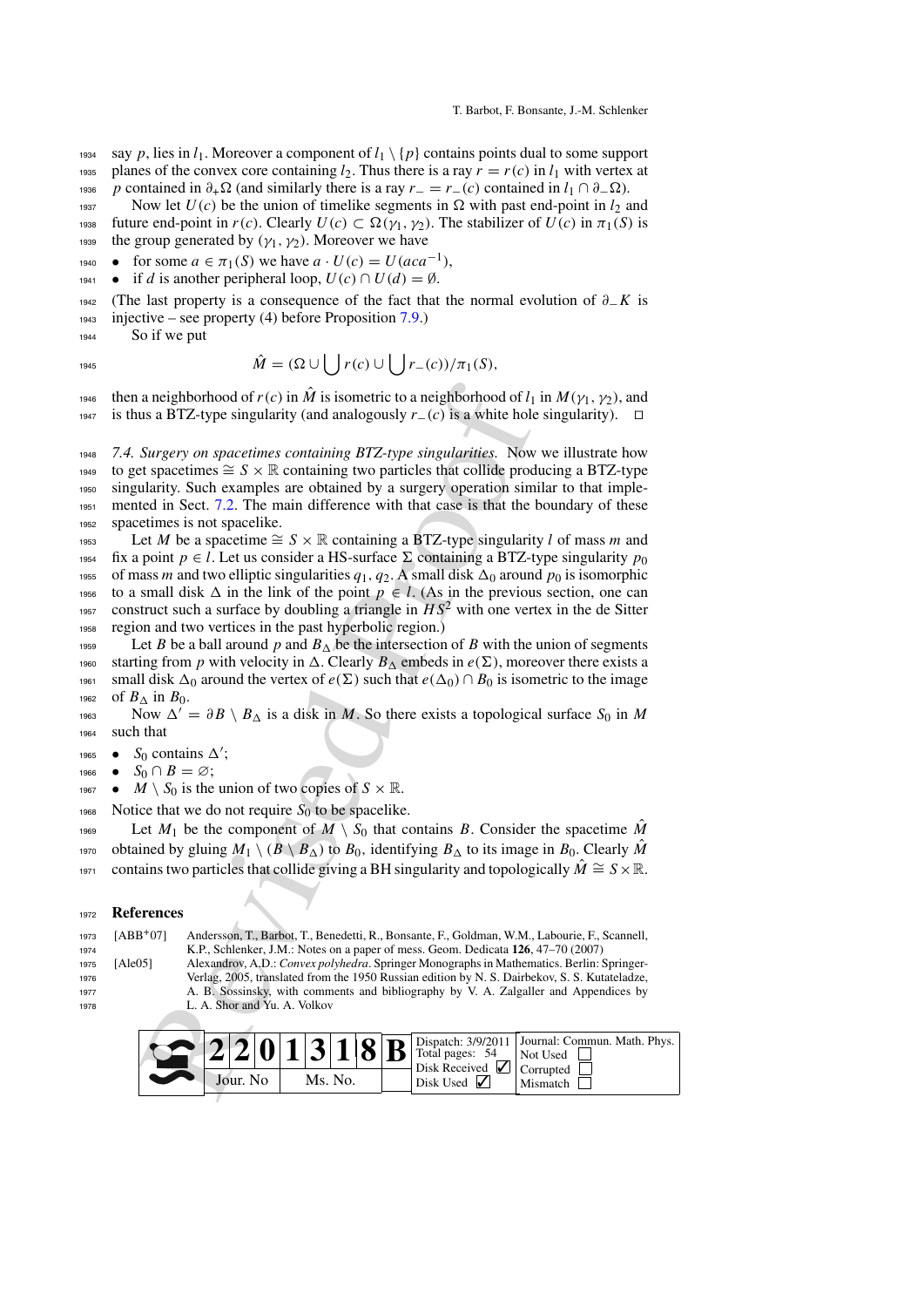<span id="page-52-30"></span><span id="page-52-29"></span><span id="page-52-27"></span><span id="page-52-26"></span><span id="page-52-22"></span><span id="page-52-21"></span><span id="page-52-20"></span><span id="page-52-16"></span><span id="page-52-12"></span><span id="page-52-10"></span><span id="page-52-9"></span><span id="page-52-8"></span><span id="page-52-6"></span><span id="page-52-5"></span><span id="page-52-3"></span><span id="page-52-2"></span>

| 1979         | [Bar08a]    | Barbot, T.: Causal properties of AdS-isometry groups. i. causal actions and limit sets. Adv.                                                                                          |
|--------------|-------------|---------------------------------------------------------------------------------------------------------------------------------------------------------------------------------------|
| 1980         |             | Theor. Math. Phys. $12(1)$ , $1-66(2008)$<br>Barbot, T.: Causal properties of AdS-isometry groups. ii. BTZ multi-black-holes. Adv. Theor.                                             |
| 1981<br>1982 | [Bar08b]    | Math. Phys. 12(6), 1209–1257 (2008)                                                                                                                                                   |
| 1983         | [BB09a]     | Benedetti, R., Bonsante, F.: $(2 + 1)$ Einstein spacetimes of finite type. In: <i>Handbook of Teich</i> -                                                                             |
| 1984         |             | müller theory. Vol. II, Volume 13 of IRMA Lect. Math. Theor. Phys. Zürich: Eur. Math. Soc.,                                                                                           |
| 1985         |             | 2009, pp. 533–609                                                                                                                                                                     |
| 1986         | [BB09b]     | Benedetti, R., Bonsante, F.: Canonical Wick rotations in 3-dimensional gravity. Mem. Amer.                                                                                            |
| 1987         |             | <i>Math. Soc.</i> , 198, Providence, RI: Amer. Math. Soc., 2009                                                                                                                       |
| 1988         | [BBES03]    | Brock, J., Bromberg, K., Evans, R., Souto, J.: Tameness on the boundary and Ahlfors' measure                                                                                          |
| 1989         |             | conjecture. Publ. Math. Inst. Hautes Études Sci. 98, 145-166 (2003)                                                                                                                   |
| 1990         | [BBS09]     | Barbot, T., Bonsante, F., Schlenker, J.-M.: Collisions of particles in locally AdS spacetimes.<br>http://arXiv.org/abs/0905.1823v1 [math.DG], 2009                                    |
| 1991<br>1992 | [BBS10]     | Barbot, T., Bonsante, F., Schlenker, J.-M.: Collisions of particles in locally AdS spacetimes II.                                                                                     |
| 1993         |             | Moduli of globally hyperbolic spaces. Work in progress, 2010                                                                                                                          |
| 1994         | [BEE96]     | Beem J.K., Ehrlich P.E., Easley K.L.: Global Lorentzian Geometry. New York: Marcel Dekker,                                                                                            |
| 1995         |             | 1996                                                                                                                                                                                  |
| 1996         | [BKS06]     | Bonsante, F., Krasnov, K., Schlenker, J.-M.: Multi black holes and earthquakes on Riemann                                                                                             |
| 1997         |             | surfaces with boundaries. Int. Math. Res. Not. 2011(3), 487–552 (2011)                                                                                                                |
| 1998         | [ $Bro04$ ] | Bromberg, K.: Hyperbolic cone-manifolds, short geodesics, and Schwarzian derivatives.                                                                                                 |
| 1999         |             | J. Amer. Math. Soc., 17(4), 783–826 (electronic), (2004)                                                                                                                              |
| 2000         | [BS09a]     | Bonsante, F., Schlenker, J.-M.: AdS manifolds with particles and earthquakes on singular<br>surfaces. Geom. Funct. Anal. 19(1), 41–82 (2009)                                          |
| 2001<br>2002 | [BS09b]     | Bonsante, F., Schlenker, J.-M.: Fixed points of compositions of earthquakes. http://arXiv.org/                                                                                        |
| 2003         |             | abs/0812.3471v3 [math.GT], 2010                                                                                                                                                       |
| 2004         | [BS10]      | Bonsante, F., Schlenker, J.-M.: Maximal surfaces and the universal Teichmüller space. Invent.                                                                                         |
| 2005         |             | Math. 182(2), 279–333 (2010)                                                                                                                                                          |
| 2006         | [BTZ92]     | Bañados, M., Teitelboim, C., Zanelli, J.: Black hole in three-dimensional spacetime. Phys. Rev.                                                                                       |
| 2007         |             | Lett. $69(13)$ , 1849–1851 (1992)                                                                                                                                                     |
| 2008         | [Car03]     | Carlip, S.: Quantum Gravity in 2+ 1 Dimensions. Cambridge: Cambridge University Press,                                                                                                |
| 2009         |             | 2003                                                                                                                                                                                  |
| 2010         | [CFGO94]    | Carroll, S.M., Farhi, E., Guth, A.H., Olum, K.D.: Energy-momentum restrictions on the crea-<br>tion of gott time machines. Phys. Rev. D $50$ , $6190-6206$ (1994)                     |
| 2011<br>2012 | [DS93]      | Deser, S., Steif, A.R.: No Time Machines from Lightlike Sources in $2 + 1$ Gravity. In: B. L.                                                                                         |
| 2013         |             | Hu, M. P. Ryan Jr., C. V. Vishveshwara, Ed., Directions in General Relativity: Papers in Honor                                                                                        |
| 2014         |             | of Charles Misner, Volume 1, 1993, Cambridge: Cambridge Univ. Press, 2005, p. 78ff                                                                                                    |
| 2015         | [Ger70]     | Geroch, R.: Domain of dependence. J. Math. Phys. 11(2), 437-449 (1970)                                                                                                                |
| 2016         | [GL98]      | Gott, J.R., Li-Xin, Li.: Can the universe create itself? Phys. Rev. Lett. 58(2), 02351 (1998)                                                                                         |
| 2017         | [60110]     | Goldman, W.M.: Locally homogeneous geometric manifolds. In: Proceedings of the Interna-                                                                                               |
| 2018         |             | tional Congress of Mathematicians (Hyderabad, India, 2010), New Delhi: Hindustan Boook<br>Agency, 2010, pp. 717–744 also available at http://arXiv.org/abs/1003.2759v2 [mathDG], 2010 |
| 2019<br>2020 | [Got91]     | Gott, J.R.: Closed timelike curves produced by pairs of moving cosmic strings: exact solu-                                                                                            |
| 2021         |             | tions. Phys. Rev. Lett. $66(2)$ , 1126–1129 (1991)                                                                                                                                    |
| 2022         | [Gra $93$ ] | Grant, J.D.E.: Cosmic strings and chronology protection. Phys. Rev. D 47, 2388 (1993)                                                                                                 |
| 2023         | [HE73]      | Hawking, S.W., Ellis, G.F.R.: The large scale structure of space-time. Cambridge Monographs                                                                                           |
| 2024         |             | on Mathematical Physics, No. 1. London: Cambridge University Press, 1973                                                                                                              |
| 2025         | [HK98]      | Hodgson, C.D., Kerckhoff, S.P.: Rigidity of hyperbolic cone-manifolds and hyperbolic Dehn                                                                                             |
| 2026         |             | surgery. J. Diff. Geom. 48, 1–60 (1998)                                                                                                                                               |
| 2027         | [HM99]      | Holst, S., Matschull, H.J.: The anti-de Sitter Gott universe: a rotating BTZ wormhole. Class.<br>Quant. Grav. 16(10), 3095-3131 (1999)                                                |
| 2028         | [KS07]      | Krasnov, K., Schlenker, J.-M.: Minimal surfaces and particles in 3-manifolds. Geom. Dedi-                                                                                             |
| 2029<br>2030 |             | cata 126, 187-254 (2007).                                                                                                                                                             |
| 2031         | [ $Mes07$ ] | Mess, G.: Lorentz spacetimes of constant curvature. Geom. Dedicata 126, 3-45 (2007)                                                                                                   |
| 2032         | [MM]        | Mazzeo, R., Montcouquiol, G.: Infinitesimal rigidity of cone-manifolds and the Stoker problem                                                                                         |
| 2033         |             | for hyperbolic and Euclidean polyhedra. J. Diff. Geom. $37(3)$ , 525–576 (2011)                                                                                                       |
| 2034         | [Sch98]     | Schlenker, J.-M.: Métriques sur les polyèdres hyperboliques convexes. J. Diff. Geom. 48(2),                                                                                           |
| 2035         |             | 323–405 (1998)                                                                                                                                                                        |
| 2036         | [Sch01]     | Schlenker, J.-M.: Convex polyhedra in Lorentzian space-forms. Asian J. Math. 5(2), 327-363                                                                                            |
| 2037<br>2038 | [ $Ste94$ ] | (2001)<br>Steif, A.R.: Multiparticle solutions in 2+1 gravity and time machines. Int. J. Mod. Phys. D $3(1)$ ,                                                                        |
| 2039         |             | 277-280 (1994)                                                                                                                                                                        |
|              |             |                                                                                                                                                                                       |
|              |             |                                                                                                                                                                                       |
|              |             |                                                                                                                                                                                       |
|              |             | Dispatch: 3/9/2011<br>Journal: Commun. Math. Phys.<br>8<br>B<br>3<br>Total pages: 54<br>Not Used                                                                                      |
|              |             | Disk Received $\sqrt{\phantom{a}}$<br>Corrupted                                                                                                                                       |
|              |             | Jour. No<br>Ms. No.<br>Disk Used $\blacksquare$<br>Mismatch                                                                                                                           |
|              |             |                                                                                                                                                                                       |

<span id="page-52-28"></span><span id="page-52-25"></span><span id="page-52-24"></span><span id="page-52-23"></span><span id="page-52-19"></span><span id="page-52-18"></span><span id="page-52-17"></span><span id="page-52-15"></span><span id="page-52-14"></span><span id="page-52-13"></span><span id="page-52-11"></span><span id="page-52-7"></span><span id="page-52-4"></span><span id="page-52-1"></span><span id="page-52-0"></span>